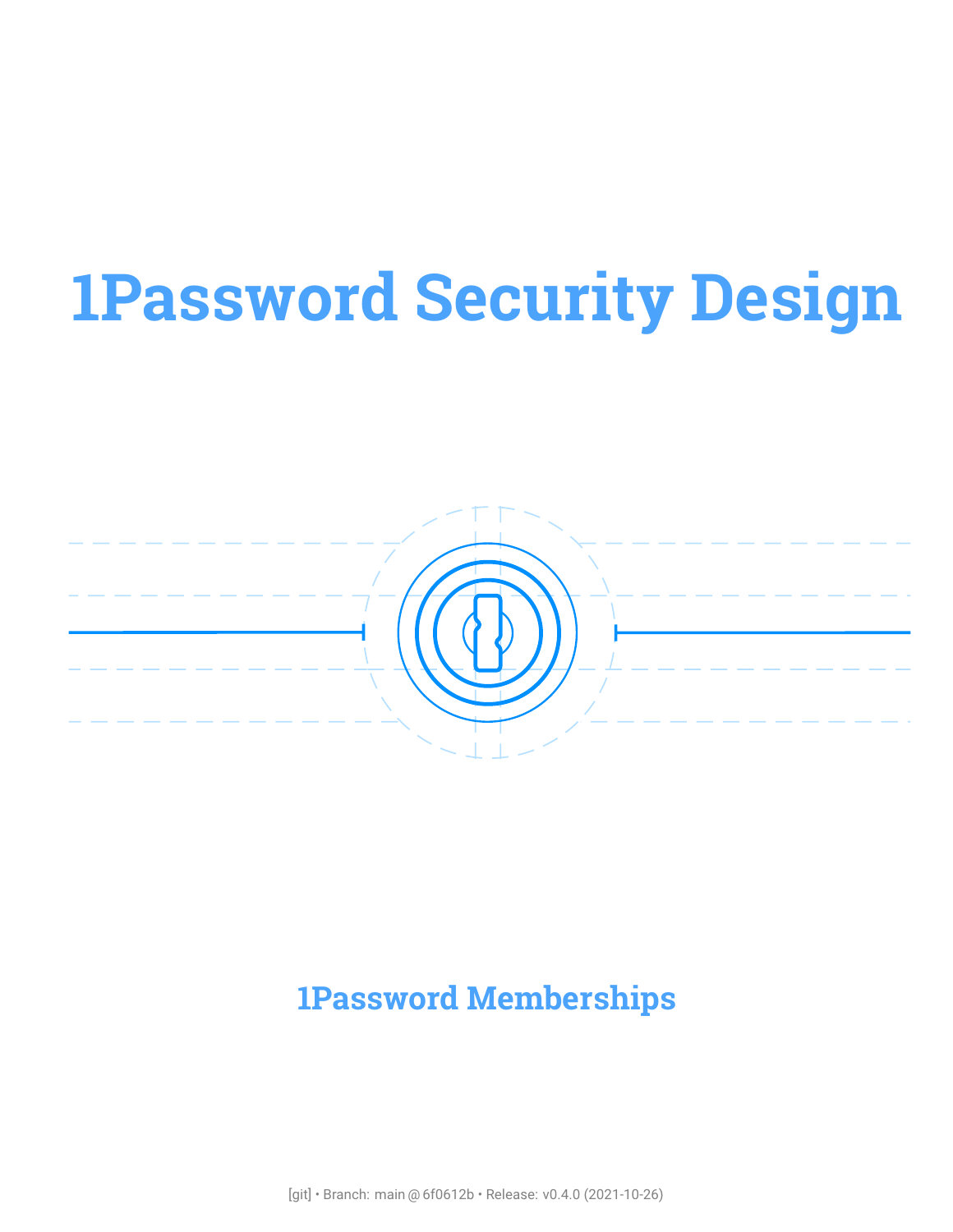### Key Security Features

- 1Password offers a number of notable security features, including
- *True end-to-end encryption* All cryptographic keys are generated and managed by the client on your devices, and all encryption is done locally. Details are in [A deeper look at keys.](#page-32-0)
- *Server ignorance* We are never in the position of learning your account password or your cryptographic keys. Details are in [A modern ap](#page-13-0)[proach to authentication.](#page-13-0)
- *Nothing "crackable" is stored* Often a server will store the password hash. If captured, this can be used in password cracking attempts. Our twosecret key derivation mixes your locally held Secret Key with your account password so that data we store cannot be used in cracking attempts. See [Making verifiers uncrackable with 2SKD](#page-16-0) for details.
- *Thrice encrypted in transport* When your already encrypted data travels between your device and our servers, it is encrypted and authenticated by [Transport Layer Security \(TLS\)](#page-91-0) and our own transport encryption. Details are in [Transport Security](#page-60-0).
- *You control sharing* Only someone who holds the keys to a vault can share that data with someone else. We do not have those keys, so sharing decisions come from you. See [How Vaults Are Securely Shared](#page-21-0) for details.
- *Team managed data recovery* We do not have the ability to recover your data if you forget your account password or lose your Secret Key (since you have end-to-end security). But recovery keys can be shared with team members. Details are in [Restoring a User's Access to a](#page-47-0) [Vault.](#page-47-0)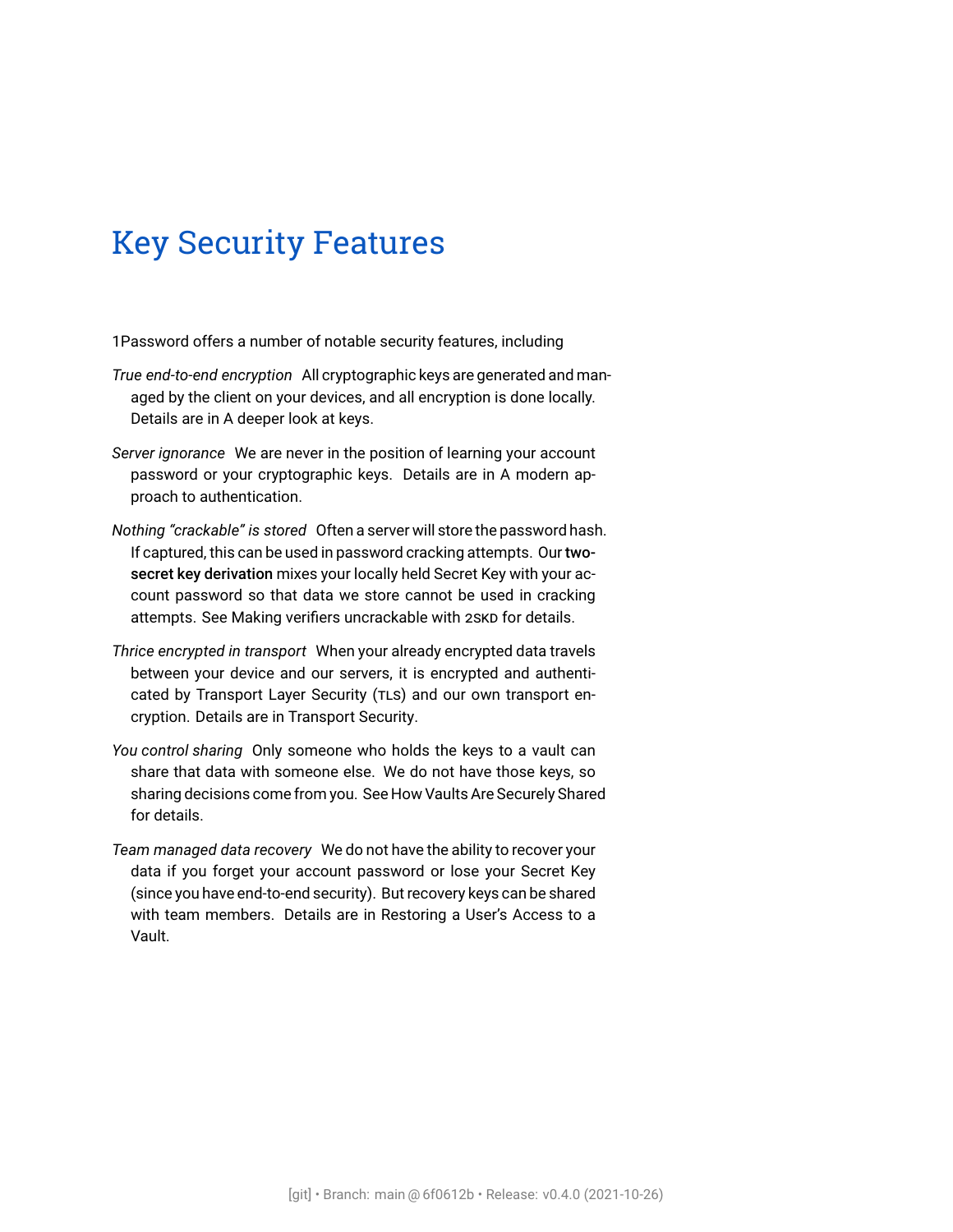### **Contents**

#### [Principles](#page-6-0) 7

| <b>Account password and Secret Key</b><br>Account password | 10<br>10<br>11 |
|------------------------------------------------------------|----------------|
| Emergency Kit                                              | 12             |
| A modern approach to authentication                        | 14             |
| What we want from authentication                           | 14             |
| Traditional authentication                                 | 15             |
| Password Authenticated Key Exchange                        | 15             |
| Making verifiers uncrackable with 2SKD                     | 17             |
| <b>How Vault Items Are Secured</b>                         | 18             |
| Key derivation overview                                    | 19             |
| A first look at Key Set                                    | 19             |
| Flexible, yet firm                                         | 20             |
| <b>How Vaults Are Securely Shared</b>                      | 22             |
| Getting the message (to the right people).                 | 22             |
| How items are shared with anyone                           | 24             |
|                                                            | 24             |
| 1Password client                                           | 25             |
| Making a share link                                        | 25             |
| Client's first steps                                       | 26             |
| Encryption and key generation                              | 26             |
| Uploading the share                                        | 27             |
| Sharing the share link                                     | 28             |
| Server to server                                           | 29             |
| Audit and status queries                                   | 29             |
|                                                            | 29             |
| Additional authentication                                  | 31             |
| Client analytics                                           | 31             |
|                                                            | 31             |
| A deeper look at keys                                      | 33             |
| Key creation<br>.                                          | 33             |
| Key derivation                                             | 34             |
| Deriving two keys                                          | 34             |

| Preprocessing the account password.               | 34                                                                   |
|---------------------------------------------------|----------------------------------------------------------------------|
| Preparing the salt                                | 36                                                                   |
| Slow hashing $\ldots \ldots \ldots \ldots$        | 36                                                                   |
| Combining with the Secret Key                     | 36                                                                   |
| Deriving the authentication key                   | 37                                                                   |
|                                                   | 37                                                                   |
| Protecting email invitations                      | 38                                                                   |
| Enrolling a new client                            | 39                                                                   |
| Normal unlock and sign-in                         | 41                                                                   |
| <b>Revoking Access</b>                            | 42                                                                   |
| <b>Access control enforcement</b>                 | 43                                                                   |
| Cryptographically enforced controls               | 43                                                                   |
| Which controls are cryptographically              |                                                                      |
| enforced                                          | 43                                                                   |
| Server-enforced controls                          | 44                                                                   |
| Which controls are enforced by server             |                                                                      |
| policy $\ldots \ldots \ldots \ldots$              | 44                                                                   |
| Client-enforced policy                            | 45                                                                   |
| Which controls are enforced by client             |                                                                      |
|                                                   |                                                                      |
| policy $\ldots \ldots \ldots \ldots$              |                                                                      |
|                                                   |                                                                      |
| Multiple layers of enforcement                    | 45<br>45                                                             |
| <b>Administrator Roles and Powers</b>             |                                                                      |
|                                                   |                                                                      |
| Restoring a User's Access to a Vault              | 47<br>48<br>48                                                       |
| Overview of Groups                                | 49                                                                   |
| Recovery Groups                                   | 49                                                                   |
| Implicit sharing                                  |                                                                      |
| Protecting vaults from Recovery Group             |                                                                      |
| members                                           |                                                                      |
| Recovery risks                                    |                                                                      |
| <b>1Password Connect</b>                          |                                                                      |
| <b>The Connect Server</b>                         |                                                                      |
| Service account                                   |                                                                      |
| Local deployment                                  |                                                                      |
| Credential store                                  |                                                                      |
| The credentials file                              |                                                                      |
| Encrypted credentials                             |                                                                      |
| Verifier<br>and a con-<br>$\cdot$ $\cdot$ $\cdot$ |                                                                      |
| Interprocess key                                  |                                                                      |
| Bearer token<br>.                                 | 49<br>50<br>53<br>54<br>54<br>55<br>55<br>55<br>56<br>56<br>57<br>57 |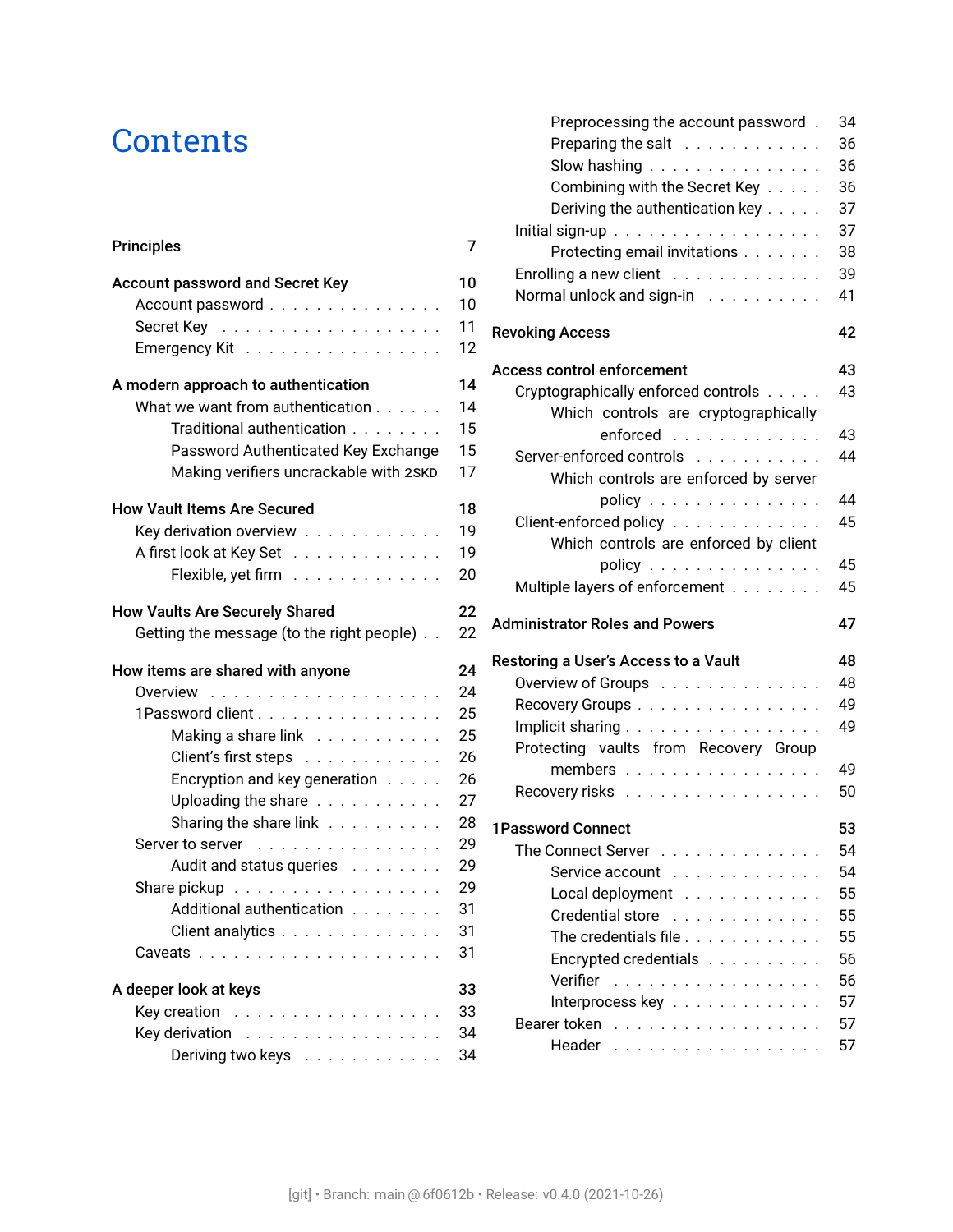| Payload<br>Signature                                                                                                                                                                                                                                                                                                | 58<br>59                                                       |
|---------------------------------------------------------------------------------------------------------------------------------------------------------------------------------------------------------------------------------------------------------------------------------------------------------------------|----------------------------------------------------------------|
| <b>How We Secure Data on Clients</b>                                                                                                                                                                                                                                                                                | 60                                                             |
| <b>Transport Security</b><br><b>TLS</b><br>Our transport security<br>Client delivery                                                                                                                                                                                                                                | 61<br>62<br>62<br>63<br>63                                     |
| Server Infrastructure<br>What the server stores<br>How is your data stored<br>How are servers deployed and managed<br><b>Appendices</b>                                                                                                                                                                             | 64<br>64<br>66<br>67<br>67                                     |
| <b>Beware of the Leopard</b><br>A<br>Crypto over HTTPS<br>Pinning<br>Crypto in the browser $\ldots \ldots \ldots$<br>Recovery Group powers<br>No public key verification<br>Limited re-encryption secrecy<br>Revocation<br>Your mitigations<br>Account password changes don't change<br>keysets<br>Your mitigations | 68<br>68<br>69<br>70<br>70<br>71<br>71<br>71<br>72<br>72<br>72 |
| Clients handling multiple accounts<br>Mitigations<br>Policy enforcement mechanisms not always<br>clear to user<br>Malicious client<br>.<br>Vulnerability of server data<br>Malicious processes on your devices<br>Locally exposed Secret Keys<br>Revealing who is registered<br>Use of email<br>.                   | 72<br>73<br>73<br>74<br>74<br>74<br>74<br>75<br>75             |
| <b>Secure Remote Password</b><br>В<br>Registration<br>With a strong KDF<br>The math of sRP $\ldots$                                                                                                                                                                                                                 | 76<br>76<br>77<br>77<br>78                                     |

|   | Math background<br>Diffie-Hellman key exchange<br>Authenticated key exchange | 78<br>79<br>80 |
|---|------------------------------------------------------------------------------|----------------|
| C | <b>Strengthening User account passwords</b>                                  | 81<br>81       |
|   | Some words about strong account passwords<br>Slow hashing                    | 81             |
| D | <b>Securing Documents</b>                                                    | 82             |
| E | Verifying public keys                                                        | 83             |
|   | Types of defenses                                                            | 84             |
|   | Trust hierarchy                                                              | 84             |
|   | User-to-user verification                                                    | 84             |
|   | The problem remains $\ldots \ldots \ldots \ldots$                            | 86             |
|   | Changelog                                                                    | 96             |
|   | $v0.4.0 - 2020 - 10 - 26$                                                    | 96             |
|   | $v0.3.1 - 2021 - 04 - 19$                                                    | 96             |
|   | $v0.3.0 - 2021 - 04 - 13$                                                    | 97             |
|   | $v0.2.10 - 2019 - 01 - 12$                                                   | 97             |
|   | $v0.2.9 - 2018 - 12 - 30$                                                    | 97             |
|   | $v0.2.8 - 2018 - 12 - 30$                                                    | 97             |
|   | $v0.2.7 - 2018 - 09 - 10$<br>.                                               | 98             |
|   | $v0.2.6 - 2017 - 04 - 11$                                                    | 98             |
|   | $v0.2.5 - 2017 - 02 - 20$                                                    | 99             |
|   | $v0.2.4 - 2016 - 09 - 28$<br>.                                               | 99             |
|   | $v0.2.3 - 2015 - 11 - 27$<br>.                                               | 99             |
|   | $v0.2.2 - 2015 - 11 - 03$                                                    | 100            |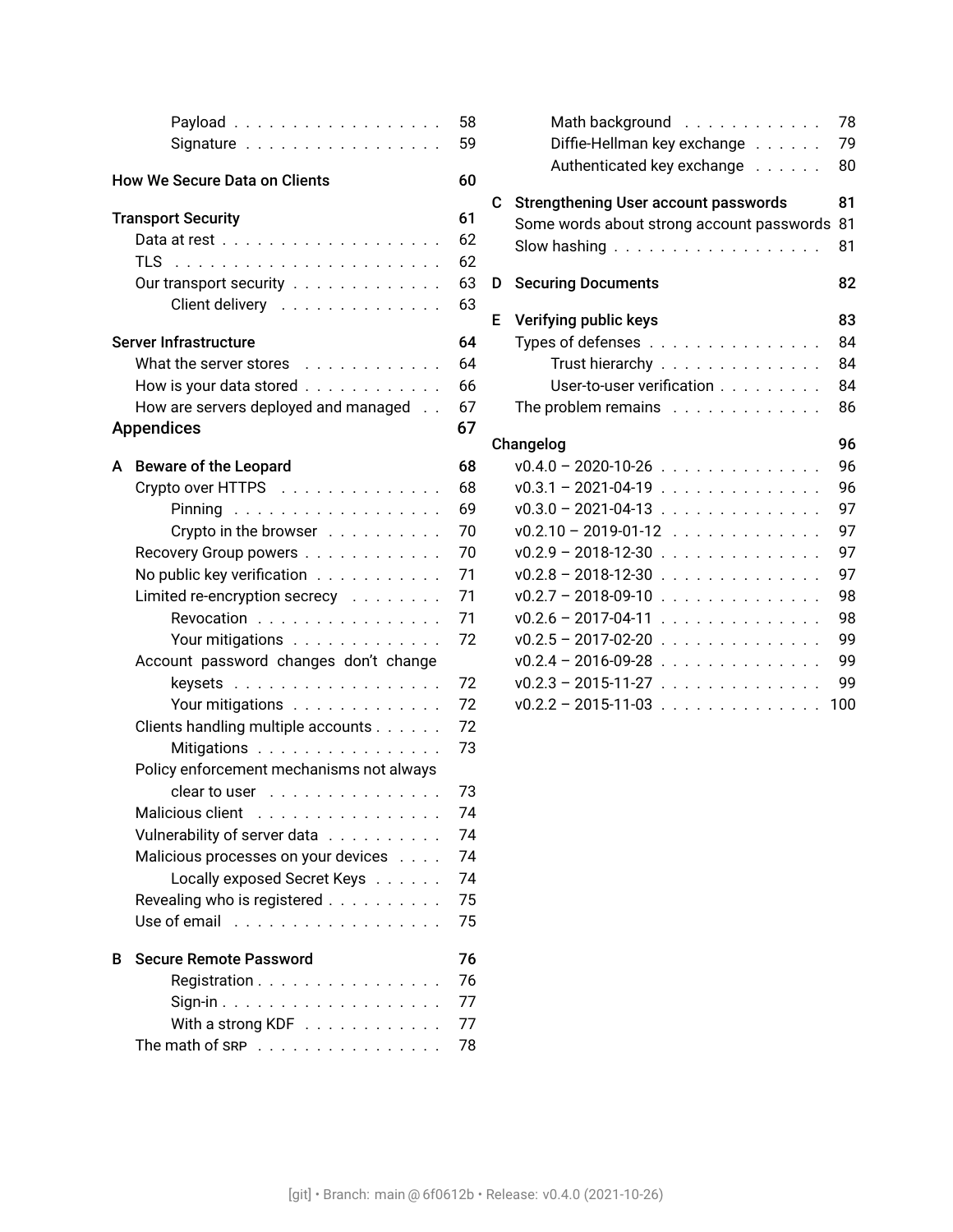### List of Stories

| 1  | A (bad) day in the life of your data        | 11 |
|----|---------------------------------------------|----|
| 2  | A day in the life of an Emergency Kit       | 12 |
| 3  | A day in the life of an item being created  | 20 |
| 4  | Days in the life of an algorithm upgrade    | 20 |
| .5 | A day in the life of a shared vault         | 22 |
| 6  | A week in the life of revocation            | 42 |
| 7  | A day in the life of read-only data         | 44 |
| 8  | A day in the life of a concealed password   | 46 |
| q  | Mr. Talk is not a good team player          | 71 |
| 10 | A weak primary account password un-         |    |
|    | locks a stronger account                    | 73 |
|    | Mr. Talk is the cat in the middle $\dots$ . | 83 |

# List of Asides

|   | 1 Fragment abuse? 28                              |  |
|---|---------------------------------------------------|--|
| 2 | Knowledge of identifiers should never             |  |
|   | prove anything $\dots \dots \dots \dots \dots$ 30 |  |
| 3 | Non-ASCII passwords 35                            |  |

# List of Tables

| 1 Authentication schemes 17   |  |
|-------------------------------|--|
| 2 Random number generators 33 |  |
| 3 Symbols 38                  |  |
| 4 Transport protections 62    |  |

# List of Figures

| 1              | Two-secret Key Derivation                              | 10 |
|----------------|--------------------------------------------------------|----|
| $\overline{2}$ | Account password                                       | 10 |
| 3              | Secret Key                                             | 11 |
| 4              | Sample Emergency Kit                                   | 12 |
| 5              | Encourage saving Emergency Kit                         | 13 |
| 6              | Very traditional authentication<br>$\sim 1.1$ , $\sim$ | 15 |
| 7              | Authentication security properties                     | 16 |
| 8              | Algorithm for creating and populating a                |    |
|                |                                                        | 18 |
| 9              | Structure of a How collections of                      |    |
|                | keys and their metadata are organized                  |    |
|                | within 1Password for Teams                             | 19 |
| 10             | Psst share, key, and token flow                        | 25 |
| 11             | Share link                                             | 26 |
| 12             | 1Password client gets information                      |    |
|                | from sender                                            | 26 |
| 13             | Creating share IDs and secrets                         | 27 |
| 14             | 1Password client presents Psst share link 28           |    |
| 15             | Psst client item view                                  | 31 |
| 16             | Account Unlock Key derivation                          | 35 |
| 17             | Sample Account Unlock Key (AUK)                        | 36 |
| 18             | Example add link                                       | 39 |
| 19             | First auth response                                    | 39 |
| 20             | Personal key set overview                              | 40 |
| 21             | Encrypted symmetric key                                | 40 |
| 22             | Public key details                                     | 40 |
| 23             | Vault recovery                                         | 51 |
| 24             | Connect server in the middle                           | 53 |
| 25             | Connect credentials JSON                               | 55 |
| 26             | encCredentials object                                  | 56 |
| 27             | Decrypted credential structure                         | 56 |
| 28             | Connect server verifier                                | 56 |
| 29             | Connect server IPC key                                 | 57 |
| 30             | JWT header.                                            | 57 |
| 31             | JWT payload                                            | 58 |
| B.1            | SRP simple KDF                                         | 77 |
| B.2            | Sophie Germain                                         | 79 |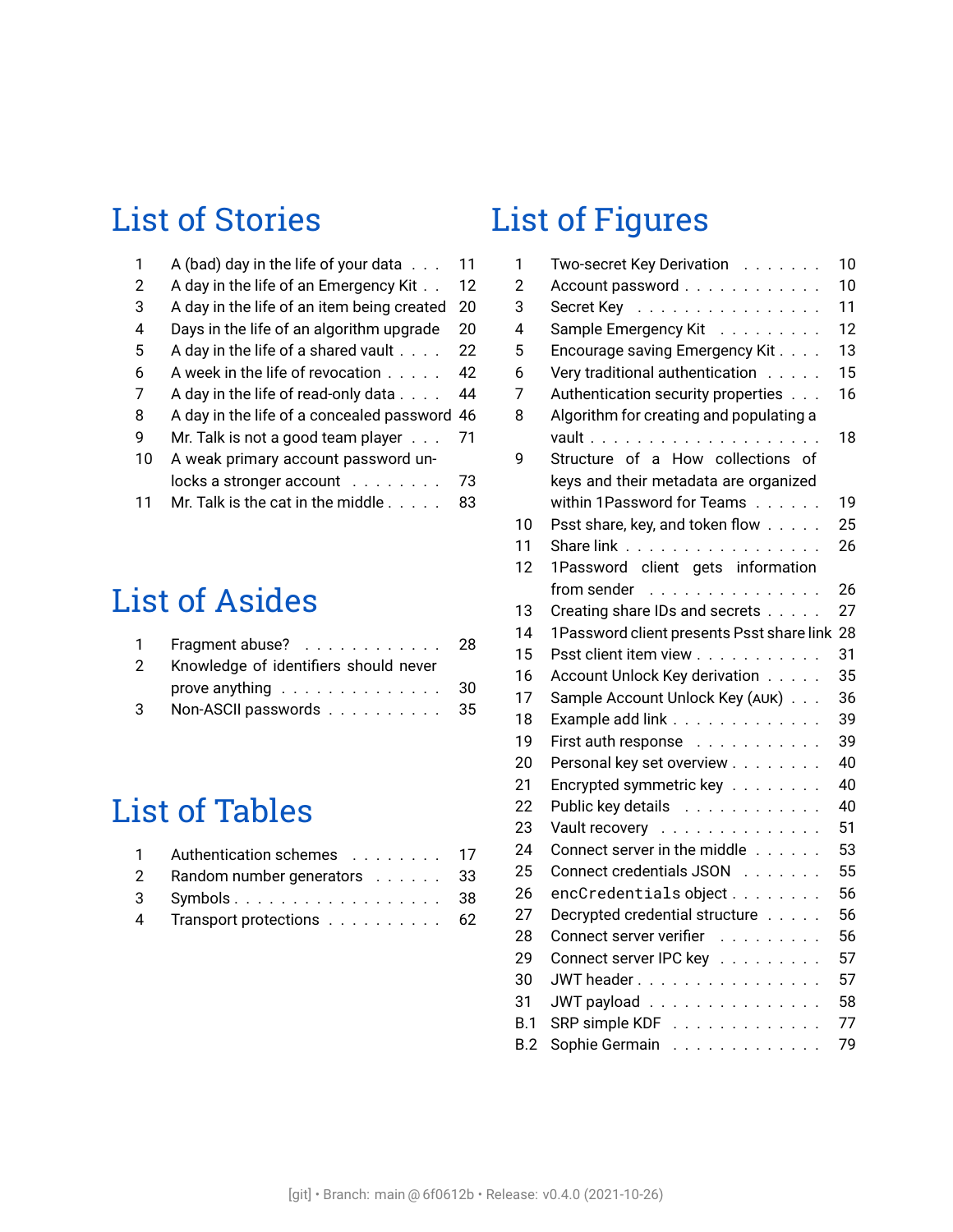[B.3 Diffie-Hellman key exchange](#page-79-1) . . . . . . 80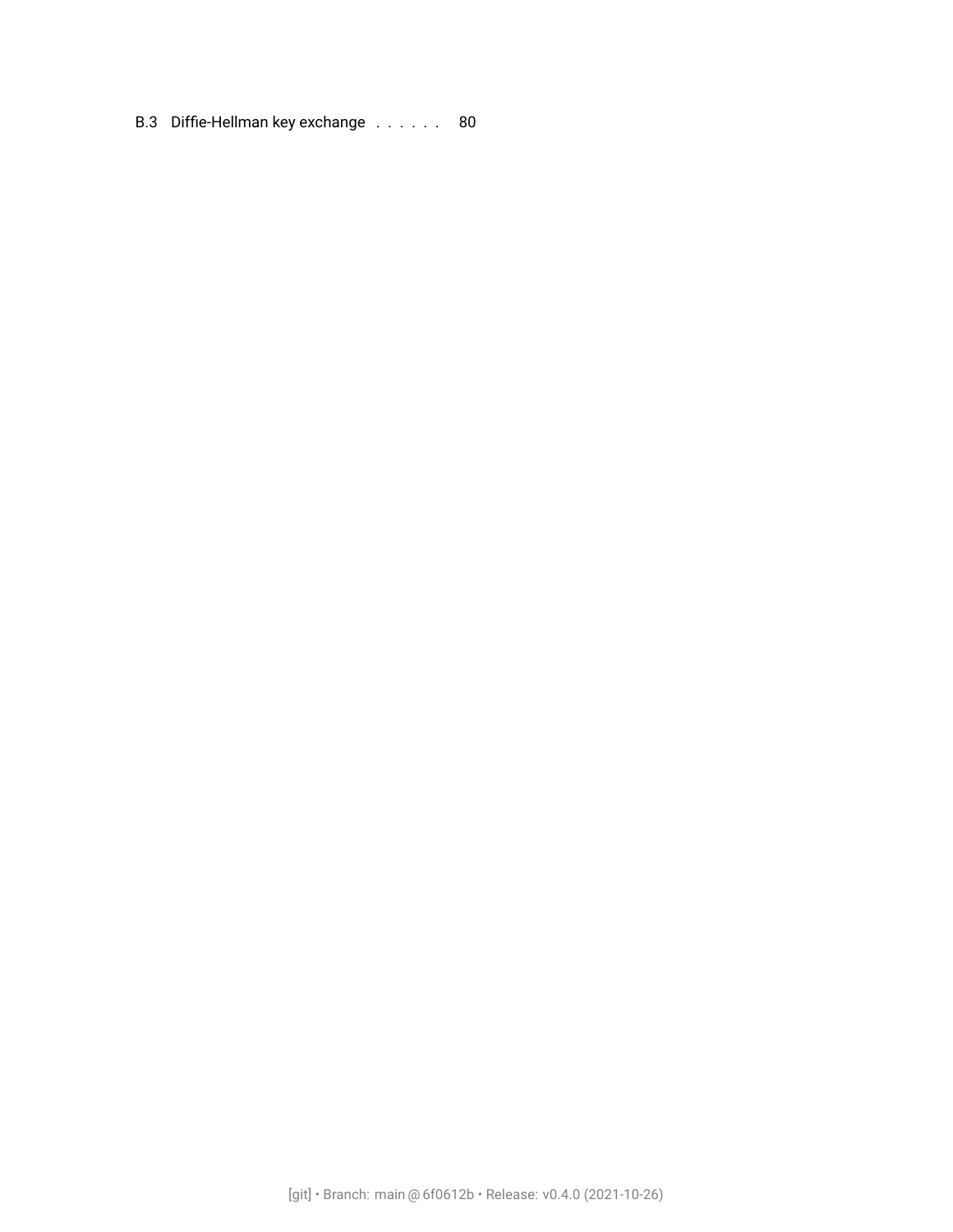### <span id="page-6-0"></span>Principles

1Password by AgileBits provides powerful administration of 1Password data (login credentials, for example) for teams of individuals. This document describes how this is done securely.

The same approach to security that has driven the design of 1Password prior to offering 1Password accounts has gone into the current design. The first one is that we can best protect your secrets by not knowing them.

<span id="page-6-1"></span>Privacy by Design *It is impossible to lose, use, or abuse data* PRINCIPLE 1 Privacy by Design *one doesn't possess. Therefore we design systems to reduce the amount of sensitive user data we have or can acquire.*

You will find Principle [1](#page-6-1) exemplified throughout our system, from our inability to acquire your [account password](#page-86-0) during authentication (through use of [Secure Remote Password \(SRP\)](#page-91-1) to our use of [two-secret key deriva](#page-91-2)[tion \(2SKD\)](#page-91-2) which means that we aren't in a position to even attempt to crack your account password. Likewise, our use of end-to-end encryption protects you and your data from us or someone who gains access to our servers.

Our Principle [2](#page-6-2) follows directly from the first:

**Trust the Math** *Mathematics is more trustworthy than people* PRINCIPLE 2 Trust the Math *or software. Therefore, when designing a system, prefer security that is enforced by cryptography instead of enforced by software or personnel policy.*

It is cryptography that prevents one person from seeing the items that they are not entitled to see. Even if an attacker were able to trick our servers (or people) into misbehaving, the mathematics of cryptography would prevent most attacks. Throughout this document, assume that all access control mechanisms are enforced through cryptography unless explicitly stated otherwise.

<span id="page-6-3"></span>We also strive to bring the best security architectures to people who are not themselves security experts. This is more than just building a product and system that people will want to use, it is part of the security design itself:

<span id="page-6-2"></span>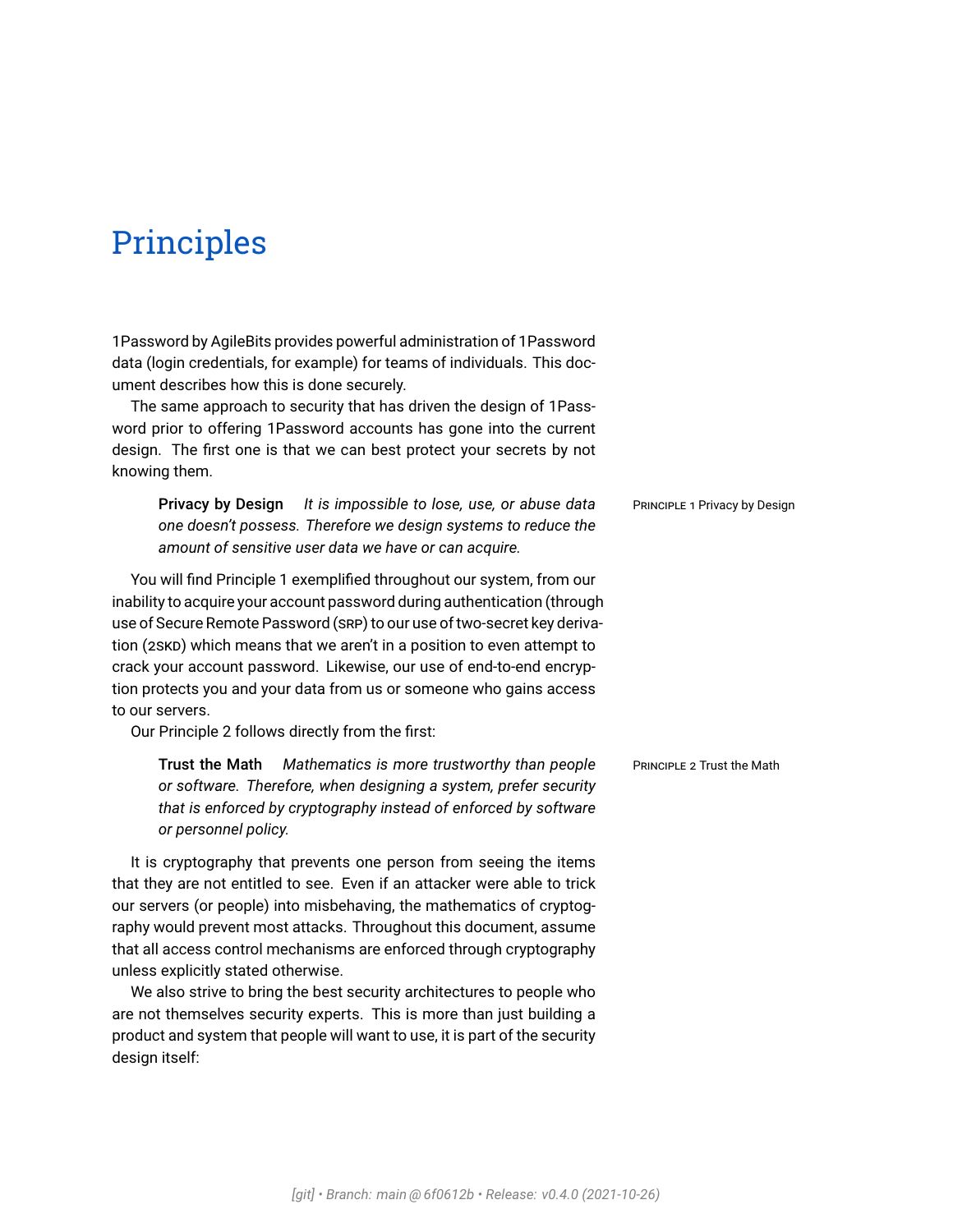People are part of the system *If the security of a system de-* PRINCIPLE 3 People are part of the system *pends on people's behavior, the system must be designed with an understanding of how people behave.*

If people are asked to do something that isn't humanly possible, they won't do it. Principle [3](#page-6-3) is obvious once it is stated, but sadly it has often been overlooked in the design of security systems. For example, not everyone wants to become a security expert or will read this document, but everyone is entitled to security whether or not they seek to understand how it works.

The underlying mechanisms for even apparently simple tasks and functions of 1Password are often enormously complex. Yet according to Principle [3](#page-6-3) we don't wish to confront people with that complexity, and instead choose to simplify things so people can focus on accomplishing the task at hand.

Concealing the necessary complexity of the design from users when they just want to get things done is all well and good, but we should never conceal the security design from security experts, system and security administrators, or curious users. Thus we strive to be open about how our system works.

<span id="page-7-0"></span>**Openness** *Be open and explicit about the security design of our* PRINCIPLE 4 Openness *systems so that others may scrutinize our decisions.*

A security system should be subject to public scrutiny. If the security of a system were to depend on some aspects of the design being kept secret, then those aspects would actually be weaknesses. Expert and external scrutiny is vital,<sup>1</sup> both for the initial design and for improving <sup>1</sup>Goldberg, *[You have secrets; we don't:](#page-93-0)* it as needed. This document is part of our ongoing effort to be open about our security design and implementations.

Part of that openness requires that we acknowledge where we haven't (yet) been able to fully comply with all of our design principles. For example, we haven't been able to deny ourselves the knowledge of when you use 1Password in contrast to Principle [1](#page-6-1); some finer grained access control features are enforced by server or client policy instead of cryptographically (cf. [2\)](#page-6-2); people still need to put in some effort to learn how to use 1Password properly (cf. [3\)](#page-6-3); and not everything is yet fully documented (cf. [4\)](#page-7-0). We do attempt to be clear about these and other issues as they come up and will collect them in the appendix on [Beware of the](#page-67-0) [Leopard](#page-67-0).

 $\hat{\diamondsuit}$  This document will on occasion go into considerable technical detail that may not be of interest to every reader. And so, following the conventions developed in *The T<sub>E</sub>X Book*,<sup>2</sup> some sections will be marked as a dangerous bend. <sup>2</sup>Knuth, *The T<sub>E</sub>Xbook*. Most of the text should flow reasonably well if you choose to ignore such sections.

*[Why our data format is public](#page-93-0)*.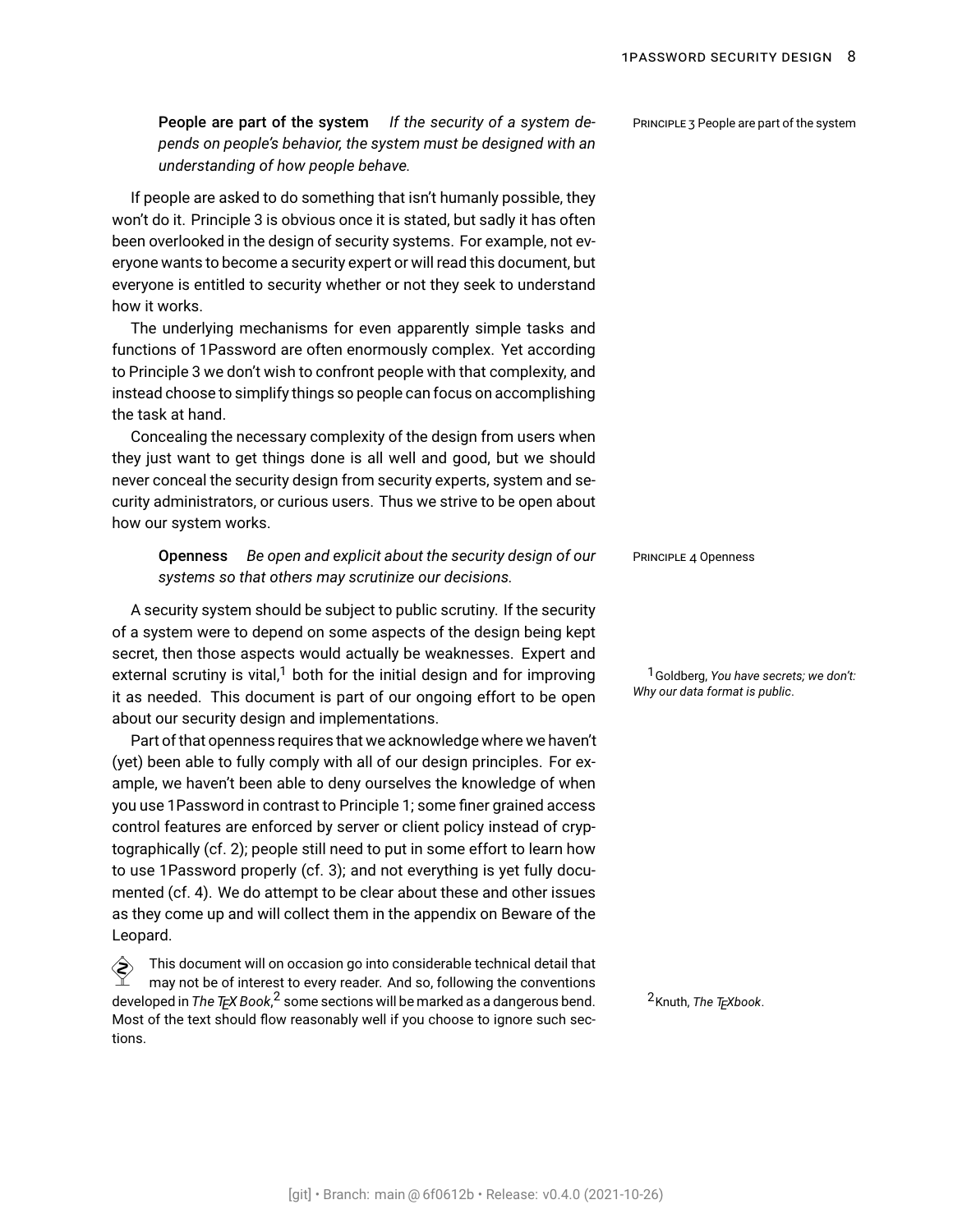Many of those dangerous bend technical discussions involve explaining the rationale for some of the very specific choices we made in selecting cryptographic tools and modes of operation. There are excellent cryptographic libraries available, offering strong tools for every developer. But even with the best available tools it is possible to pick the wrong tool for the specific job or to use it incorrectly. We feel that it is important not just to follow the advice of professional cryptographers, but to have an understanding of where that advice comes from. That is, it is important to know your tools (Principle [5](#page-8-0)).

<span id="page-8-0"></span>**Know your tools** *We must understand what security properties* PRINCIPLE 5 Know your tools *a tool does and doesn't have so that we use the correct tool the right way for the particular task.*

Throughout this document there will also be a process of elaboration. Descriptions presented in earlier sections will be accurate as far as they go, but may leave some details for greater discussion at some other point. Often details of one mechanism make complete sense only in conjunction with details of another that in turn depend on details of the first. And so, when some mechanism or structure is described at some point, it may not be the last word on that mechanism.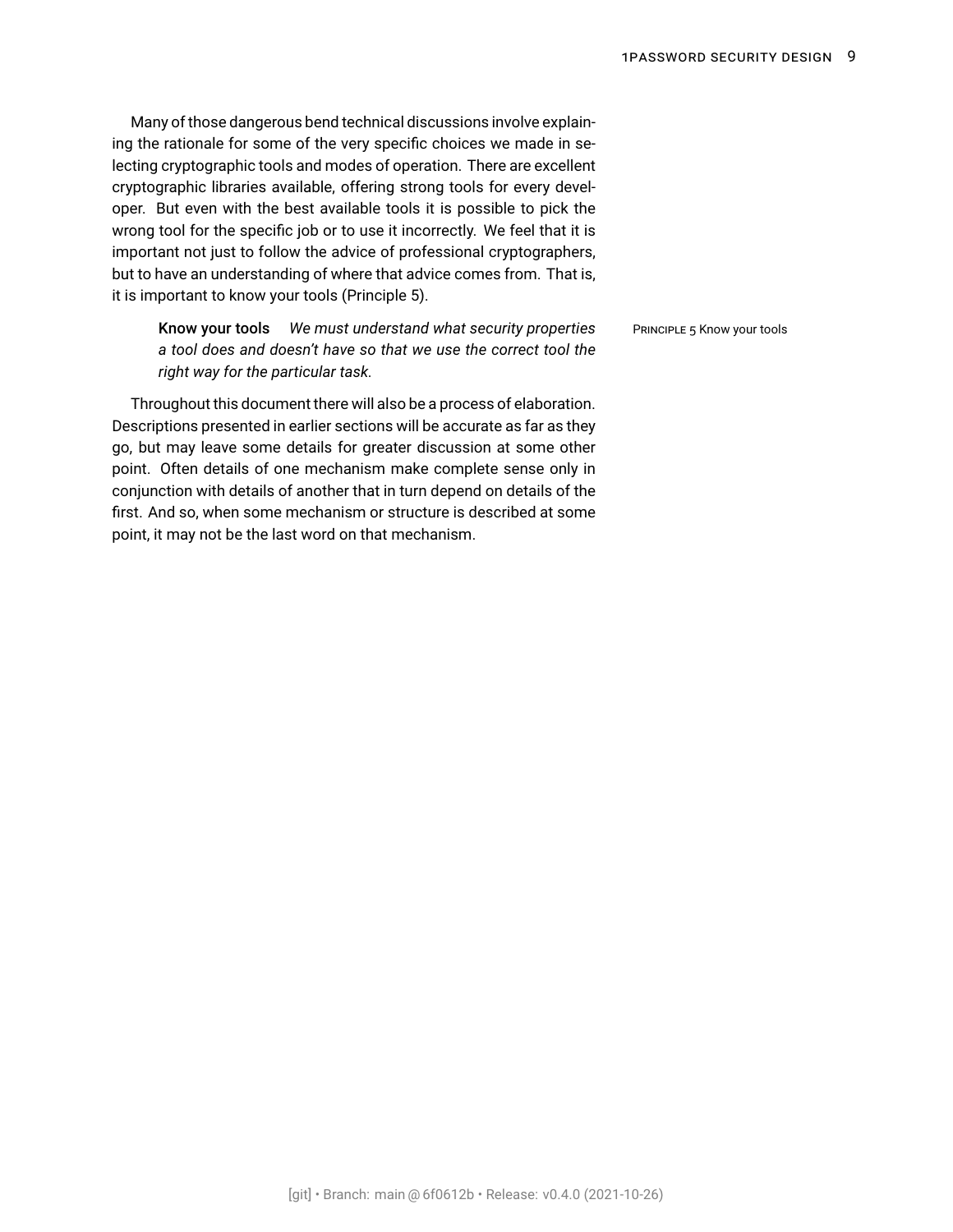### <span id="page-9-0"></span>Account password and Secret Key

1Password is designed to help you and your team manage your secrets. But there are some secrets that you need to take care of yourself in order to be able to access and decrypt the data managed by 1Password. These are your [account password](#page-86-0) and your [Secret Key](#page-91-3)<sup>3</sup>, which are introduced in this section.<br>
as the Account Key, and that previous controduced in this section.<br>
And the Country of the Country of the Country of the Country of the Country of the Country of the Country of the Country

Decrypting your data requires *all* three of the following: your account password, your Secret Key, and a copy of your encrypted data. As discussed below, each of these is protected in different ways, and each individually faces different threats. By requiring that all three are needed, your data is protected by a combination of the best of each. Your account password and your Secret Key are your two secrets used in a process we are calling"[two-secret key derivation.](#page-91-2)"

 $3$ The Secret Key was previously known as the Account Key, and that previous



Figure 1: [Two-secret key derivation](#page-91-2) combines multiple secrets when deriving authentication keys and encryption keys.

#### <span id="page-9-1"></span>Account password

One of the secrets used in [two-secret key derivation \(2SKD\)](#page-91-2) is your account password, and your account password exists only in your memory. This fact is fantastic for security because it makes your account password (pretty much) impossible to steal.

The great limitation of secrets that must be remembered and used by actual humans is that they tend to be guessable by automated pass-



Figure 2: Your account password, like a combination to a lock, is something that you know.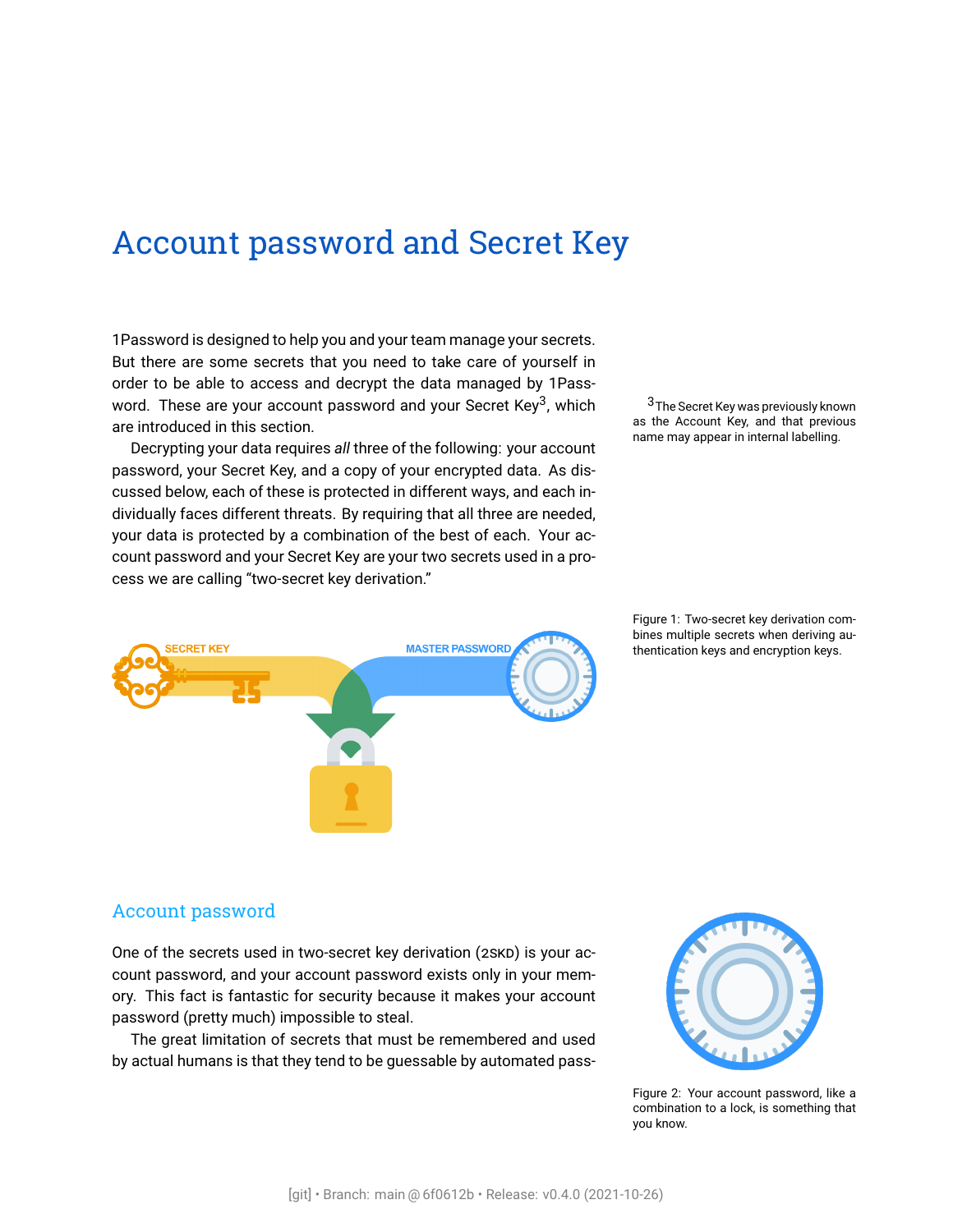word guessing systems. We do take substantial steps to make things harder for those attempting to guess passwords (see [Slow hashing](#page-80-2) in [Strengthening User account passwords](#page-80-0)), but it is impossible to know the capabilities that a well-resourced attacker may be able to bring to bear on password cracking.

Although we take substantial measures to make it difficult for password guessing systems to guess your account password, passwords that humans can remember and use are guessable. This is why we also include an entirely unguessable secret  $-$  your Secret Key  $-$  in our key derivation. See Story [1](#page-10-1) for an illustration of how your Secret Key comes into play in defending you in case of a server breach.

#### <span id="page-10-1"></span>Story 1: A (bad) day in the life of your data

Nobody likes to talk about bad things happening, but sometimes we must.

Oscar somehow gains access to all of the data stored on the 1Password server. We don't know how, and we certainly tried to prevent it, but nonetheless, this is the starting point for our story.

Among the data Oscar acquires is an encrypted copy of your private key. (We store that on our server so that we can deliver it to you when you first set up 1Password on a new device.) If he can decrypt that private key, he will be able to do some very bad things. Nobody (other than Oscar) wants that to happen.

Oscar will take a look at the encrypted private key and see that it is encrypted with a randomly chosen 256-bit AES key. There is no way he will ever be able to guess that. But the private key is encrypted with a key derived from your account password (and other stuff) so he figures that if he can guess your account password he will be able to get on with his nefarious business.

But Oscar cannot even begin to launch a password guessing attack. This is because the key that encrypts your private key is derived not only from your account password, but also from your Secret Key. Even if he happens to make a correct guess, he won't know that he has guessed correctly. A correct guess will fail in the same way that an incorrect guess will fail without the Secret Key.

Oscar has discovered – much to his chagrin and our delight – that even all the data held by AgileBits is insufficient to verify a correct guess at someone's account password. "If it weren't for [two-secret key derivation](#page-91-2) I might have gotten away with it" mutters Oscar. He probably shouldn't have bothered stealing the data in the first place. Without the Secret Keys it is useless to him.

If Oscar had read this document he would have learned that he cannot learn or guess your account password or Secret Key from data held or sent to AgileBits.

#### <span id="page-10-0"></span>Secret Key

Your account password is one of the secrets used in 2SKD, and your Secret Key is the other. Your Secret Key is generated on your computer when you first sign up, and is made up of a non-secret version setting, ("A3"), your non-secret Account ID, and a sequence of 26 randomly chosen characters. An example might be A3-ASWWYB-798JRY-LJVD4-23DC2-86TVM-H43EB. This is uncrackable, but unlike your account password isn't something that people could be expected to memorize or even to type on a keyboard regularly.



Figure 3: Your Secret Key is a highentropy secret that you have on your devices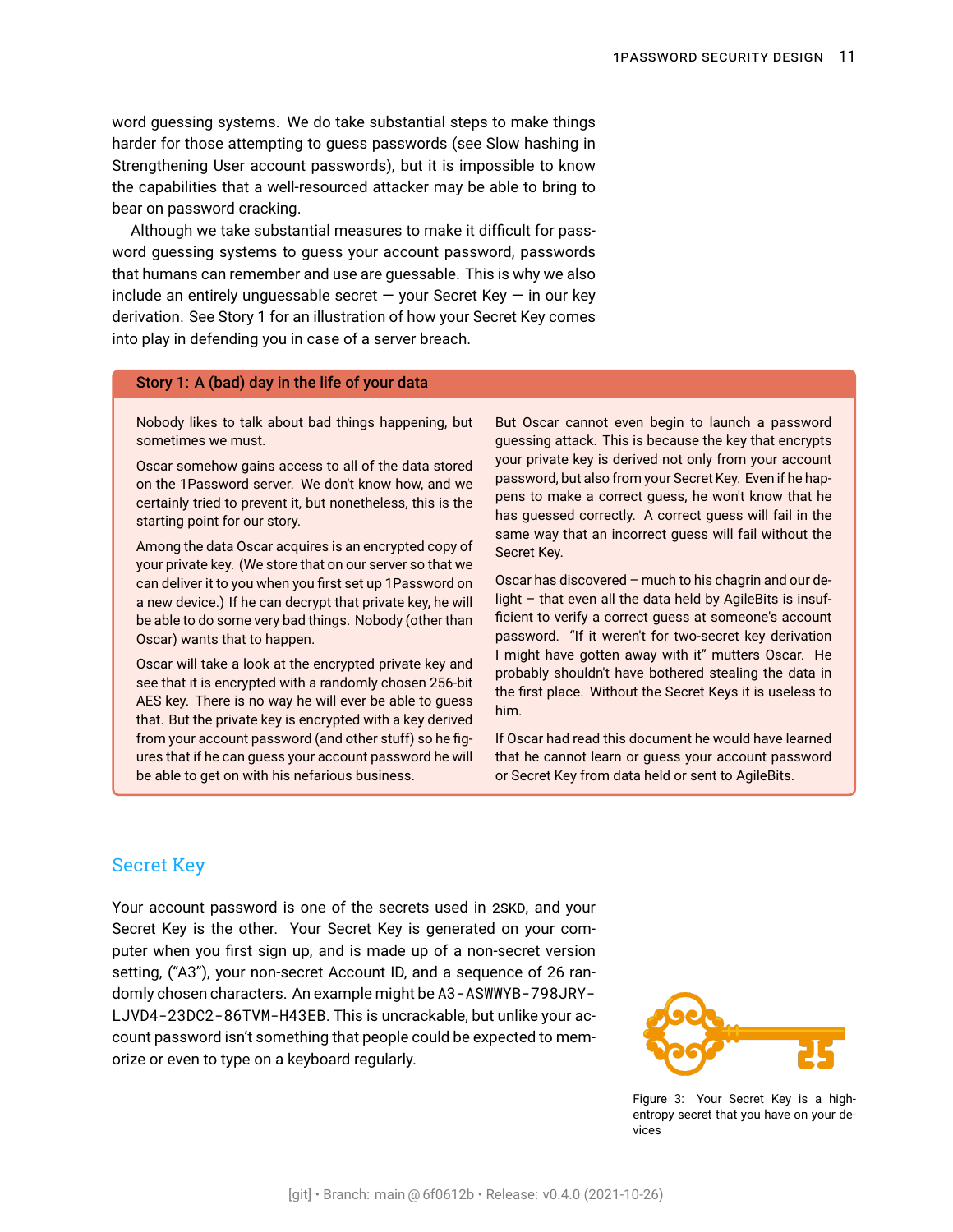The hyphens are not part of the actual Secret Key but are used to improve readability. The version information is neither random nor secret. The Account ID is random, but not secret, and the remainder is both random and secret. In talking about the security properties of the Secret Key, we will be talking only about the secret and random portion. At other times we may refer to the whole thing, including the non-secret parts.

There are slightly more than  $2^{128}$  possible Secret Keys $^4$ likely, thus placing them well outside the range of any sort of guessing. But while the Secret Key is unguessable it is not the kind of thing that can be committed to human memory. Instead of being stored in your head, your Secret Key will be stored on your device by your 1Password client.

#### <span id="page-11-0"></span>Emergency Kit

AgileBits has no ability to decrypt your or your team's data, nor do we have the ability to recover or reset passwords. The ability to recover or reset the account password or Secret Key would give us (or an attacker who gets into our system) the ability to reset a password to something known to us or the attacker. We therefore deny ourselves this capability. What this means for you is that you must not forget or lose the secrets that you need to access and decrypt your data. This is why we very strongly encourage you to save, print, and secure your [Emergency Kit](#page-88-0) when you first create your account. Story [2](#page-11-1) illustrates how it might be used.

#### <span id="page-11-1"></span>Story 2: A day in the life of an Emergency Kit

It's been lonely in this safety deposit box all of these months. All I have for company is a Last Will, which does not make for the most cheerful of companions. But I've been entrusted with some of Alice's most important secrets. It's little wonder that she keeps me out of sight where I can't reveal them to anyone.

It was a crisp February day that winter before last when Alice first clicked on "Save Emergency Kit". She probably thought that she would never need me, but she dutifully (and wisely) printed me out and wrote her account password on me. I already contained her Secret Key along with some non-secret details. She securely deleted any copy of me from her computer and promptly took me to her bank, where I got locked away in this box. Perhaps never to be looked at again.

But today is different. Today I am the genie released from long imprisonment. Today I will do magic for disk crash and her backups weren't working as exmy master, Alice. It seems she had a catastrophic pected. She remembered her account password, but she needed to come to me for her Secret Key. With a fresh copy of 1Password on a new computer, Alice can present the QR code I bear to teach 1Password all of the account details, including the Secret Key. All that Alice will have to do is type in her account password.

What a day! Now I am being returned to the bank vault. I hope that Alice will not have reason to call upon me again, but we both feel safe knowing that I am here for her.

 $4$ Characters in the Secret Key are drawn uniformly from a set of 31 uppercase letters and digits. With a length of 26, that gives us  $31^{26}$ , which is just a tad over 128 bits.

| KEEP SAFE - DON'T THROW AWAY - KEEP SAFE - DON'T THROW AWAY - KEEP SAFE - DON'T THROW AWAY |                                          |                                          |           |
|--------------------------------------------------------------------------------------------|------------------------------------------|------------------------------------------|-----------|
| 1Passw <sub>Ord</sub>                                                                      |                                          | <b>Emergency Kit</b>                     | $\approx$ |
|                                                                                            | Created for Patty on November 3rd, 2015. |                                          |           |
| <b>Account Kev</b>                                                                         |                                          |                                          |           |
|                                                                                            |                                          | A3-8MMOJN-MZ64CY-2SDB4-RPX3T-V52O3-N2C84 |           |
| email address                                                                              | patty@dogs.example                       |                                          |           |
| sian-in url                                                                                | https://example.1password.com            |                                          |           |
| <b>Master Password</b>                                                                     |                                          |                                          |           |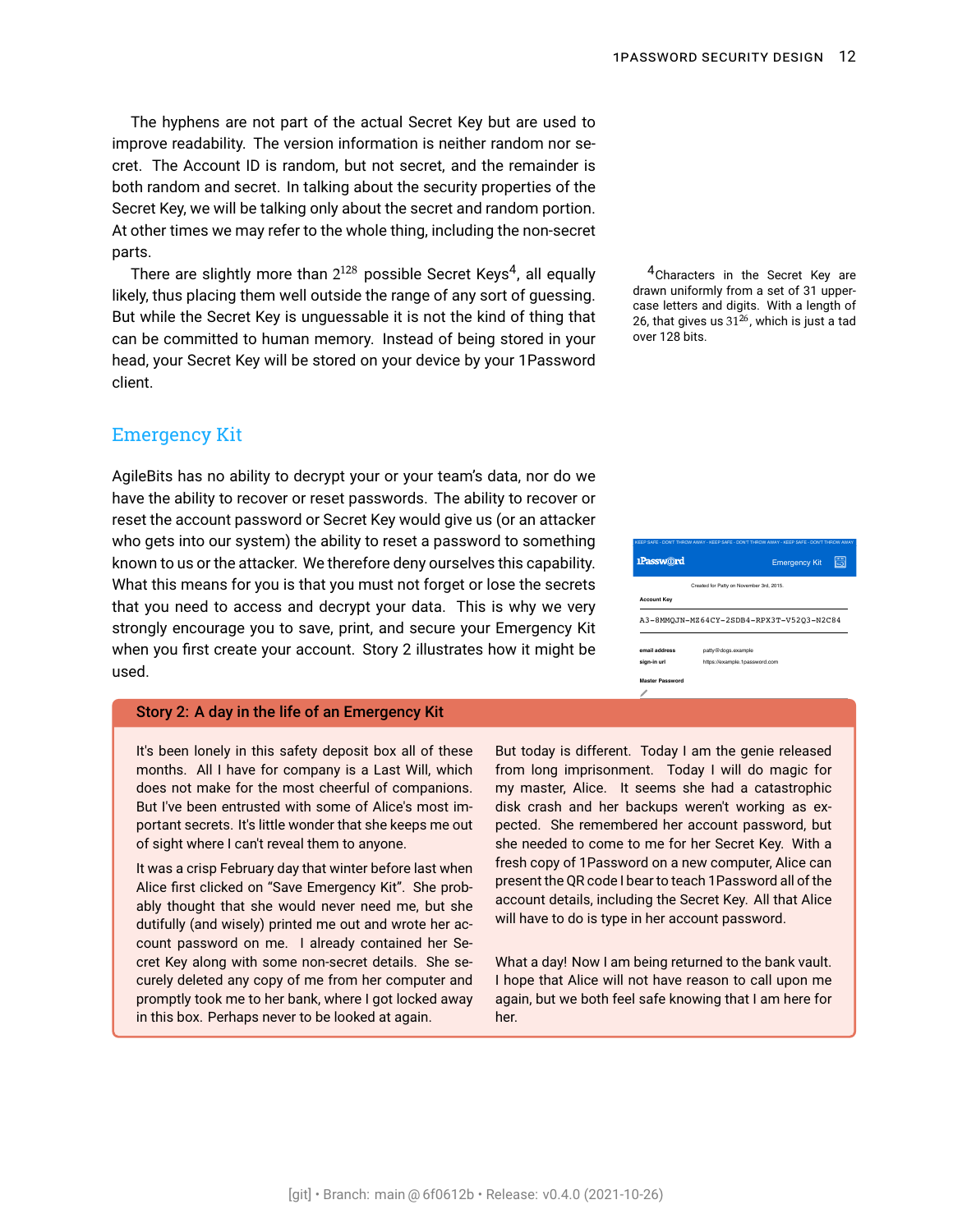Your Emergency Kit is a piece of paper (once you've printed it out) that will contain your account details, including your Secret Key. Figure [4](#page-11-0) shows an example. It also has space for you to write your account password. If you are uncomfortable keeping both your Secret Key and account password on the same piece of paper, you may decide to store a written back up of your account password separately from your Emergency Kit.

A challenge we face is in finding ways to encourage people to actually print and save their emergency kits. During the 1Password beta period we've added a number of places in which we nudge people toward this. This includes making it clearer what should be done with the Emergency Kit as in Figure [5](#page-11-1), and by incorporating it among a set of "quests" users are to encouraged to complete after first starting to use 1Password.



Figure 5: We encourage users to save their Emergency Kits by a variety of means. One of those means is to make it visually clear what is expected.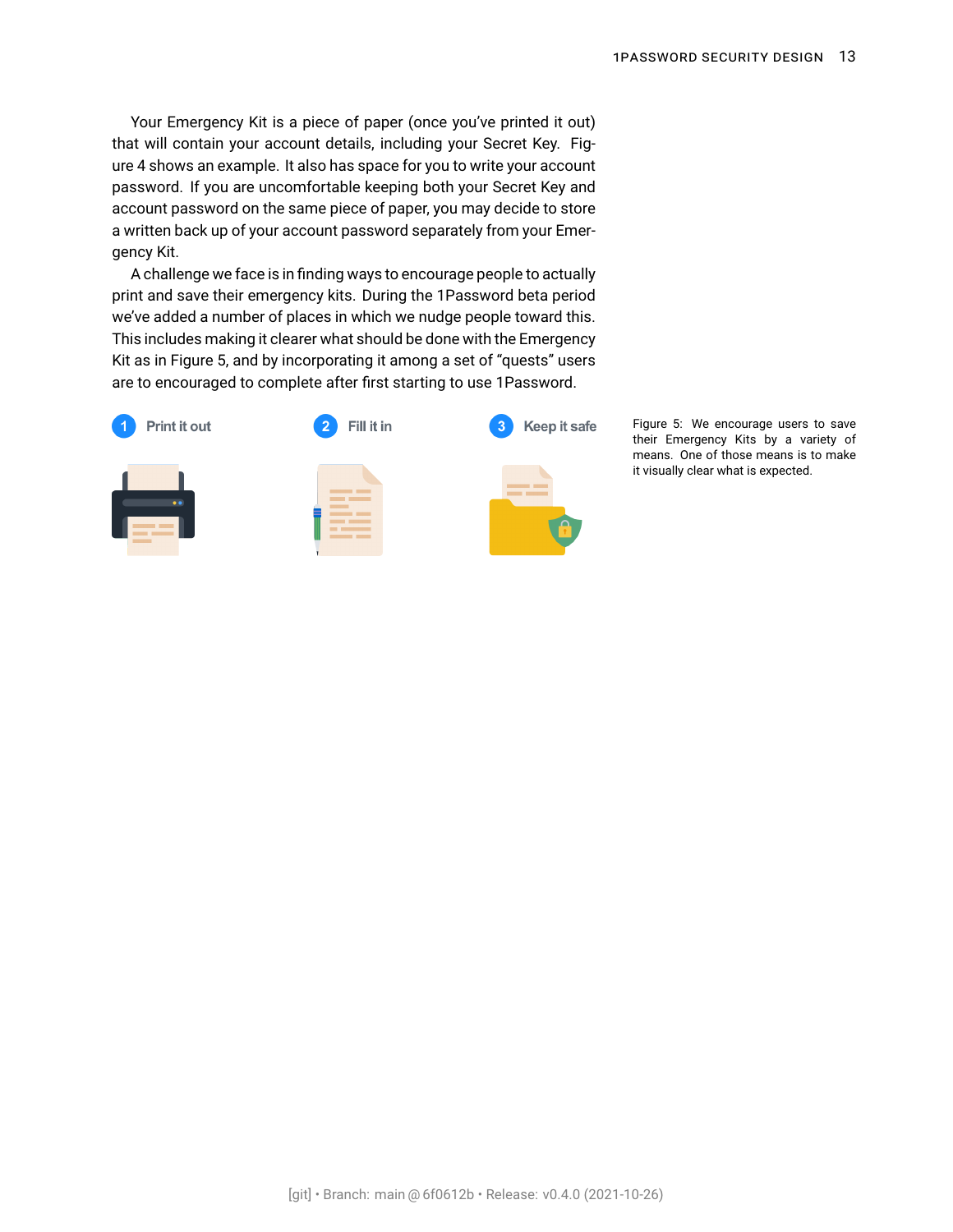### <span id="page-13-0"></span>A modern approach to authentication

1Password is an [end-to-end \(E2E\)](#page-88-1) encryption system, and thus the fun- E2E: Data is only encrypted or decrypted damental security of your data rests on the fact that your data is encrypted and decrypted on your local device using keys that are derived from your secrets and which AgileBits has no access to. This E2E encryption is the primary component of 1Password's security. How that encryption takes place is the subject of [How Vault Items Are Secured.](#page-17-0)

None-the-less, there is an authentication component to 1Password. For the most part its job is to ensure that an individual only receives the encrypted data that they should receive. [Access control enforcement](#page-42-0) contains more details about what powers are granted to a client that successfully authenticates.

Traditionally, AgileBits has been wary of authentication-based security, and that wariness is manifest in the the design of 1Password in three ways:

- 1. Our overall design is fundamentally based on E2E encryption.
- 2. We've introduced [two-secret key derivation \(2SKD\)](#page-91-2) to dramatically reduce the risk associated with compromise of authentication verifiers.
- 3. We do not rely on traditional authentication mechanisms, but instead use [Secure Remote Password \(SRP\)](#page-91-1) to avoid most of the problems of traditional authentication.

 Client authentication keys are derived from the same user secrets from which the encryption keys are derived (so that you have one password for 1Password). And so even though the core of 1Password's security does not depend on authentication, we must take extra care in the security of authentication so that an attacker couldn't work backwards from an information leak in an authentication process to discover secrets that would aid in decryption.

#### <span id="page-13-1"></span>What we want from authentication

Your [account password](#page-86-0) and [Secret Key](#page-91-3) are used to derive a key that is used for authenticating with the service we host.<sup>5</sup> Our service needs to <sup>5</sup>Your account password and Secret know that you are who you say you are. Your 1Password client needs

locally on the users' devices with keys that only the end users possess. This protects the data confidentiality and integrity from compromises during transport or re-

mote storage.

Key are also used to derive a different key used for the E2E, which is discussed in later sections.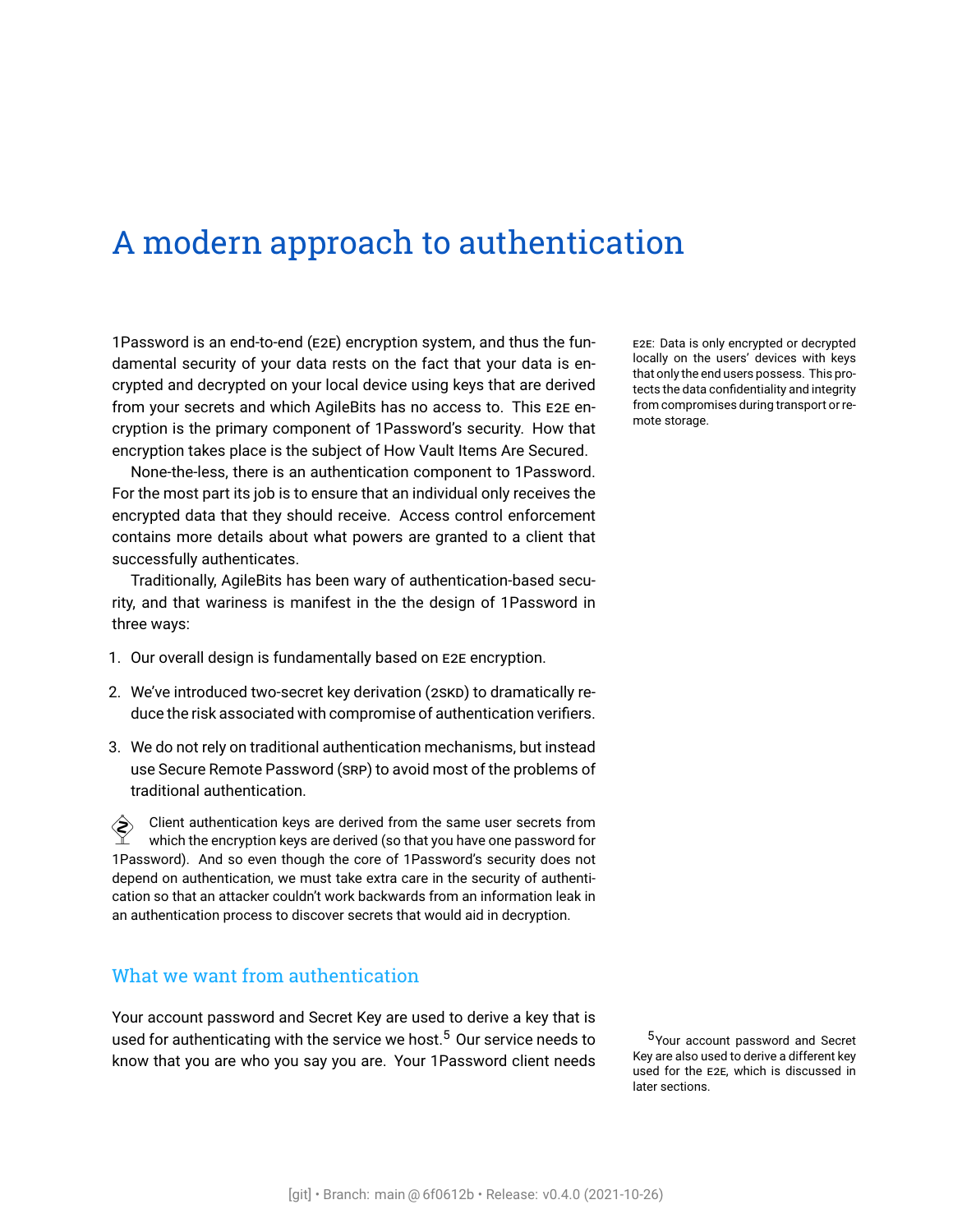to prove to the service that it has your account password and Secret Key. Only then will it give you access to your encrypted data (which your client still must decrypt) or to other administrative rights.

When Alice authenticates to Bob, she does so by proving that she has access to a secret<sup>6</sup> that only she should have access to. Bob performs having broadening the definition of "sesome analysis or computation on the proof that Alice offers to verify it does demonstrate Alice's access to her secret.

We want an authentication system to allow Alice to reliably authenticate herself to Bob without introducing other security problems, and so there are a number of security properties we would like from a good authentication system. These are listed in Figure [7.](#page-14-1)

#### <span id="page-14-0"></span>*Traditional authentication*

With a traditional authentication system, the client (such as a web browser) sends a user secret (typically a password) to the server. The server then processes that password to determine whether or not it is correct according to its records. If the server determines that it is correct, it will consider that user authenticated.

The simplest way to prove you know a secret is to say it, and that is what the client does in a traditional system. It simply sends the username and the password to the server. A very traditional version of this is illustrated in figure [6.](#page-14-0)

This traditional design has a number of shortcomings. Indeed, it only satisfies the first authentication disideratum in figure [7.](#page-14-1) The most glaring failures of traditional authentication include:

- Anyone able to eavesdrop on the conversation will learn the client's secret. In the exchange in Figure [6](#page-14-0) that would correspond to an eavesdropper hearing and learning Alice's secret password.
- If the client is talking to the wrong server it reveals its secret to that potentially malicious server. In the exchange in Figure [6](#page-14-0) that would correspond to Bob not really being the castle guard, and Alice revealing to her password to an enemy.

In a typical Internet log in session, those shortcomings are addressed by [Transport Layer Security \(TLS\)](#page-91-0) to keep the conversation between the client and the server private as it travels over a network and to prove the identity of the server to the client. As discussed in [Transport Security](#page-60-0) we make use of TLS but do not wish to rely on it.

#### <span id="page-14-1"></span>*Password Authenticated Key Exchange*

The modern approach to covering most of the security properties of authentication we seek is to find a way for the client and the server to prove cret" we could also cover biometric authentication with this description.

[*ALICE approaches castle gate where BOB is on duty as a guard.*]

BOB: Who goes there? ALICE: It is I, Alice. [*ALICE* identifies *her-*

*self.*]

[*BOB checks checks his list of people who are authorized to enter the castle to see if ALICE is authorized.*]

- BOB: What is the password? [*BOB asks ALICE to* prove *her identify*]
- ALICE: My password is "xyzzy." [*She provides proof.*]

[*BOB verifies that that is the correct password for ALICE.*]

BOB: You may enter. [*BOB raises the portcullis and ALICE enters.*]

Figure 6: A very traditional authentication exchange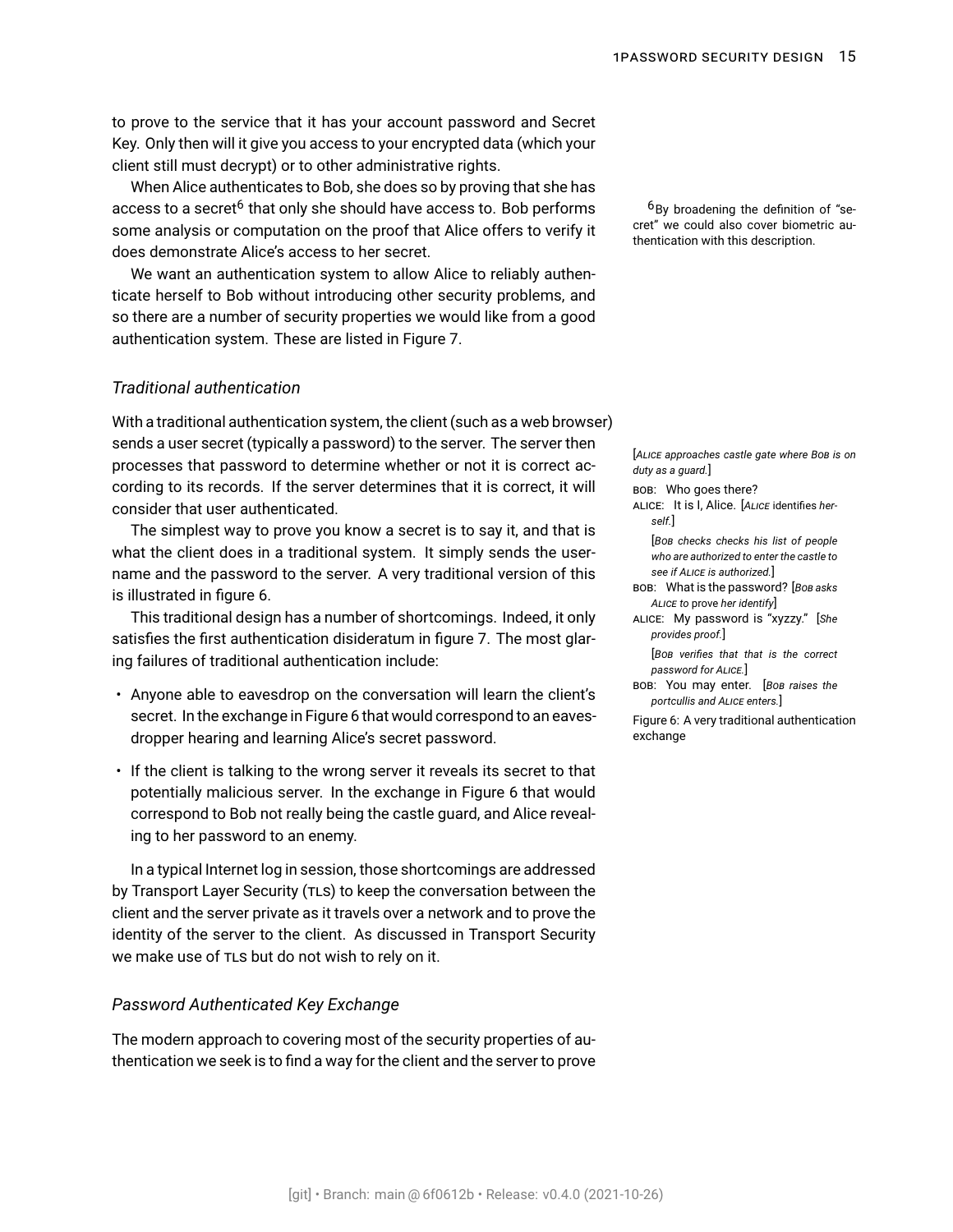to each other that they each possess the appropriate secret without either of them revealing any secrets in the process. This is done by using a [password-authenticated key exchange \(PAKE\).](#page-90-0)

#### *Sign-in system desiderata*

- *Prove client ID* Proves to the server that the user holds the user's secret.
- *Prove server ID* Proves to the user that the server holds the server's secret.
- *Eavesdropper safe* Does not reveal any information about either secret to anyone listening in on the process.
- *Not replayable* Cannot be replayed by someone who has recorded the process and wishes to repeat the exchange to fake a sign-in at some later time.
- *No secrets received* Does not reveal any information about the user's password to the server.
- *Session key* Establishes a new secret that can be used as an encryption key for the session.
- *No cracking* Server never acquires enough information to facilitate a password cracking attack.

Using some mathematical magic the server and the client are able to send each other puzzles that can only be solved with knowledge of the appropriate secrets, but no secrets are transmitted during this exchange. Furthermore, the puzzles are created jointly and uniquely during each session so that it is a different puzzle each time. This means that an attacker who records one authentication session will not be able to play that back in an attempt to authenticate.

The "key exchange" part of "PAKE" establishes a session key: A secret encryption key that the parties can use for the life of the session to encrypt and validate their communication. With 1Password we use this session key to add an additional layer<sup>7</sup> of encryption in our communi- <sup>7</sup>This layer provides authenticated encation between client and server.

A well-designed PAKE – we use SRP, detailed in [Secure Remote Pass](#page-75-0)[word](#page-75-0) – can satisfy all of the requirements we've listed except for one. On its own, a PAKE would still leave something crackable on the server, something which would not be acceptable to us.

Figure 7: Desired security properties of an authentication system. There is substantial overlap among these, but they are technically separate.

cryption for the communication between client and server that is in addition to the security provided by TLS and 1Password's fundamental E2E encryption of user data.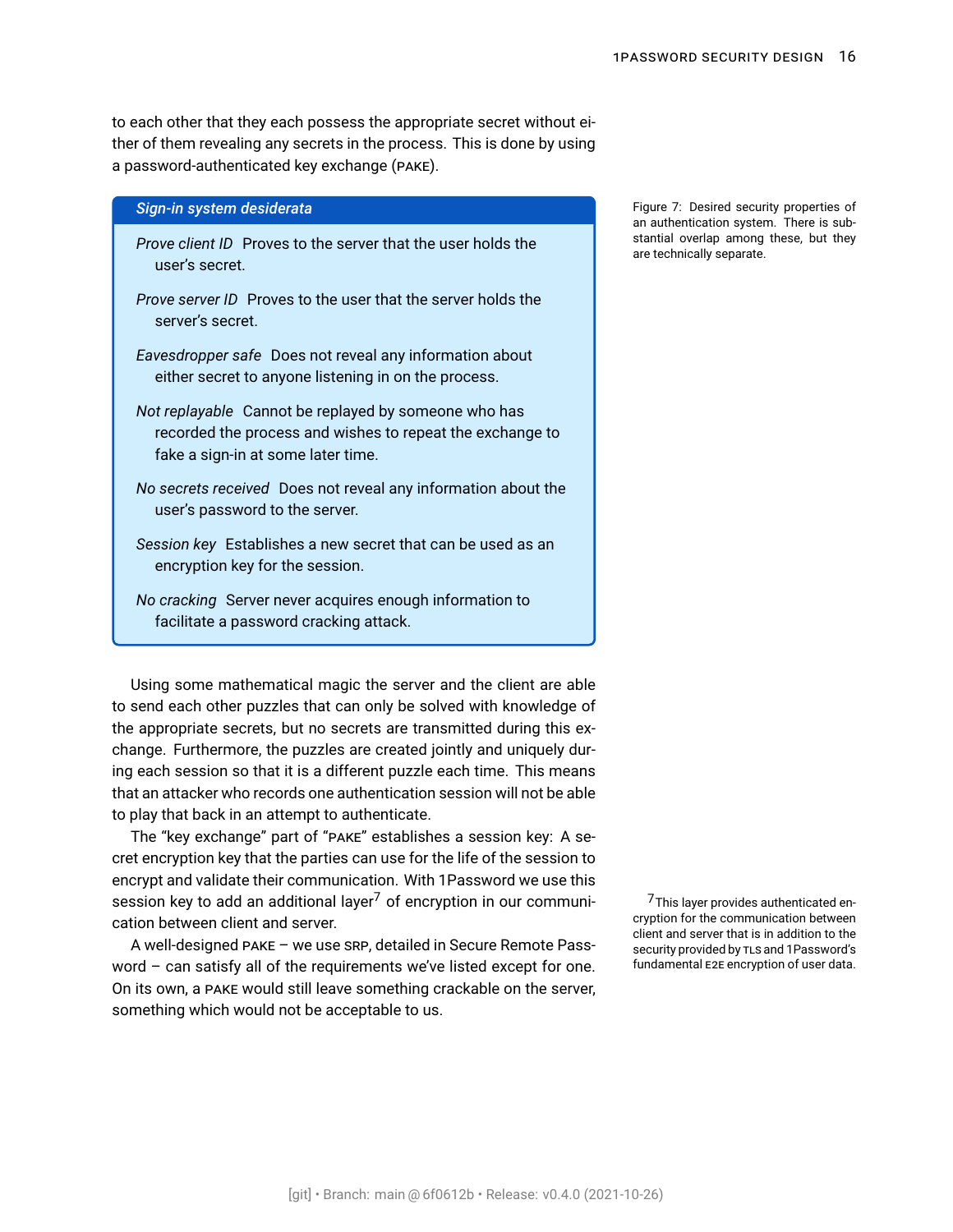#### <span id="page-16-0"></span>*Making verifiers uncrackable with 2SKD*

A PAKE still doesn't solve the problem of a server acquiring and storing information that could be used in a password cracking attempt. A server holds a long term verifier which is mathematically related to a long term authentication secret used by the client. Although this verifier is not a password hash, it can be considered one for the sake of this immediate discussion. If the client's long term secret is derived from something guessable (such as a weak password), then the verifier stored by the server could be used to help test guesses of that user password.

We can (and do) take measures to protect the verifiers we store from capture, and the client uses slow hashing techniques in generating the verifier. These are essential steps, but given the nature of what 1Password is designed to protect, we do not feel that those steps are sufficient on their own.

Our solution to ensure that data held by the server is not sufficient to launch a password cracking attempt on a user's account password is our use of [two-secret key derivation \(2SKD\)](#page-91-2). An attacker who captures server data would need not only to make guesses at a user's account password but would need to have the user's 128-bit strong Secret Key.

It is for this final desideratum that we have introduced 2SKD. With this, the information held on our systems cannot be used to check whether a account password guess is correct or not. Table [1](#page-16-0) summarizes which security properties we can achieve with various authentication schemes.

|                     | Traditional | <b>+MFA</b> | <b>PAKE</b> | +2SKD |
|---------------------|-------------|-------------|-------------|-------|
| Prove client ID     |             | ✓✓          |             |       |
| Prove server ID     | x           | $\times$    |             |       |
| No eavesdrop        | ×           | $\times$    |             |       |
| Prevent replay      | x           | ?           |             |       |
| No secrets received | X           | X           |             |       |
| Session key         | X           | $\times$    |             |       |
| No cracking         |             | ×           |             |       |

Although the internals of our authentication system may appear to be more complex than otherwise needed for a system whose security is built upon E2E encryption, we need to ensure that an attack on our authentication system does not expose anything that could be used to decrypt user data. Therefore the system has been designed not just to be strong in its own right, but to provide no information either to us or an attacker that could threaten the confidentiality of user data.

Table 1: Authentication schemes and what they do for you. The "[+multi-factor](#page-89-0) [authentication \(MFA\)"](#page-89-0) column lists the security properties of using traditional authentication with multifactor authentication. The "+2SKD" column lists the security properties of using a PAKE with twosecret key derivation, as done in 1Password. The first column lists the desired security properties from Figure [7.](#page-14-1)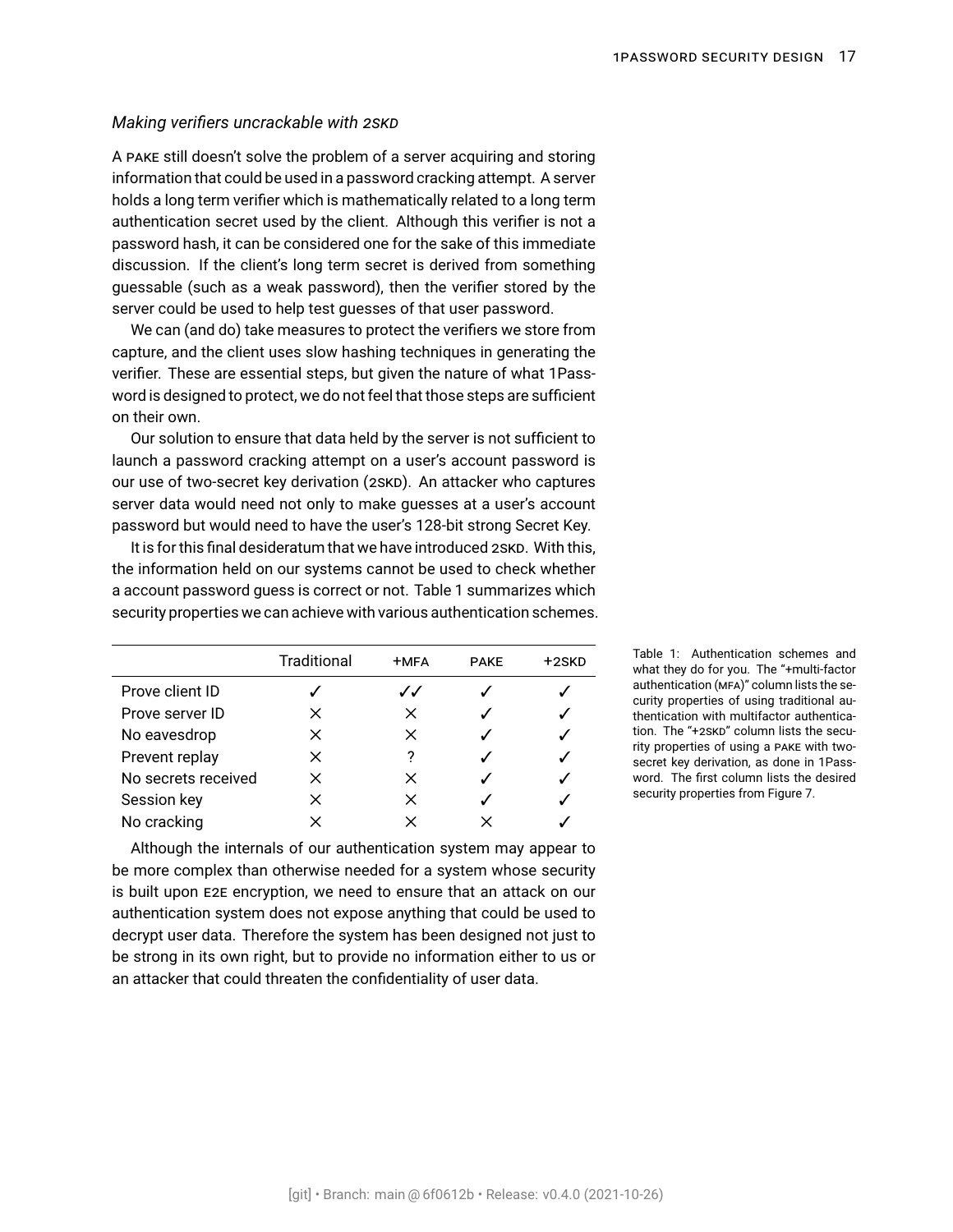### <span id="page-17-0"></span>How Vault Items Are Secured

Items in your vaults are encrypted with [Advanced Encryption Standard](#page-86-1) [\(AES\)](#page-86-1) using 256-bit keys that are generated by the client on the device, using a cryptographically appropriate random number generator. This generated key becomes your vault key and will be used to encrypt and decrypt the items in your vault.

1Password uses [Galois Counter Mode \(GCM\)](#page-88-2) to provide authenticated encryption, protecting your encrypted data from tampering. Proper use of authenticated encryption offers a defense against a broad range of attacks, including [Chosen Ciphertext Attacks \(CCAS\).](#page-87-0)

The vault key is used to encrypt each item in the vault.

Items contain overviews and details which are encrypted separately by the vault key. $8$  We encrypt these separate so that we can quickly decrypt the information needed to list, sort, and find items without having to first decrypt everything in the vault.

Item overviews include the item fields needed to list items and to quickly match items to websites, such as Title, URLs, password strength indicator, and tags. Information that is presented to the user when items are listed, along with the information needed to match an item to a web page (URL), are included in the overview.

Item details include the things that do not need to be used to list or quickly identify them, such as passwords and contents of notes. Documents are dealt with separately and will be discussed in [Securing Doc](#page-81-0)[uments](#page-81-0).

If you have access to a vault, a copy of the vault key is encrypted with your public key. Only you, the holder of your private key, are able to decrypt that copy of the vault key. Your private key is encrypted with a [key encryption key \(KEK\)](#page-89-1) that is derived from your [account password](#page-86-0) and [Secret Key.](#page-91-3)

<span id="page-17-1"></span>Your private/public key pair is created on your device by your client when you first sign up. Neither we nor a team administrator ever have the opportunity to capture your private key. Your public key, being a public key, is widely shared.

#### NewVault(items)

$$
K_V \leftarrow \text{KGen}()
$$
  
\n
$$
I \text{ Add items to } V
$$
  
\n
$$
V \leftarrow \emptyset
$$
  
\nfor  $x \in \text{items}$ 

$$
y_i \leftarrow \text{Enc}(K_V, x)
$$

#### $V \leftarrow V \cup \{y_i\}$

#### <span id="page-17-2"></span>endfor

return V

Figure 8: Algorithm for creating and populating a vault

 $8$ The overviews and the details are encrypted with the same key. This is a change from the design of the OPVault 1Password data format described in *OP-Vault Design* (AgileBits).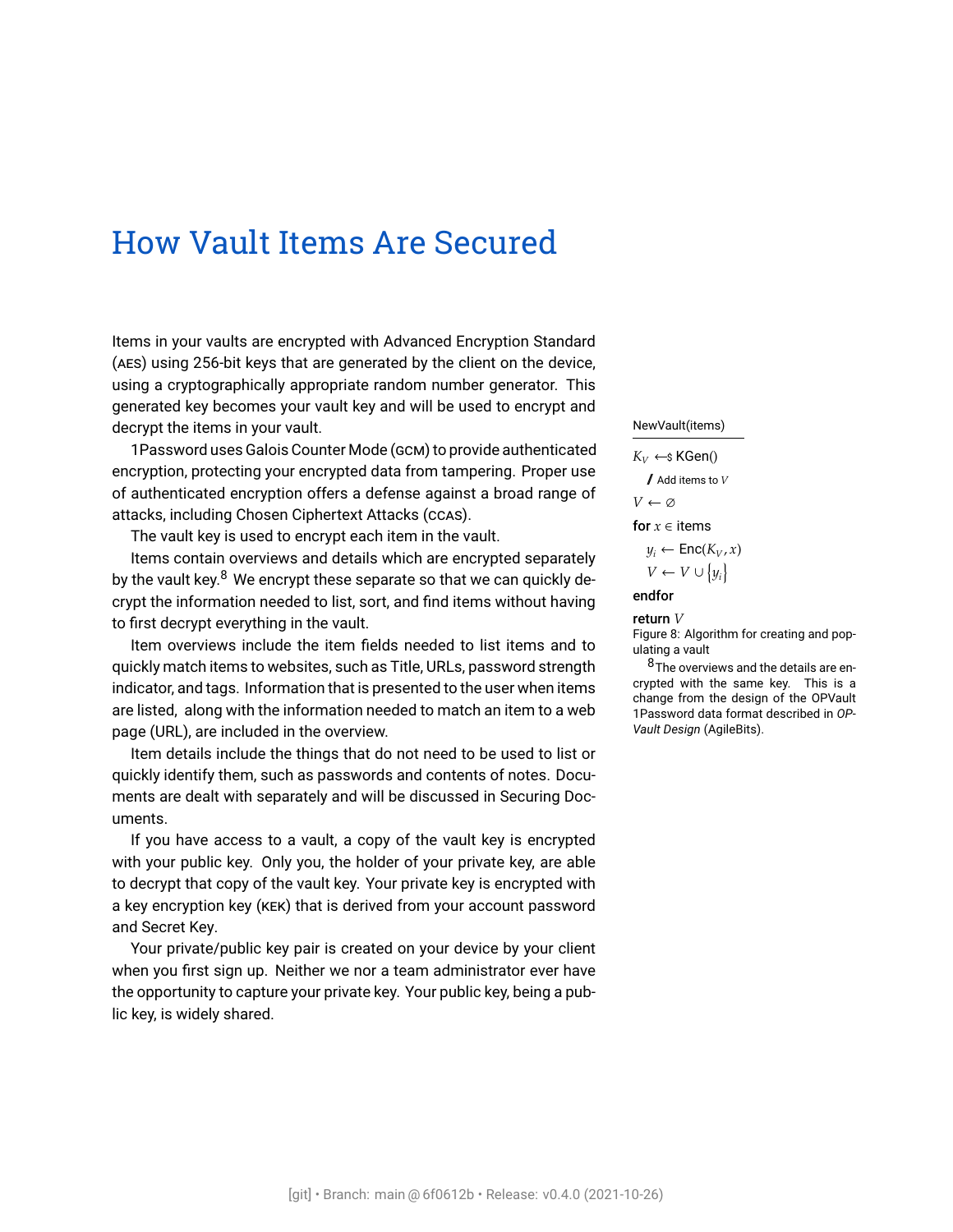#### Key derivation overview

Key derivation is the process that takes your [account password](#page-86-0) and [Se](#page-91-3)[cret Key](#page-91-3) and produces the keys you need to decrypt your data and to sign in to the 1Password server. It is described more fully in [Key derivation.](#page-33-0)

Your account password will be trimmed and normalized. A non-secret [salt](#page-90-1) is combined with your email address<sup>9</sup> and other non-secret data us-<br>Salt: A cryptographic salt is a non-secret ing [Hash-based Key Derivation Function \(HKDF\)](#page-88-3) to create a new 32-byte salt.

Your account password and the salt are passed to PBKDF2-HMAC-SHA256 with 100,000 iterations. This will result in 32 bytes of data, which will be combined with the result of processing your Secret Key.

Your Secret Key is combined with your non-secret account ID and the name of the derivation scheme by HKDF to produce 32 bytes of data. This will be XORed with the result of processing your account password.

The resulting 32 bytes of material (derived from both your account password and your Secret Key) will be your [Account Unlock Key \(AUK\)](#page-86-2) which is used to encrypt the key (your private key) that is used to decrypt the keys (vault keys) that are used to encrypt your data.

By encrypting copies of vault keys with an individual's public key, it becomes easy to securely add an individual to a vault. This secure sharing of the vault key allows us to securely share items between users.

#### <span id="page-18-0"></span>A first look at Key Set

We organize the public/private key pairs together with the symmetric key that is used to encrypt the private key into [Key Sets](#page-89-2). Our Key Sets make extensive use of [JSON Web Key \(JWK\)](#page-89-3) objects.

"uuid": string,  $\frac{1}{2}$  // Unique ID of this item (hexadecimal) "encSymmetricKey": JWK, // encrypted key that encrypts private key "encryptedBy": string, // UUID of key that encrypts encSymmetricKey "publicKey": JWK, youblic part of key pair "encPrivateKey": JWK, // private part, encrypted

A common type of Key Set will have the structure listed in figure [9](#page-18-1). When we speak of encrypting a Key Set we generally mean encrypting the symmetric key that is used to encrypt the private key.

Key Sets are fairly high level abstractions; the actual keys within them have a finer structure that includes the specifications for the algorithms, such as initialization vectors. Symmetric encryption is AES-256-GCM, value that is added to either an encryption process or hashing to ensure that the result of the encryption is unique. Salts are typically random and unique.

<sup>9</sup>The reasons for binding your encryption key tightly with your email address is discussed in [Restoring a User's Access to](#page-47-0) [a Vault](#page-47-0).

Figure 9: A Key Set is a collection of JWK keys together with an identifier and information about what other key set is used to encrypt it.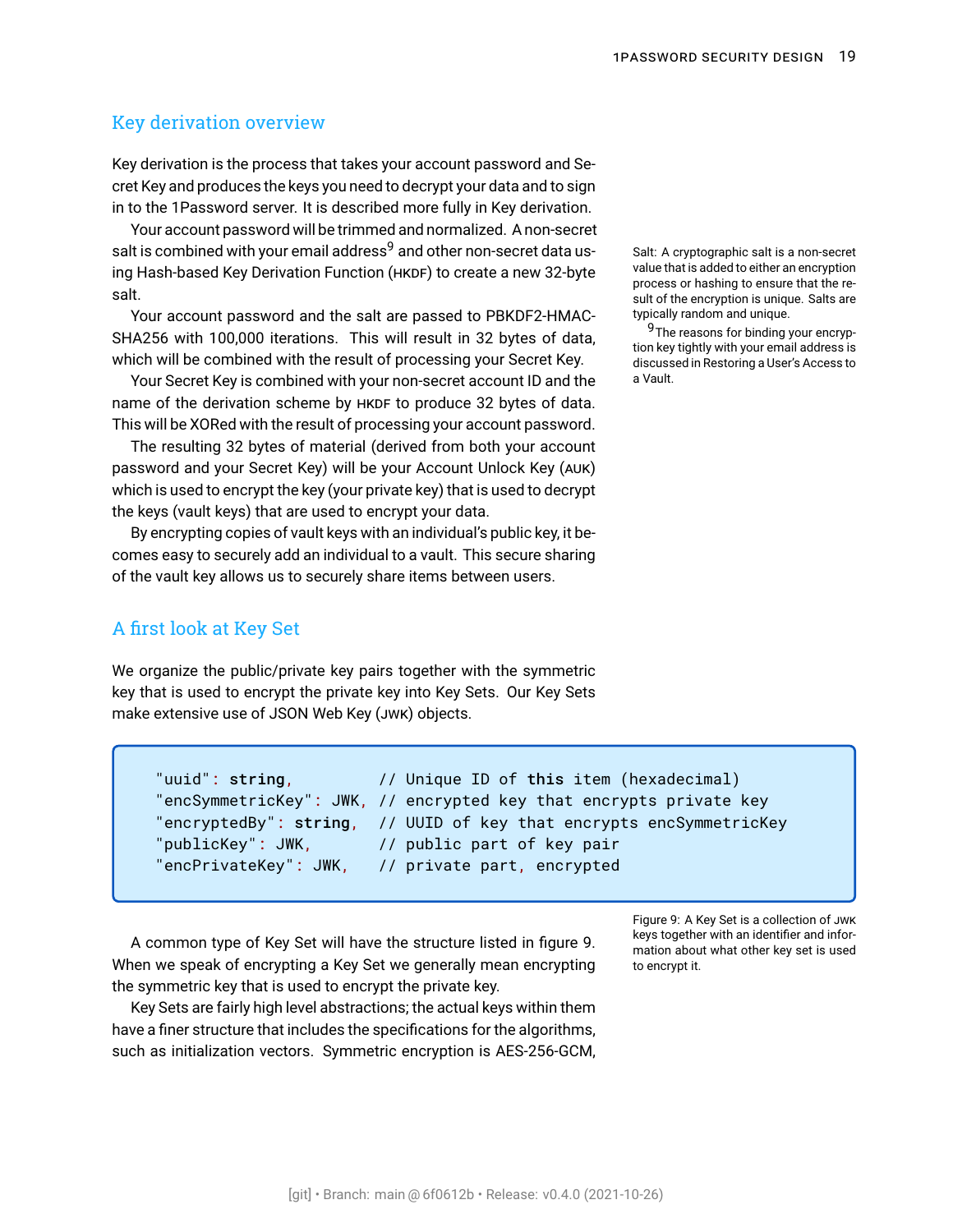and public key encryption is RSA-OAEP with 2048-bit moduli and a public exponent of 65537.

#### <span id="page-19-1"></span>Story 3: A day in the life of an item being created

In the beginning there was the vault, but it was empty and had no key. And Alice's 1Password client called out to the cryptographically secure random number generator, "Oh give me 32 bytes," and there were 32 random bytes. These 256 bits were called the "vault key."

And the vault key was encrypted with Alice's public key, so that only she could use it; and a copy of the vault key was encrypted with the public key of the [Recovery](#page-90-2) [Group,](#page-90-2) lest Alice become forgetful.

Alice went forth and named things to become part of her vault. She called forth the PIN from her account on the photocopier and added it to her vault. The photocopier PIN, both its details and its overview, were encrypted with the vault key.

And she added other items, each of its own kind, be they Logins, Notes, Software Licenses, or Credit Cards. And she added all of these to her vault, and they were all encrypted with her vault key. On the Seventh day, she signed out.

And when she signed in again, she used her account password, and 1Password used her [Secret Key](#page-91-3), and together they could decrypt her private key. With her private key she decrypted the vault key. And with that vault key she knew her items.

And Alice became more than the creators of 1Password, for she had knowledge of keys and items which the creators did not. And it was good.

Once a vault has been created, it can be securely shared by encrypting the vault key with the recipient's public key.

#### <span id="page-19-0"></span>*Flexible, yet firm*

Since the right choices for the finer details of the encryption schemes we use today may not be the right choices tomorrow, we need some flexibility in determining what to use. Therefore, embedded within the Key Sets are indications of the ciphers used. This would allow us to move from RSA with 2048-bit keys to 3072-bit keys, relatively easily when the time comes, or to switch to [Ellipic Curve Cryptography \(ECC\)](#page-87-1) at some point.

<span id="page-19-2"></span>Because we supply all of the clients, we can manage upgrades without enormous difficulty.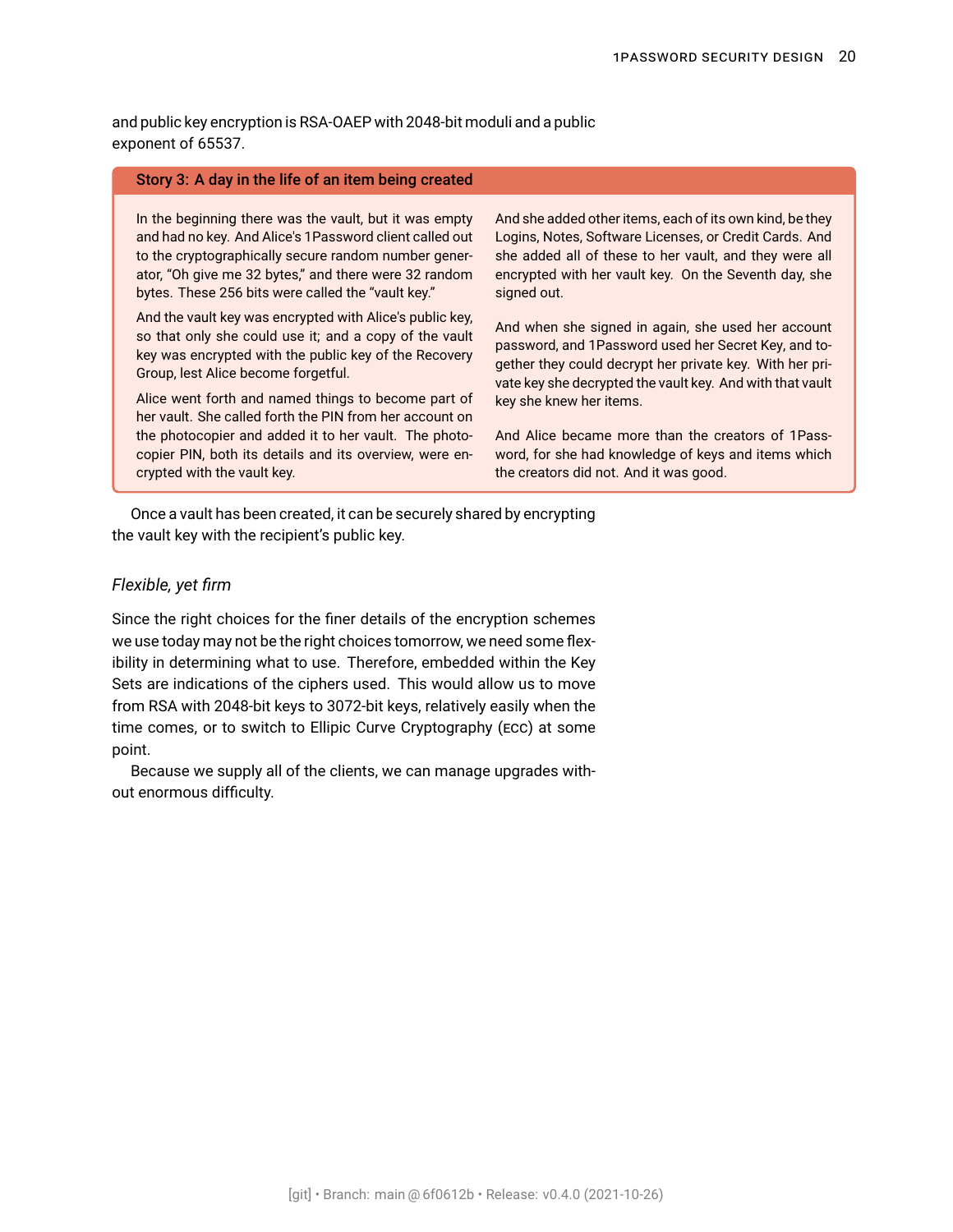#### Story 4: Days in the life of an algorithm upgrade

*Setting: Some time in the not-so-distant future.*

- *Day one* "Hmm," says Patty. "It looks like 2048-bit RSA keys will have to be phased out. Time we start transitioning to 3072-bit keys."
- *The next day* The next day we ensure that all of our clients are able to use 3072-bit keys if presented with them.
- *Some weeks later* We release clients that use 3072 bits when creating new public keys. (Public keys are created only when a new account is created or a new Group is created within a team.).
- *Further along* "We should go further and start replacing the older keys." (Of course, we can't replace anyone's keys, as we don't have them.)
- *After some development* We issue updated clients that generate new public keys, and anything encrypted

with the old key will be re-encrypted by the client with the new key.

- *Time to get tough* We can have the server refuse to accept new data encrypted with the older keys. The server may not have the keys to decrypt these Key Sets, but it knows what encryption scheme was used.
- *More bad news on 2048-bit keys* We learn that even decrypting stuff already encrypted with the older keys turns out to be dangerous. [Editor's Note: This is a *fictional* story.] We need to prevent items encrypted with 2048-bit keys from being trusted automatically.
- *Drastic measures* If necessary, we can issue clients that will refuse to trust anything encrypted with the older keys.

Building in the flexibility to add new cryptographic algorithms while also limiting the scope of downgrade attacks isn't easy. But as illustrated in story [4](#page-19-2), we are the single responsible entity for issuing clients and managing the server, and so through a combination of client and server policy we can defend against downgrade attacks.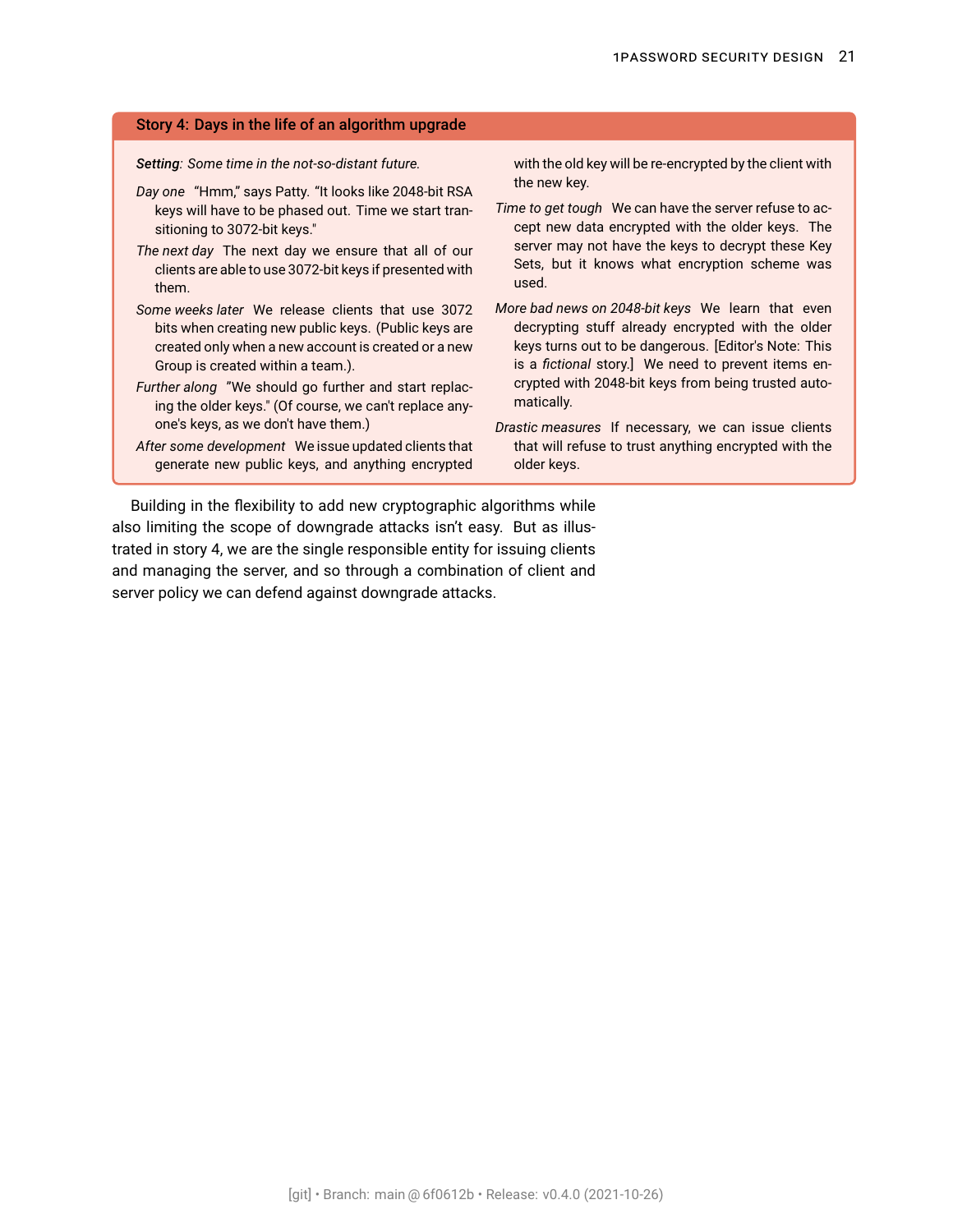### <span id="page-21-0"></span>How Vaults Are Securely Shared

Sharing items among members of the same 1Password account is done at the vault level. This enables those members to share and mutually maintain sets of items. Through the magic of public key encryption, this is done without the 1Password service (or us, its operators) ever having the keys or secrets necessary to decrypt shared data.

As described in [How Vault Items Are Secured,](#page-17-0) each user has a personal key set that includes a public/private key pair, and each vault has its own key used to encrypt the items within that vault. At the simplest level, to share the items in a vault, one merely needs to encrypt the item with the public key of the recipient.

#### <span id="page-21-2"></span>Story 5: A day in the life of a shared vault

Alice is running a small company and would like to share the office Wi-Fi password and the keypad code for the front door with the entire team. Alice will create the items in the Everyone vault, using the 1Password client on her device. These items will be encrypted with the vault key. When Alice adds Bob to the Everyone vault, Alice's 1Password client will encrypt a copy of the vault key with Bob's public key.

Bob will be notified that he has access to a new vault, and his client will download the encrypted vault key, along with the encrypted vault items. Bob's client can decrypt the vault key using Bob's private key, giving him access to the items within the vault and allowing Bob to see the Wi-Fi password and the front door keypad code.

The 1Password server never has a copy of the decrypted vault key and so is never in a position to share it. Only someone who has that key can encrypt a copy of it. Thus, an attack on our server could not result in unwanted sharing.

#### <span id="page-21-1"></span>Getting the message (to the right people)

It is important that the person sharing a vault shares it with the right person, and so uses the public key of the intended recipient. One of the primary roles of the 1Password server is to ensure that public keys belong to the right email addresses.

 1Password does not attempt to verify the identity of an individual. The focus is on tying a public key to an email address. Internally we bind a key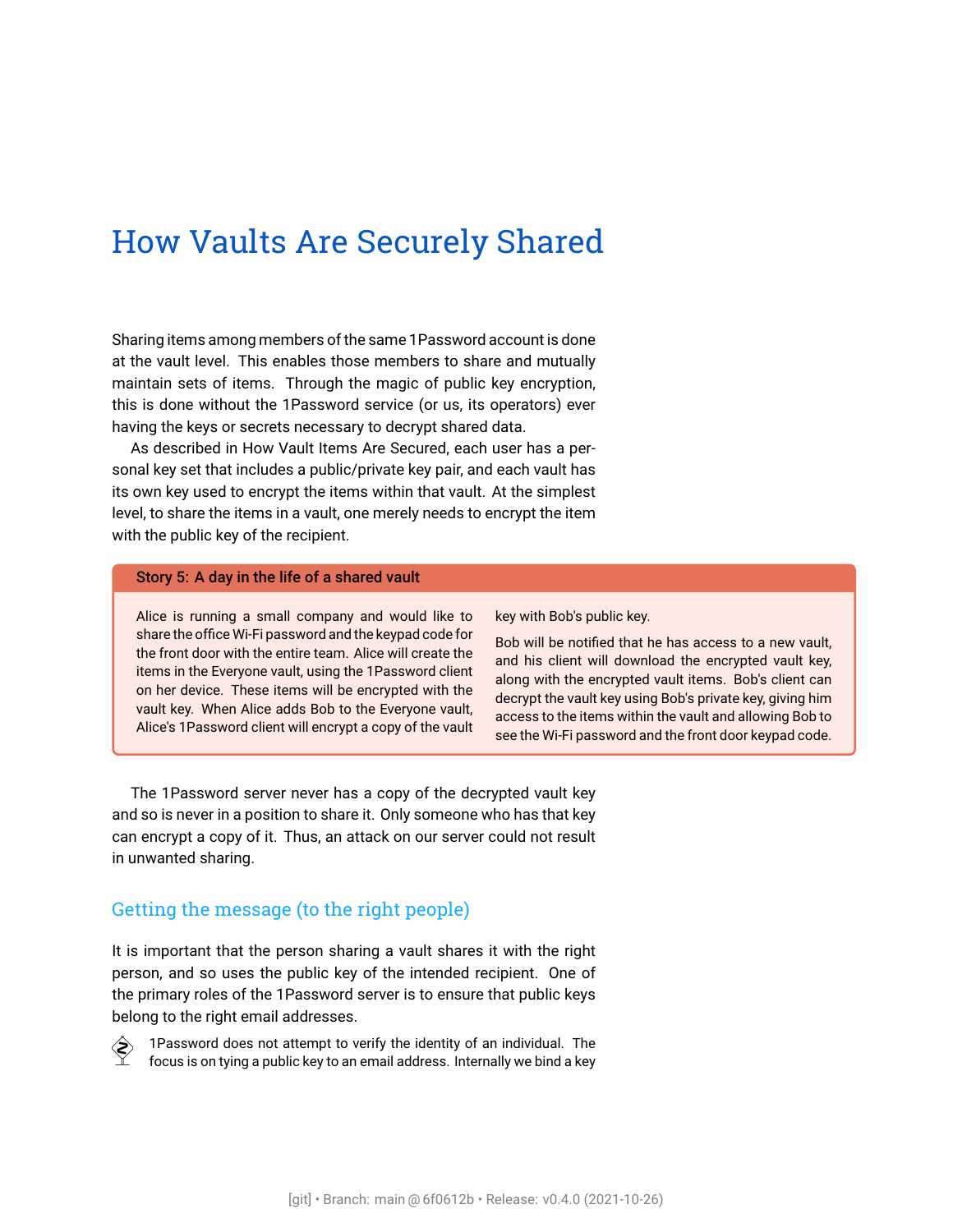set to an email address, but we have no information about who controls that email address.

CONNECTING USERS WITH THEIR KEYS as they register, enroll new devices, or simply sign in is a fundamental part of the service. How this is done without giving us the ability to acquire user secrets is the subject of the next section.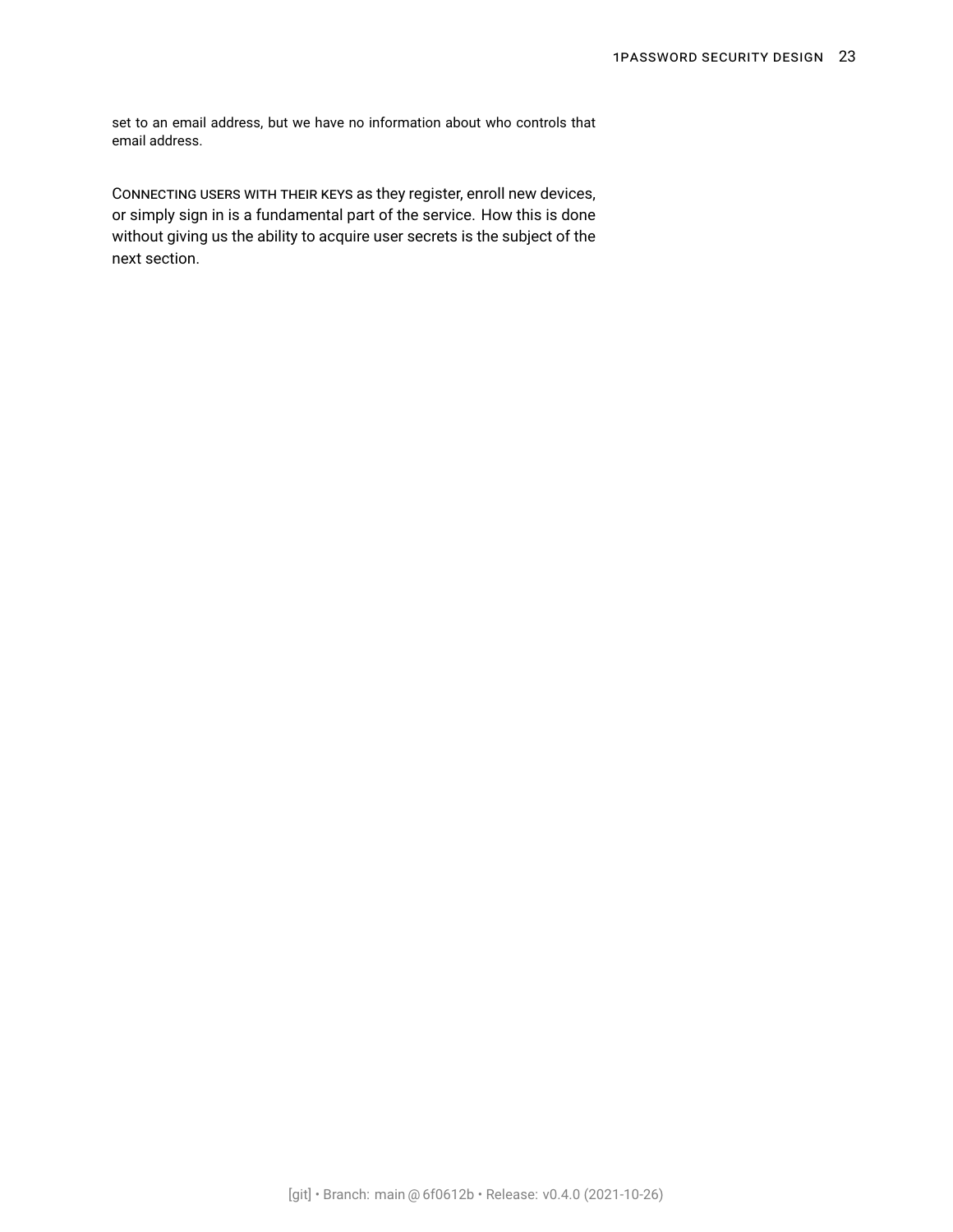### <span id="page-23-0"></span>How items are shared with anyone

As described in [How Vaults Are Securely Shared](#page-21-0) sharing items among members of the same 1Password account is done at the vault level. But it is also possible to securely share a copy of individual items with individuals who are not members of the same 1Password account or not even 1Password users at all. The mechanism, however, is entirely different largely as a result of the fact that the recipient cannot be expected to authenticate in the same way as a 1Password user would and also because the recipient does not have a public key that the sender can use.

The 1Password sharing service, [Psst](#page-90-3), allows a 1Password user to make a copy of one of their items available to anyone, whether the recipient is a 1Password user or not. In this section we will often follow user documentation and the user interface in calling this "sharing", but we will also write in terms of sending and receiving to help accentuate the distinction between this mechanism and the sharing of vaults.

#### <span id="page-23-1"></span>**Overview**

There are six components to the overall picture.

*1Password client* The 1Password application with which users directly interact. This includes not only applications such as the 1Password iOS app, but also the web-client or browser extension acting as a client. We will sometimes refer to this as "the sender's client."

*1Password service* The principle 1Password service.

- *Psst service* The share service, which among other things will store the encrypted shared copies.
- *Psst client* The share web-client. It operates in the recipient's browser and is downloaded from the Psst service. We will sometimes refer to this as "the recipient's client."
- *Sender* The actual human interacting with their 1Password client.

*Recipient* The actual human interacting the Psst client.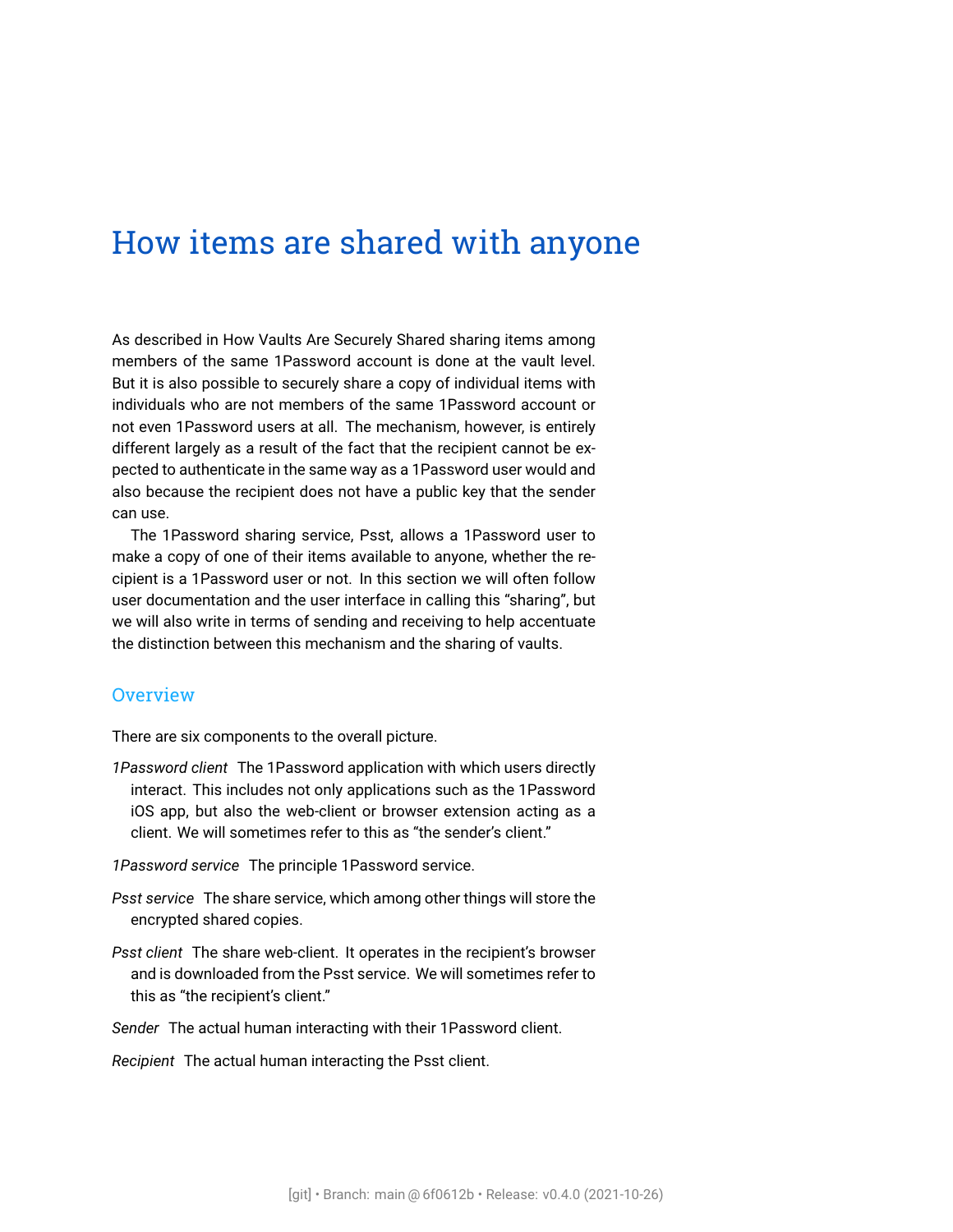Figure [10](#page-23-1) illustrates which components talk to which. In particular the 1Password client communicates only with the sending user and the 1Password service, the 1Password server communicates with the Psst service, the Psst client communicates only with receiving user and the Psst service, and the sender will communicate directly with the recipient outside of 1Password using a communication channel of their choice. Additionally, the figure shows that the encrypted copy of the item and the key to decrypt it follow different paths.



Figure 10: Psst share, key, and token flow. The solid purple arrows show the flow of the encrypted item, the solid red arrows show the flow of the encryption key, and the dashed green arrows show the flow to the retrieval token.

Item encryption and decryption can only occur where the key and the item are together, which is at the clients. The share token is used for authenticating a download of the encrypted item by the Psst server. The 1Password and Psst servers never have access to the share key.

This figure does not include flow of audit and share status information.

#### <span id="page-24-0"></span>1Password client

The sender's client needs to do two things. It needs to create a share link, and it needs to upload an encrypted copy of the shared item to the 1Password service. The sender will also need to transmit the share link to the recipient independently of 1Password services.

#### <span id="page-24-1"></span>*Making a share link*

The share link looks something like what is shown in figure [11](#page-24-1).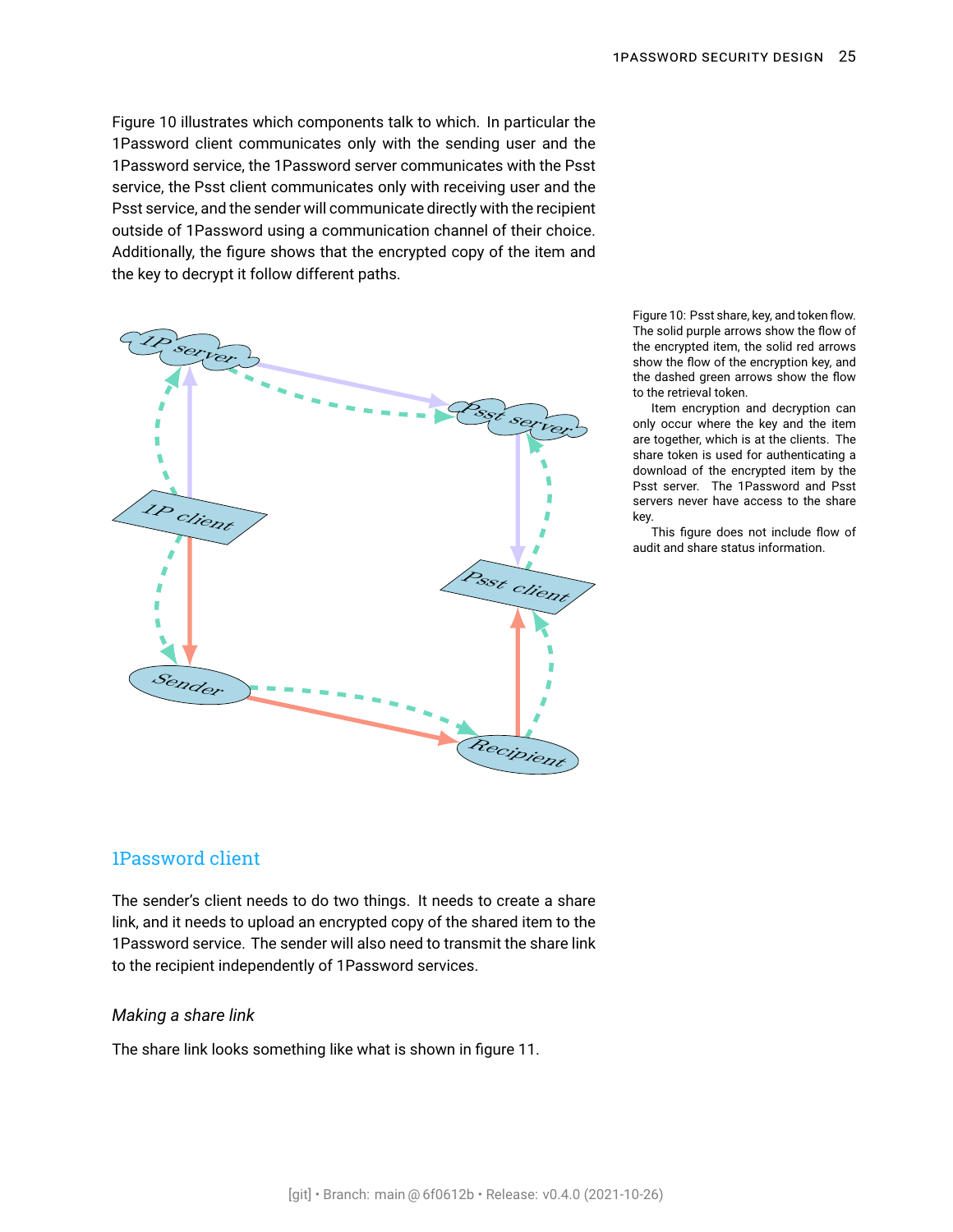#### *Share link*

https://share.1password.com/s#*base64-encoded-secret*

At a high level creating the share link involves four parts, which are performed by the sender's client.

- <span id="page-25-2"></span>Step 1: Obtain the user item to be shared and decrypt it. The item must be something that the sender is able to read and decrypt, and the sender must also have other appropriate permissions for the vault.
- <span id="page-25-3"></span>Step 2: Create a public unique identifier, a retrieval token, and an encryption for this share.
- <span id="page-25-4"></span>Step 3: Encrypt a copy of the item with the share key.
- <span id="page-25-5"></span>Step 4: Upload the encrypted data to the share service along with the identifier and sender chosen access options.
- <span id="page-25-6"></span>Step 5: Present the sender with the share link.

As always, the key generation, encryption, and creation of the share link is performed entirely on the sender's client. The 1Password service never has access to the decryption keys nor the decrypted item.

#### <span id="page-25-0"></span>*Client's first steps*

The requirements of step [1](#page-25-2) involve a number of mechanisms. The requirement that the sender be able to decrypt the item is cryptographically enforced, as they would never be able to re-encrypt anything which they cannot decrypt. Additionally, the client will only present the user the option to share if the sender has the appropriate vault permission (detailed in the description of the upload step).

The sender is presented with certain configuration options including whether recipients need to demonstrate control of certain email addresses, the required email addresses if any, the amount of time the shared item should be available, and how many times a recipient can retrieve the item. These options will play a role in the retrieval process. The client will check at this time whether the options are consistent with account policy.

#### <span id="page-25-1"></span>*Encryption and key generation*

In step [2](#page-25-3) the client generates 32 random bytes to be the share secret. The 32-byte encryption key, the 16-byte public [Universally Unique Iden](#page-92-0)[tifier \(UUID\),](#page-92-0) and the 16-byte retrieval token are derived from the share Figure 11: A share link is a URL which contains in its fragment information required to identify the shared item along with the key necessary to decrypt it.

| Get a Link to Share This Item<br>Cancel                                       |                                                                     |   |
|-------------------------------------------------------------------------------|---------------------------------------------------------------------|---|
| Appleseed Wi-Fi<br>Appleseed Wi-Fi                                            |                                                                     |   |
| Link expires after                                                            | Available to                                                        |   |
| $\hat{\cdot}$<br>7 days                                                       | Only some people                                                    | ¢ |
| Email addresses for the people to share this with:<br>grandma@appleseed.com X |                                                                     |   |
|                                                                               | They'll need to verify their email before they can access the item. |   |
|                                                                               | <b>Get Link to Share</b>                                            |   |
|                                                                               |                                                                     |   |

Figure 12: 1Password client gets information from sender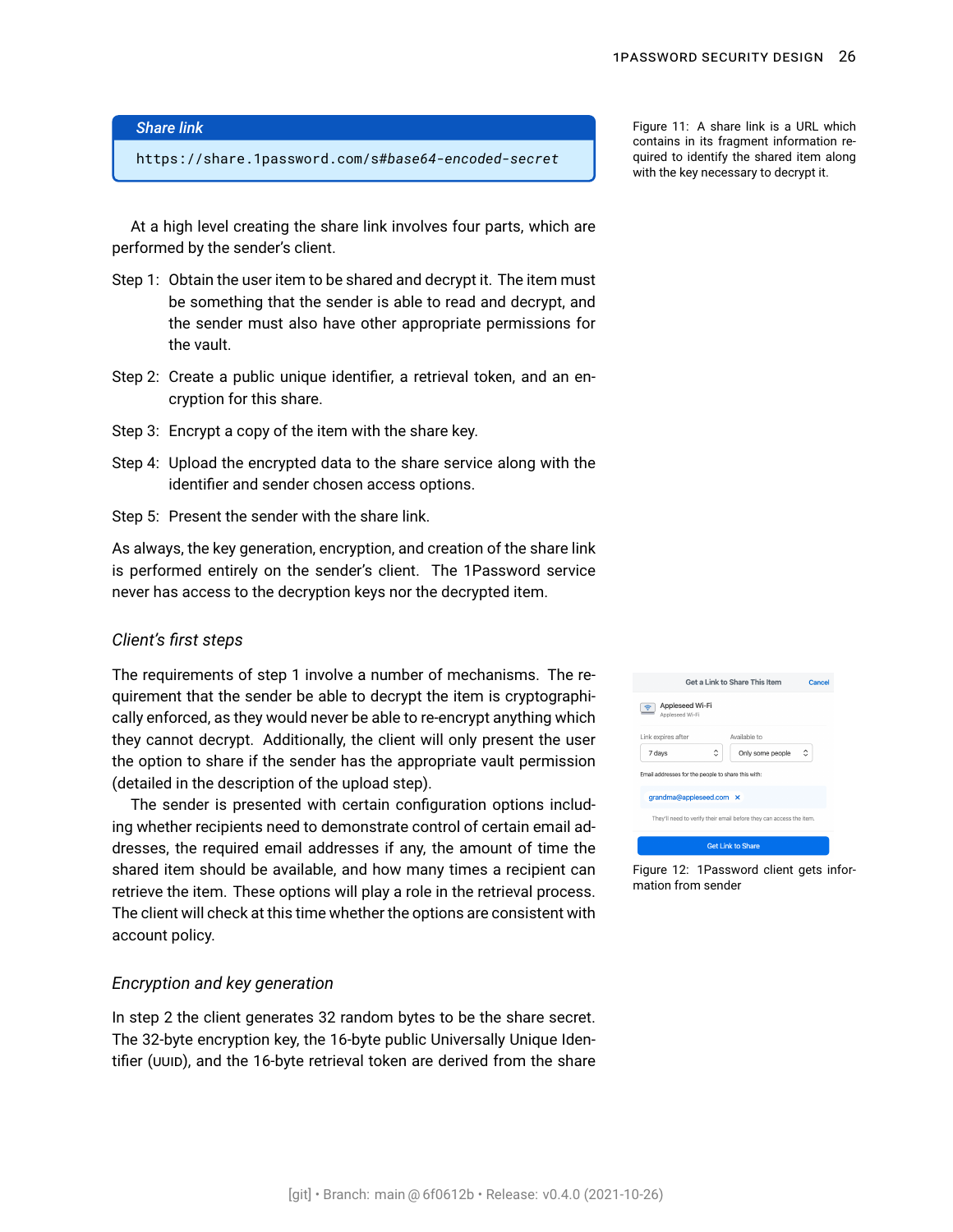secret using [Hash-based Key Derivation Function \(HKDF\)](#page-88-3) as detailed in figure [13.](#page-26-1)

| $s \leftarrow \S \{0, 1\}^{256}$ / share secret, s, is 256 random bits              |
|-------------------------------------------------------------------------------------|
| $\sqrt{\phantom{a}}$ Derive share key k from share secret                           |
| $i_k \leftarrow$ UTF8Bytes("share_item_encryption_key") / Info bytes                |
| $k \leftarrow$ HKDF <sub>SHA256</sub> (key = s, salt = 0, info = $i_k$ , size = 32) |
| $\sqrt{\phantom{a}}$ Derive a public UUID $u$ from share secret                     |
| $i_u \leftarrow$ UTF8Bytes("share_item_uuid") / Info bytes                          |
| $u \leftarrow$ HKDF <sub>SHA256</sub> (key = s, salt = 0, info = $i_u$ , size = 16) |
| $\sqrt{\phantom{a}}$ Derive retrieval token $t$ from share secret                   |
| $i_t \leftarrow$ UTF8Bytes("share_item_token") / Info bytes                         |
| $t \leftarrow$ HKDF <sub>SHA256</sub> (key = s, salt = 0, info = $i_t$ , size = 16) |

Figure 13: Creating share IDs and secrets: The client generates a share secret, from which it derives an encryption key, a public UUID, and a retrieval token.

<span id="page-26-1"></span>THE FIRST PART OF STEP [3](#page-25-4) INVOLVES making a copy of the item to be shared. The copy is identical to the one remaining in the vault except that attachments and password history are removed. The existence of attachments and password history in an item may not always be salient to the sender, and so those are excluded from the copy. The copy is then encrypted using the identical methods used for encrypting items in vaults.

#### <span id="page-26-0"></span>*Uploading the share*

In step [4](#page-25-5) the client uploads the encrypted item along with the public UUID and the retrieval token to the 1Password service. The service will reject the request unless sending items is allowed by account policy; the recipient specification is consistent with account policy; and the sender has read, reveal password, and send item permissions for the vault containing the originating item. The share secret, the share key, and the retrieval token are never passed to the service. Additionally, the UUIDS of the vault and the specific item are uploaded along with the version number of the vault. This metadata allows the user and vault administrators to manage shares. Account policies can specify whether share retrievals must be tied to recipient email addresses and whether those are limited to specific email domains.

The configuration options selected by the sender are also part of this upload. The server will check whether it is consistent with account policy regarding whether retrieval is restricted to people with particular email addresses and whether the email addresses conform to that policy. Additionally, the server will ensure that the availability time re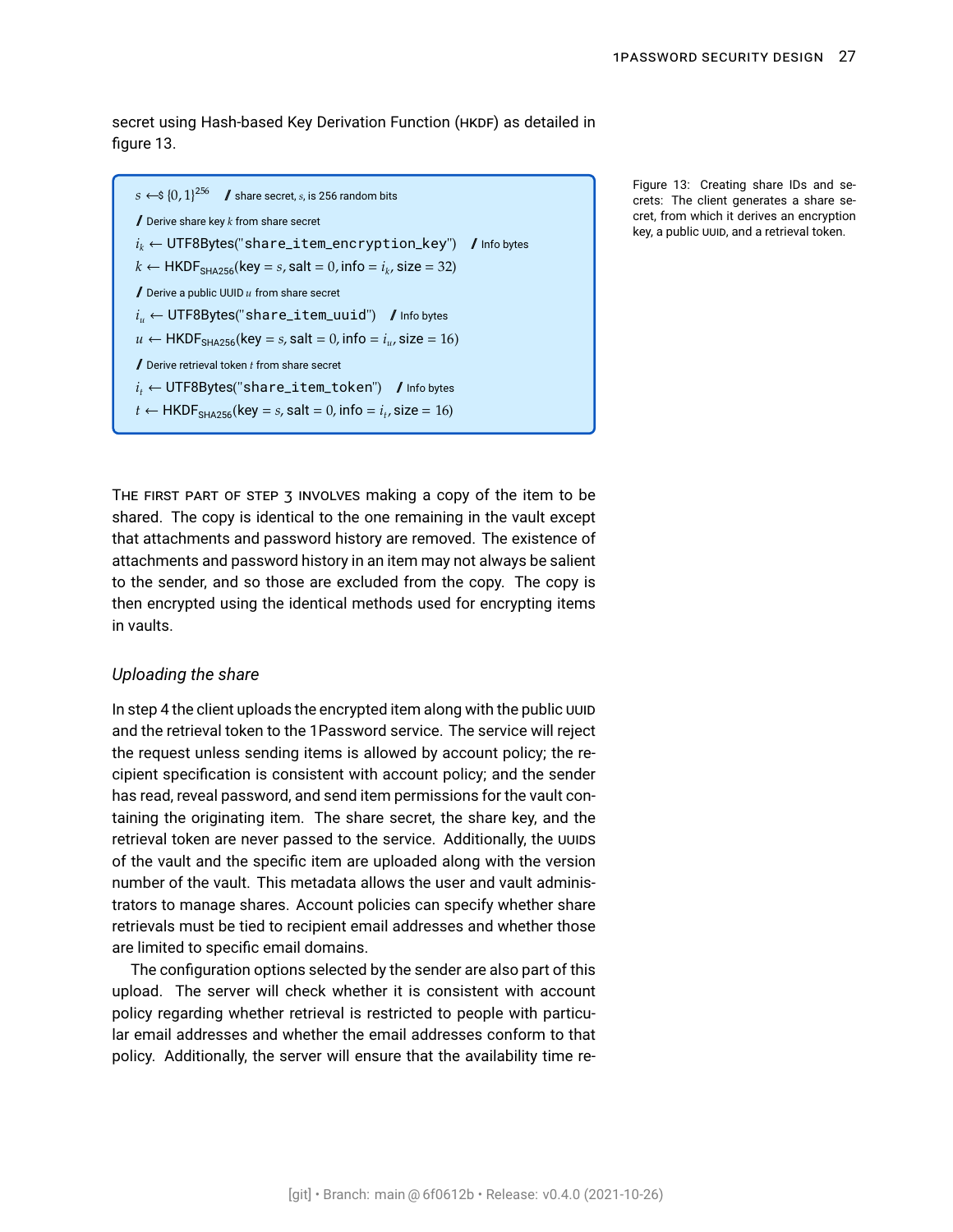quested by the client does not exceed server or account policy. Upon success the server responds with the non-fragment part of the share link. In current configurations, this is [https://share.1password.](https://share.1password.com/s) [com/s](https://share.1password.com/s).

AFTER A SUCCESSFUL UPLOAD the client will present the user with the share link (step [5\)](#page-25-6).

The client appends the share secret (base64 encoded) as a fragment to the URL returned by the server. The fragment in the share link contains the share secret from which the retrieval token and and the encryption key are derived, and therefore must not be transmitted to intended recipients via the 1Password service.

 $\diamondsuit$  The share link places the identifier and the decryption key within a URL fragment. In general fragments are never transmitted and are used solely by the clients as additional information on handling the retrieved resource. By putting the share secret in the fragment we not only prevent ways in which the secret could be exposed, but we also make it clear that this is a purely local secret.

#### <span id="page-27-2"></span>Discussion 1: Fragment abuse?

At a superficial level it may appear that placing the item identifier within a fragment is a minor abuse of the standards defining URLs. The non-fragment part of a URL is supposed to fully identify the resource to be retrieved, while that portion of our share links only identifies the 1Password share service. Fragments, however, are also intended to provide information to the client on

handling or further processing the retrieved resource, and this is exactly how we are using the fragment. Thus our fragment, even with its inclusion of a resource identifier, may be closer to the spirit of the standards than would be including it within the path or a query string. In any event, we do not anticipate the IETF to send an enforcement squad to our door for our use of fragments.

#### <span id="page-27-0"></span>*Sharing the share link*

The sender needs to communicate the share link to the recipient, and this must be done out of band. That is, the unencrypted share link – with its secrets – must never be made available to either the 1Password or Psst services. This is to ensure the servers never have access to both encrypted user data and the keys needed to decrypt them.

<span id="page-27-1"></span>This leaves it to the sender to choose how to get the share link to the intended recipients. The 1Password client may provide as a convenience a way to launch a variety of sharing mechanisms, such as email or messaging tool, on the sender's system.

|                                                                     | <b>Link to Share This Item</b>       | Done |  |  |
|---------------------------------------------------------------------|--------------------------------------|------|--|--|
| Appleseed Wi-Fi<br>Appleseed Wi-Fi                                  |                                      |      |  |  |
|                                                                     | https://share.1password.com/s#VYf6GS | Copy |  |  |
| This link is available to these people for the next 7 days.         |                                      |      |  |  |
| grandma@appleseed.com                                               |                                      |      |  |  |
| They'll need to verify their email before they can access the item. |                                      |      |  |  |
| You won't be able to view this link again.                          |                                      |      |  |  |

Figure 14: 1Password client presents Psst share link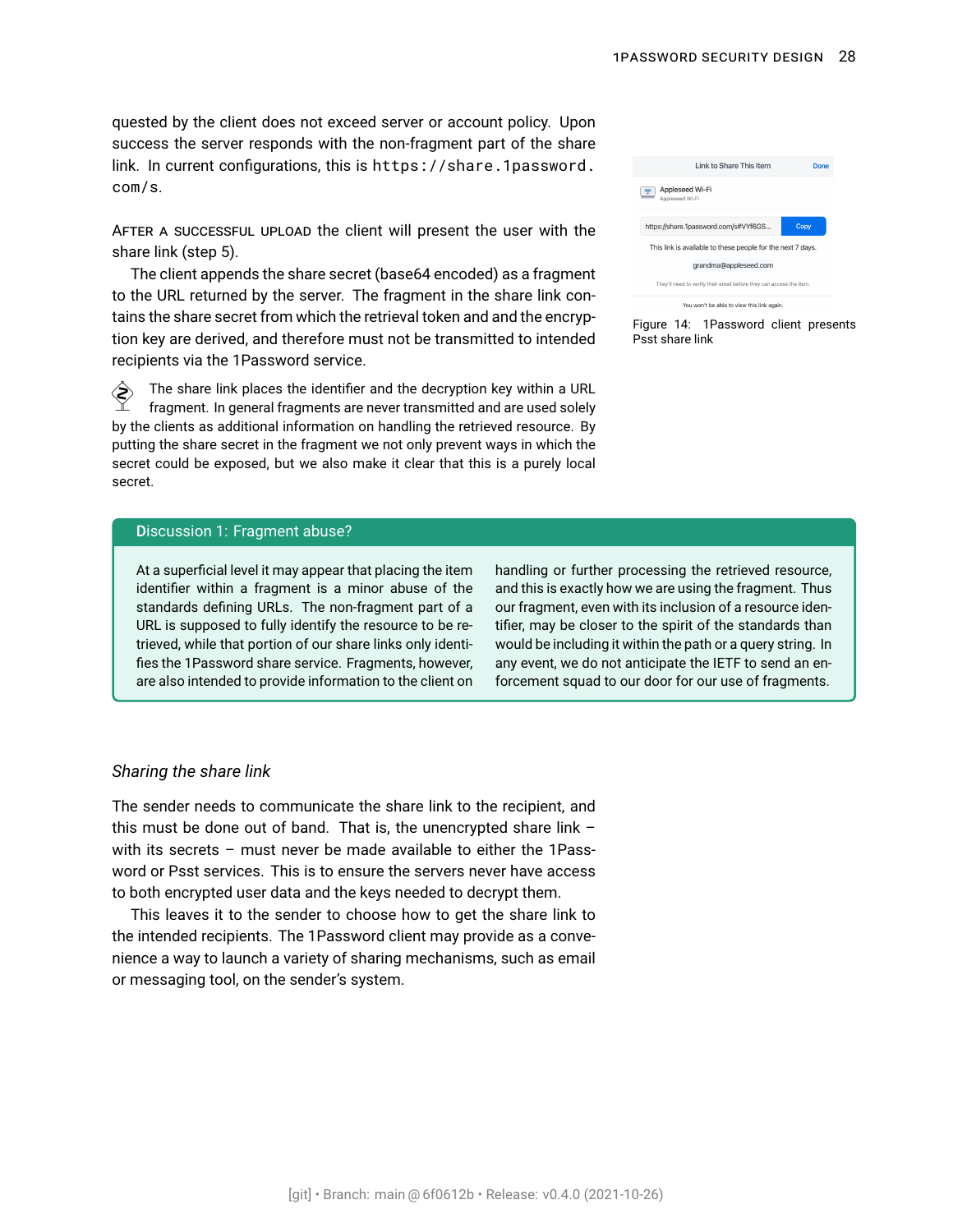#### Server to server

The 1Password service has the responsibility to pass the share to the Psst service. The 1Password service communicates with the Psst service using our inter-service communication architecture,<sup>10</sup> The Psst ser-  $10_{As}$  yet undocumented, but it involves vice is hosted at <share.1password.com> and is a separate service despite being in a subdomain of <1password.com>.

 The Psst server itself is hosted in the European Union, despite the .com top level domain. This same EU-based service is used by all 1Password servers, including those in the United States and Canada. This way, recipient email address – as they are passed from 1Password server to Psst server – never leave the European Union.

The 1Password server passes what it received from the sender's client to the Psst service along with information about the authenticated user and account, it adds its own time stamp, and it adds the number of seconds the item is to be available to the current time to create an expiry time.

#### <span id="page-28-0"></span>*Audit and status queries*

The 1Password server has the ability to query the Psst service about the state of existing shares. The queries identify items by their account, vault, and item UUIDS. As discussed in far too much detail in Discussion [2,](#page-29-0) UUIDS are never expected to be secret, and so guaranteeing that the requests are authorized cannot depend on knowledge of those UUIDS. To ensure that the only authorized individuals are able to see the status or audit events regarding a share, (a) these queries are performed over the same mutually authenticated channel not described in note [10,](#page-27-1) (b) the 1Password server ensures that the account identifier in the query is honest, (c) and the 1Password server has the responsibility to ensure that the authenticated user creating the request is authorized to make such requests for that account.

#### <span id="page-28-1"></span>Share pickup

When the recipient follows a share link, their browser will get the page at <https://share.1password.com/s>. The browser will not transmit the fragment containing the share secret. The page contains a Psst web-client, software that will run within the user's browser on their own device. The Psst client running within the user's browser is, however, able to see and make use of the fragment portion of the share link, and thus will have the share secret.

The client uses the share secret as detailed in figure [13](#page-26-1) to derive three things:

mutual authentication independent of TLS.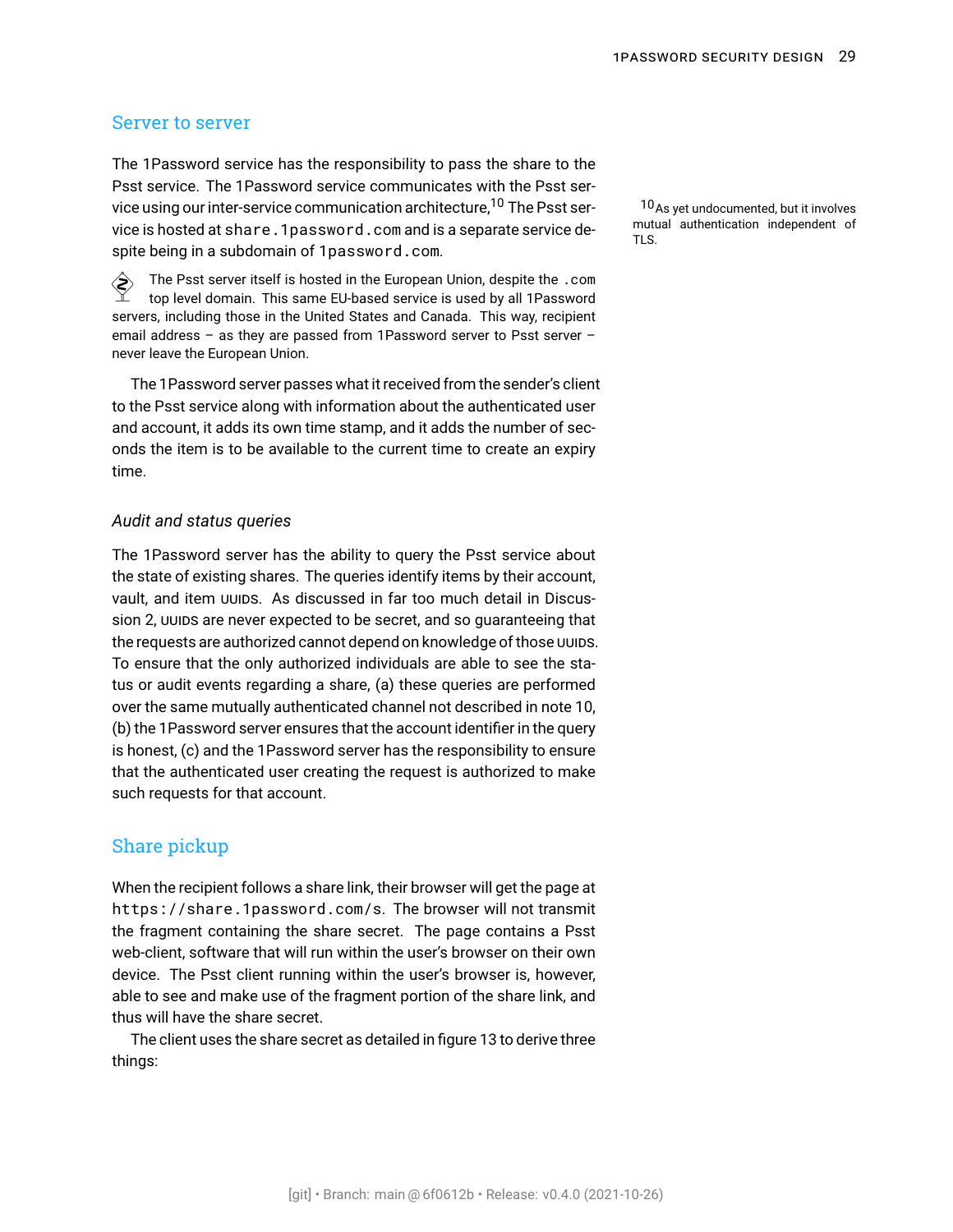- *Share key* The share key is the symmetric key that was used to encrypt the item and is necessary to decrypt it. This key is never made available to any 1Password service.
- *Share token* The share retrieval token is a secret that is shared between the user and the share service.
- *Share UUID* The share UUID is a non-secret record locator used by the share service to locate the item in its data store.

The Psst client will send a request to the share service requesting the share by UUID. The share token is passed to the Psst server in an HTTP header, OP-Share-Token, as is the norm for bearer tokens. Neither the share secret nor the share key are ever sent to the service.

#### <span id="page-29-0"></span>Discussion 2: Knowledge of identifiers should never prove anything

There is some duplication between the UUID and the share token. The share token is sufficient to uniquely identify the share, and knowledge of the UUID offers the same proof of receipt of the share link as knowledge of the share token does. The fact that we do not combine both of those functions into a single value provides an opportunity to explain a design principle throughout 1Password.

In the United States, Social Security Numbers (SSNs) were never designed to be secrets; instead they were unique identifiers. But in the second half of the 20th century banks offering services by telephone began to take knowledge of a caller's SSN as proof of identity. Most systems continued to treat SSNs as non-secrets for a very long time, and changing those systems has proved to be enormously difficult. Credit card numbers followed a similar story with the advent of telephone

shopping. Co-opting knowledge of account or personal identifiers for authentication must have seemed like an easy strategy at the time. We are still plagued with the consequences half a century later.

Throughout the design of 1Password we have insisted that knowledge of a UUID must never be used as an authentication mechanism. This not only gives us the freedom to design protocols in which UUIDS never have to be kept secret, but it also means that we don't have to worry about future uses. At the moment, share tokens and share UUIDS pass through the same hands and over the same channels as each other, but there may be a time when we use or log UUIDS in ways that would be inappropriate for share tokens or we require new security properties of share tokens. By holding ourselves to our design pattern now we prevent a substantial category of security bug in the future.

The Psst service will first check the validity and existence of the UUID. A malformed or unknown UUID will result in an error response to the Psst client. If the UUID is valid, it then compares<sup>11</sup> the share token with what  $11$ All comparisons of secrets, including it has stored. If no further authentication is required it returns the en-<br>time comparison methods. crypted item to the Psst client, which can then use the share key to decrypt the item and render it for the recipient.

The Psst server creates and stores an audit event record for a successful access. The audit record includes identifiers for the share and the accessor as well as the IP address and HTTP user agent of the and Psst client. For business accounts, audit events are available to the mangers of the account from which the item was sent.

this one, are performed using constant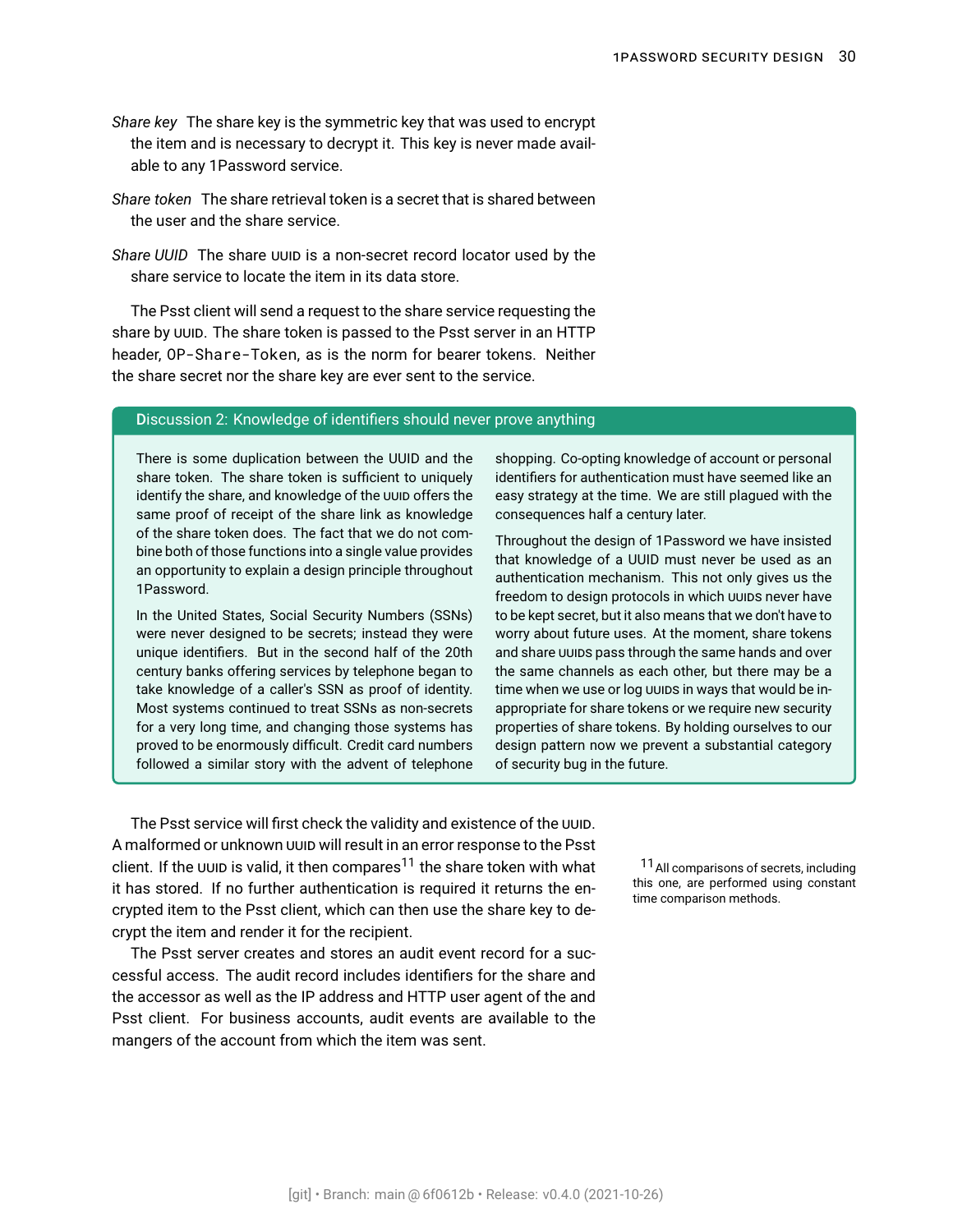#### <span id="page-30-0"></span>*Additional authentication*

In all cases, the Psst client needs to provide the server with the share token and will need have the share key to be able to decrypt the share; but there may be additional authentication requirements. At the present time, additional authentication is based on control of email addresses.

In the case that email authentication is required, the share recipient (or their client) needs to either prove that they can read email sent to the specified email address or prove that it has previously offered such a proof. In the first case, the share recipient is offered to have a verification email sent the address associated with the share by the sender. The email will contain a randomly chosen six digit verifier which the user can enter into Psst client, which will send this to the Psst server.

On successful email verification, the server will issue an accessor token to the client, which the client will write to its local storage. On future share retrievals, the client can provide this access token to show that it has previously succeeded with email verification.

#### <span id="page-30-1"></span>*Client analytics*

The Psst client may offer its user buttons for signing up for 1Password, saving the item in 1Password, or accepting an invite to join the team from which the item was sent. Clicking those buttons will trigger a request to the Psst server which is used to keep count of such clicks. Only over-all and aggregate counts of the triggering events are saved server side.

#### <span id="page-30-2"></span>**Caveats**

The Psst service is intended to share copies of items with individuals who are not a member of the 1Password family or team in which the original item resides. Within team or family accounts, sharing offers security properties which sharing via Psst cannot. Within an account, a relationship can be established between the personal key sets of the members of accounts; but when sharing outside of an account there is no pre-established trust relationship that can be used to identify the sender or the recipient. For this reason, Psst senders and recipients need to take more care to verify independently that the other party is who they say it is.

When the recipient is given a share link through some channel, 1Password cannot tell them whether the person they are getting the share link from is the person who created the share link. Similarly, email authentication only proves that the recipient had the ability to read an email message to that address at some time. Without the shared item re-

|                                      | Someone shared an item<br>with you on 1Password     |  |
|--------------------------------------|-----------------------------------------------------|--|
|                                      | You can view this item until 2021-10-29 at 11:03 AM |  |
|                                      | Appleseed Wi-Fi                                     |  |
| base station name<br>Office          |                                                     |  |
| base station password<br>            |                                                     |  |
| server / IP address<br>192.247.56.11 |                                                     |  |
| network name<br>Appleseed Wi-Fi      |                                                     |  |
| wireless security<br>WPA2 Personal   |                                                     |  |
| wireless network password<br>.       |                                                     |  |

Figure 15: Psst client item view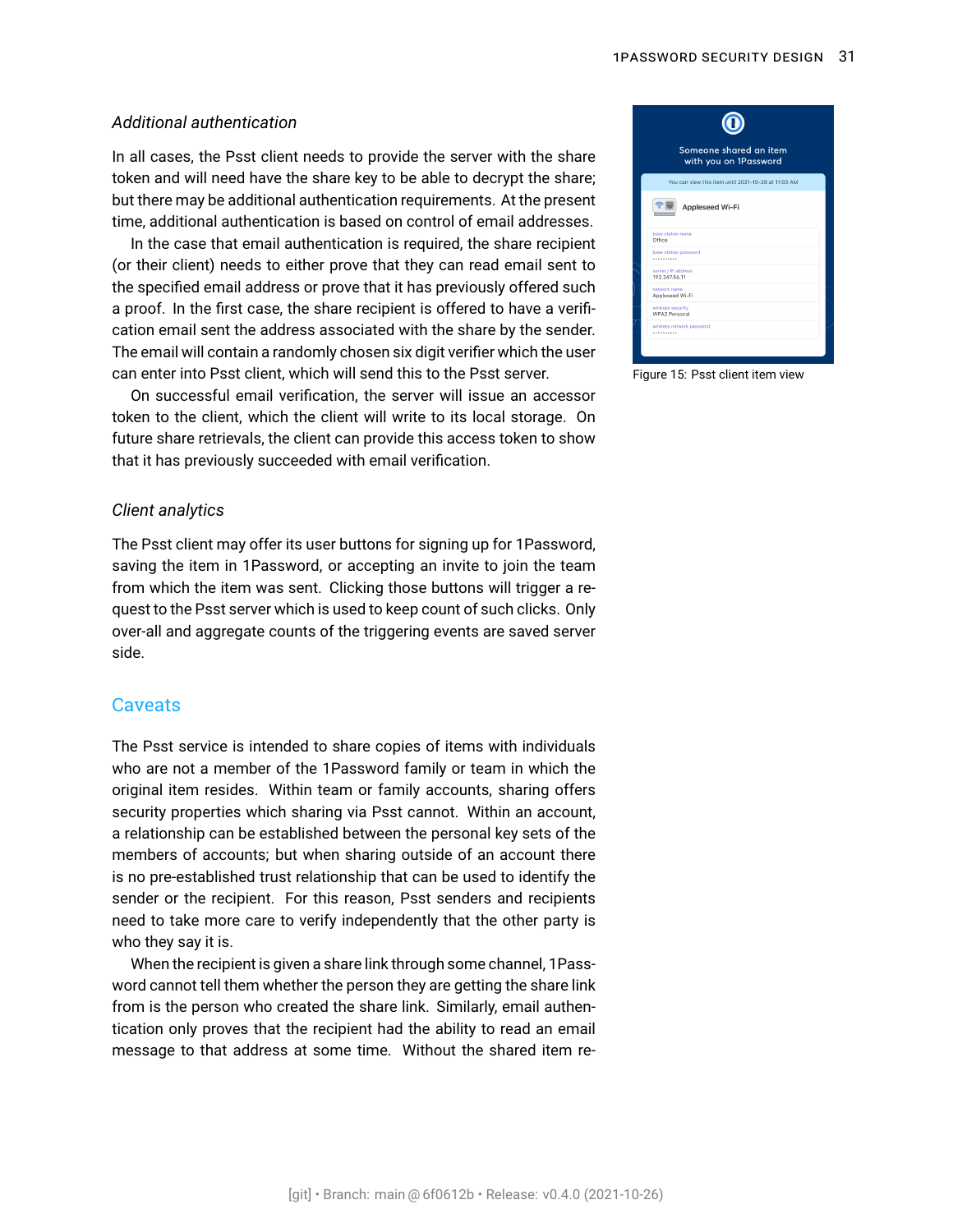maining a single item shared within an account, there is far less ability to manage, control, or monitor use of that item as there would be within a team.

The identification of the item shared is entirely under the control of the sending client and cannot be enforced by the 1Password server. A sender can evade the policy controls about which items they are allowed to send in much the same way a user can evade other client enforced permissions such as having the ability to reveal a password. Thus a malicious user with the skills to modify their own client can share any item they are capable of decrypting telling the 1Password server that some other, permissible, item was shared.

In practice, the channels the over which the share link is shared will not have many of the security properties one would ideally hope for, but they may well be sufficient for the needs at the time. Psst is useful exactly because it is safer and more convenient than the practical alternatives available for most users. In particular sharing with Psst offers the ability to (a) set an expiry time on the share, (b) limit the number of times it can be retrieved from the 1Password server, (c) restrict retrieval to holders of a specific email address, (d) keep track of what has been shared, (e) and have policies stating what is allowed to be shared. These abilities create a substantial security improvement against the practice of simply sharing unencrypted data over the same channels one would use for sending the share link.

We offer the Psst service because it is enormously more secure than other ways people will find to share 1Password items outside of their family or team. After all, any 1Password user who is in a position to decrypt an item already has the ability to make a copy of its data and transmit that in any form of their choosing. Psst can't prevent insecure sharing, but it does make it easier for people and organizations to share copies of secrets in a more secure manner than they might do otherwise.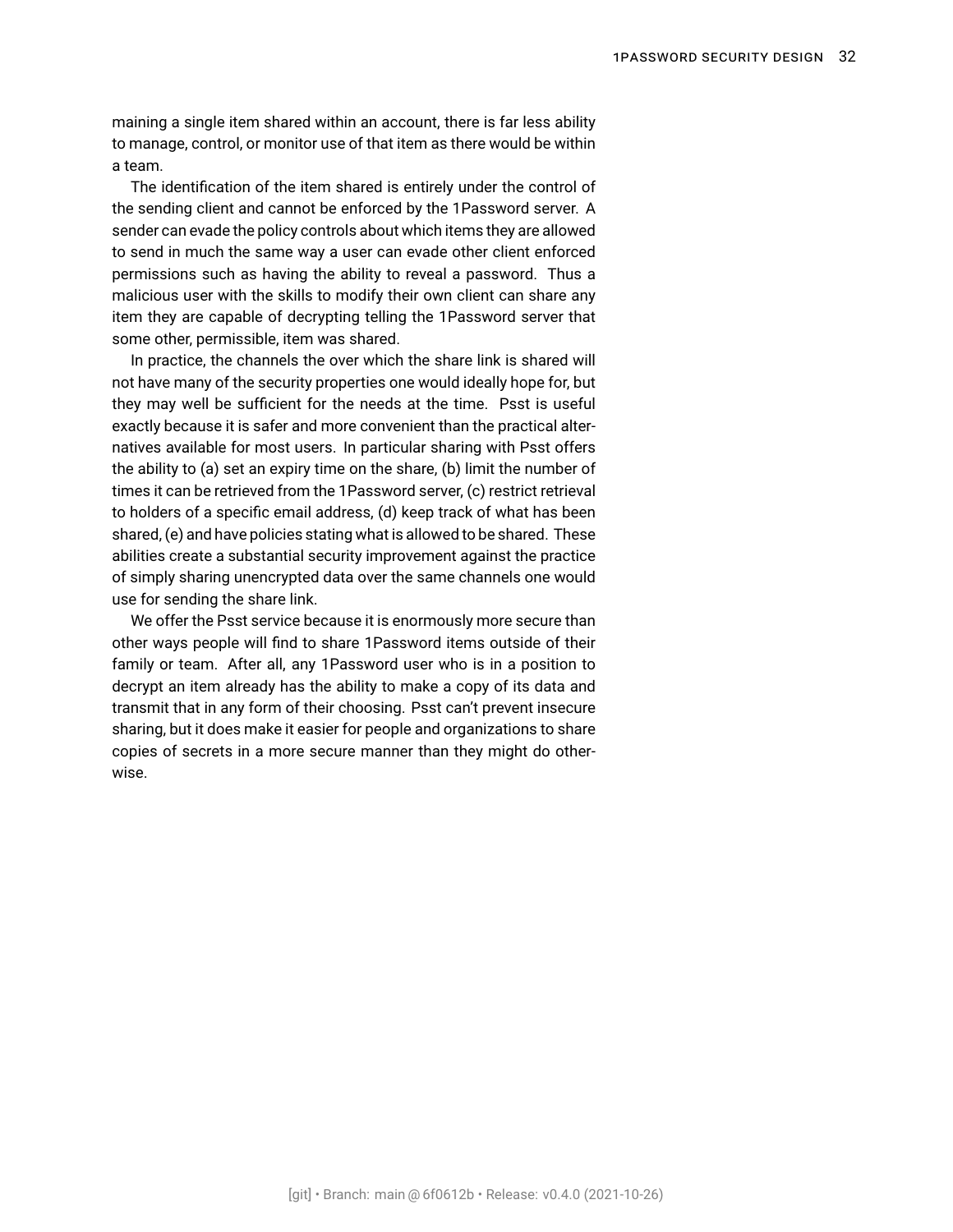### <span id="page-32-0"></span>A deeper look at keys

It doesn't matter how strong an encryption algorithm is if the keys used to encrypt the data are available to an attacker or are easily guessed. In this section we describe not only the details of the encryption algorithms and protocols used; but more importantly we describe how and where keys are derived, generated, and handled.

Here we provide details of how we achieve what is described in [How](#page-17-0) [Vault Items Are Secured](#page-17-0) and [How Vaults Are Securely Shared.](#page-21-0) It is one thing to assert (as we have) that our design means that we never learn any of your secrets, but it is another to show how this is the case. As a consequence, this section will be substantially more technical than the others.

This section is the most technical of this entire document. You have been warned.

#### <span id="page-32-1"></span>Key creation

All keys are generated by the client using [Cryptographically Secure Pseudo-](#page-87-2)[Random Number Generators \(CSPRNGS\).](#page-87-2) These keys are ultimately encrypted with keys derived from user secrets. Neither user secrets nor unencrypted keys are ever transmitted.

| Platform       | Method                       | Library                    |
|----------------|------------------------------|----------------------------|
|                | iOS/OSX SecRandomCopyBytes() | iOS/OS X Security          |
| Windows        | CryptGenRandom()             | Cryptography API: NG       |
| <b>Browser</b> | getRandomValues()            | WebCrypto                  |
| Android        | SecureRandom()               | java.security              |
| СLІ            | crypto/rand                  | Go standard crypto library |

 $\hat{\diamond}$  The public/private key pairs are generated using WebCrypto's <code>crypto.</code> generateKey as an RSA-OAEP padded RSA key, with a modulus length of 2048 bits and a public exponent of 65537.

 The secret part of the [Secret Key](#page-91-3) is generated by the client as we would generate a random password. Our password generation scheme takes Table 2: Random number generators used within 1Password by platform. The Browser platform refers to both the web client and to the 1Password X browser extension. "CLI" refers to the command line interface, op.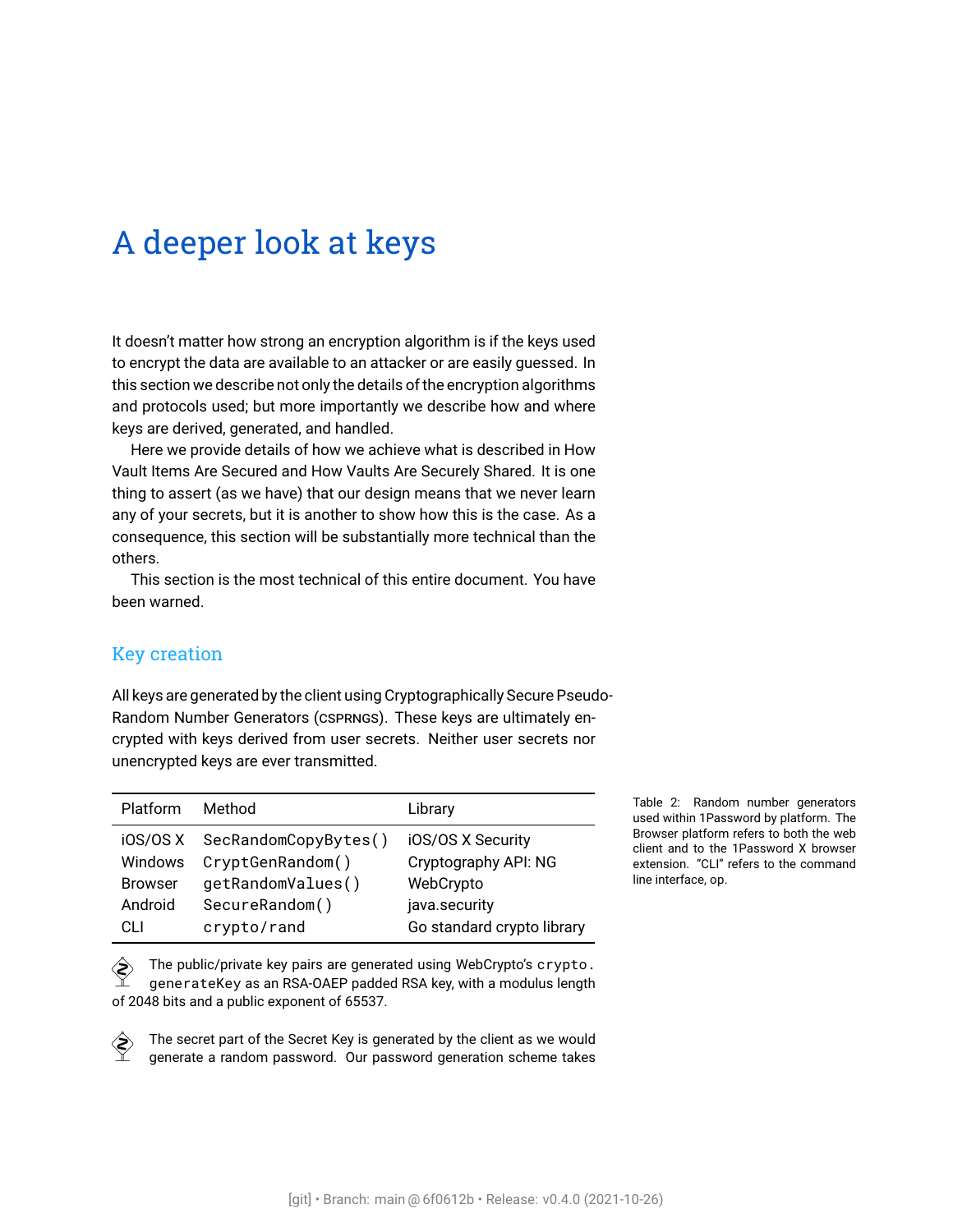care to ensure that each possible character is chosen independently and with probability equal to any other. Secret Key characters are drawn from the character set {2-9, A-H, J-N, P-T, V-Z}.

 $\hat{\diamond}$  An [Elliptic Curve Digital Signature Algorithm \(ECDSA\)](#page-87-3) key is also created at this time. It is not used in the current version of 1Password, but its future use is anticipated. The key is generated on curve [P-256.](#page-90-4)

#### <span id="page-33-0"></span>Key derivation

For expository purposes it is easiest to work backwards. The first section will discuss what a typical login looks like from an already enrolled user using an already enrolled client, as this involves the simplest instance of the protocol.

#### <span id="page-33-1"></span>*Deriving two keys from two secrets*

As discussed in [Account password and Secret Key,](#page-9-0) 1Password uses [two-secret key derivation \(2SKD\)](#page-91-2) so that data stored by us cannot be used in brute force cracking attempts against the user's [account pass](#page-86-0)[word](#page-86-0). The two secrets held by the user are their account password and their Secret Key.

From those two user secrets the client needs to derive two independent keys. One is the key that will be needed to decrypt their data and the other is the key that will be needed for authentication. We will call the key that is needed to decrypt the data encryption keys (and in particular, the user's private key) the ["Account Unlock Key \(AUK\)"](#page-86-2), and the keythat is used as the secret for authentication "[SRP-](#page-91-4) $x$ ".

The processes for deriving each of these are similar, but they involve different [salts](#page-90-1) in the key derivation function. A user will have a salt that is used for deriving the AUK and a different salt that is used for deriving the SRP- $x$ .

In both cases, the secret inputs to the key derivation process are the user's account password and Secret Key. Non-secret inputs include salts, algorithm information, and the user's email address.

#### <span id="page-33-2"></span>*Preprocessing the account password*

Before the user's account password is handed off to the slow hashing mechanism, it undergoes a number of preparatory steps. The details and rationale for those are described here.

Account passwords are first stripped of any leading or trailing whitespace. (Step [3](#page-34-2) Figure [16.](#page-34-1)) Whitespace is allowed within the account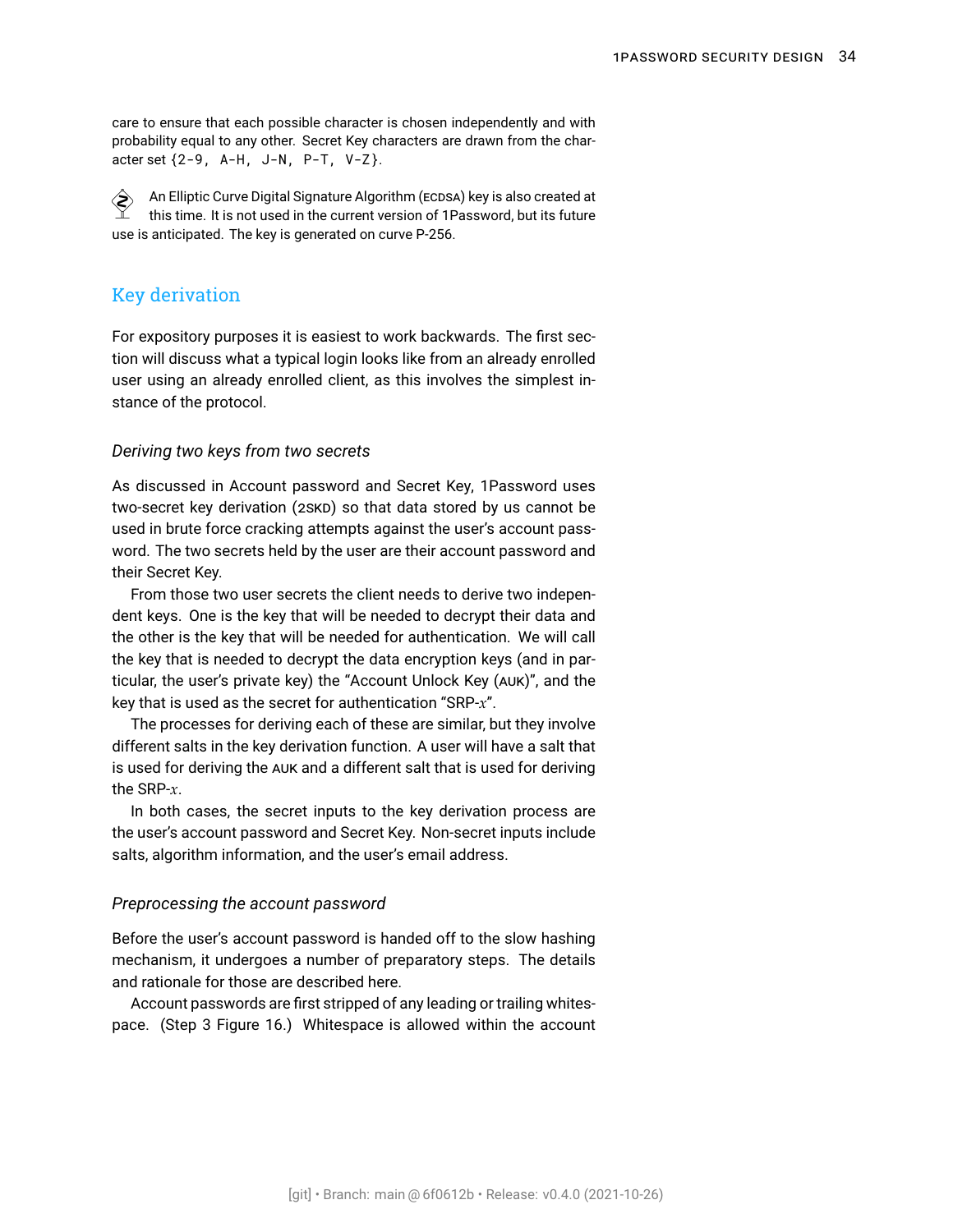### Key Derivation

- 1 :  $p \leftarrow$  Account password from user
- <span id="page-34-2"></span>2 ∶  $(\mathsf{k}_{_{A'}}e,I,s) \leftarrow$  Secret Key, email address, ID, salt from local storage
- <span id="page-34-3"></span> $3: p \leftarrow \text{trim}(p)$
- <span id="page-34-4"></span>4 :  $p \leftarrow$  normalize(*p*)
- 5:  $s$  ← HKDF(s, version, e, 32)
- 6 :  $\mathsf{k}_{m}^{\prime} \leftarrow \mathsf{PBKDF2}(p, s, 100000)$
- 7:  $\mathsf{k}_{A} \leftarrow \mathsf{HKDF}(\mathsf{k}_{A'}^{\phantom{\dag}} \textsf{version}, I, \|\mathsf{k}_{m}\|)$
- 8:  $\mathsf{k}_{m} \leftarrow \mathsf{k}_{m} \oplus \mathsf{k}_{A}$
- <span id="page-34-1"></span>9∶ k $\mathsf{k}_{m}$  ← JWKify(k $_{m}$ )

Figure 16: The AUK is derived from the account password,  $p$ ; Secret Key (previously known as Account Key),  $\mathsf{k}_{_{A^{\prime}}}$  ; and several not secrets including the account ID,  $I$ ; and a salt,  $s$ .

password, but because leading or trailing whitespace may not be visible to the user, we wish to avoid them creating a account password with such a space that they are unaware of.

Then it is normalized (Step [4](#page-34-3)) to a UTF-8 byte string using [Unicode](#page-92-1) [Normalization Form Compatibility Decomposition \(NFKD\)](#page-92-1) normalization. By normalizing these strings before any further processing, we allow for different byte sequences that may encode the same Unicode character to be treated identically. This is discussed in greater depth in Discussion [3.](#page-34-0)

#### <span id="page-34-0"></span>Discussion 3: Non-ASCII passwords

People quite naturally would like to be able to use passwords that involve characters other than the 7-bit US-ASCII printable characters. Yet doing so poses difficulties that simply supporting Unicode does not answer. Unicode normalization goes a long way toward addressing these difficulties.

The need for Unicode normalization can be exemplified by considering how the glyph "Å" may be encoded when it is typed on some devices. It can be encoded in (at least) three different ways: It might be the byte sequence 0x212B, or 0x00C5, or 0x0041030A. Exactly how it is encoded and passed to 1Password (or any software) depends on the often arbitrary details of the user's keyboard, operating system, and settings. 1Password itself has no control over what particular sequence of bytes will be passed to it, but the user who uses "Å" in their password needs it to work reliably. Normalization ensures that whichever particular UTF encoding of a string is passed to 1Password by the user's operating system, we will treat them as identical. In the case of "Å", the normalization that we have chosen, NFKD, will convert any of those three representations to 0x0041030A.

 Normalization does not correct for homoglyphs. For example, the letter "a" (the second letter in "password") in the Latin alphabet will never be treated the same as the visually similar letter "а" (the second letter in "пароль") in the Cyrillic alphabet. Thus, despite our use of normalization, users still must exercise care in the construction of account passwords that go beyond the unambiguous 7-bit US-ASCII character set.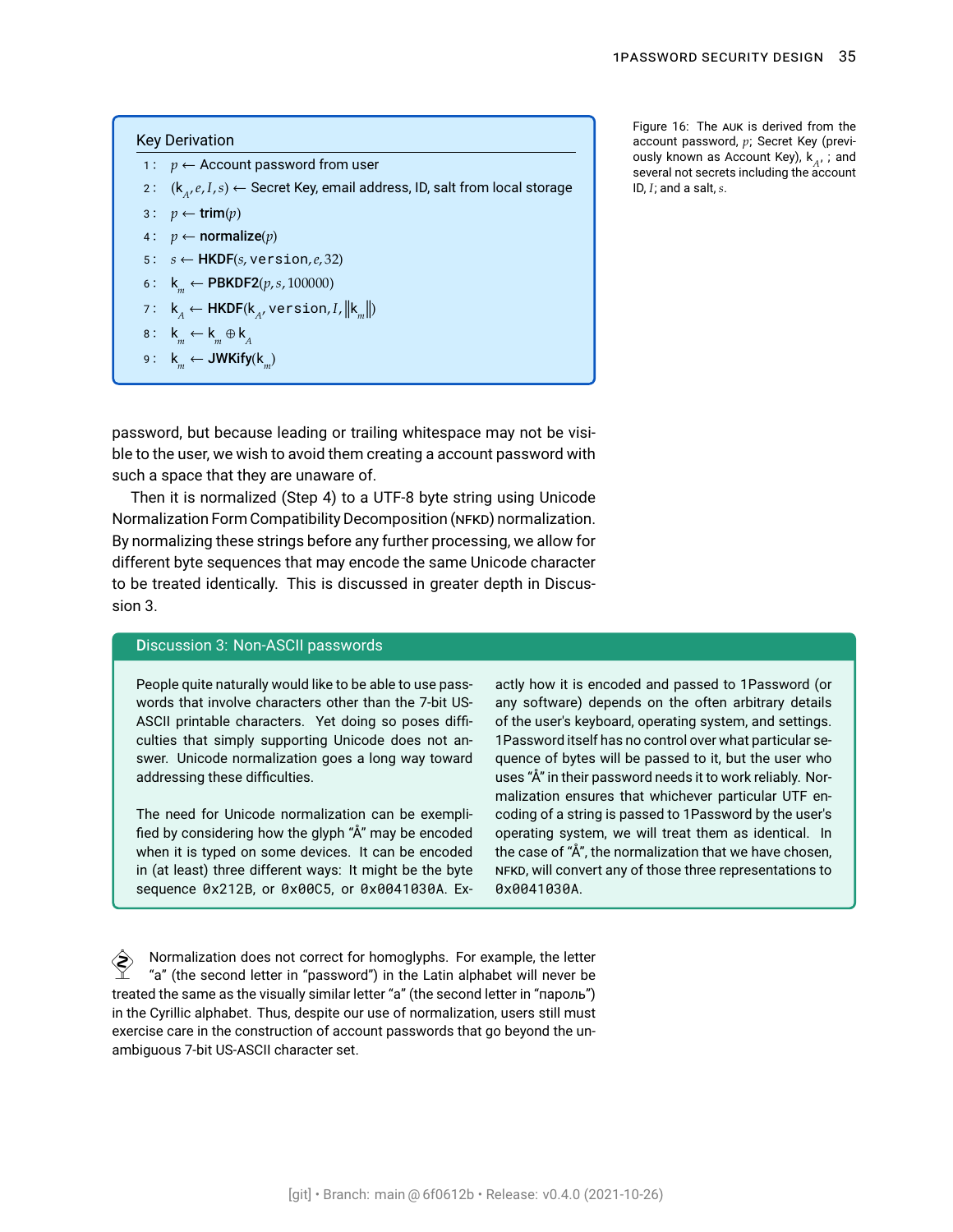#### <span id="page-35-0"></span>*Preparing the salt*

The 16-byte salt is then stretched using [Hash-based Key Derivation Func](#page-88-3)[tion \(HKDF\)](#page-88-3) and is itself salted with the lowercase version of the email address (Step [5](#page-34-4)).<sup>12</sup> The reason for binding the email address tightly  $12$ HKDF places no security requirewith the cryptographic keys is discussed in [Restoring a User's Access](#page-47-0) [to a Vault.](#page-47-0)

#### <span id="page-35-1"></span>*Slow hashing*

The normalized account password is then processed with the [slow hash](#page-91-5) PBKDF2-HMAC-SHA256 along with a salt.

 $\hat{\diamond}$  The choice of PBKDF2-HMAC-SHA256 as our slow hash is largely a function of there being (reasonably) efficient implementations available for all of our clients. While we could have used a more modern password hashing scheme, any advantage of doing so would have been lost by how slowly it would run within JavaScript in most web browsers.

Because all of our key derivation is performed by the client (so that the server never needs to see the password) we are constrained in our choices by our least efficient client. The Makwa password hashing scheme,<sup>13</sup> however, is a possi- 13Pornin, *[The MAKWA Password Hash](#page-94-1)*ble road forward because it allows some of the computation to be passed to a *[ing Function](#page-94-1)*. server without revealing any secrets to that server.

In the current version, there are 100,000 iterations of PBKDF2. Some estimates of cracking times are provided in the appendix on [Strength](#page-80-0)[ening User account passwords](#page-80-0).

#### <span id="page-35-2"></span>*Combining with the Secret Key*

The Secret Key, treated as a sequence of bytes, is used to generate an intermediate key of the same length as that derived from the account password. This is done using HKDF, using the raw Secret Key as its entropy source, the account ID as its salt, and the format version as additional data.

```
{ "alg":"A256GCM",
   "ext":false,
    "k":"KCVXrFs8oJBheco-JxbHkPL9bxyN5\
       WZ68hyfVgrBuJg",
   "key_ops":["encrypt","decrypt"],
    "kty":"oct",
    "kid":"mp"}
```
ments on its salt, which may even be a constant or zero.

Figure 17: The AUK is represented as a [JSON Web Key \(JWK\)](#page-89-3) object. It is given the distinguished key ID of "mp".

<span id="page-35-3"></span>The resulting bytes from the use of HKDF will then be XORed with the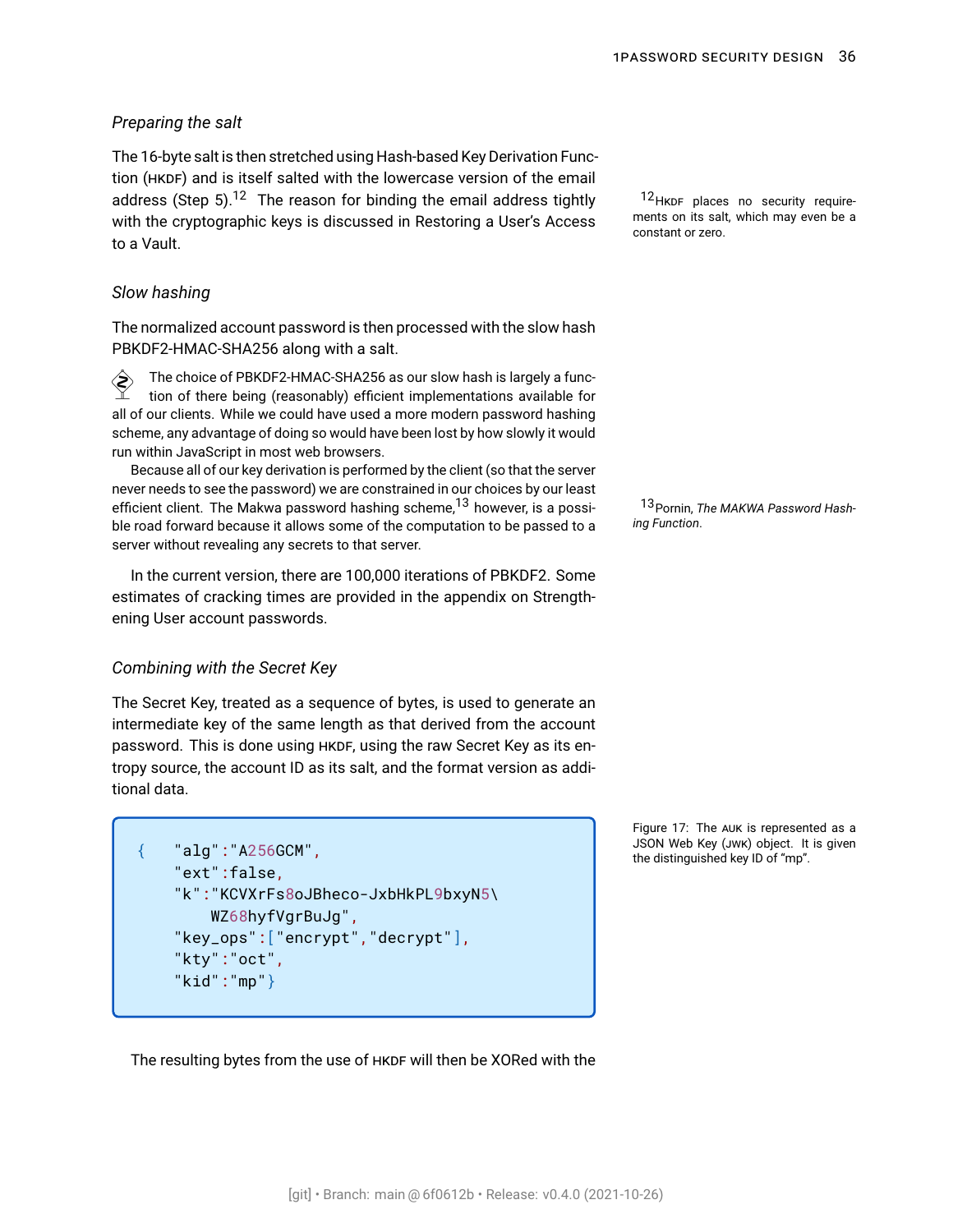result of the PBKDF2 operations. This will then be set with the structure of a JWK object as illustrated in figure [17.](#page-35-0)

#### *Deriving the authentication key*

The process of deriving the client-side authentication secret that is used for authenticating with the 1Password for Teams server is nearly identical to the procedure described above for deriving the AUK. The only difference is that an entirely independent salt is used for the PBKDF2 rounds. This ensures that the derived keys are independent of each other.

The 32-byte resulting key is converted into a [BigNum](#page-86-0) for use with [Secure Remote Password \(SRP\)](#page-91-0). In the browser we use the JSBN library, and for all other platforms, we use the tools from OpenSSL.

THE ASTUTE READER may have noticed that the defender needs to perform 200,000 PBKDF2 rounds while an attacker (who has managed to obtain the Secret Key) "only" needs to perform 100,000 PBKDF2 rounds per guess, thus giving the attacker a 1-bit advantage over the defender in such an attack.

However, the sequence described above, in which the defender needs to derive both keys, is rarely performed. In most instances, the SRP- $x$ will be encrypted with the AUK (or by some other key that is encrypted with the AUK) and stored locally. Thus the defender needs to derive only the AUK. Indeed, the client needs to go through both derivations only at original sign-up or when enrolling a new client.

# Initial sign-up

In order to focus on the initial creation of keys and establishment of authentication mechanisms, this section assumes that the enrolling user has been invited to join a team by someone authorized to invite her.

When the invitation is created, the server will generate an account ID and will know which team someone has been invited to join and the type of account that is being created. The server is given the new user's email address and possibly the new user's real name. An invitation [Universally](#page-92-0) [Unique Identifier \(UUID\)](#page-92-0) is created to uniquely identify the invitation, and is known to the team administrator. An invitation token is created by the server and is not made available to the administrator. Other information about the status of the invitation is stored on the server.

The user will be given (typically by email) the invitation UUID along with the invitation token and will use those to request from the server the invitation details. If the UUID is for a valid and active invitation and the provided token matches the invitation's token, the server will send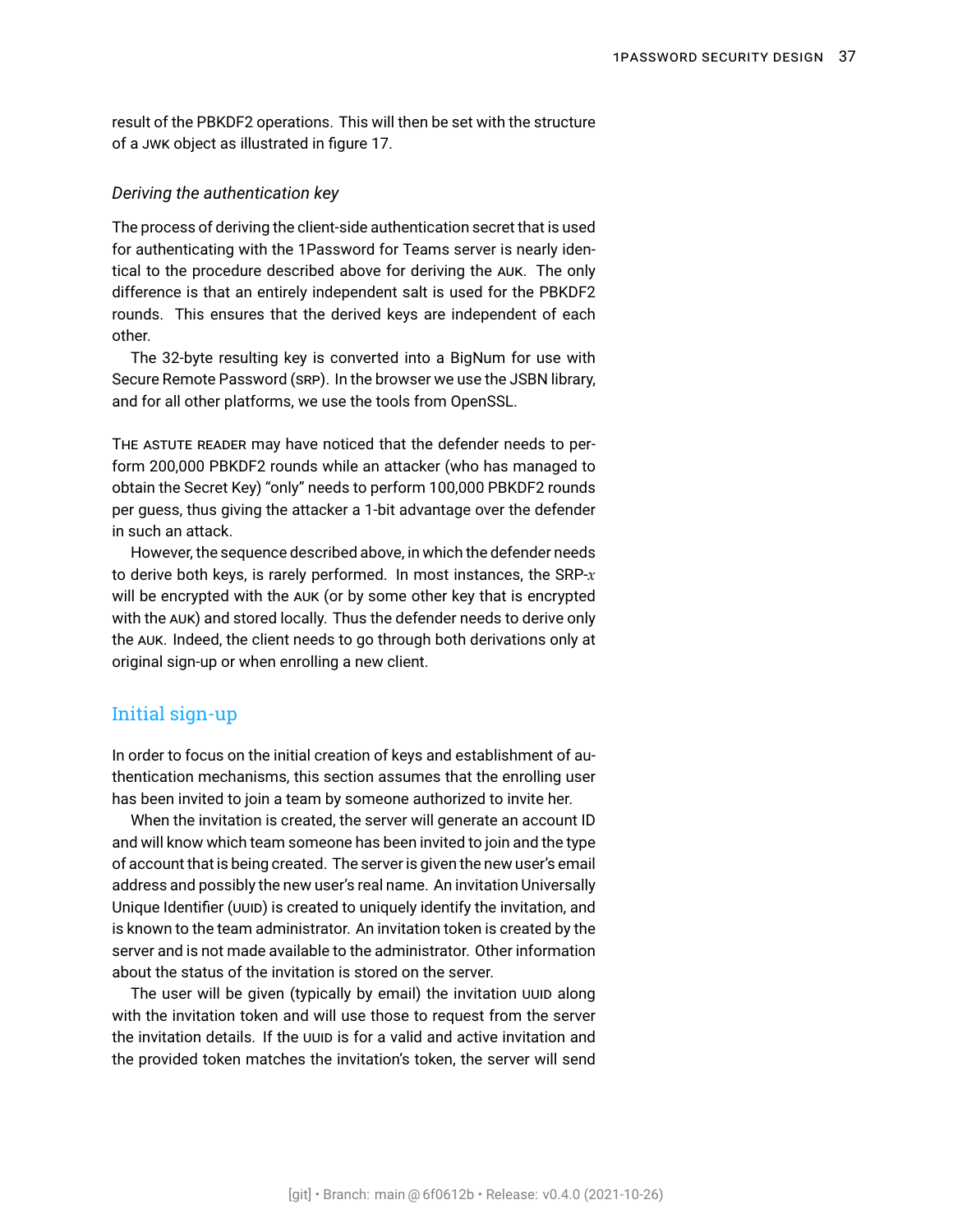the invitation details, which include the account name, the invited email address, and (if supplied by the inviter) the real name of the user. If it does not find a valid and active invitation for that UUID, it will return an error.

THE CLIENT WILL GATHER and compute a great deal of information, some of which will be sent to the server.

- 1. Generate Secret Key  $\zeta \varrho$
- 2. Compute AUK
	- (a) Generate encryption key salt  $\xi \upharpoonright$
	- (b) Derive AUK from encryption salt, account password and Secret Key as described in [Key derivation.](#page-33-0)  $\varnothing$
- 3. Create encrypted account key set
	- (a) Generate private key  $\xi \mathcal{P}$
	- (b) Compute public key (from private key)  $\rho \upharpoonright$
	- (c) Encrypt private part with AUK  $\mathbf{\hat{\theta}}$   $\uparrow$
	- (d) Generate key set UUID  $\xi$   $\uparrow$
	- (e) Include key set format r
- 4. User information  $\uparrow$ 
	- (a) Given name  $\uparrow$
	- (b) Family name  $\uparrow$
	- (c) Image avatar r
	- (d) Email  $\uparrow$
- 5. Device information i<sup>→</sup>
	- (a) Generate device UUID  $\zeta \rceil$
	- (b) Operating system (if available) i<sup>→</sup>
	- (c) User agent (if applicable)  $\uparrow$
	- (d) Hostname (if available) ↑
- 6. Construct SRP verifier
	- (a) Generate authentication salt  $\xi \upharpoonright$
	- (b) Derive SRP- $x$  from account password, Secret Key, and authentication salt  $\rho$
	- (c) Compute SRP verifier from SRP- $x$ .  $\mathcal{P}$
- 7. Send to the server everything listed as '?'.

#### *Protecting email invitations*

Invitations are sent by email, and so suffer the security limitations of email. Administrators are strongly encouraged to verify independently (other than by email) that their intended recipients have indeed enrolled.

| Symbol | Meaning            |
|--------|--------------------|
| ξ      | Generated randomly |
| ₽      | Key-like thing     |
| ሐ      | Encrypted          |
| ŕ      | Uploaded           |

Table 3: Symbols used to indicate status of different data client creates during signup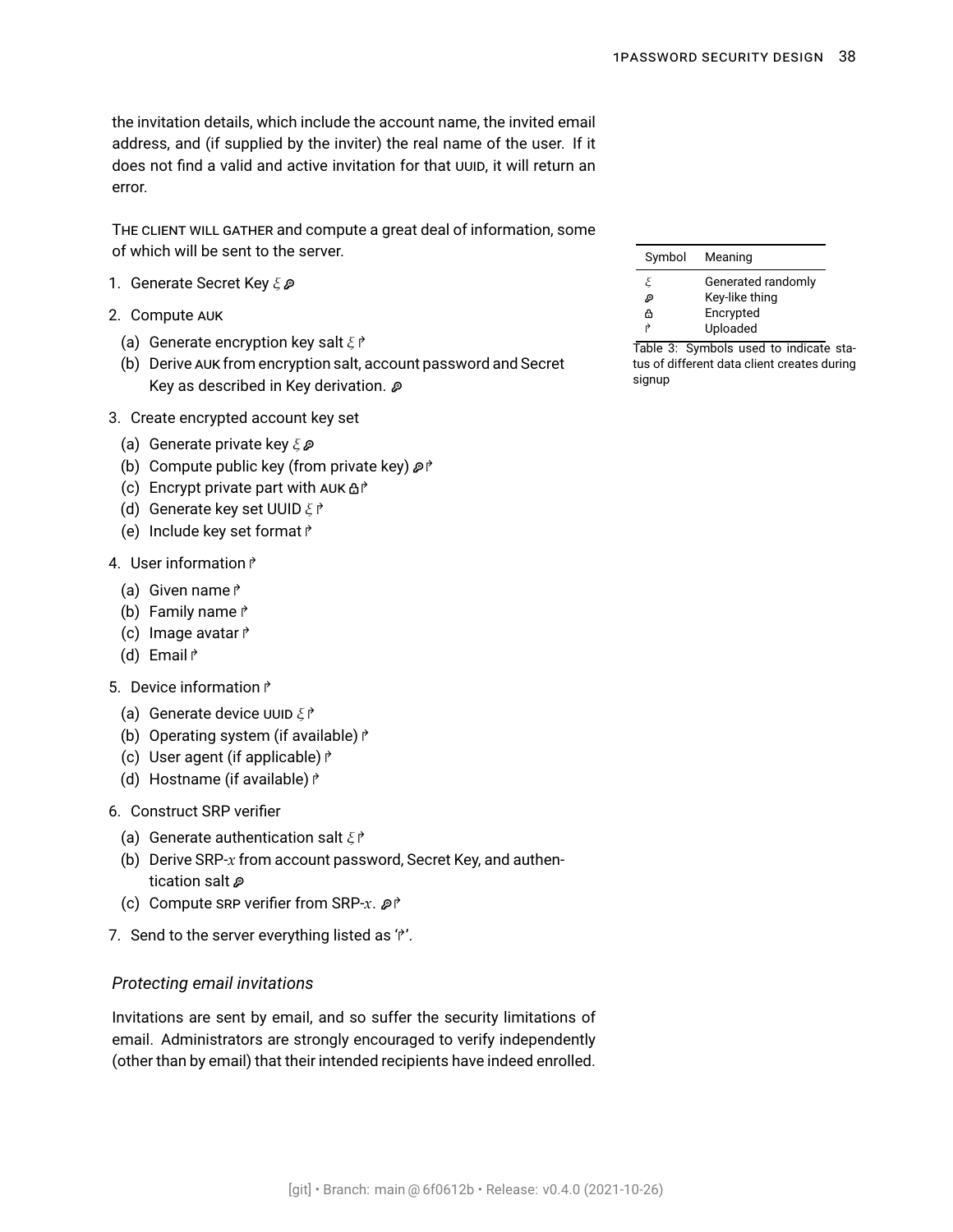# <span id="page-38-0"></span>Enrolling a new client

When enrolling a new device, the user will provide the client with the add-device link (possibly in the form of a QR code) and her account password. The add-device link is generated at the user's request from an already enrolled client and includes the domain name for the team, the user's email address, and her Secret Key.

The link uses the custom schema onepassword: with a path of //team-account/add and a query string with fields email, server, and key. An example is shown in Figure [18](#page-38-0)

```
onepassword://team-account/add?email=patty@dogs.example
&server=https://example.1password.com&key=A3-8MMQJN-MZ64CY-2SDB4-RPX3T-V52Q3-N2C84
```
This new client will not have its salts nor its key derivation parameters add and so must request those from the server. It will be able to generate its device information and create a device UUID.

```
{ "accountKeyFormat" : "A3",
  "accountKeyUuid" : "GWM4R8",
  "sessionID" : "TRYYDRPO2FDWRITHY7BETQZPN4",
  "status" : "ok",
  "userAuth" : {
      "alg" : "PBES2g-HS256",
      "iterations" : 100000,
      "method" : "SRPg-4096",
      "salt" : "WSwigQtQpxqYAri592W1lg"
  } }
```
Figure 18: An add link contains the email address, the team domain, and the Secret

Figure 19: Example response from server to auth request. Note that internally the Secret Key is often referred to as "Account Key."

<span id="page-38-1"></span>The client will initiate an auth request to the server, sending the email address and the device UUID. A typical server response will look something like what is shown in Figure [19.](#page-38-1)

Once the client has the salt used for deriving its authentication secret, it can compute its SRP- $x$  from that salt, the account password, and the Secret Key. During authentication, neither the client nor the server reveals any secrets to the other; and once authentication is complete, our own transport layer encryption is invoked on top of what is provided by [Transport Layer Security \(TLS\).](#page-91-1) However, in the discussion here, we will ignore those two layers of transport encryption and present the data as seen by the client and server after both transport encryption layers have been handled.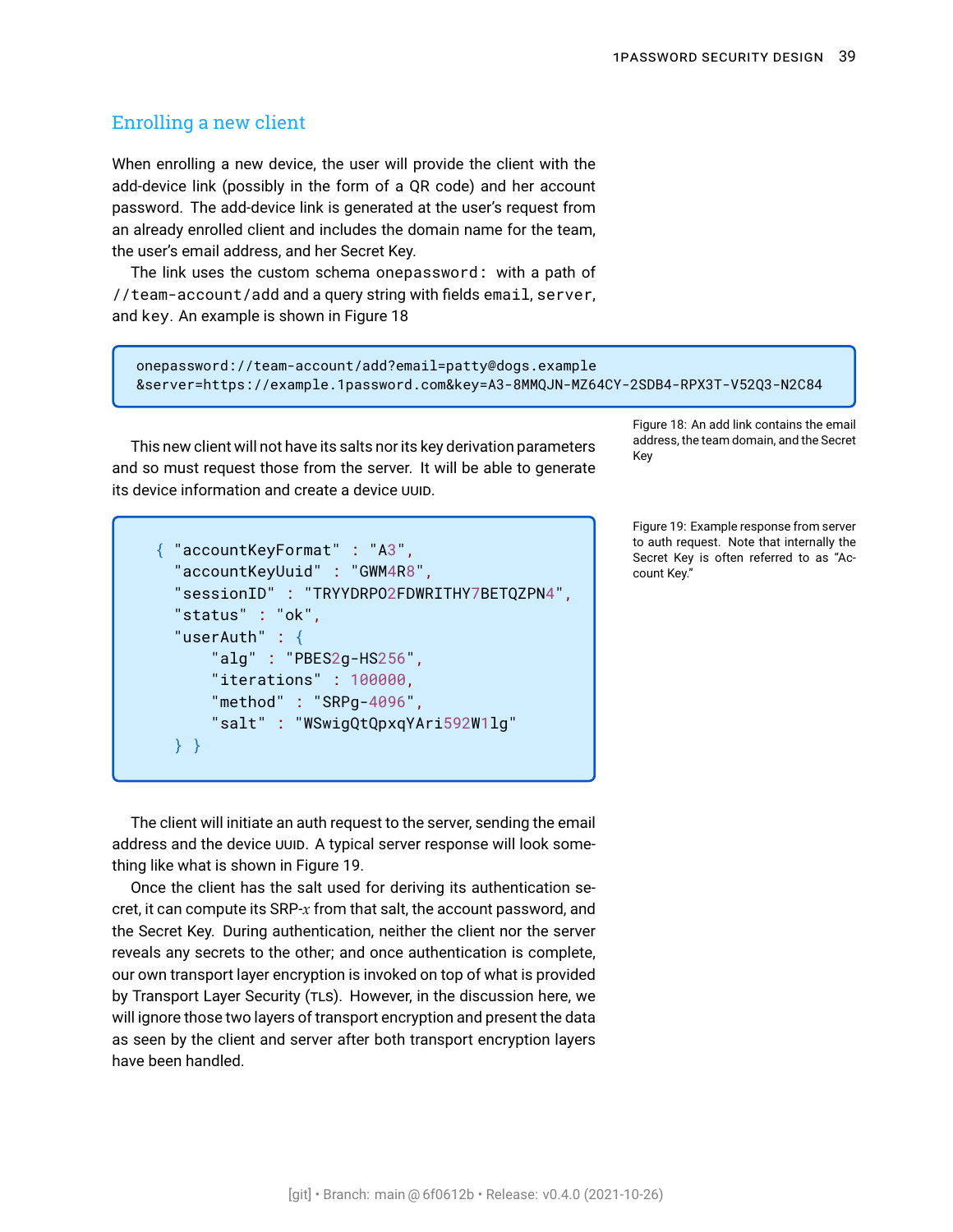After successful authentication, the client can request its encrypted personal key set from the server.<br>  $\begin{bmatrix} \downarrow & \downarrow \\ \downarrow & \downarrow \\ \downarrow & \downarrow \\ \downarrow & \downarrow \end{bmatrix}$  {"encPriKey": {

If the client has successfully authenticated, the server will allow it to fetch the key sets associated with the account. The personal key set will have the overall structure shown in Figure [20.](#page-39-0)

This contains an encrypted private key, the associated public key, and an encrypted symmetric key that is used to encrypt the private key. The encrypted symmetric key is encrypted with the AUK, using the parameters and the salt that are included with the encrypted symmetric key as shown in Figure [21](#page-39-1).

```
{ "encPriKey" : { "..." },
 "encSymKey": {
     "kid": "mp",
     "enc": "A256GCM", "cty": "b5+jwk+json",
     "iv": "X3uQ83tlrdNIT_MG",
     "data": "gd9fzh8lqq5BYdGZpypXvMzIfkS ...",
     "alg": "PBES2g-HS256", "p2c": 100000,
     "p2s": "5UMfnZ23QaNVpyeKEusdwg" },
 "encryptedBy" : "mp",
 "pubKey" { "..." } , "uuid" : "c4pxet7a..." }
```

```
" \ldots" },
"encSymKey": { "..." },
"encryptedBy": "mp",
"pubKey": { "..." },
"uuid" : "c4pxet7a..."}
```
<span id="page-39-0"></span>Figure 20: Overview of personal key set. The value of encryptedBy here indicates that the encrypted symmetric key is encrypted with the Account Unlock Key (AUK).

Figure 21: The encrypted symmetric key is encrypted with the AUK, which in turn is derived using the salt in the p2s field, and using the methods indicated in the fields alg and p2c. The encrypted symmetric key itself is encrypted using AES-256-GCM.

<span id="page-39-1"></span>The details of the public and private keys are illustrated in Figure [22](#page-39-2).

<span id="page-39-2"></span> $\{$  "enc $PriKey" : \{$ "kid": "c4pxet7agzqqhqg9yvxc2hkg8g", "enc": "A256GCM", "cty": "b5+jwk+json", "iv": "dBGJAy3uD4hJkf0K", "data": "YNz19jMUffFP\_glxM5Z  $\ldots$ "}, "encSymKey": { "..." }, "encryptedBy" : "mp", "pubKey" { "alg": "RSA-OAEP-256", "e": "AQAB", "key\_ops": ["encrypt"], "kty": "RSA", "n": "nXk65CscbXVuSq8I43RmGWr9eI391z ...", "kid": "c4pxet7adzqqvqg9ybxc2hkg8g" }, "uuid" : "c4pxet7agzqqhqg9yvxc2hkg8g" }

Figure 22: The public/private parts are specified using JWK.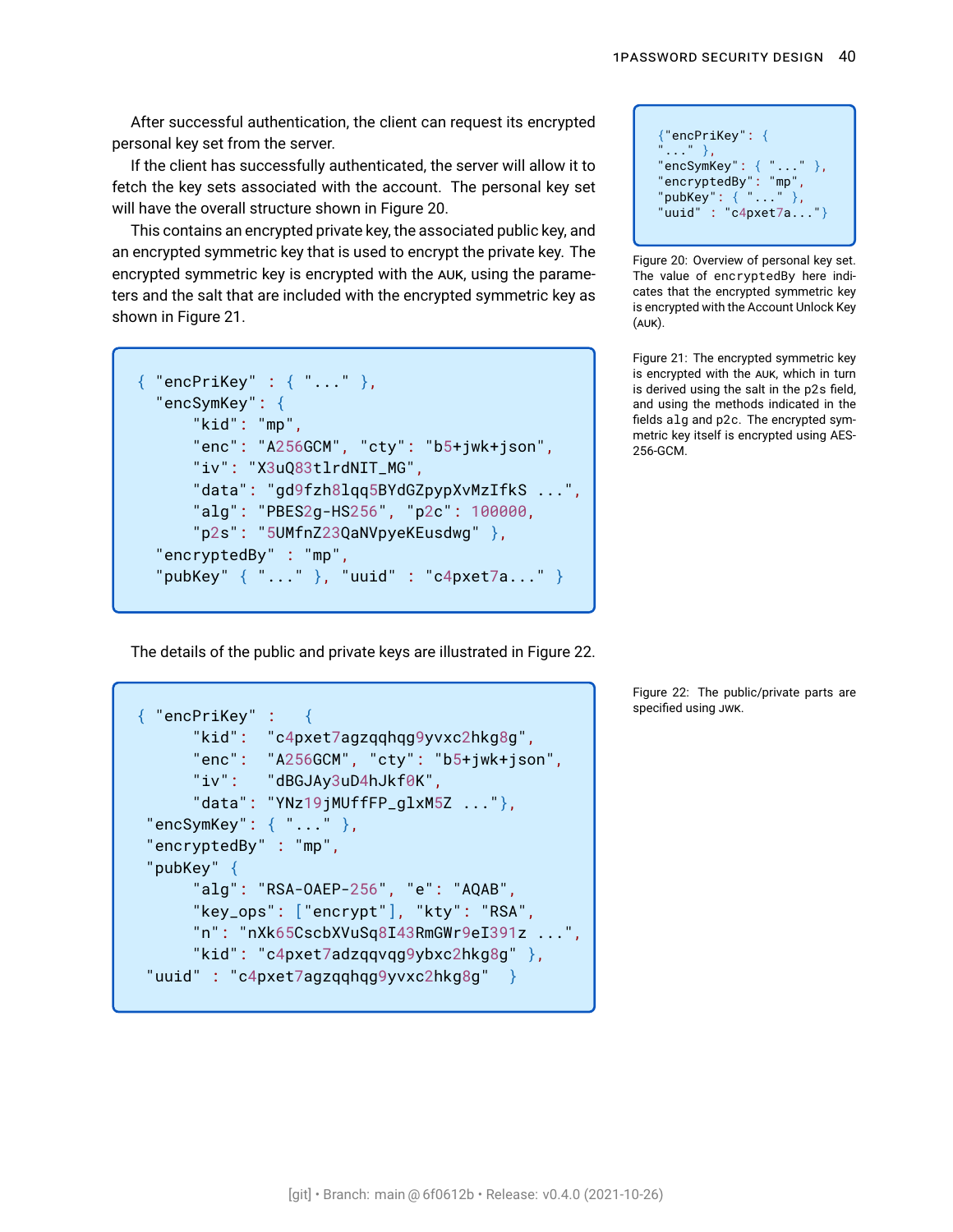# Normal unlock and sign-in

When unlocking and signing in to 1Password for Teams from a client that has previously signed in, the client may<sup>14</sup> have everything it needs  $14$ The use of the word "may" here relocally to compute its AUK and to compute or decrypt  $SRP-x$ . The client may already have the salts, encryption parameters, and its encrypted personal key set.

Once the user enters a correct account password and the client reads the Secret Key, it can compute the AUK, decrypt the user's private key, and then decrypt any locally cached data. Depending on the completeness of the cached data, the client may be able to function offline.

flects the fact that different 1Password clients take different approaches to what they store locally and what they recompute. The current version of the web client, for example, caches much less data locally than the mobile clients do.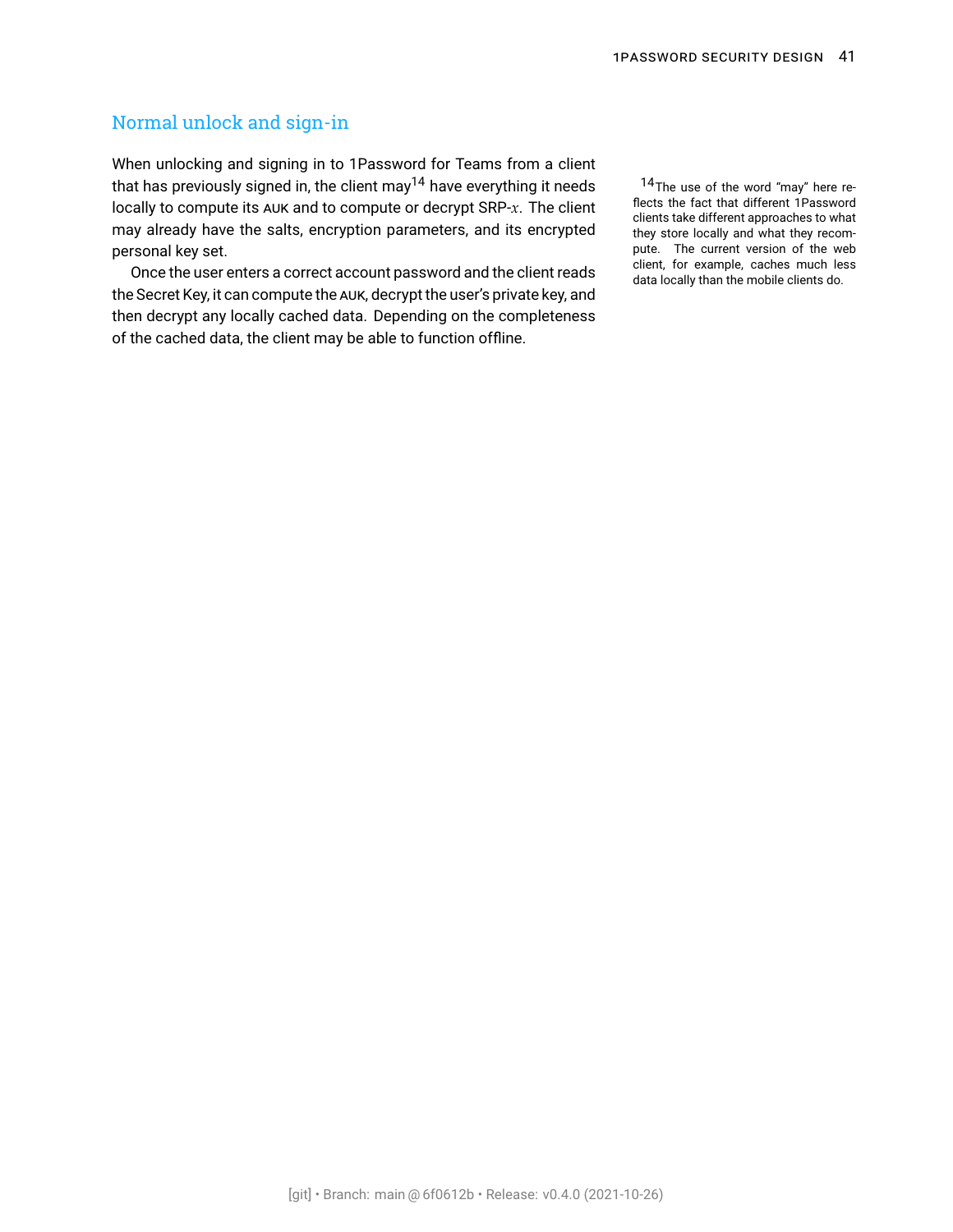# Revoking Access

Incomplete Content

We're sorry. This section of this document is not yet ready. Anything you see in this section is at most an outline of things to come.

When Alice tells Bob a secret and later regrets doing so, she cannot make Bob forget that secret without resorting to brain surgery. We feel that brain surgery is beyond the scope of 1Password,<sup>15</sup> and therefore  $15$ We have made no formal decision on users should be aware that once a secret has been shared the recipient cannot be forced to forget that secret.

whether rocket science is also beyond its scope.

#### Story 6: A week in the life of revocation

We're always happy for our colleagues when they move on to new adventures.

Tom and Gerry have been working on Widgets For Cows, Barnyard Gadgets' new Internet of Things products, and it's time for Tom to move on. Tom will be getting access to a new team and a new shared vault.

Ricky, the team owner, adds Tom to the new vault. Adding a new member to a shared vault is very simple. A copy of the vault key will be encrypted with Tom's public key so that only Tom can decrypt it, and Tom will be sent a notification about the new shared vault. But what about his old access and Gerry's new product plans for Widgets for Cows?

Ricky will remove Tom from the Widgets for Cows vault. Ricky can't make Tom forget information that he's already had and perhaps made a copy of, but Tom can be

denied access to anything new added to the vault.

After Tom has been removed from the vault, Gerry creates a new Document, "More cow bell", for the vault. "More cow bell" will be encrypted with a key that is encrypted by the vault key, but Tom should never get a copy of the encrypted Document.

The next time Tom connects to the server, he will no longer be sent data from that vault. This server policy mechanism prevents Tom from receiving any new data from that vault. Furthermore, Tom's client will be told to remove any copies of the vault key and the encrypted data it has stored for that vault. This client policy at least get a well behaved client to forget data and keys it should no longer have. Either of those policies is sufficient to prevent Tom from learning just how much cow bell Gerry thinks is enough.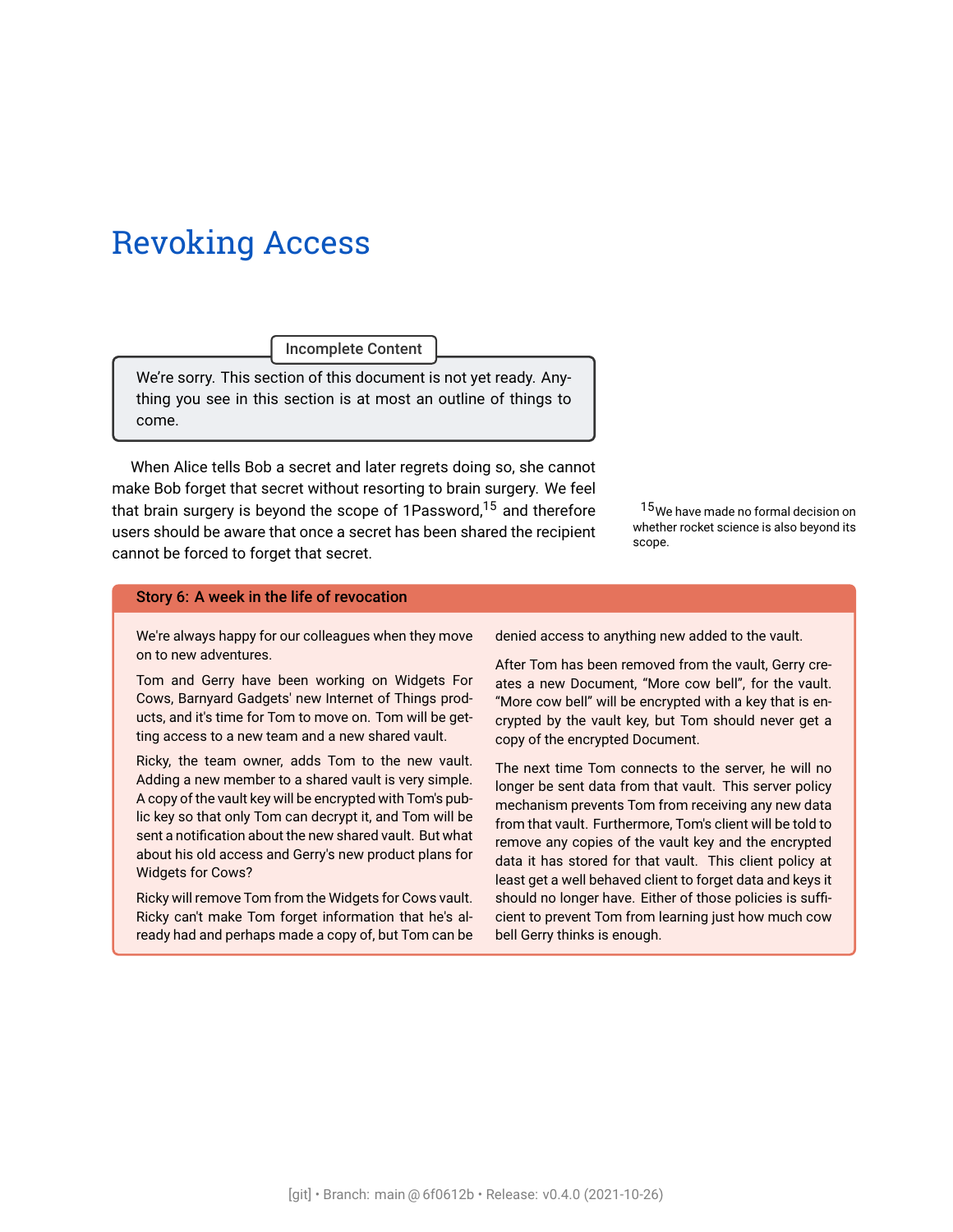# Access control enforcement

Users (and attackers) of 1Password are limited in what they can do with the data. Enabling the right people to see, create, or manipulate data while preventing the wrong people from doing so is the point of 1Password. The sorts of powers that an individual has are often discussed in terms of Access Control Lists (ACLs). For want of a better term, we will use that language here; however it should be noted that the mechanisms by which these controls are enforced are not generally the same as the ones for more traditional ACLs. Indeed, different controls may be enforced by different mechanisms, even if presented to the user in the same way.

Broadly speaking, there are three kinds of control mechanisms. These are cryptographic enforcement of policy, server enforcement of policy, and client enforcement of policy.

# Cryptographically enforced controls

If someone has not been given access to a vault, it is impossible in all practical terms for them to decrypt its data. So at the simple level, if a user has not been added to a vault, the mathematics of cryptography ensure that they will not be able to decrypt it.

Because the server never has access to decrypted vault keys, it cannot give out those keys to anyone. Therefore the server simply doesn't have the power to grant someone access to a vault. Such requirements are cryptographically enforced.

#### *Which controls are cryptographically enforced*

Among mechanisms that are cryptographically enforced are

- Unlocking a vault
- Only those with access to a vault can share it.
- User email address can be changed only by the user.
- Server does not learn user's [Secret Key](#page-91-2) or [account password](#page-86-1)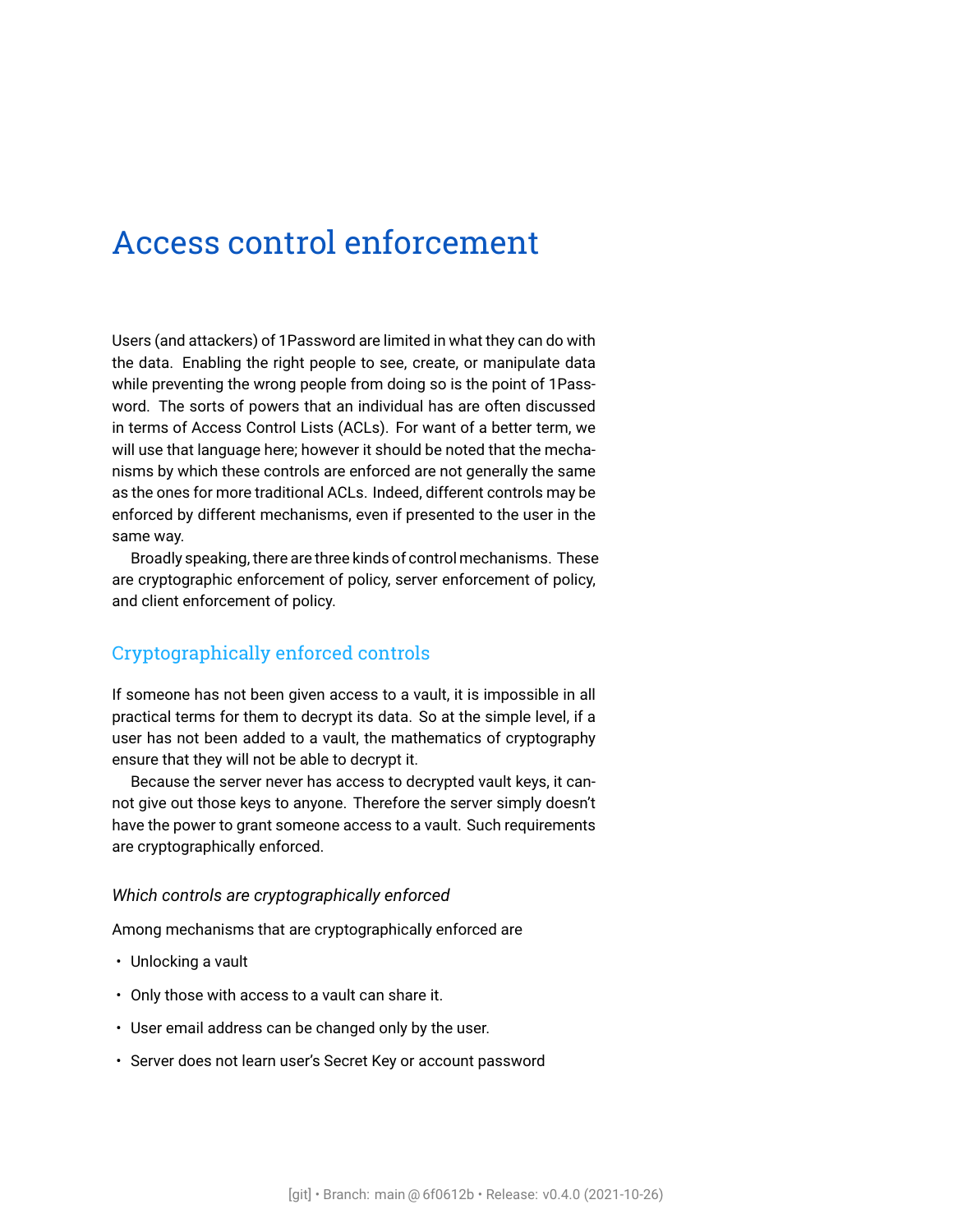Incomplete Content

We're sorry. This section of this document is not yet ready. Anything you see in this section is at most an outline of things to come.

# Server-enforced controls

A user (or their client) who has access to the vault key is not prevented by the cryptography from adding, deleting, or modifying items in that vault when the information resides locally on their device. The same key that they use to decrypt the data could be used to encrypt modified data.

However, one feature that 1Password offers is the ability to grant individuals read permission to a vault while denying them write permission. The server will reject any attempt from a read-only user of a vault to upload data to that vault. This, and other features, are enforced by server policy. An example of one of these in action is presented in Story [7](#page-43-0).

#### <span id="page-43-0"></span>Story 7: A day in the life of read-only data

Patty (a clever but sneaky dog) has been granted access to a vault called "Locations" containing the locations of the water dish and the dog door. So has another member of the team, Morgan le Chien.

Patty thinks that maybe she will have the place to herself if Morgan can't manage to settle in. So she would like to give Morgan misleading information. Although Patty has been granted only read access to the Locations vault, she is a remarkably clever dog and extracts the vault key from her own data. The same vault key that decrypts items is also used to encrypt items.

She modifies the location of the water bowl (listing the driest part of the house) and encrypts her modified data

with the vault key. Then she tries to send this modified data to the server so that Morgan would get that information instead.

But then she finds that *server policy* prevents her from uploading modified data. Although cryptographically she had the ability to modify the data, she could only do so on her system. And so her evil plan was foiled by server policy.

Of course, her plan would have failed anyway. Morgan is happy to drink from anything resembling a water receptacle, and so can manage remarkably well even if she doesn't know the location of the water bowl.

*Which controls are enforced by server policy*

Incomplete Content

We're sorry. This section of this document is not yet ready. Anything you see in this section is at most an outline of things to come.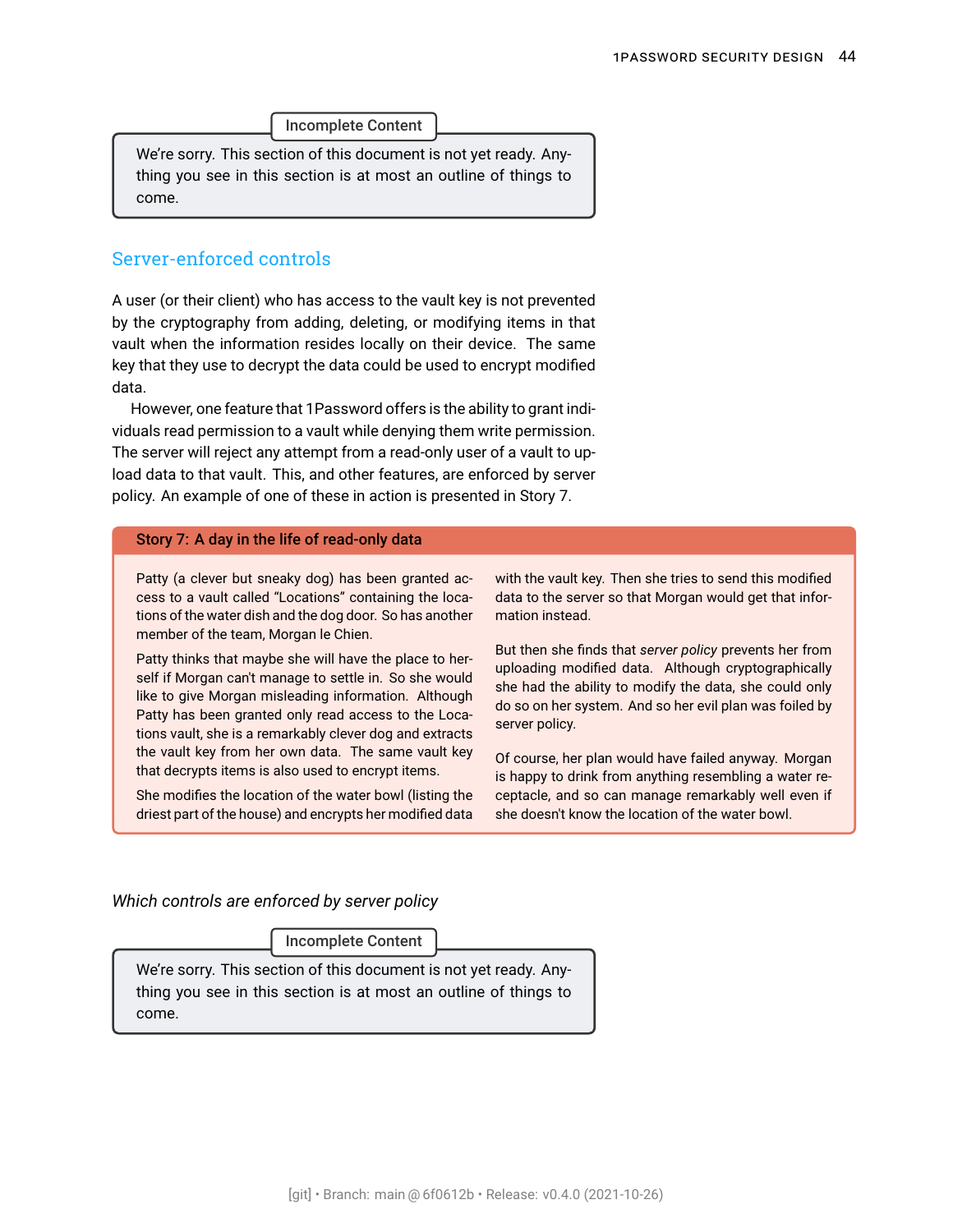# Client-enforced policy

Client-enforced policies are those limitations which are enforced within either the web browser or a native client, such as an iOS application. Because the web browser or native client is running on a user's system and outside of our control, these policies may be circumvented by a malicious client or a determined user. This doesn't reduce their usefulness to ordinary users and may help prevent unintended disclosures or accidental actions.

See Story [8](#page-45-0) for an illustration of what client-enforced policies can and cannot do.

#### *Which controls are enforced by client policy*

Each of the client policies requires that a server or cryptographically enforced policy be granted in order to be allowed. For example, the Import permission may be circumvented by a client, but the user will be unable to save the newly imported item to the server because Write permission is enforced by the server, not by the client.

- Importing items into a vault. A user may still create multiple items manually provided they have permission to create new items in the vault. This permission may be used to restrict how many items a user may easily create or prevent accidentally importing items.
- Exporting items from a vault. A user may still obtain the item data by other means and create files which are not controlled by 1Password. This permission may be used to prevent accidentally disclosing the contents of an entire vault.
- Revealing a password for an item. A user may still obtain the password by examining a web page using the developers' tools for their web browser. This permission may be used to prevent accidental disclosure and may help reduce the risk of "shoulder surfing" and other social engineering attacks.
- Printing one or more items. A user may still obtain the item data by other means and create files which are not controlled by 1Password and printing out those files. This permission may be used to prevent accidentally disclosing the contents of an entire vault.

# Multiple layers of enforcement

Something which is enforced by cryptography may also be enforced by the server, and something that is enforced by the server may also be enforced by the client. For example, the server will not provide the vault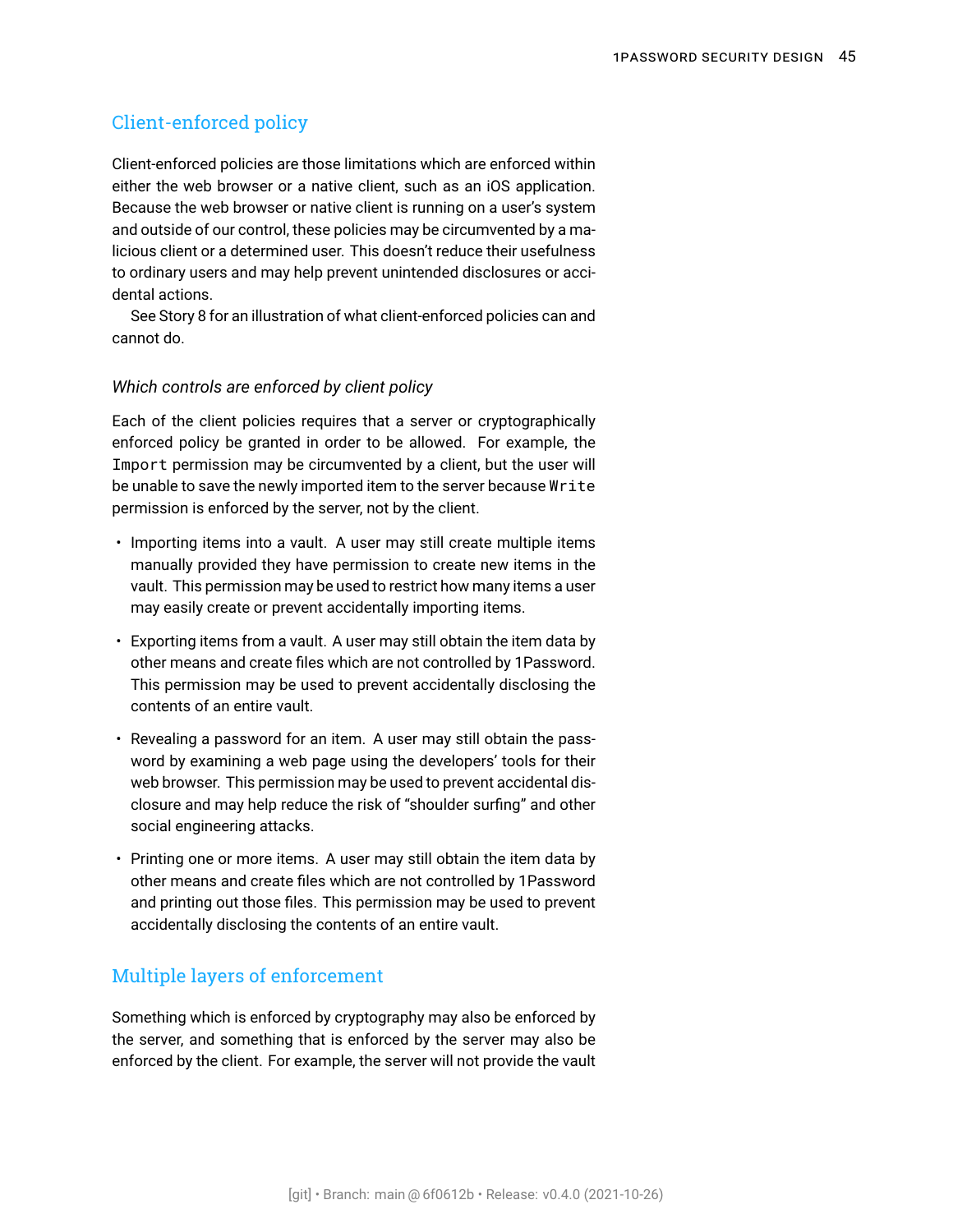data to non-members of a vault, even though non-members wouldn't be able to decrypt the data even if it were provided. Likewise, a 1Password client will generally not ask for data that the server would refuse to supply. Throughout this document we will typically mention only the deepest layer of enforcement without also listing the further ones.

#### <span id="page-45-0"></span>Story 8: A day in the life of a concealed password

The administrators have come to be wary of how the dog Patty (see Story [7](#page-43-0) for background) treats data. They want Patty to have access to the password for the dog door (they want her to be able to leave and enter as she pleases), but they do not want Patty to give that password to any of her friends should her paws accidentally press the "reveal" button.

And so, the administrators limit Patty's ability to reveal the password. She can fill it into the website that controls the dog door (she lives in a somewhat unusual household), but she cannot accidentally press 1Password's "reveal" button while her friends are watching. This is protected by client policy.

But Patty is a clever dog. When she uses 1Password to fill in the website, she then uses her browser's debugging tools to inspect what 1Password has inserted. She gets the password, and she tells it to all of her friends so they may come and visit.

The house is overrun with Patty's friends running wild, and the administrators have learned an important lesson that client policy controls are easily evaded.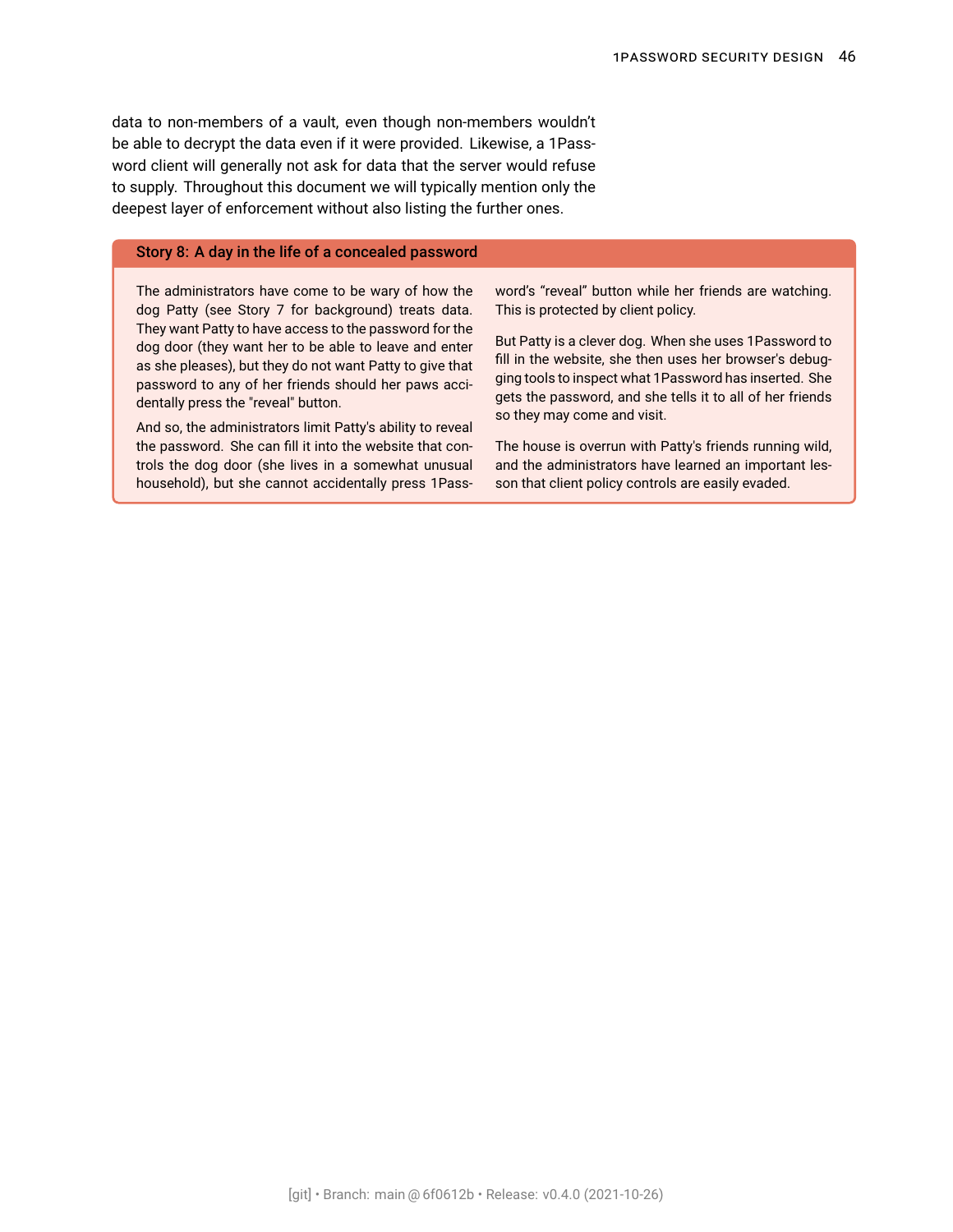# Administrator Roles and Powers

See [Restoring a User's Access to a Vault](#page-47-0) for a discussion of how Team and Family administrators can perform account recovery for those who lose or forget their [account password](#page-86-1) or [Secret Key.](#page-91-2)

Incomplete Content

We're sorry. This section of this document is not yet ready. Anything you see in this section is at most an outline of things to come.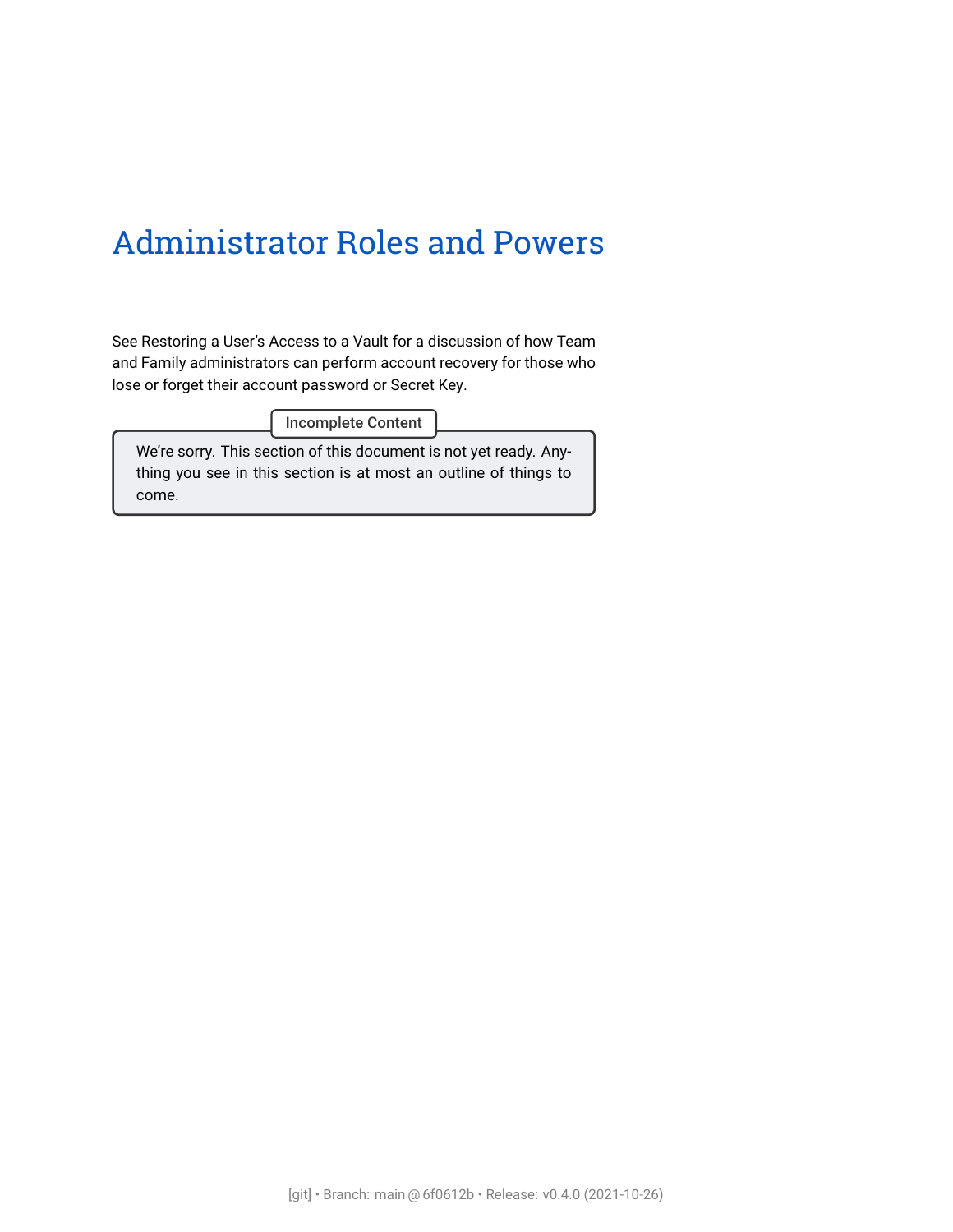# <span id="page-47-0"></span>Restoring a User's Access to a Vault

If Albert forgets or loses their [account password](#page-86-1) or [Secret Key](#page-91-2), it is impossible to decrypt the contents of their vaults unless those vaults have been shared with someone else who has not forgotten nor lost their account password and Secret Key. Our use of [two-secret key derivation](#page-91-3) [\(2SKD\)](#page-91-3) increases the risk to data availability as in addition to the possibility of a user forgetting their account password there is also the possibility that the Secret Key gets lost. Data loss can be catastrophic to a team, so some recovery mechanism is needed.

Our security design also requires that we, AgileBits, never have the ability to decrypt your data, and so we do not have the ability to restore anyone else's ability to decrypt their data if they have forgotten their account password or lost their Secret Key. Our solution is to place the power to recover access to vaults where it belongs: within the team.

## Overview of Groups

To understand how the [Recovery Group](#page-90-0) works it is first necessary to understand how a group works. A group will have a key set that is similar in nature to an individual's key set. It is an encrypted public/private key pair. A vault is held by a group if the vault key is encrypted with the group's public key.

An individual (or another group) is a member of the group if the group's<br>private key can be decrypted by that individual. To put it simply<sup>16</sup> 4 is a private key can be decrypted by that individual. To put it simply<sup>16</sup>, A is a  $16$ For some values of the word "simply". member of group  $G$  if and only if  $G$ 's private key is encrypted with  $A$ 's public key.  $A$  can decrypt anything encrypted with her public key because she can decrypt her private key. Thus,  $A$  will be able to decrypt the private key of  $G$ . With  $G$ 's private key, she can decrypt the vault keys that are encrypted with  $G$ 's public key. However, if A has not been granted access to a vault, she will be prevented by server policy from obtaining the vault data even though she has the key to that vault. Simple.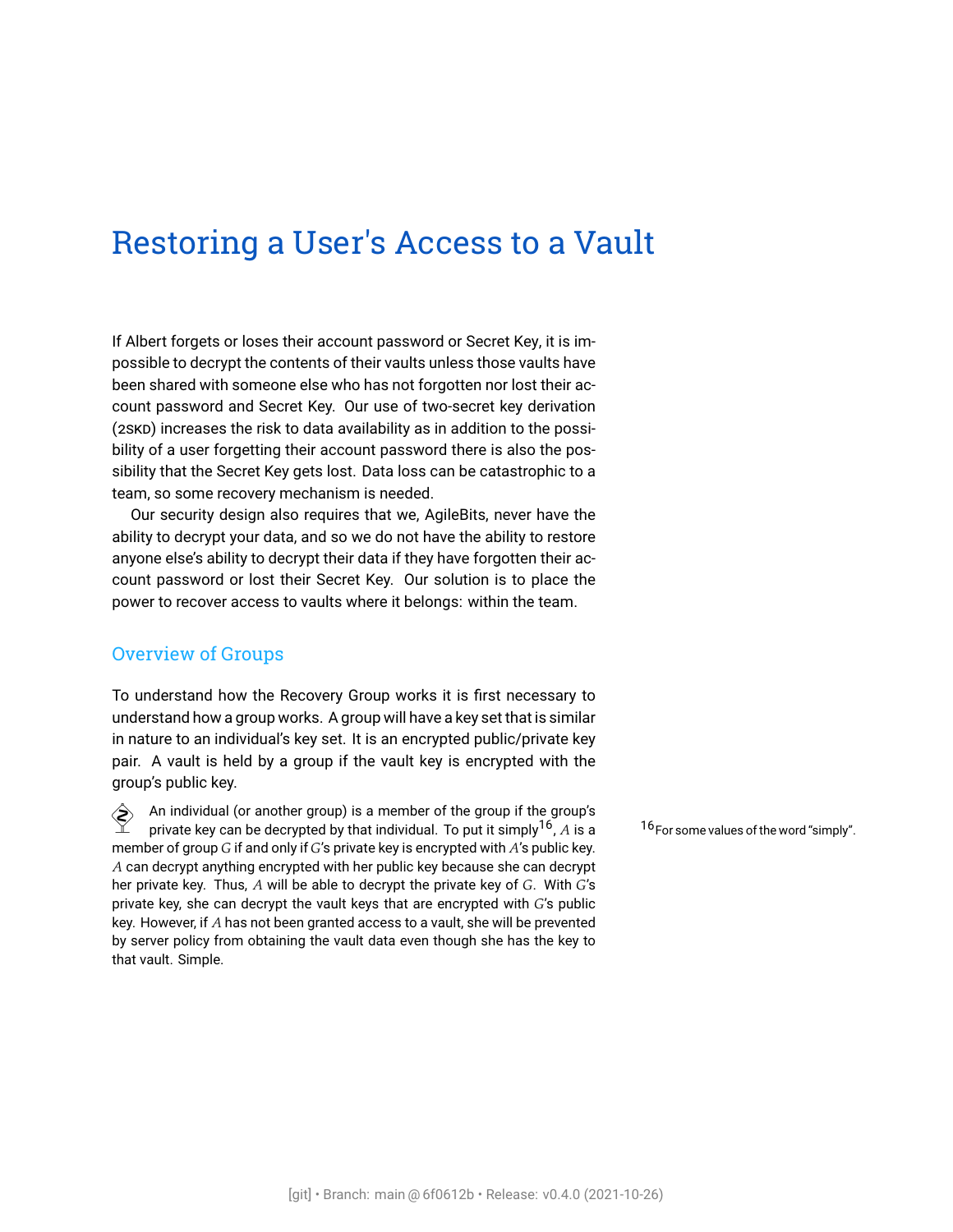### Recovery Groups

One of the most powerful capabilities that a team administrator has is the power to assign members to the team's Recovery Group. In most configurations the assignment is automatic and Owners, Organizers, and Administrators will automatically be made members of the Recovery Group. In 1Password Families there is no ability to separate the roles of Owner, Administrator, and Recovery Group member; they are all wrapped up as "Organizer." With 1Password Teams Administrators are given more control, but not all of the underlying flexibility may be exposed to the user.<sup>17</sup>  $\frac{17}{17}$  we discovered during our beta test-

This document describes recovery in terms of the Recovery Group even when the group is not exposed to the Team administrator in those terms.

# Implicit sharing

When a vault is created, a copy of the vault key is encrypted with the public key of the Recovery Group. The members of the Recovery Group are able to decrypt the private key of the Recovery Group. Thus from an exclusively cryptographic point of view the members of the Recovery Group have access to all of the vaults.

Recovery Group members never have the ability to learn anyone's ac-count password, Secret Key, [Account Unlock Key \(AUK\),](#page-86-2) or [SRP-](#page-91-4) $x$ . Recovery is recovery of the vault keys; it is not recovery of account passwords nor Secret Keys.

### Protecting vaults from Recovery Group members

Although there is a chain of keys and data that would allow any member of the Recovery Group to decrypt the content of any vault, there are a number of mechanisms that prevent that:

- 1. A member of the Recovery Group will not be granted access to the encrypted data in a vault that they otherwise wouldn't have access to even if they can obtain the vault key.
- 2. A member of a recovery group will only be sent the encrypted vault keys after the user requesting recovery has re-created their account.

Thus the server prevents a member of the Recovery Group from obtaining the vault keys without action on the part of the person who is seeking recovery. The capacity to decrypt the vault keys offers the malicious member of a Recovery Group little benefit if those encrypted keys ing that it was difficult to make the distinction between Owners, Administrators, vault Managers, and Recovery Group members clear enough for those distinctions to be sufficiently useful.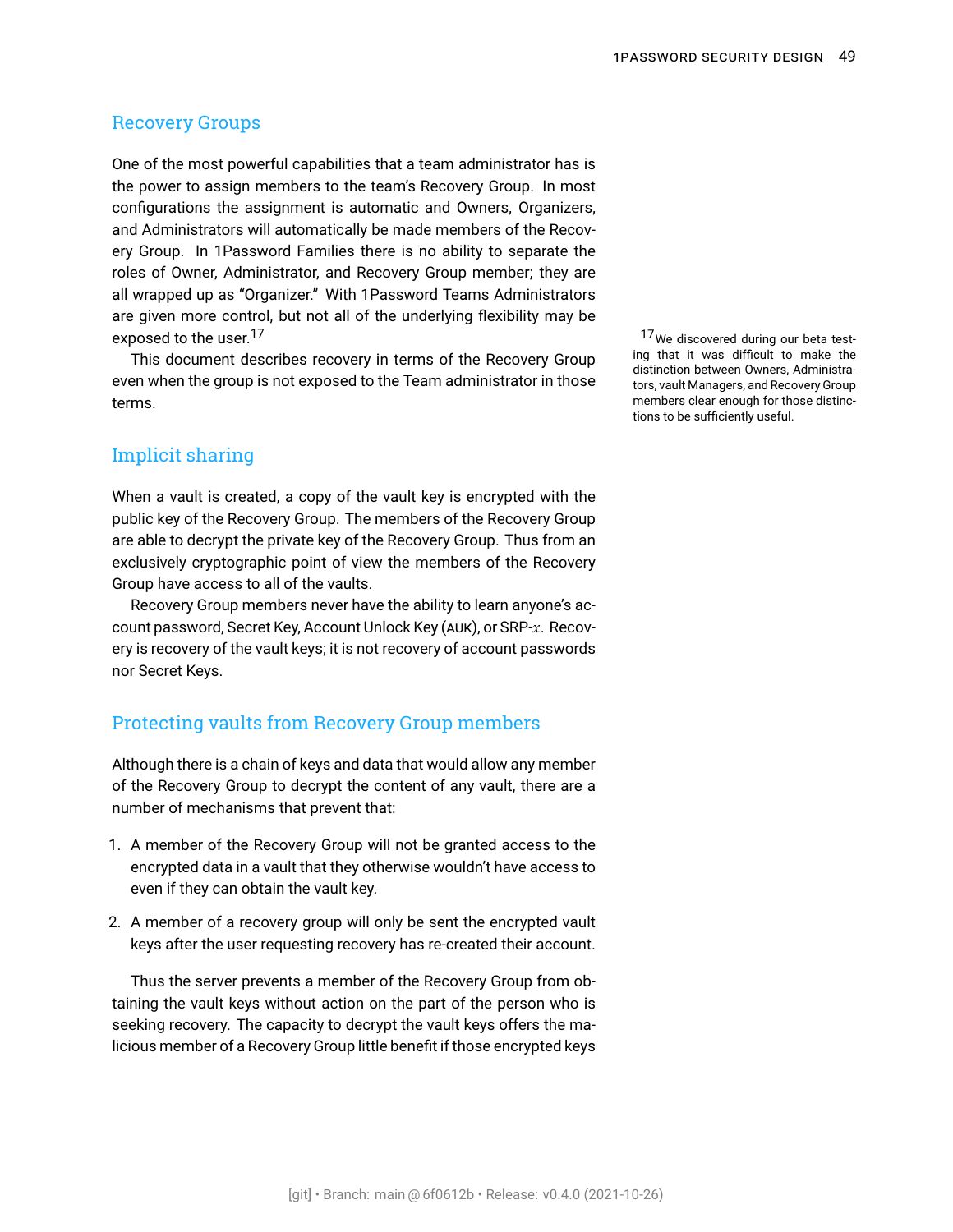are never provided. Furthermore, even if a malicious member of the Recovery Group is able to trick the server into delivering the encrypted vault keys when it shouldn't, the attacker would still need to obtain the vault data encrypted with that key.

## Recovery risks

Recovery mechanisms are inherently weak points in maintaining the secrecy of data. Although we have worked to design ours to defend against various attacks, there are special precautions that should be taken when managing a Recovery Group or authorizing recovery.

- Members of a Recovery Group should be adept at keeping the devices that they use secure and free of malware.
- Members of the Recovery Group should be aware of social engineering trickery.
- Requests for recovery should be verified independently of email. (Face to face or a phone call should be used.)
- Recovery emails should be sent only if you have confidence in the security of the email system.
- If there are no members of a Recovery Group, the capacity to recover data is lost to the team.

Figure [23](#page-50-0) provides an overview of what data and keys are held by whom. In order to keep the diagram manageable, some hopefully irrelevant details have been omitted. For example the transport encryption layers for the messages is entirely skipped (see [Transport Security\)](#page-60-0) and where we speak of encrypting or decrypting private keys, it is actually encrypting or decrypting the keys that the private parts of keys are encrypted with (see Figure [9\)](#page-18-0). The illustration acts as if Carol would only ever have a single vault, though of course she may create a number of different vaults.

- Line [1](#page-50-1) Our participants are Bob, a member of the Recovery Group; Carol, a member of the same team but not a member of the recovery group; and S, the 1Password Server.
- Line [2](#page-50-2)  $\,$  Bob starts with his one personal keyset, (p $\mathsf{k}_\mathcal{B}$ , s $\mathsf{k}_\mathcal{B}$ ), and with the private key, sk $_{\mathrm{R}}$ , of the recovery group encrypted with Bob's public key.
- Lines [3](#page-50-3)[–4](#page-50-4)  $\,$  Carol creates a new vault which will be encrypted using vault key  $\mathsf{k}_v^{}$ , which her client generates. Encrypting the items in a vault is properly described in Figure [8](#page-17-0) on page [18.](#page-17-0) Here we just abbreviate it as "Enc $(k, d_v)$ ".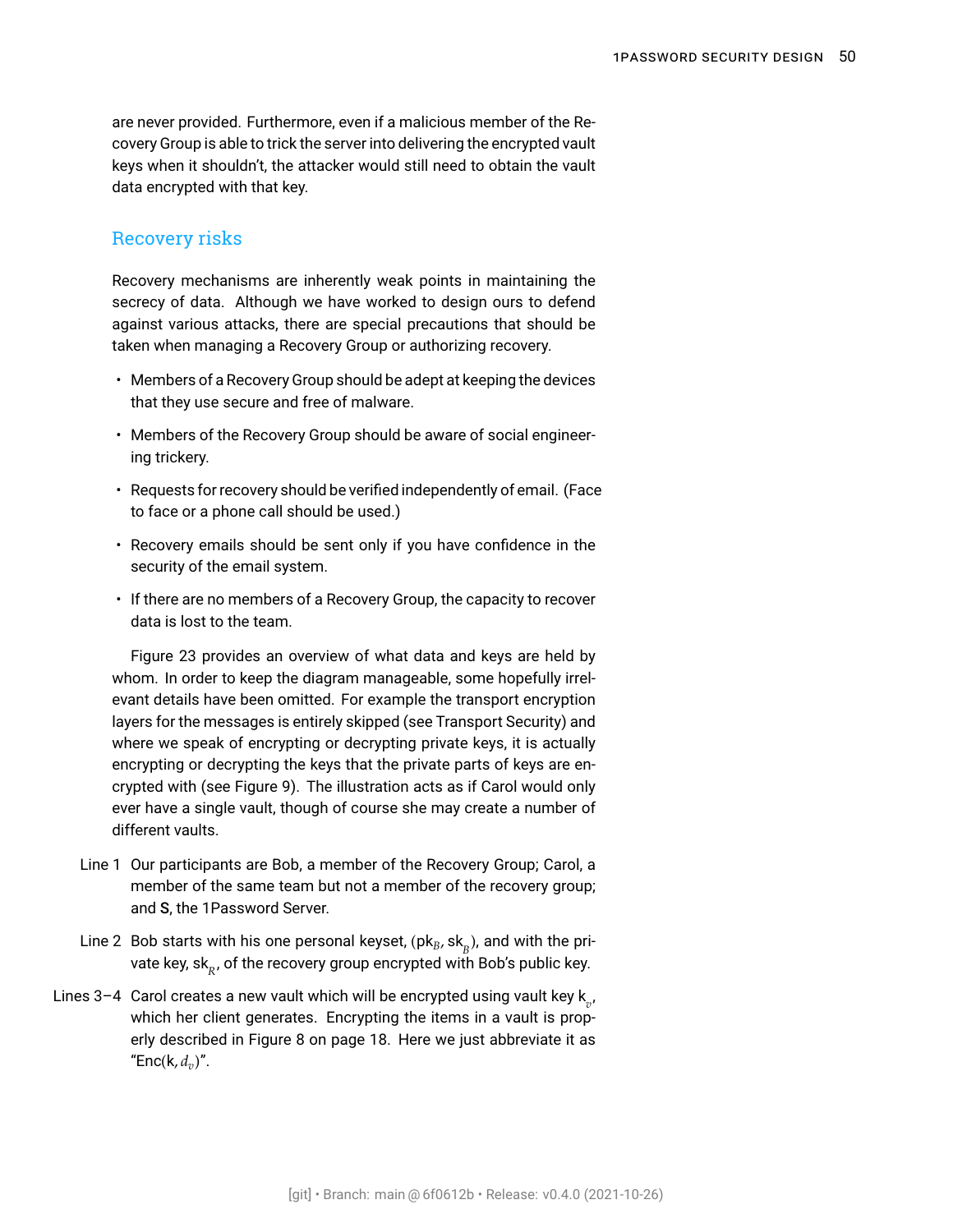<span id="page-50-6"></span><span id="page-50-5"></span><span id="page-50-4"></span><span id="page-50-3"></span><span id="page-50-2"></span><span id="page-50-1"></span>

| User recovery                                                 |                      |                |                                                              |  |  |  |
|---------------------------------------------------------------|----------------------|----------------|--------------------------------------------------------------|--|--|--|
| <b>Bob</b><br>1:                                              |                      | S              | Carol                                                        |  |  |  |
| 2: $R_b$ ← Enc(pk <sub>B</sub> , sk <sub>R</sub> )            |                      |                |                                                              |  |  |  |
| 3:                                                            |                      |                | $k_{n} \leftarrow s KGen()$                                  |  |  |  |
| 4:                                                            |                      |                | $d_{ve} \leftarrow \text{Enc}(\mathsf{k}_{v}, d_{v})$        |  |  |  |
| 5:                                                            |                      | $R_v, d_{ve}$  | $R_v \leftarrow \text{Enc}(\text{pk}_R, \textbf{k}_v)$       |  |  |  |
|                                                               |                      |                |                                                              |  |  |  |
| 6:                                                            | Begin recovery for C | Recovery guide |                                                              |  |  |  |
|                                                               |                      | via email      |                                                              |  |  |  |
| 7:                                                            | "Complete Recovery"  | $pk_C$         | $(pk_C, sk_C) \leftarrow s KGen()$                           |  |  |  |
| $8: \mathsf{k}_n \leftarrow \mathsf{Dec}(\mathsf{sk}_p, R_v)$ | $pk_C, R_v$          |                |                                                              |  |  |  |
| 9 : $x = \text{Enc}(\text{pk}_C, \mathbf{k}_n)$               | $\mathcal{X}$        | $x, d_{ve}$    |                                                              |  |  |  |
| 10:                                                           |                      |                | $\mathsf{k}_{v} \leftarrow \mathsf{Dec}(\mathsf{sk}_{c}, x)$ |  |  |  |
| 11:                                                           |                      |                | $d_v \leftarrow \mathsf{Dec}(\mathsf{k}_{v}, d_{ve})$        |  |  |  |

- <span id="page-50-9"></span><span id="page-50-8"></span><span id="page-50-7"></span><span id="page-50-0"></span>Line [5](#page-50-5)  $\,$  When Carol creates a vault a copy of its vault key,  $k_{v}$ , is encrypted  $\,$  data recovery. using the Recovery Group's public key,  $pk<sub>R</sub>$ , and is sent to the server. The encrypted vault data,  $d_{ve}$ , is also sent to the server for syncing and storage.
- Line [6](#page-50-6) When Bob initiates recovery (presumably after receiving a request from Carol outside of this system, as Carol can no longer sign in), Bob informs the server of his intent, and the server sends instructions to Carol by email.

Not shown in this diagram is that the server also puts Carol's account into a specific suspended state. If Carol successfully signs in, the recovery is automatically cancelled.

Line [7](#page-50-7) When Carol's account is in a pending recovery state she is directed to go through a procedure that is very similar to initial signup. The key difference is that she maintains the same name, email address and permissions instead of being treated as a new user by the system.

During this process she will generate a new personal keyset, (pk $_{C}$ , sk $_{\bigcirc}$ ), and she shares her new public key,  $pk<sub>C</sub>$  with the server.

The server will inform Bob that he needs to "complete the recovery" of Carol's account.<sup>18</sup> 18This would be a good time for Bob to

Figure 23: An overview of what keys are available to whom and when to support

confirm with Carol through some method other than email that it is indeed she who has reestablished her account.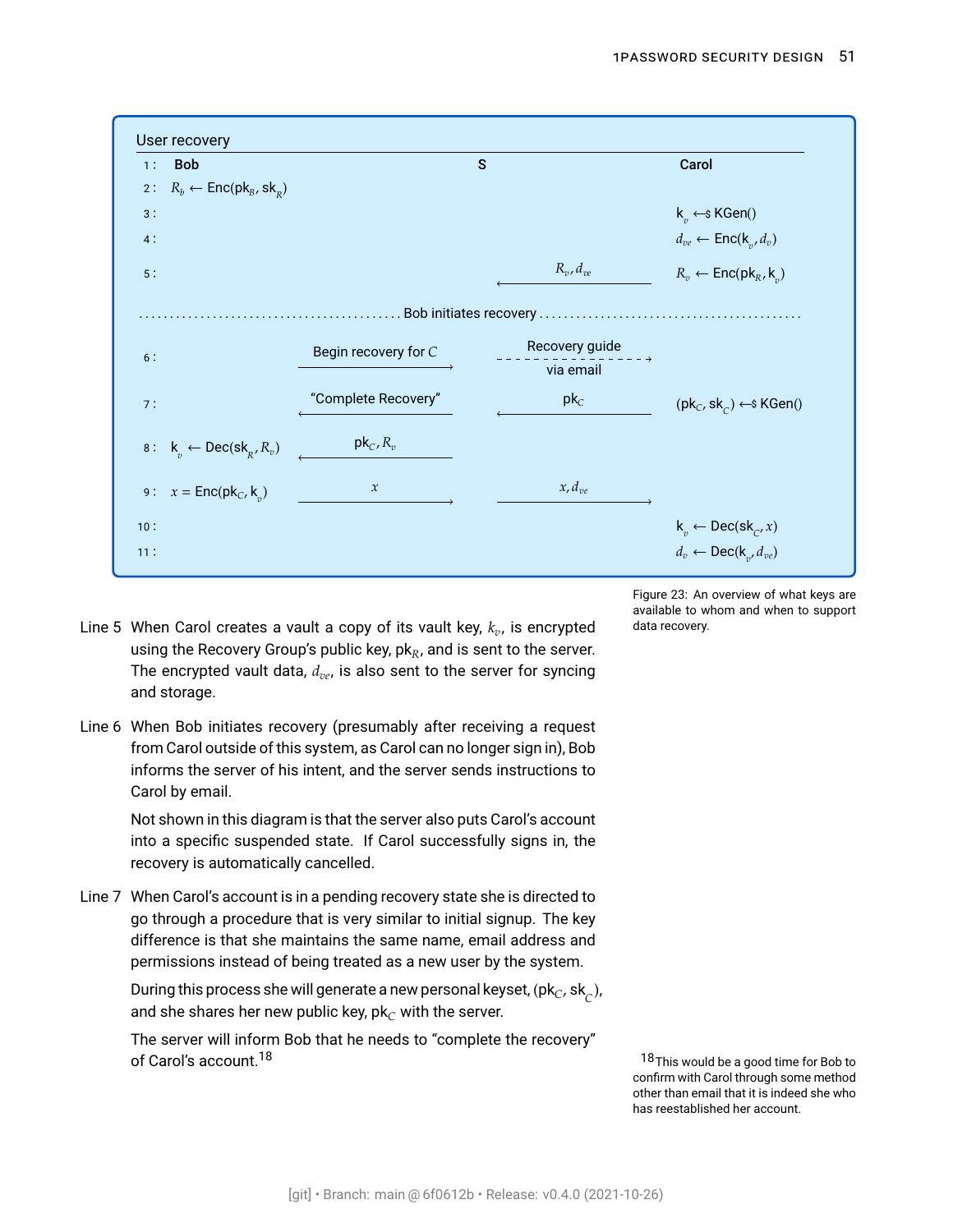What is not shown is that during this recovery signup Carol's client will generate a new Secret Key. Carol will pick a new account password which may be identical to her previous one. From her new Secret Key and her potentially new account password her client will generate a new AUK with which it will encrypt her new personal keyset.

- Line [8](#page-50-8) After Carol has created her new keyset and Bob confirms that he wishes to complete the recovery, the server will send Carol's new public key,  $pk_{C}$ , along with the copy of the vault key that has been encrypted with the Recovery Group' key,  $R_v.$  Recall that  $R_v$  was sent to the server when Carol first created the vault [\(5\)](#page-50-5)
- Lines [8](#page-50-8)[–9](#page-50-9) Bob can decrypt  $R<sub>v</sub>$  and re-encrypt it as x with Carol's new public key,  $pk_C$  and send that to the server.

The server can then pass  $x$  back on to Carol, along with the encrypted data in the vault,  $d_{\eta e}$ .

There are several things to note about the process illustrated in Figure [23](#page-50-0). Most importantly is that at no time was the server capable of decrypting anyone's data or keys, Other security features include the fact that Bob was not sent  $R_n$  until after Carol acted on recovery. The server also never sent Bob the data encrypted with  $k_v.$  The server would also cancel the recovery if Carol successfully authenticated using her old credentials, thus somewhat reducing the opportunity for a malicious recovery without Carol noticing. None the less, it remains possible that a malicious member of a Recovery Group who gains control of Carol's email could come to control Carol's 1Password account.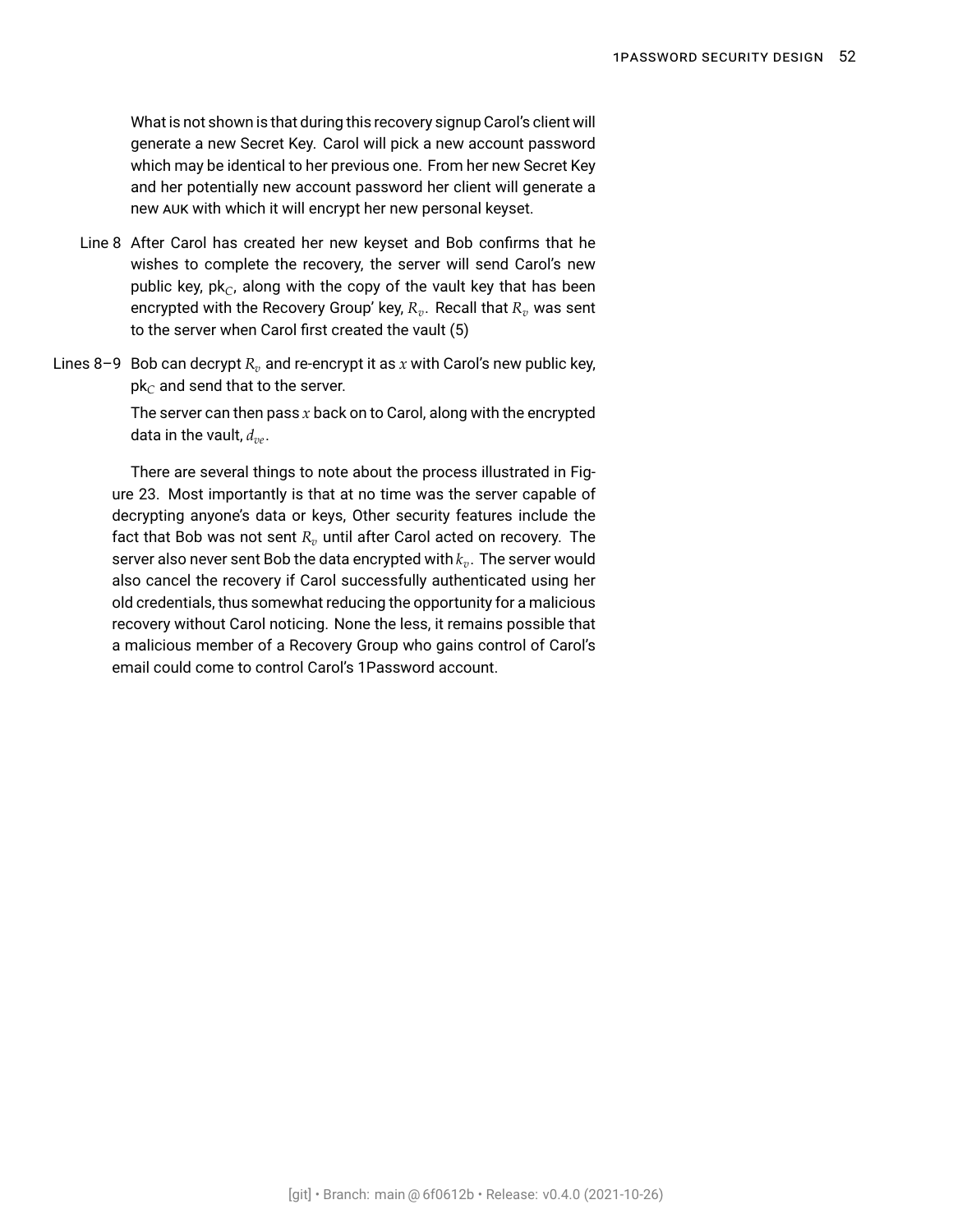# 1Password Secrets Automations

As described in other sections (in particular [A modern approach to au](#page-13-0)[thentication](#page-13-0) and [Transport Security](#page-60-0)), all authenticated interactions with the 1Password require that the client prove knowledge of the session key without revealing any secret. That session key in turn can only established through proof of knowledge or access to the [account pass](#page-86-1)[word](#page-86-1) and [Secret Key](#page-91-2).

This aspect of our security design makes it much harder for there to be a way around 1Password's authentication, as every request to the service is cryptographically bound to the authentication process itself. It also has the effect of limiting the number of authentication attempts a client can perform in a particular time period.

This security design introduces a challenge when automated processes need to retrieve, modify, or create secrets in 1Password. Such apps and processes are not designed to sign into 1Password directly; typically those processes are designed to authenticate through more traditional means. Reauthenticating to 1Password for each request would also be cumbersome at the at best.

The overall solution we provide as part of Secrets Automation is a Connect Server. It is capable of signing into 1Password directly, and apps and automated processes can interact with it through a [RESTful](#page-90-1) interface. The API for the Connect Server can be called by customer created clients or can be built from plug-ins we offer.

Any automated process that is given power over an organization's resources, particularly the kinds of resources that are managed within 1Password, creates an area of attack.<sup>19</sup> It is therefore necessary to  $19$ This is true whether or not those design these with security in mind. In general, there are two principles to adhere to when deploying such automations.

- 1. The power allowed to any given automation should be closely tied and limited to what it is expected to do.
- 2. The credentials needed by the automation to perform its duties must be securely managed.

1Password Secrets Integration is itself designed according to those principles, and it is designed to help customers follow those principles.



Figure 24: The 1Password Connect server lives in your environment and acts as a RESTful connection between your apps and the 1Password service.

processes are systematically managed within an organization or are left untracked. It is not difficult to guess which might introduce more risk.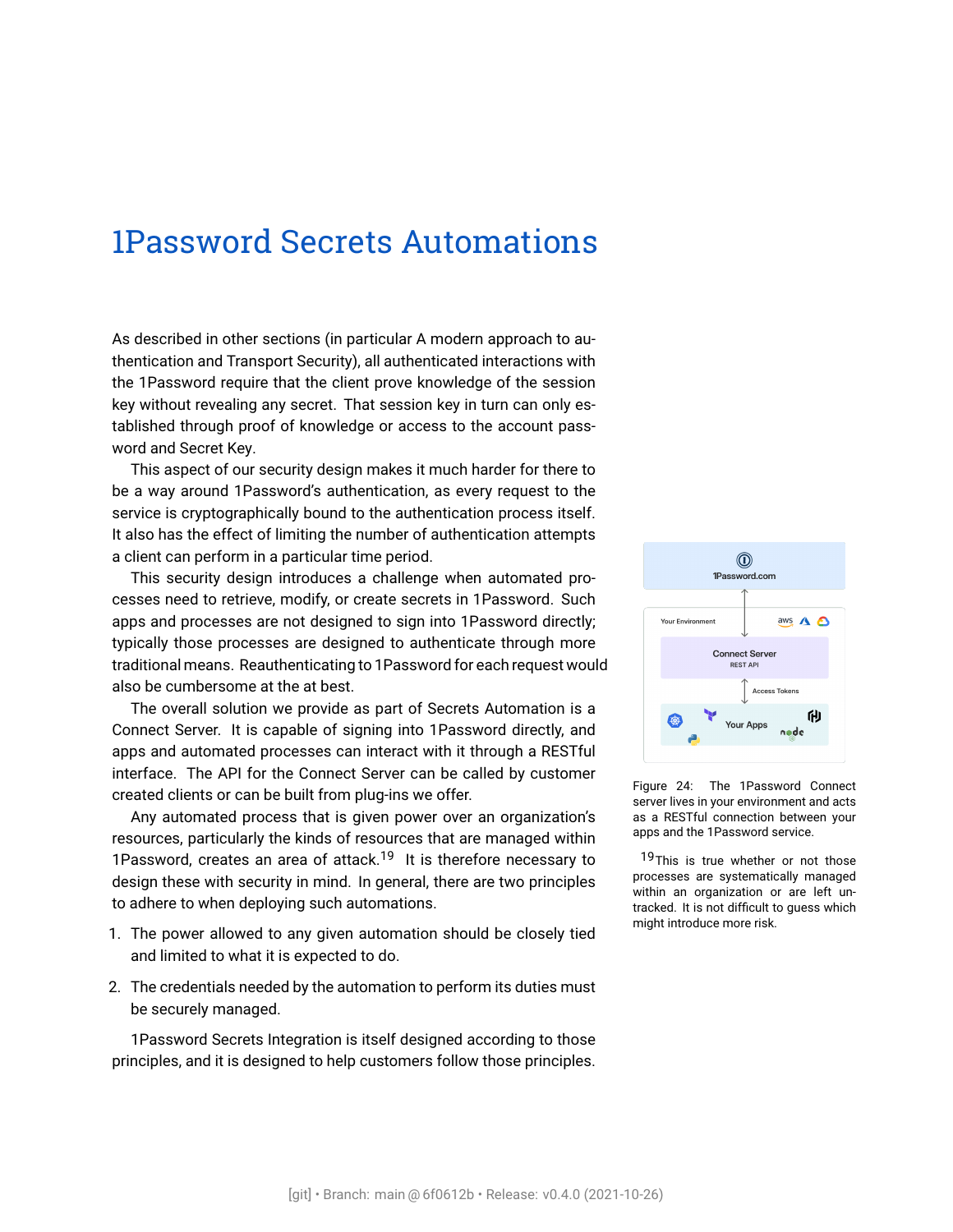Be prepared to read through what follows multiple times,  $^{20}$  as many  $^{20}$  Or, perhaps, zero times. of the interacting parts will be mentioned before fully defined. In particular, the descriptions of the credentials JSON and of the bearer token each depend on each other.<sup>21</sup> Do not expect to understand on a single <sup>21</sup>The document you are reading is proread through.

# The Connect Server

The Connect server is deployed in the user's environment and serves as a bridge between the client processes and the 1Password service. Although simple in principle, there are a number of interacting parts, and so it is useful to start with an overview some quick facts about it to be elaborated on further below.

- The 1Password Connect server has encrypted credentials necessary to sign into 1Password under a specific Service Account.
- The Service Accounts used by Connect servers are not given any ability to manage users or vaults.
- The Connect server is deployed by the user in the user's environment. AgileBits has no means of accessing it.
- Authentication to the Connect server is through use of an HTTP Authorization header bearer token.
- The credentials necessary to sign in as the service account are split between what is stored with the Connect server and bearer token.

#### *Service account*

1Password Service Accounts are not highly visible to users, but it is necessary to say something about them to better understand how Secrets Automation works in practice.

Generally speaking a service account is a special user within a 1Password account, but this user isn't associated with a human or group of humans. These help an organization manage those secrets which are to be used by entities with very specific roles and functions. If Patty, a member of a 1Password account, is responsible for, say, ensuring that backups can be restored, she may need access to the credentials for the backups system. But the automated processes which perform the backups and restorations should not have all of Patty's powers and privileges within 1Password; It should only have the powers and privileges needed to perform its duties.

The appropriate service accounts are set up in 1Password when setting up Secrets Automation. During creation of a service account, the

duced with several passes to get all of the cross references to work. If this document takes multiple passes to build, you can take multiple passes to understand.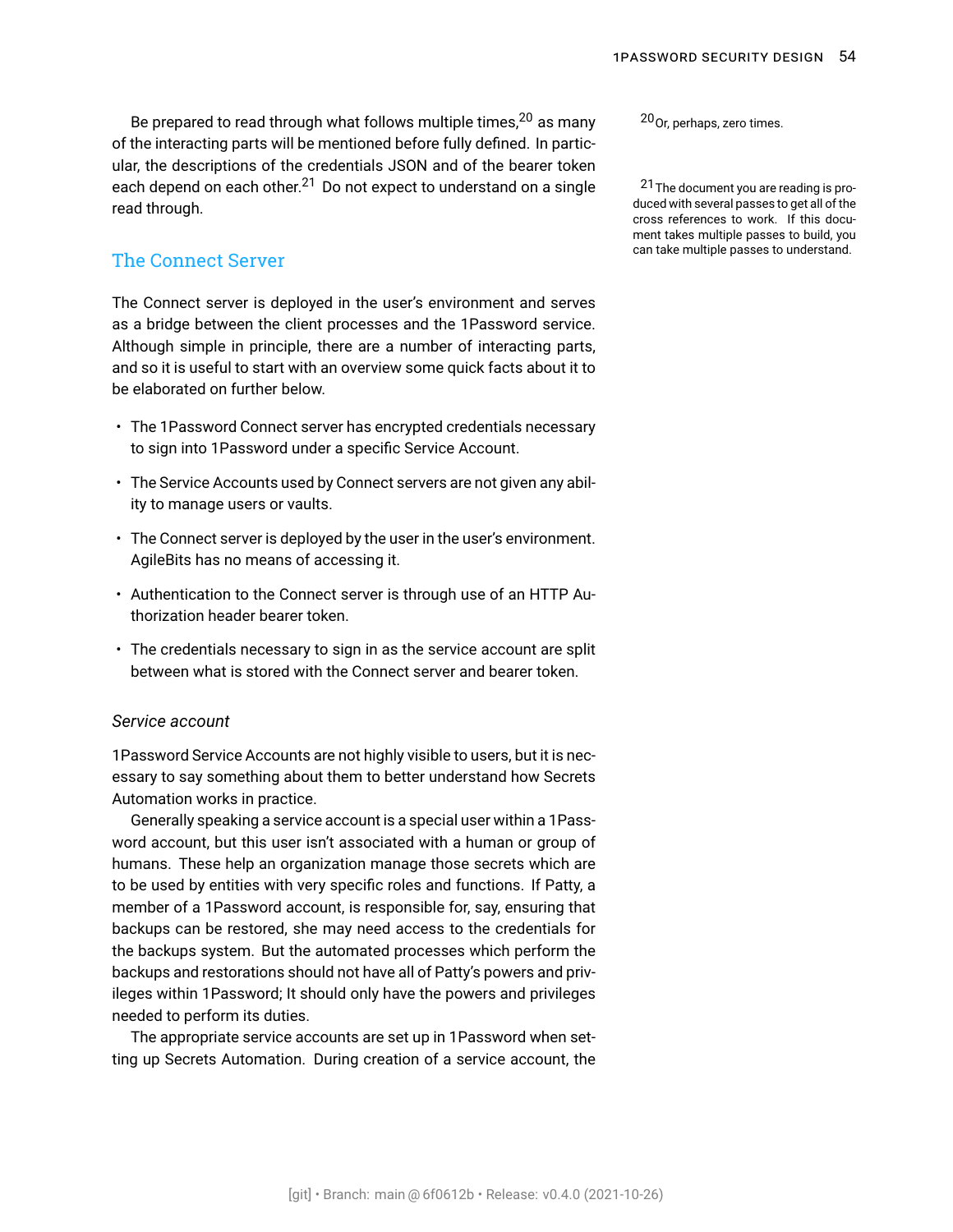administrator will select which vaults the service account will have access to and share those vaults with the service account. In this respect the service account is like an ordinary user. Unlike an ordinary user, the service account has no management privileges, and will be prevented by the 1Password backend system from further sharing the vaults to which it has been given the keys.

The account password for the service account is randomly generated and is discarded after deriving the [Account Unlock Key \(AUK\)](#page-86-2) and [SRP](#page-91-4)  $x$ . As always, all key generation is performed client side, either in the web-client or the command-line interface.

 $\hat{\blacktriangle}$  The service accounts created for Secrets Automation complement the ones created for use by the SCIM bridge, which is used for automated management 1Password users. Those have the ability to create and delete users as well as add users to groups, but they have no ability to retrieve data from vaults.

#### *Local deployment*

The Connect server, with the encrypted 1Password credentials, is deployed on the customer's system. At initial release, April 2021, we provide setups for deploying it within a Docker container or via Kubernetes. At no time does AgileBits have any access to the Connect server or the data it stores.

#### *Credential store*

The Connect server locally stores encrypted credentials, containing the AUK and the SRP- $x$  for the associated service account. This saves it from having to go through the entire key derivation process each time it needs to start 1Password session.

#### *The credentials file*

When initially setting up a Connect server, the user's 1Password client constructs a 1password-credentials.json file along with a bearer token.

The credentials file has three substantive components: The verifier is used as part of an additional authentication of the bearer token; the encCredentials contain the encrypted credentials necessary for the associated service account to sign in to 1Password; the uniqueKey is key shared between the client facing Connect server and the Connect server syncher.

{ "verifier": { ... }, "encCredentials": { ... }, "uniqueKey":  $\{ \ldots \}$ ,  $"version" : "2"$  $"deviceUuid" : "22e ...$ 

Figure 25: An overview of the credentials file, with three major components and some header information.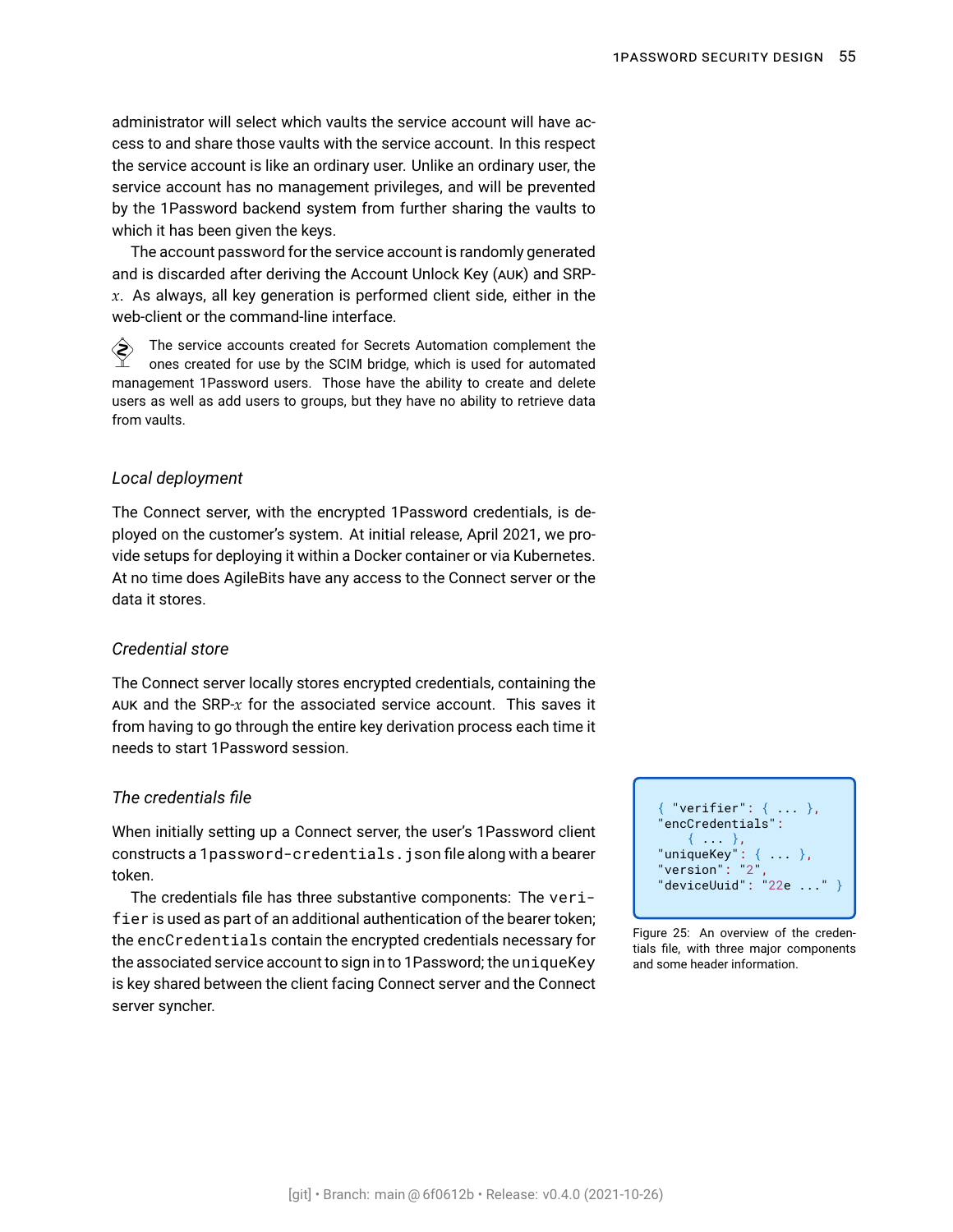#### *Encrypted credentials*

The encrypted credentials, illustrated in Figure 26 contain, unsurprisingly, the encrypted 1Password credentials needed to unlock 1Password as the associated service account.

```
"encCredentials": {
    "kid": "localauthv2keykid",
    "enc": "A256GCM",
    "cty": "b5+jwk+json",
    "iv": "VSu ...",
    "data": "AZ1H0WprT ..."}
```
Figure 26: The encCredentials object is a [JSON Web Key \(JWK\)](#page-89-0) used to encrypted 1Password unlocking credentials. It is encrypted with a key derived from the bearer token.

Encryption, as with all of our symmetric encryption, is with [Advanced](#page-86-3) [Encryption Standard \(AES\)](#page-86-3) in using [Galois Counter Mode \(GCM\)](#page-88-0) for authenticated encryption. The [nonce](#page-89-1) is given in the iv.

When decrypted, the object is structured as in the Golang structure in Figure 27.

| type SigninSRPComputedXCredentials struct { |                                   |  |  |  |
|---------------------------------------------|-----------------------------------|--|--|--|
| URL.                                        | string                            |  |  |  |
| Email                                       | string                            |  |  |  |
| <b>UserUUID</b>                             | string                            |  |  |  |
| SecretKey                                   | $\star$ crypto. SecretKey         |  |  |  |
|                                             | SRPComputedX *crypto.SRPComputedX |  |  |  |
| <b>HexMUK</b>                               | string                            |  |  |  |
|                                             |                                   |  |  |  |

The URL will typically be something like <example.1password.com>, the email addresses created for service accounts are never expected to be used for email, and just serve as a username. The the user [Uni](#page-92-0)[versally Unique Identifier \(UUID\)](#page-92-0) uniquely identifies the service account Secret Key,<sup>22</sup> SRP- $x$ , and AUK are as described in [A deeper look at keys](#page-32-0).

#### *Verifier*

The token within the bearer token is run through a key derivation function, which must match the verifier stored by the Connect server. { "verifier": {

This verification is redundant, as the signature verification of the entire bearer token provides all of the authentication necessary as well Figure 27: Decrypted credential structure. The URL, Email, UserUUID, and SecretKey are used to identify the user, account, and service. The SRP- $x$  and AUK are the secrets needed to authenticate with 1Password and to decrypt (the keys needed to decrypt the keys which encrypt) the vault data.

22<sub>It is only the non-secret part of the</sub> Secret Key that is used in the process. All service account identifying information must be consistent for successful authentication.

 $"salt": "Em ..."$ "localHash": "Yvra ..."

Figure 28: Connect server verifier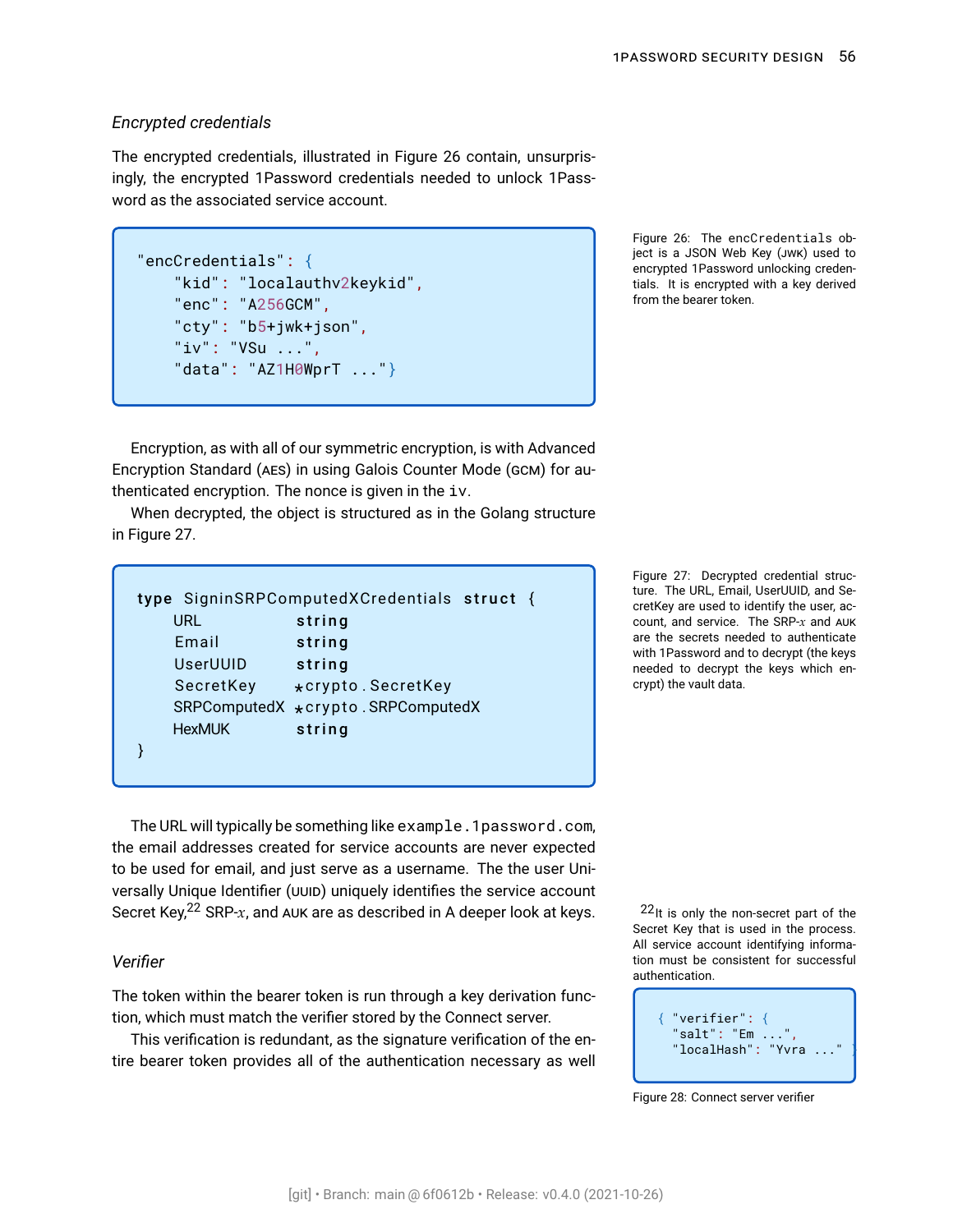guaranteeing the integrity of the request.

#### *Interprocess key*

The 1Password Connect server has two running processes. One provides the user-facing service, and the other synchronizes data with 1Password itself. Among other things, this allows the Connect server to operate even when a direct connection to 1Password is unavailable.<sup>23</sup> This  $^{23}$ This might be particularly handy if also allows for much speedier responses from the Connect server. The you are managing your networs also allows data stored by the sync server is encrypted as with any 1Password client.

```
"uniqueKey": {
   alg": "A256GCM",
   "ext": true,
   "k": "DCpU ...",
    "key_ops": ["decrypt", "encrypt"],
   "kty": "oct",
    "kid": "lyt ..." }
```
you are managing your network equip-

Figure 29: The Connect server interprocess key is used to secure communication between the sync server and the client facing Connect service.

The interprocess key, here called uniqueKey<sup>24</sup> is used as a shared  $24$ All keys are unique, but are some secret between the client facing Connect server and the synchronization server in order to encrypted the bearer token between them.

#### Bearer token

The bearer token is a [JSON Web Token \(JWT\)](#page-89-2) that is transmitted from JWT: A means of representing claims to the user's client process to the Connect server using the HTTP Authorization header. It contains a key which is used, indirectly, to decrypt the 1Password credentials stored by the Connect Server. It also contains claims, in the JWT sense, listing what 1Password vaults it has access to. As a signed JWT, it also is used directly for authentication to the Connect server. Serialized JWTs are composed of three base64 encoded parts, header, payload, and signature. These parts are separated by the "." character.

#### *Header*

An example header portion is shown in figure 30.

The kid identifies the signing key of the corresponding service account keyset, which is used to sign the bearer token. It must be a key belonging to the the subject field in the payload.

keys are more unique than others? They are just all unique; but coming up with names for yet another key when developing something is hard, and the temporary placeholder name may stick around longer than anyone might expect.

be transferred between two parties and is defined in RFC 7517. These are typically signed cryptographically..

{ "alg":"ES256",  $"$ kid":" $v1m...$ "typ":"JWT" }

Figure 30: Sample JWT header for bearer tokens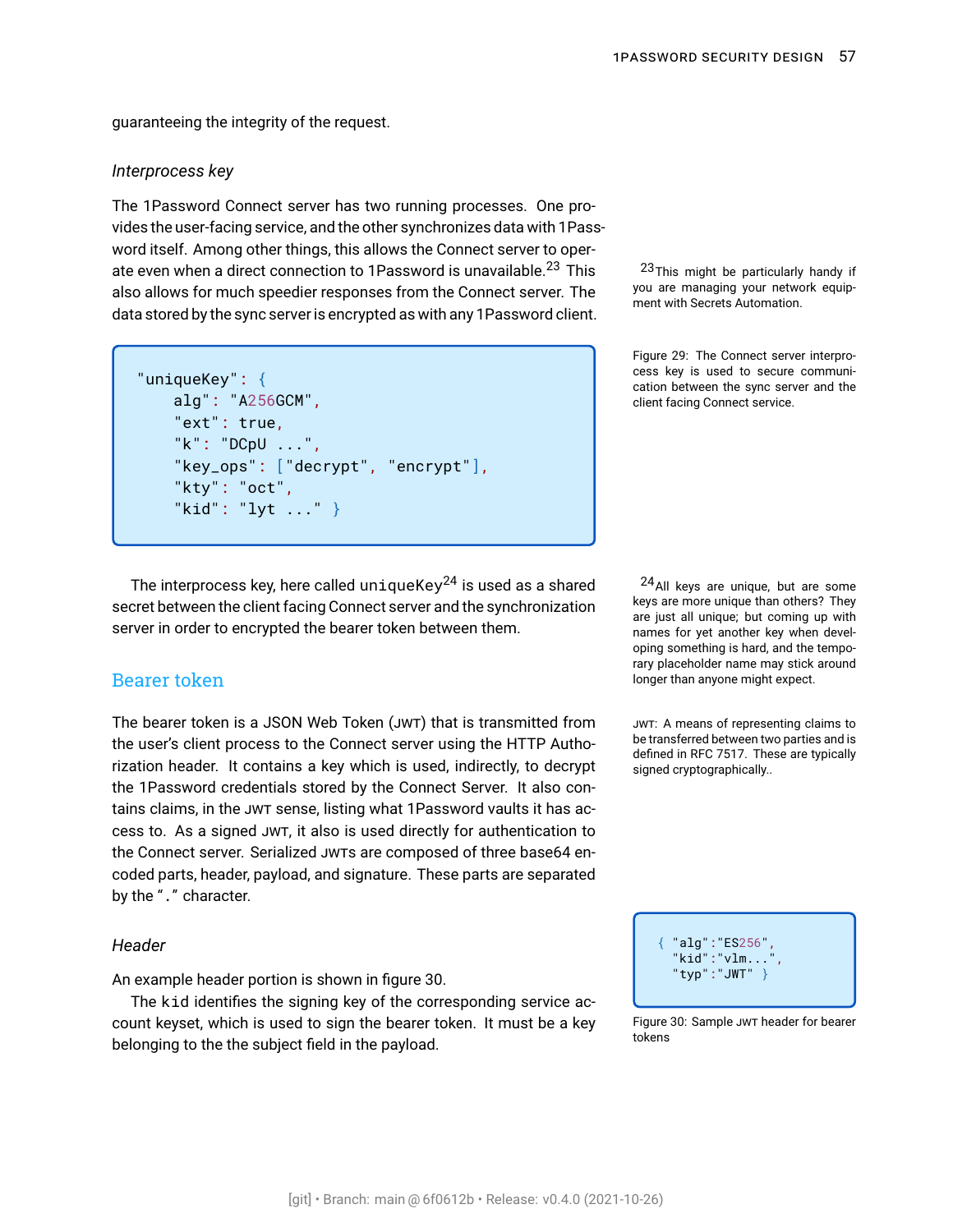Although [Elliptic Curve Digital Signature Algorithm \(ECDSA\)](#page-87-0) is not the most<br>antenna of digital signature algorithms it is the one we have cettled on for robust of digital signature algorithms, it is the one we have settled on for the time being, as it is widely available in well-vetted cryptographic libraries. We find it particularly important to whitelist the algorithms that we accept in a JWT, as this helps avoid a number of security concerns<sup>25</sup> surrounding [JSON](#page-88-1) [25Arciszewski,](#page-88-1) *No Way, JOSE!*. Object Signing and Encryption (JOSE) and JWT. In particular, the flexibility of signature and encryption algorithms can lead to downgrade attacks. In addition to whitelisting signature algorithms (currently [ECDSA using P-256 and SHA-256](#page-87-1) [\(ES256\)](#page-87-1) is the only one which the Connect server will accept) our verification process is very aggressive in rejecting inconsistent or malformed tokens.

#### *Payload*

A sample payload, or claims, portion of the bearer token can be seen in Figure 31. Most of what appears that figure can be understood from the JWT standards, which you may peruse at your leisure. What requires special explanation here are the following items

{ "1password.com/auuid":"XRS ...", "1password.com/token":"pMb ...", "1password.com/fts": ["vaultaccess"], "1password.com/vts":[{ "u":"57o...", "a":48}], "aud":["com.1password.connect"], "sub":"6YUT ...", "exp":1625961599, "iat":1618167578, "iss":"com.1password.b5", "jti":"j24 ..." }

Figure 31: Sample JWT payload for bearer tokens. auuid is the account UUID, and the subject sub is the user UUID for the service account user. The features, fts, will always be "vaultaccess" for Secrets Automation. The token is both an authentication secret to the Connect server and a key which is used to derive the key to decrypt the 1Password credentials stored on the Connect server.

*sub* The subject of the bearer token is the UUID of the service account which signs into 1Password.

*auuid* The account UUID.

- *fts* Features will always be "vaultaccess" for Secrets Automation.
- *vts* The vaults that the client is claiming access to, along with its read and write claims.
- *token* The token which, among other things, is used to decrypt credentials stored by the Connect Server.

It is worth noting that a particular service account may have more access to more vaults than are claimed in the bearer token payload.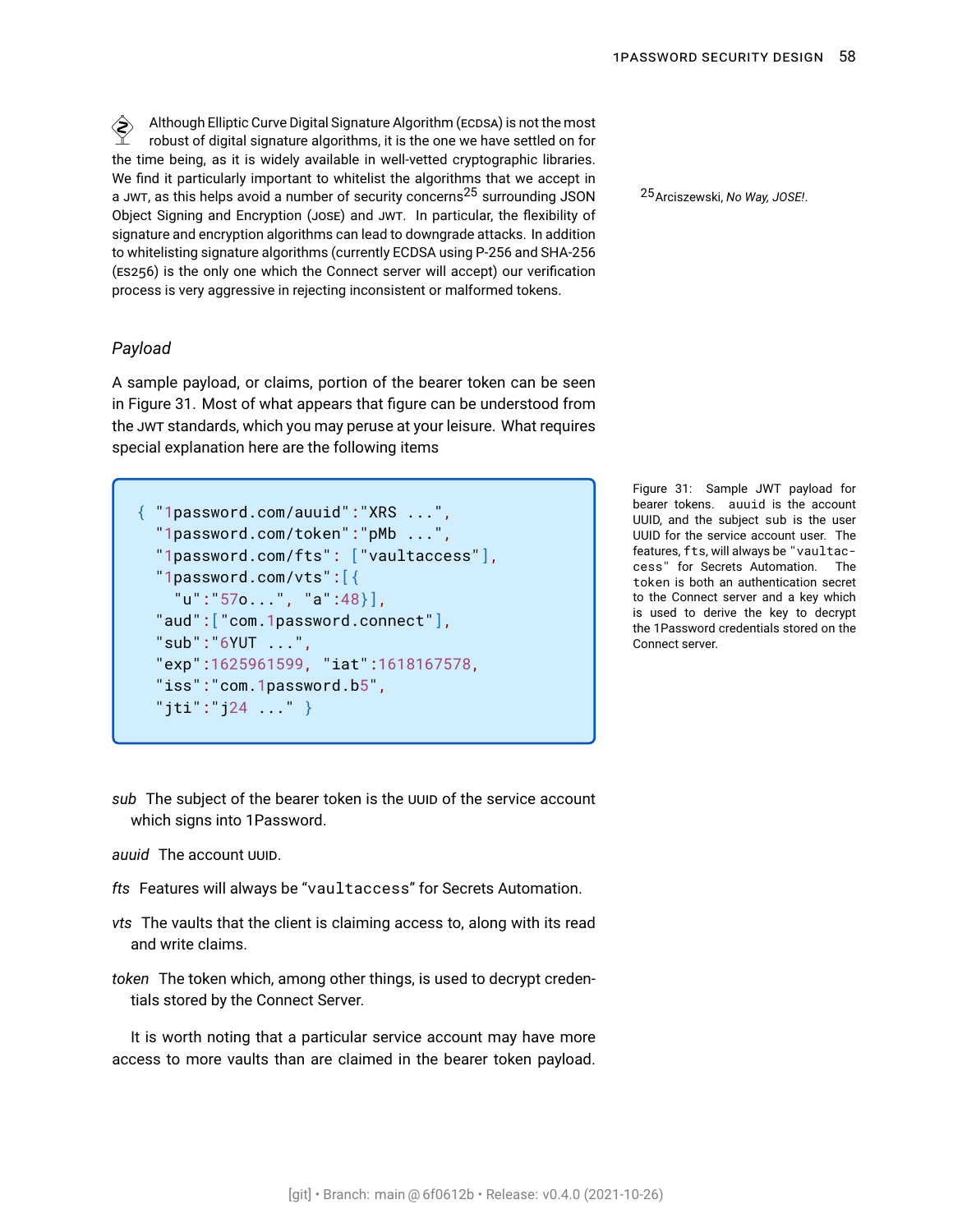The Connect server will not honor client requests that go beyond the validated claims.

For example, if the associated service account has the ability to read and write to vaults  $V_1$  and  $V_2$ , while the signed claim is only for reading  $\,_{1}$ , the Connect server will only honor read requests for  $V_{1}.$  Naturally, if the service account associated with one of these tokens does not have any access to  $V_3$  but somehow shows up with a valid claim to it, the Connect server will reject the claim. Even if the Connect server were somehow tricked into honoring such a claim, the 1Password service would not return the data, and the Connect server wouldn't be able to decrypt the data even if it were returned.

#### *Signature*

The third part of the bearer token is the JWT signature. The signature is created by the associated service account using that accounts signing key.

This signature covers the payload of the bearer token, preventing tampering or forgery.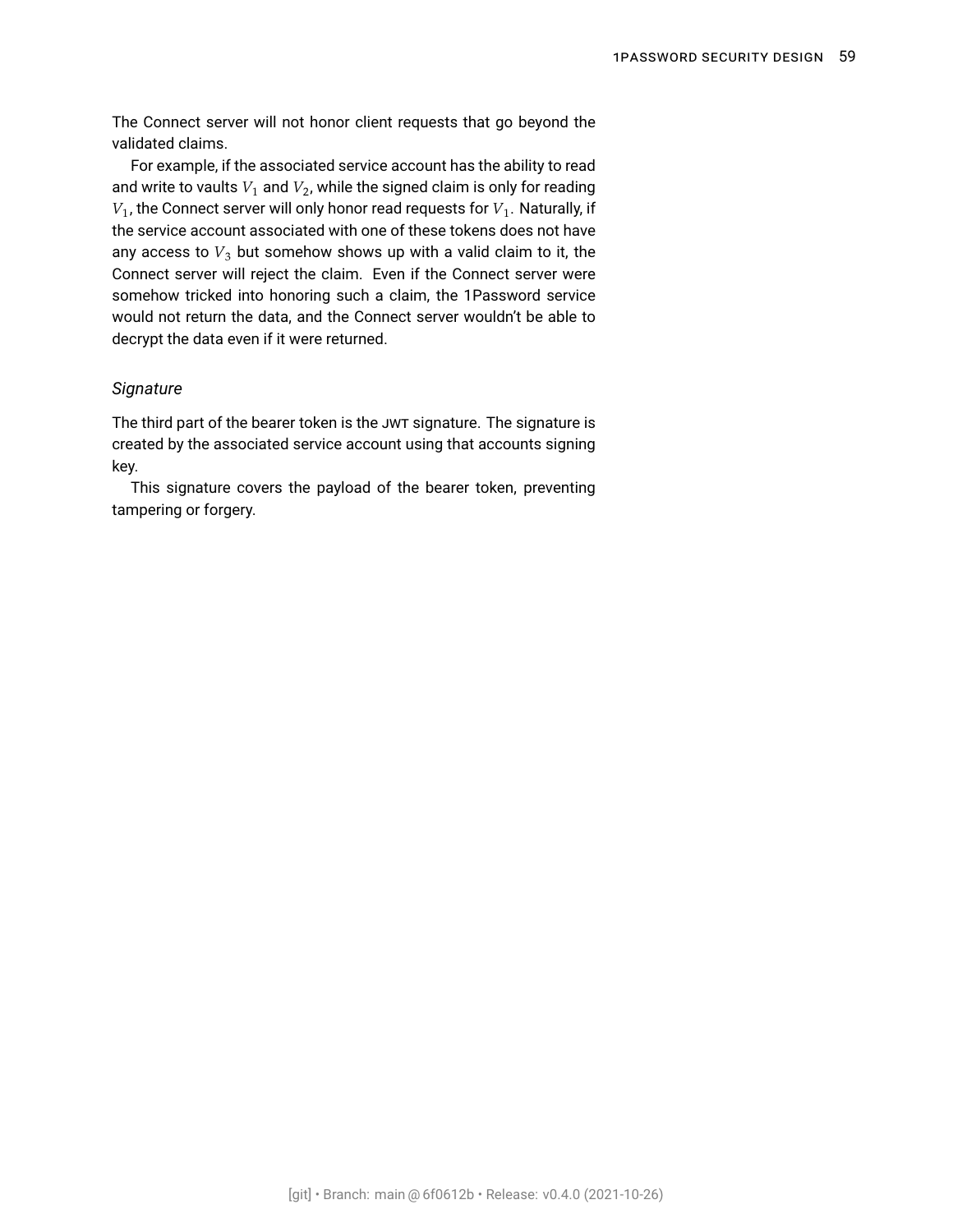# How We Secure Data on Clients

Incomplete Content

We're sorry. This section of this document is not yet ready. Anything you see in this section is at most an outline of things to come.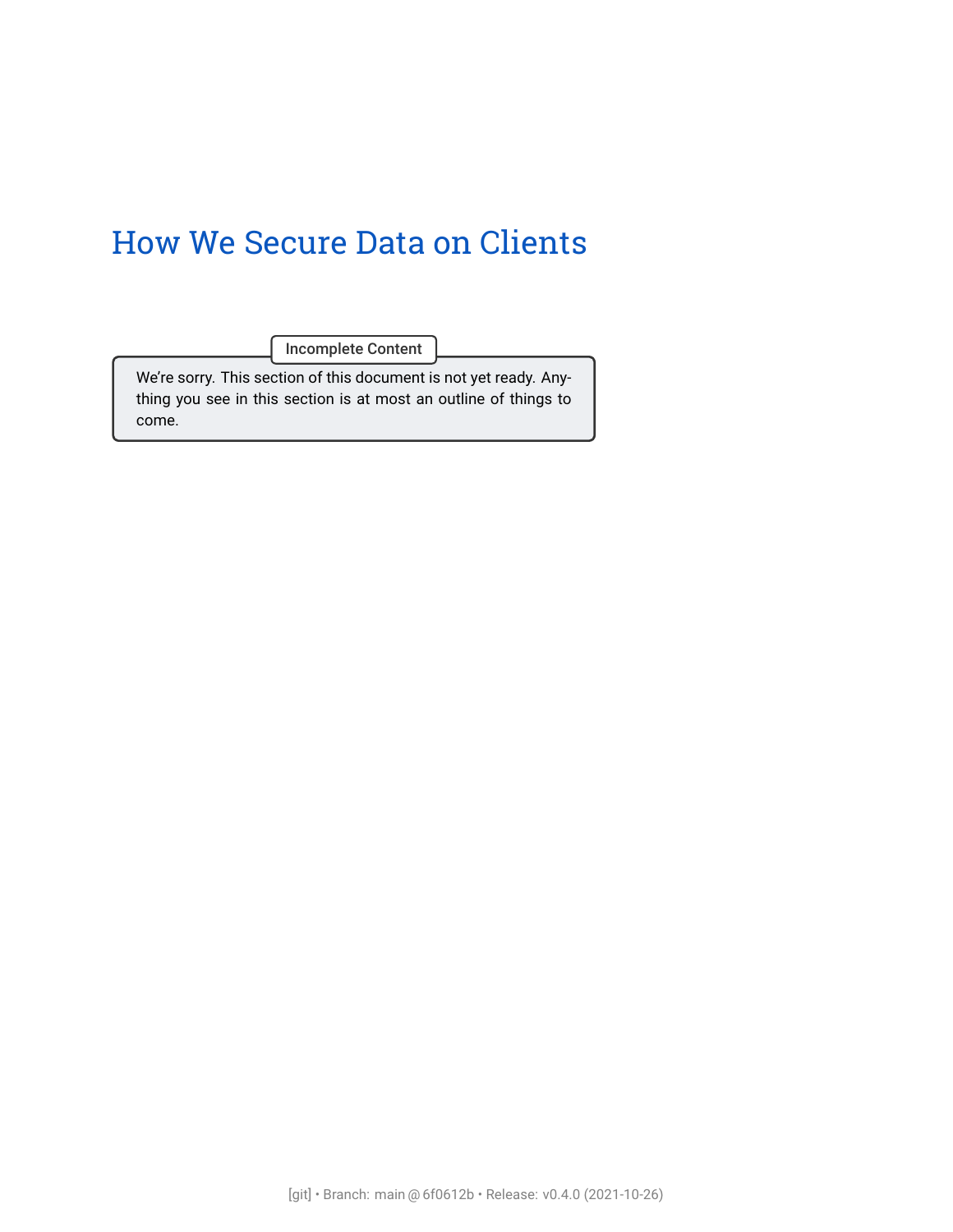# <span id="page-60-0"></span>Transport Security

We designed 1Password with the understanding that data traveling over a network can be read and tampered with unless otherwise protected. Here we discuss the multiple layers of protections that we have in place. Roughly speaking, there are three layers of protection:

1. 1Password's at-rest encryption as described in [How Vault Items Are](#page-17-1) [Secured](#page-17-1) applies to data when it is in transit.

Your items are always encrypted with vault keys, which in turn are encrypted by keys that are held by you and not by the server. They remain encrypted this way in transit.

2. TLS with best practices (Encryption, Data Integrity, Authenticity of server)

[Transport Layer Security \(TLS\)](#page-91-1), the successor of SSL, puts the "S" in "HTTPS". It encrypts data in transit and it authenticates the server so that the client knows to whom it is talking.

<span id="page-60-1"></span>3. SRP authentication and encryption

The login process provides mutual authentication. Not only does your client prove who it is to the server, but the server proves who it is to the client. This is in addition to the server authentication provided by TLS. During login, a session key will be agreed upon between client and server, and communication will be encrypted using [Advanced En](#page-86-3)[cryption Standard \(AES\)](#page-86-3) in [Galois Counter Mode \(GCM\)](#page-88-0).

The protocol provides a layer of authentication and encryption that is independent of TLS.

When discussing transport security it is useful to distinguish several different security notions; these are [integrity](#page-88-2), [authenticity](#page-86-4), and [confiden](#page-87-2)[tiality](#page-87-2).<sup>26</sup> "Confidentiality" means that the data remains secret; "authen-  $26$ When discussing information secuticity" means that the parties in the data exchange are talking to whom they think they are; and data "integrity" means that the data transmitted cannot be tampered with. Tampering includes not only changing the contents of a particular message, but also preventing a message from

rity the abbreviation "CIA" is often used to refer to Confidentiality, Integrity, and *Availability*. But when considering data transport security, integrity and authenticity play a major role. In neither case should the abbreviation be confused with the well-known institution: the Culinary Institute of America.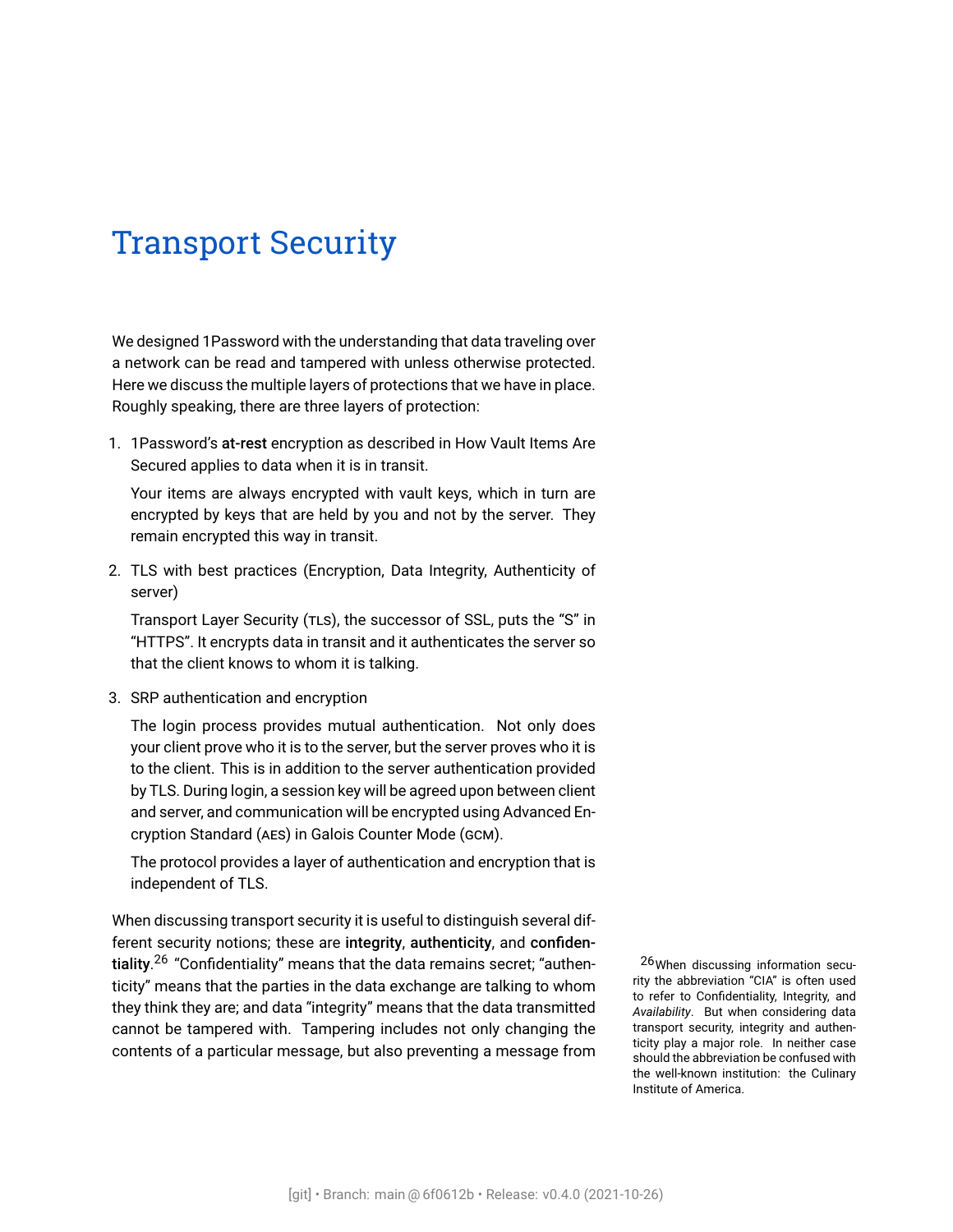getting to the recipient or injecting a message into the conversation that the authorized sender never sent.

Because parts of systems can fail, it is useful to design the overall system so that a failure in one part does not result in failure. This approach is often called defense in depth.

As summarized in Table [4](#page-60-1), each encryption layer is independent of the others. If one fails, the others remain in place (though see [Crypto](#page-67-0) [over HTTPS](#page-67-0) for an exception). The at-rest encryption described in [How](#page-17-1) [Vault Items Are Secured](#page-17-1) is not part of a communication protocol, and so authentication is not applicable to it. TLS, as it is typically used, authenticates the server but does not authenticate the client.

|                            |   | SRP+GCM TLS At-rest encryption |
|----------------------------|---|--------------------------------|
| Confidentiality            |   |                                |
| Data integrity             |   |                                |
| <b>Server Authenticity</b> |   | ×                              |
| <b>Client Authenticity</b> | x | x                              |

Table 4: *All* these mechanisms are used to protect data in transit. "SRP+GCM" refers to the combination of SRP and our communication encryption; "At-rest encryption" refers to the normal encryption when stored.

### Data at rest

Your 1Password data is always encrypted when it is stored anywhere<sup>27</sup>, , whether on your computer or on our servers, and it is encrypted with the ten to your own devices disk<br>after you have opened them. keys that are themselves encrypted with keys that are derived from your [account password](#page-86-1) and [Secret Key](#page-91-2). Even if there were no other mechanisms to provide data confidentiality and integrity for the data that does reach the recipient, 1Password's at-rest encryption sufficiently provides both.

However, because it is designed for stored data, this layer of data encryption does not ensure that messages can't go missing or that older data is replayed. It also does not authenticate the communication channel.

# TLS

TLS is what puts the "S" in "HTTPS". It provides encryption, data integrity, and authenticity of the server.

Our TLS configuration includes [HTTP Strict Transport Security \(HSTS\),](#page-88-3) and a restricted set of cipher suites to avoid downgrade attacks. Precise policies and choices will change more rapidly than the document you are reading will be updated and released

Neither certificate pinning nor DNSSec have been implemented. Given the mutual authentication described in [A modern approach to authenti-](#page-13-0)

27 Decrypted Documents may be written to your own device's disk temporarily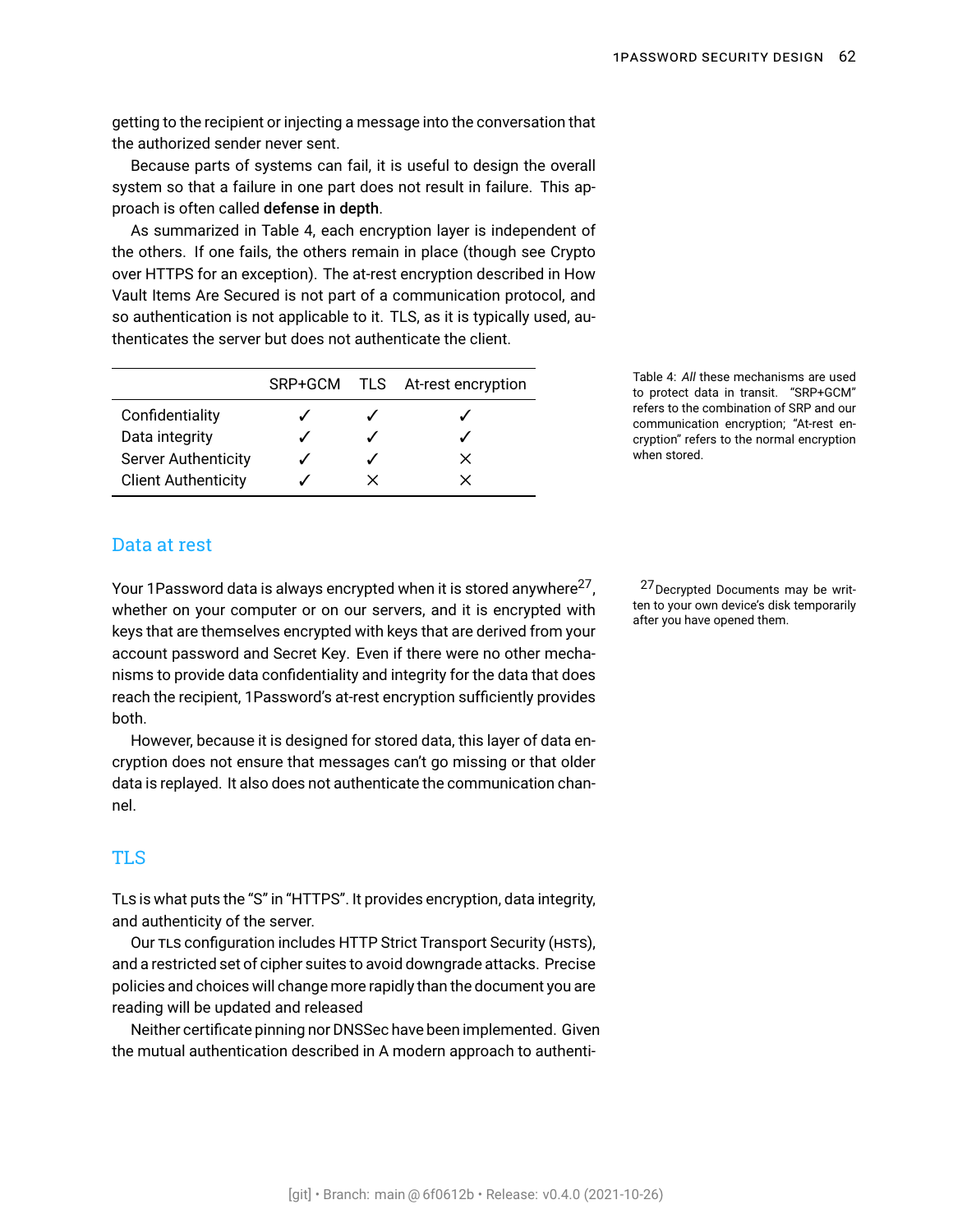[cation](#page-13-0), the marginal gain in security provided by such measures is not something we consider to be worth the risk of loss of availability should those extra measures fail in some way. Following research<sup>28</sup> and analy-  $28_{e.g.,}$  Jackson et al., ["An Evaluation](#page-93-0) sis<sup>29</sup> of the value of certain security indicators and extended validation certificates in particular, we are no longer using extended validation certificates.

of Extended Validation and Picture-in-<br>Picture Phishing Attacks."

29Hunt, *[Extended Validation Certifi](#page-93-1)[cates are \(Really, Really\) Dead](#page-93-1)*.

# Our transport security

Our use of Secure Remote Password [authentication](#page-86-5) between the client and the server provides [mutual authentication](#page-89-3). Both the server and the client will know that they are talking to whom they think they are.

This is in addition to the server authentication provided by TLS. Thus, if TLS fails in some instances to provide proper authentication, the Secure Remote Password still provides authentication.

Not only does the client prove its identity to the server, but the server also proves its identity to the client.

#### *Client delivery*

This section has focused on the transport security between 1Password clients and server. For discussion of delivery of the client itself see [Crypto over HTTPS](#page-67-0) in [Beware of the Leopard.](#page-67-1)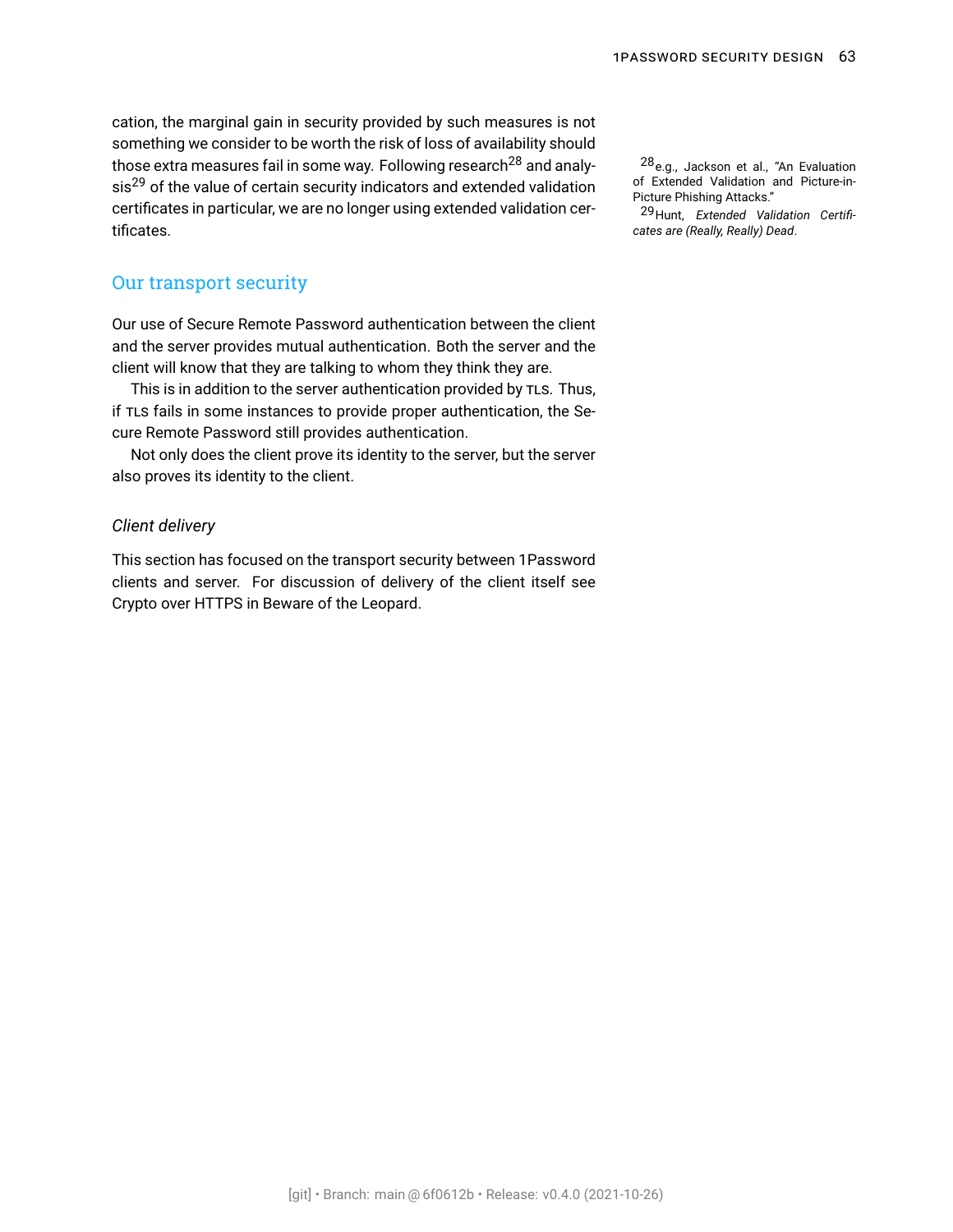# Server Infrastructure

# What the server stores

1Password stores account, team, vault, and user information in a relational database. Membership in teams and access to team resources, including vaults, groups, and items, are determined by fields within each database table. For example, the users table includes three fields which are used to determine user identity and team membership. These fields are uuid, id, and account\_id. The user's account\_id field references the accounts table id field, and it is this relationship which determines membership within an account.

These relationships  $-$  users to accounts, accounts to vaults, vaults to items — do not determine a user's ability to encrypt or decrypt an item; they only determine the ability to access the records. The relationship from a user to an item within a team vault is as follows:

- A users table entry has an account\_id field which references the id field in the accounts table.
- An accounts table entry has an id field which is referenced by the account\_id field in the vaults table.
- A vaults table entry has an id field which is referenced by the vault\_ id field in the vault items table.
- A vault\_items table entry has the encrypted\_by, enc\_overview, and enc\_details fields which reference the required encryption key and contain the encrypted overview and detail information for an item.

A MALICIOUS DATABASE ADMINISTRATOR may modify the relationships between users, accounts, teams, vaults, and items, but the cryptography will prevent the items from being revealed.

Our Principle [3](#page-6-0) states that the system must be designed for people's behavior, and that includes malicious behavior. A malicious database administrator may be able to modify the relationships between users and items, but he will be thwarted by the cryptography when he, or his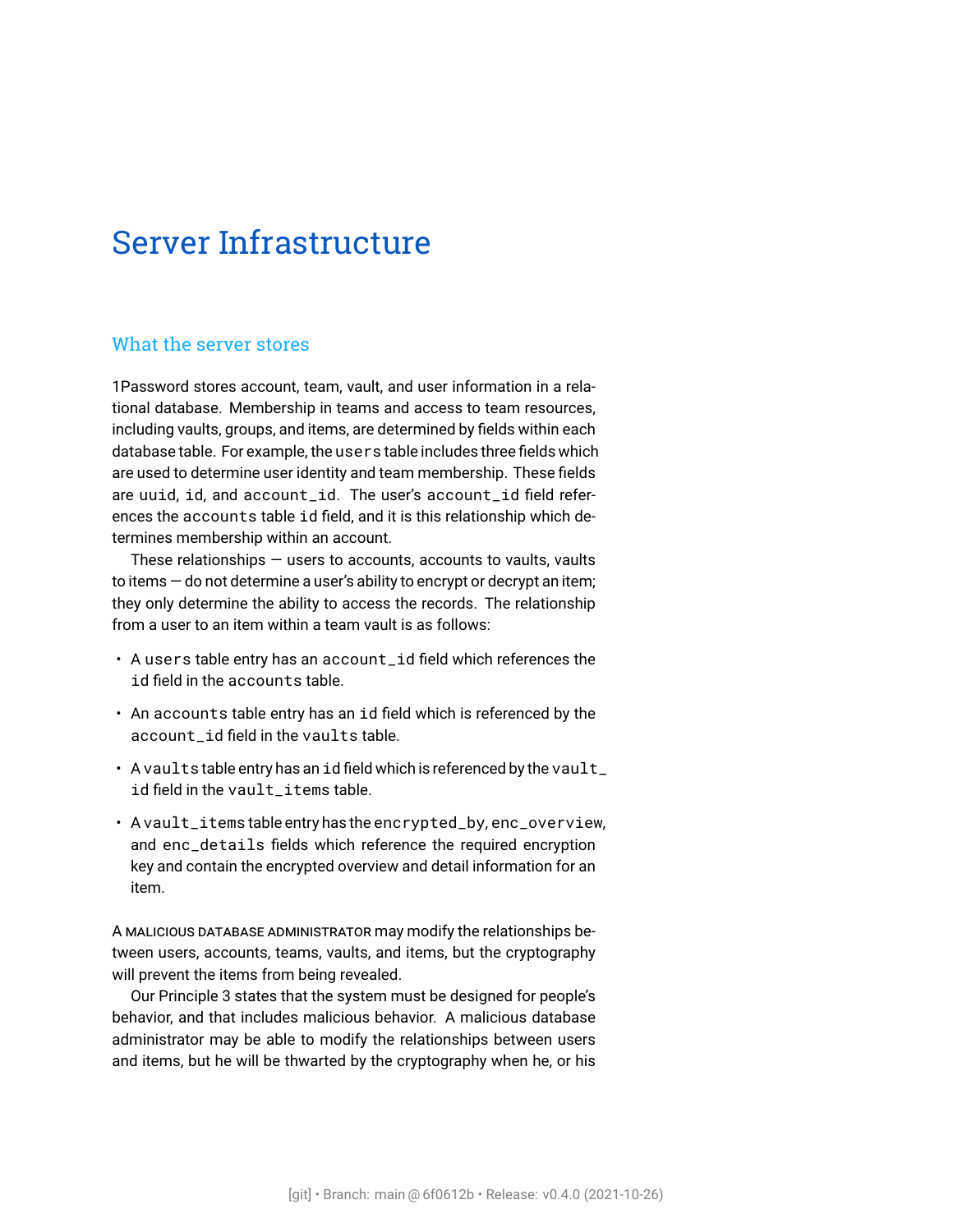cohort in crime, attempts to decrypt the item. The cryptographic relationship between a user and an item within a team vault is as follows:

- A vault\_items entry has an encrypted\_by field which references the uuid field in the archived\_vault\_keys table. The enc\_overview and enc\_details fields in the vault\_items fields are encrypted with the key contained in the enc\_vault\_key field, which is itself encrypted.
- An archived\_vault\_keys entry is located using the vault\_id field which equals the vault\_id field in the user\_vaults table for the desired user's user\_id. The enc\_vault\_key field is encrypted with the user's public key and may only be decrypted with the user's private key.
- A user\_vaults entry is located using the id field for the users table entry and the id field for the vaults table entry. The enc\_ vault\_key field in the user\_vaults entry is encrypted with the user's public key and may only be decrypted with the user's private key.
- A user's entry is located using the email address the user provided when signing in and the accounts entry for the matching domain. The user's entry includes the pub\_key field which is used to encrypt all of the user's secrets.

With the hard work of the malicious database administrator, the user may have access to a user\_vaults table entry which has the correct references, but since 1Password never has a copy of the unencrypted vault key, it is impossible for the user to have a copy of the vault key encrypted with her public key. The malicious database administrator could copy the encrypted vault key for another user, but the user would not have the private key needed to decrypt the encrypted vault key.

Our Principle [2](#page-6-1) states that we should trust the math, and as has been shown here, even if a malicious database administrator were to modify the account information to grant a user access to an encrypted item, the user still lacks the secrets needed for decryption. The attacker has been foiled again!

Finally, our Principle [4](#page-7-0) states that our design should be open for review. While we hope that our database administrators don't become malicious, we have provided all of the information needed to grant unauthorized access to encrypted items knowing that they will still be protected by cryptography.

THE EXAMPLE OF A MALICIOUS DATABASE ADMINISTRATOR was chosen because the worst-case scenario is someone sitting at a terminal on the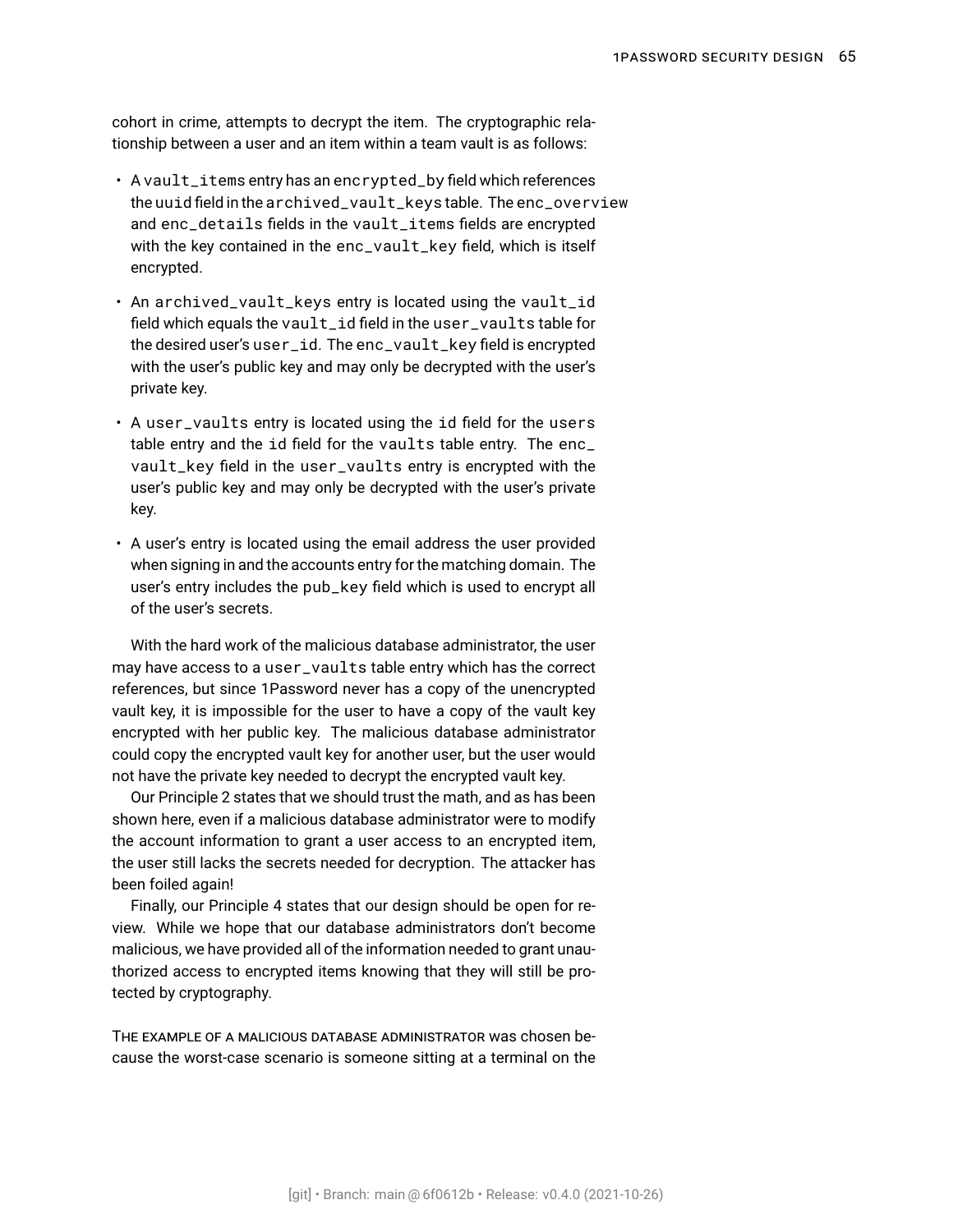back end server, issuing commands directly to the database, with a list of database tables and column names in hand.

## How is your data stored

1Password For Teams presently stores all database information using an Amazon Web Services Aurora database instance. The Amazon Aurora service provides a MySQL compatible SQL relational database. Aurora provides distributed, redundant and scalable access. Some of the tables and their uses were provided earlier.

Data is organized in the traditional manner for a relational database, with tables consisting of row and columns  $30$ , with various indices de-  $30$  Only the cleartext columns will be fined to improve performance.

Binary data, which may include compressed JSON objects representing key sets, templates, and other large items is compressed using ZLIB compression as described in RFC 1950.

The tables are listed as follows –

- accounts Table which contains registered teams, which originated from an initial signup request, approval, and registration. This table includes the cleartext team domain name (domain), team name (team) and avatar (avatar). Other tables will typically reference the accounts table using the id field.
- devices Table which contains a list of devices used by the user. The tables includes information for performing TOTP functions which are as-yet unimplemented. This table includes the cleartext last authentication IP address (last\_auth\_ip), client name (client\_name), version (client\_version), make (name), model (model), operating system name (os\_name) and version (os\_version), and web client user agent string (user\_agent).
- groups Table which is used to reference groups of users in a team. The groups table is primarily referenced by the group\_membership and group\_vault\_access tables. This table includes the cleartext group name (group\_name) and description (group\_desc), public key (pub\_key) and avatar (avatar).
- invites Table which contains user invitations. The unencrypted acceptance\_token is used to prevent inappropriate responses to an invitation and is not relevant once a user has been fully initialized. The remaining unencrypted columns are the user's given name (first\_name), family name (last\_name) and email address (email).
- signups Table which contains user requests to use the 1Password server. This table includes the cleartext team name (name) and email

listed at present as these are the columns which would be disclosed in the event of a data breach. The encrypted columns will be protected by the security of the various keys which the server does not possess.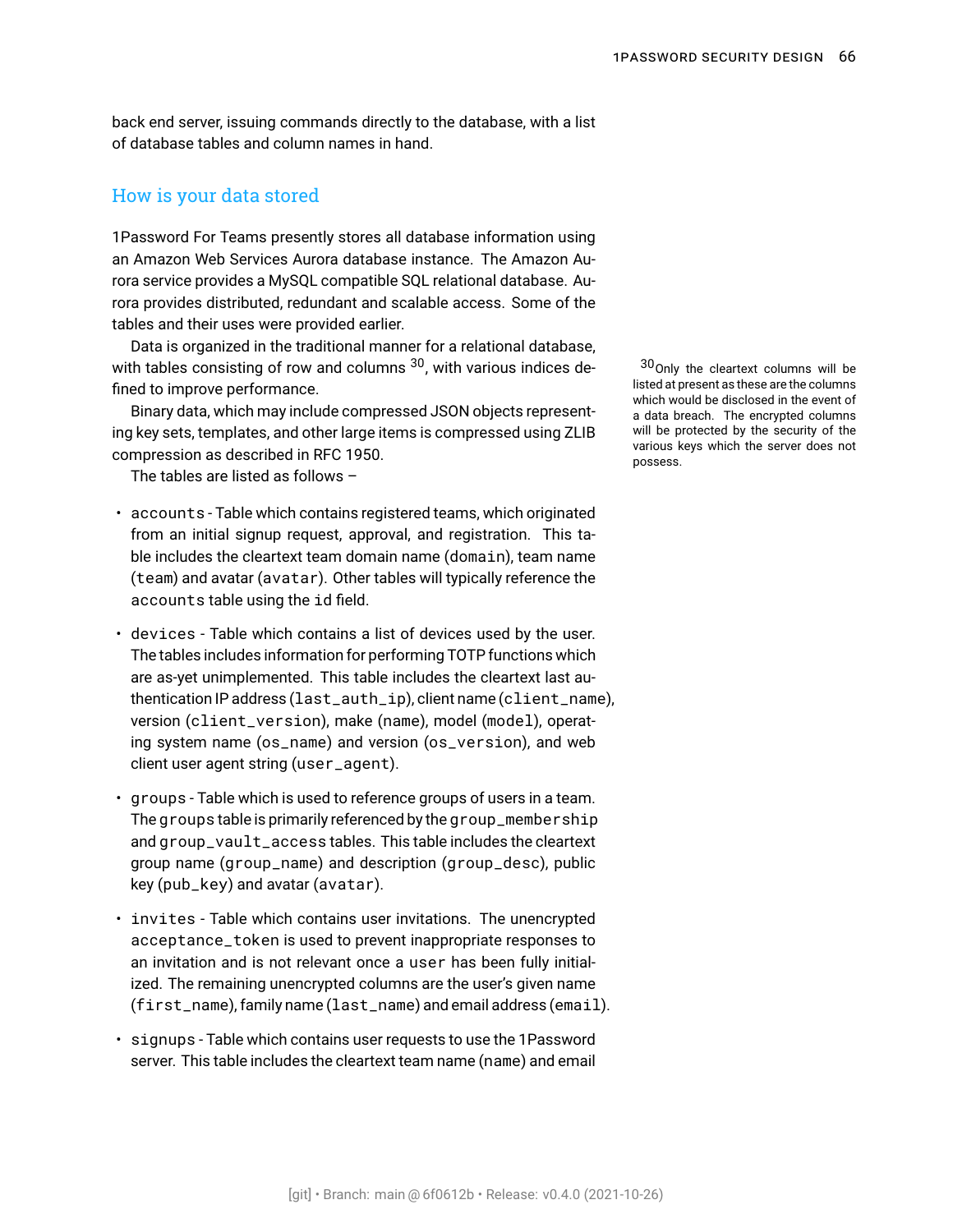address of the requester (email).

• users - Table which contains registered users, which originated via the invitation process and were eventually confirmed as users. This table includes the cleartext user name (first\_name and last\_name), email address (email), a truncated copy of the all lower-case email address (lowercase\_email), the user's public key (pub\_key) and an avatar (avatar).

Aggregating the list of unencrypted fields above, the data which are subject to disclosure in the event of a data breach or required disclosure are:

- Team domain name, long-form name and avatars.
- IP addresses used by devices
- TOTP secrets
- Client device makes, models, operating systems and versions
- Public keys, which are intended to be public.
- Group names, descriptions and avatar file names.
- Users full names, email address and any custom avatar file names.

# How are servers deployed and managed

Incomplete Content

We're sorry. This section of this document is not yet ready. Anything you see in this section is at most an outline of things to come.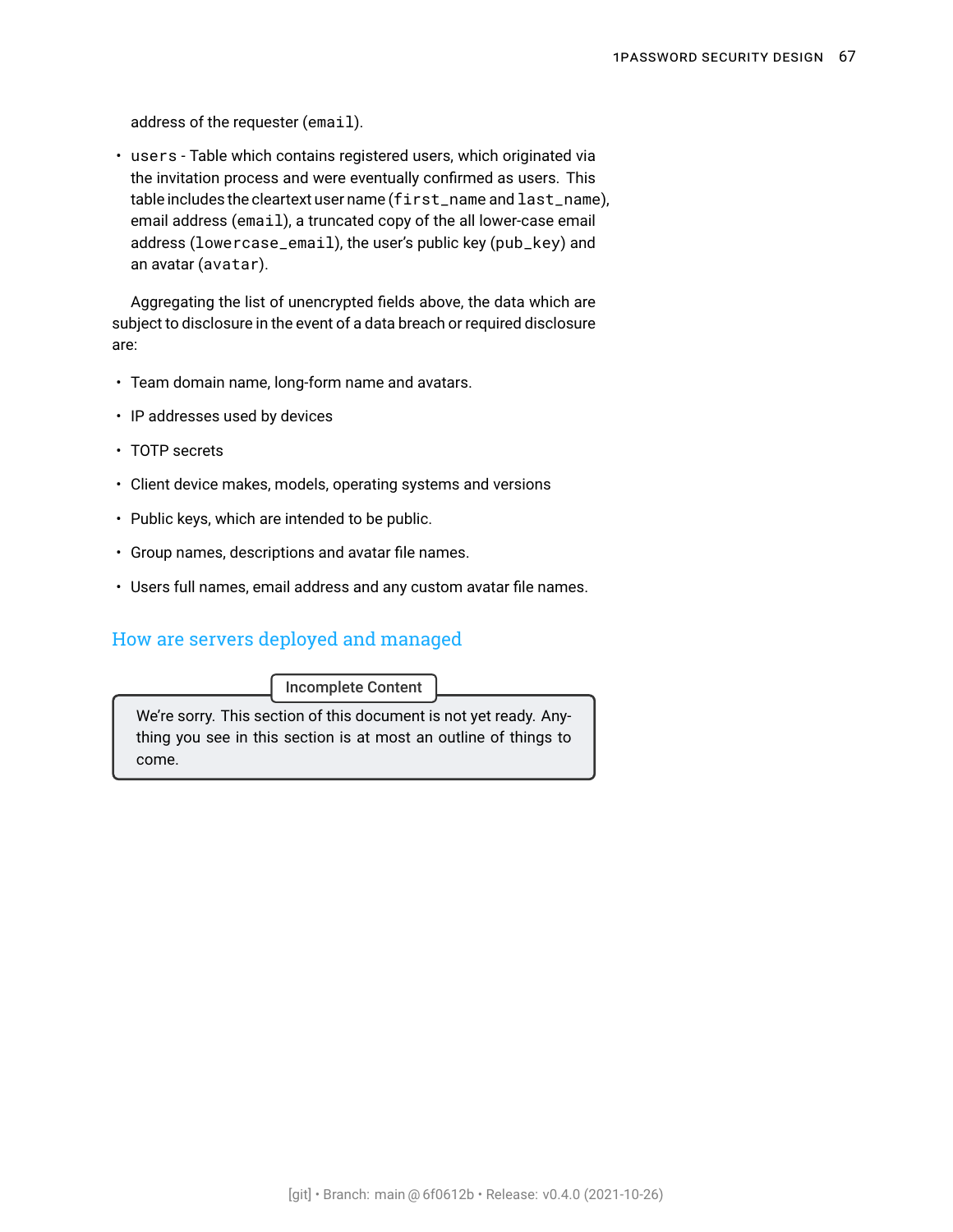# <span id="page-67-1"></span>*Appendix A* Beware of the Leopard

"You hadn't exactly gone out of your way to call attention to them had you? I mean like actually telling anyone or anything."

"But the plans were on display…"

"On display? I eventually had to go down to the cellar to find them."

"That's the display department."

"With a torch."

"Ah, well the lights had probably gone."

"So had the stairs."

"But look you found the notice didn't you?"

"Yes," said Arthur, "yes I did. It was on display in the bottom of a locked filing cabinet stuck in a disused lavatory with a sign on the door saying *Beware of The Leopard*."<sup>1</sup> 1Adams, *[The hitchhiker's guide to the](#page-93-2)* 

This chapter discusses places where the actual security properties of 1Password may not meet user expectations.

### <span id="page-67-0"></span>Crypto over HTTPS

1Password offers a web client which provides the same [end-to-end \(E2E\)](#page-88-4) encryption as when using the native clients. The web client is fetched from our servers as a set of JavaScript files (compiled from TypeScript source) that is run and executed locally in the user's browser on their own machine. Although it may appear to users of the web client that our server has the capacity to decrypt user data, all encryption occurs on the user's machine using keys derived from their [account password](#page-86-1) and [Secret Key.](#page-91-2) Likewise authentication in the web-client involves the same zero knowledge authentication scheme described in [A modern](#page-13-0) [approach to authentication.](#page-13-0)

Despite that preservation of E2E encryption and zero knowledge authentication, the use and availability of the web client introduces a number of significant risks.

*[galaxy](#page-93-2)*.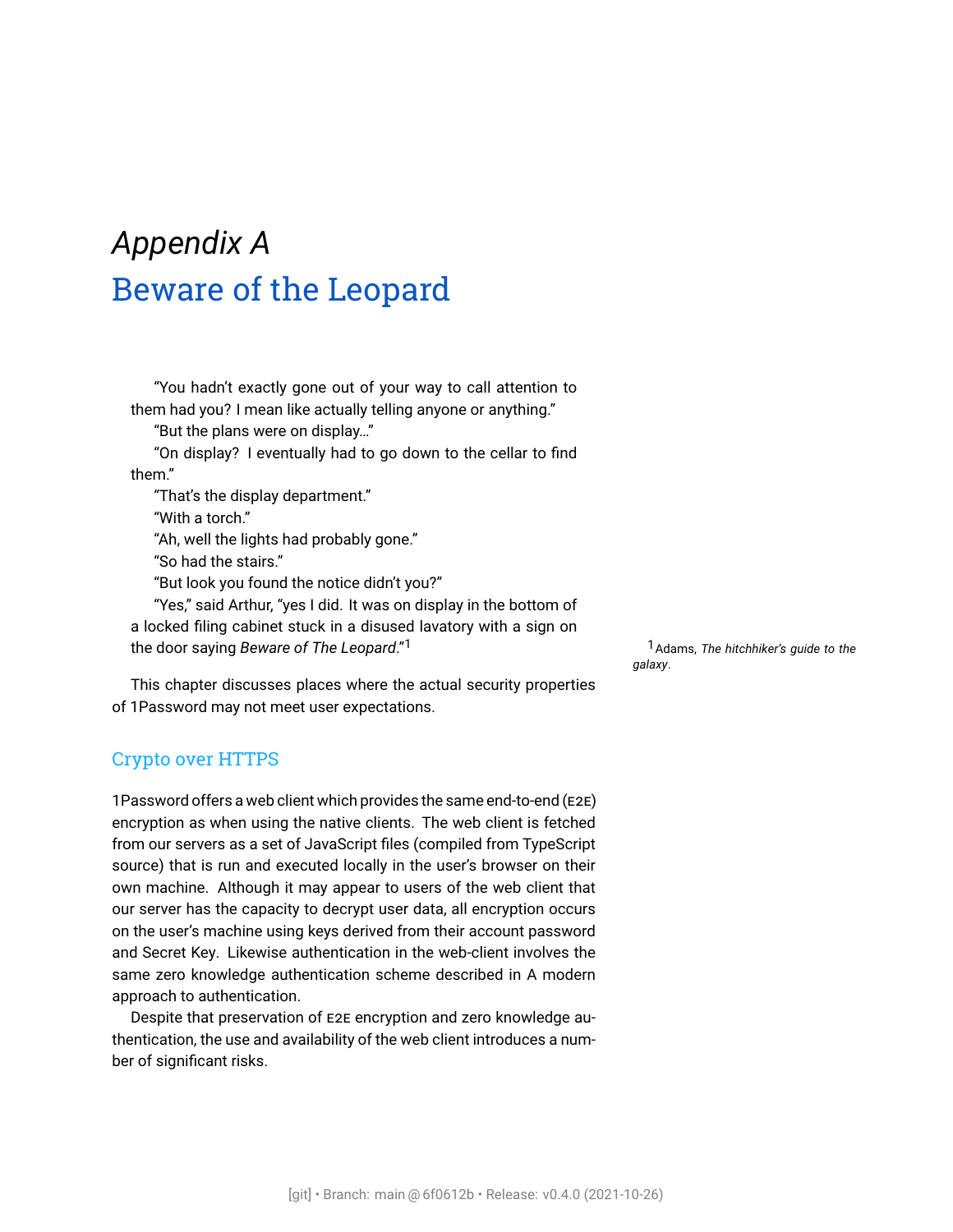- 1. The authenticity and integrity of the web client depends on the integrity of the TLS connection by which it is delivered. An attacker capable of tampering with the traffic that delivers the web client could deliver a malicious client to the user.
- 2. The authenticity and integrity of the web client depends on the security of the host from which it is delivered. An attacker capable of changing the web client on the server could deliver a malicious client to the user.
- 3. The web client runs in a very hostile environment: the web browser. Some attacks on the browser (such as a malicious extension) may be able to capture user secrets. This is discussed further in [Crypto](#page-69-0) [in the browser.](#page-69-0)
- 4. Without the web-client users would only enter their account passwords into native clients and so would be less vulnerable to phishing attacks.
- 5. The web client creates the false impression for many users that encryption is not end-to-end. Although this may not have direct security consequences for the user, it may re-enforce unfortunately low expectations of security in general.

User mitigations include:

- 1. Use (code signed) native clients as much as possible.
- 2. Keep browser software up to date
- 3. Create a specific browser profile for using the web-client
- 4. Pay close attention to browser security warnings
- 5. Use on trusted network
- 6. Manually check certificates

Our mitigations include:

- 1. Use the most recent [Transport Layer Security \(TLS\)](#page-91-1) version
- 2. Don't support weak cipher suites (so avoiding many downgrade attacks)
- 3. Use of safe JavaScript constructions.
- 4. Use [HTTP Strict Transport Security \(HSTS\)](#page-88-3) (so avoiding HTTPS to HTTP downgrade attacks)
- 5. Pin Certificates (not yet implemented)

#### *Pinning*

!<br>!

Always be sure to heed all browser warnings regarding TLS connections.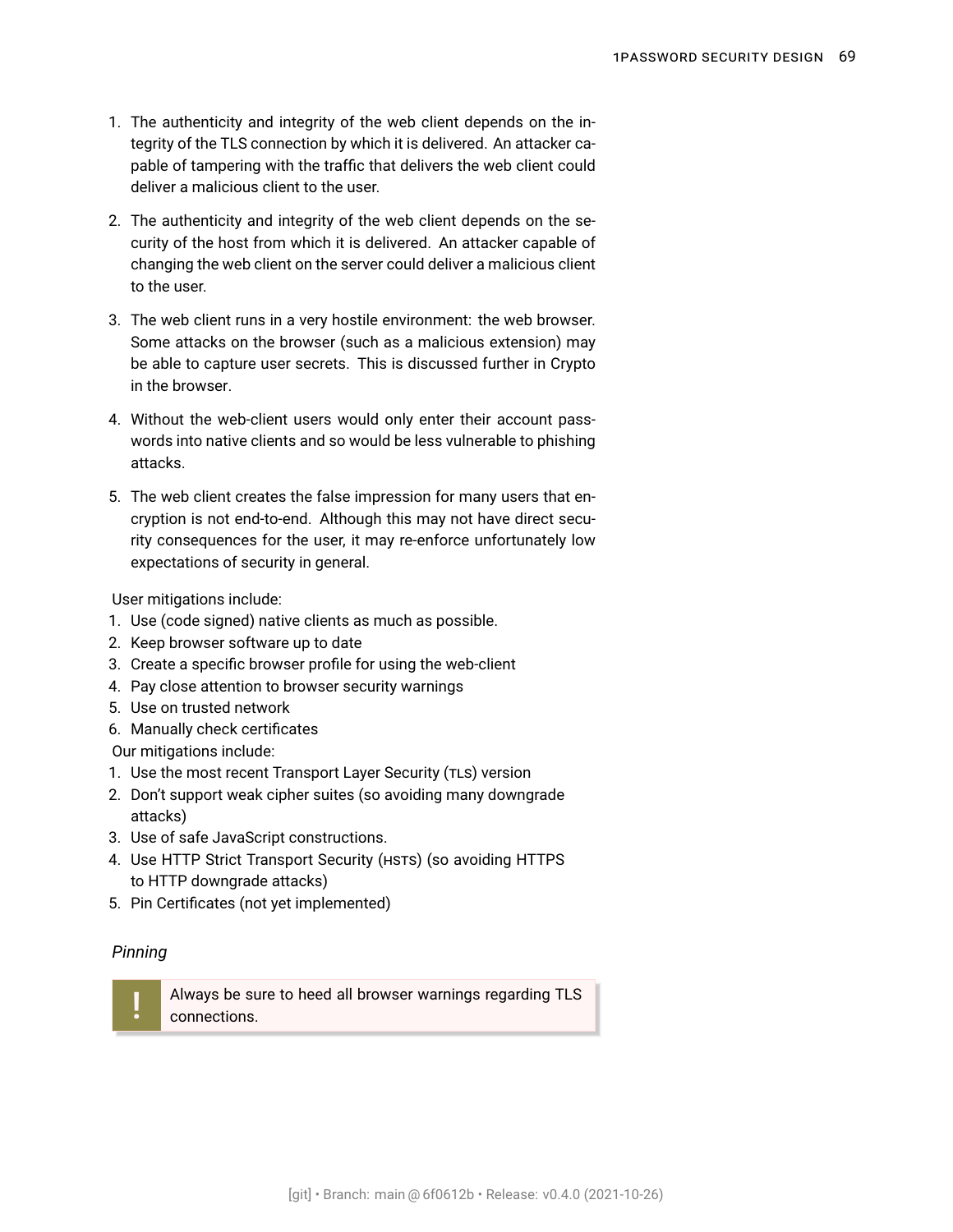#### <span id="page-69-0"></span>*Crypto in the browser*

Running security tools within a browser environment brings its own perils, irrespective of whether it is delivered over the web. These perils include:

1. The browser itself is a hostile environment, running processes and content that are neither under your control nor ours.

Sandboxing within the browser provides the first line of defense. Structuring our in-browser code to expose only what needs to be exposed is another. Over the past decade, browsers have made enormous improvements in their security and in their isolation of processes, but it still remains a tough environment.

- 2. JavaScript, the language used within the browser, offers us very limited ability to clear data from memory. Secrets that we would like the client to forget may remain in memory longer than useful.
- 3. We have a strictly limited ability to use security features of the operating system when operating within the browser. See [Locally exposed](#page-73-0) [Secret Keys](#page-73-0) for how this limits the tools available for protecting Secret Keys when stored locally.
- 4. There is a paucity of efficient cryptographic functions available to run in JavaScript. As a consequence, the WebCrypto facilities available in the browsers that we support impose a limit on the cryptographic methods we can use. For example, our reliance on PBKDF2 instead of a memory hard KDF such as Argon2 is a consequence of this.

# Recovery Group powers

!<br>!

From a cryptographic point of view, the members of a [Recovery Group](#page-90-0) have access to all of the vault keys in that group. Server policy restricts what a member of the Recovery Group can do with that access, but if a Recovery Group member is able to defeat or evade server policy and gain access to an encrypted vault (for example, as cached on someone else's device) then that Recovery Group member can decrypt the contents of that vault.

Depending on the nature of the threat to the team's data and the resources an attacker will put into acquiring it, members of the Recovery Group and their computers may be subject to targeted attacks.

> Members of the Recovery Group must keep their systems secure and must be selected with care.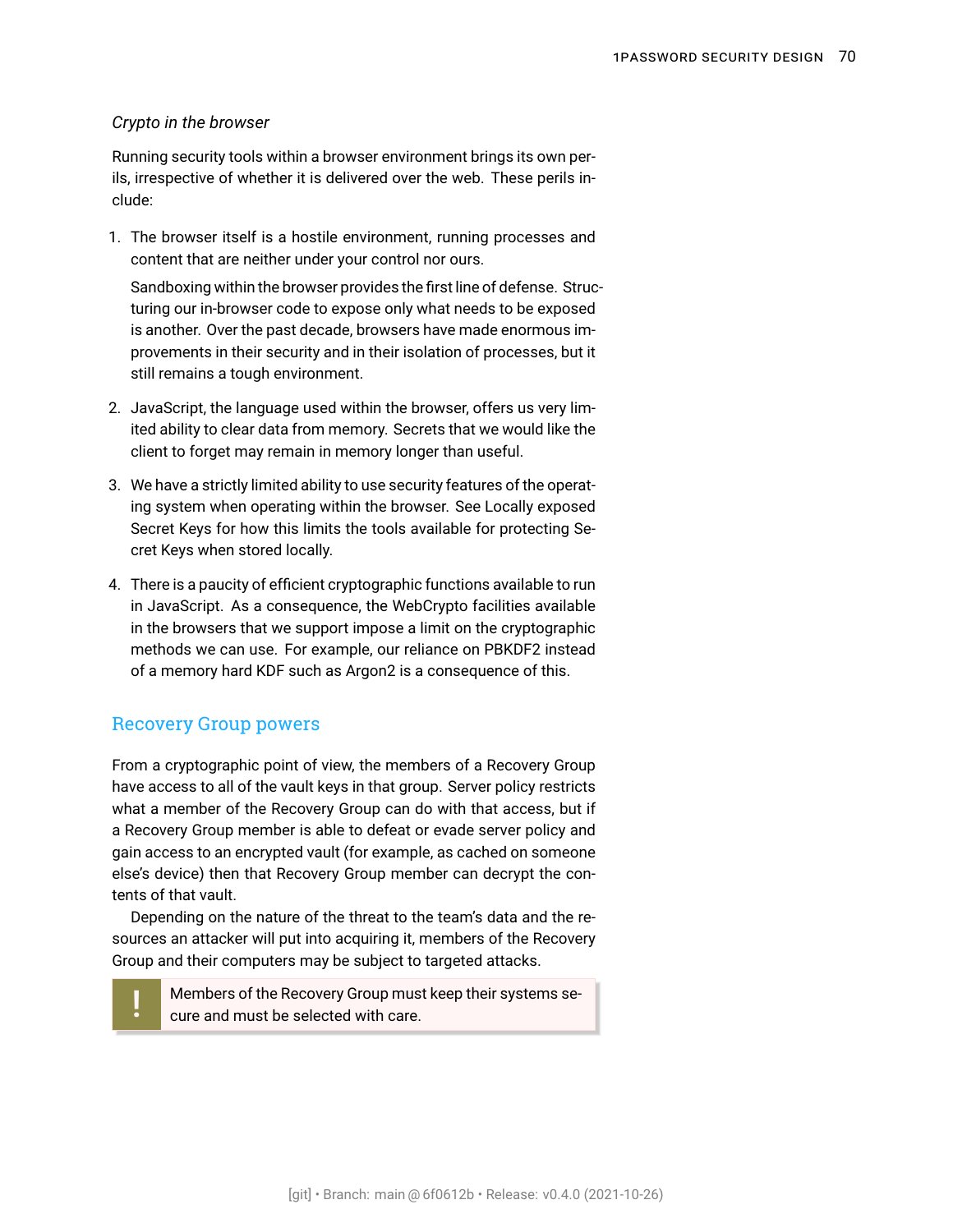# No public key verification

At present there is no practical method<sup>2</sup> for a user to verify that the public key they are encrypting data to belongs to their intended recipient. As a consequence it would be possible for a malicious or compromised 1Password server to provide dishonest public keys to the user, and run a successful [Man in the Middle \(MITM\)](#page-89-4) attack. Under such an attack, it would be possible for the 1Password server to acquire vault encryption keys with little ability for users to detect or prevent this.

This is discussed in greater detail in [Verifying public keys.](#page-82-0)

#### Limited re-encryption secrecy

#### *Revocation*

Removing someone from a vault, group, or team is not cryptographically enforced. Cryptographic keys are not changed.

A member of a vault has access to the vault key, as a copy of the vault key is encrypted with that member's public key. When someone is removed from a vault, that copy of the vault key is removed from the server, and the server will not allow that member to get a copy of the vault data.

If prior to being removed from a vault the person makes a copy of the vault key which they store locally they will be able to decrypt all future data in that if they find a way to obtain the encrypted vault data. This is illustrated in Story [9.](#page-70-0) Note that this requires that the attacker both plan ahead and somehow acquire updated data.

#### <span id="page-70-0"></span>Story 9: Mr. Talk is not a good team player

- *Monday* Patty (a dog and Team administrator) adds Mr. Talk (neighbor's cat) to the Squirrel Watchers vault. Molly (another dog) is already a member.
- *Tuesday* Mr. Talk makes a copy of all of his keys, and he stores that copy separately from 1Password.
- *Wednesday* Mr. Talk is discovered stealing Patty's toys and so is expelled from the vault (and from the team).
- *Thursday* Patty updates the Squirrel Watchers vault with the new hiding place for her toys.
- *Friday* Mr. Talk manages to steal a cached copy of the encrypted vault from Molly's poorly secured device. (Molly still hasn't learned the importance of using a device passcode on her phone.)
- *Saturday* Mr. Talk decrypts the data he stole on Friday using the keys he saved on Tuesday and then is able to see the hiding place that Patty added on Thursday.

Mr. Talk needed to acquire a copy of the encrypted data that the server would no longer give him to launch the attack, and he needed to anticipate being fired.

 $2$ An impractical method for the users to run 1Password in a debugger to inspect the crucial values of the public keys themselves. Additionally, the 1Password command line utility (as of version 0.21), has an undocumented method to display public keys and fingerprints of users. MITM: A Man in the Middle attack has Alice believing that she is encrypting data to Bob, while she is actually encrypting her data to a malicious actor who then re-encrypts the data to Bob. The typical defenses such an attack is for Alice and Bob to manually verify that they are using the correct public keys for each other. The other approach is to rely on a trusted third party who independently verifies and signs Bob's public key..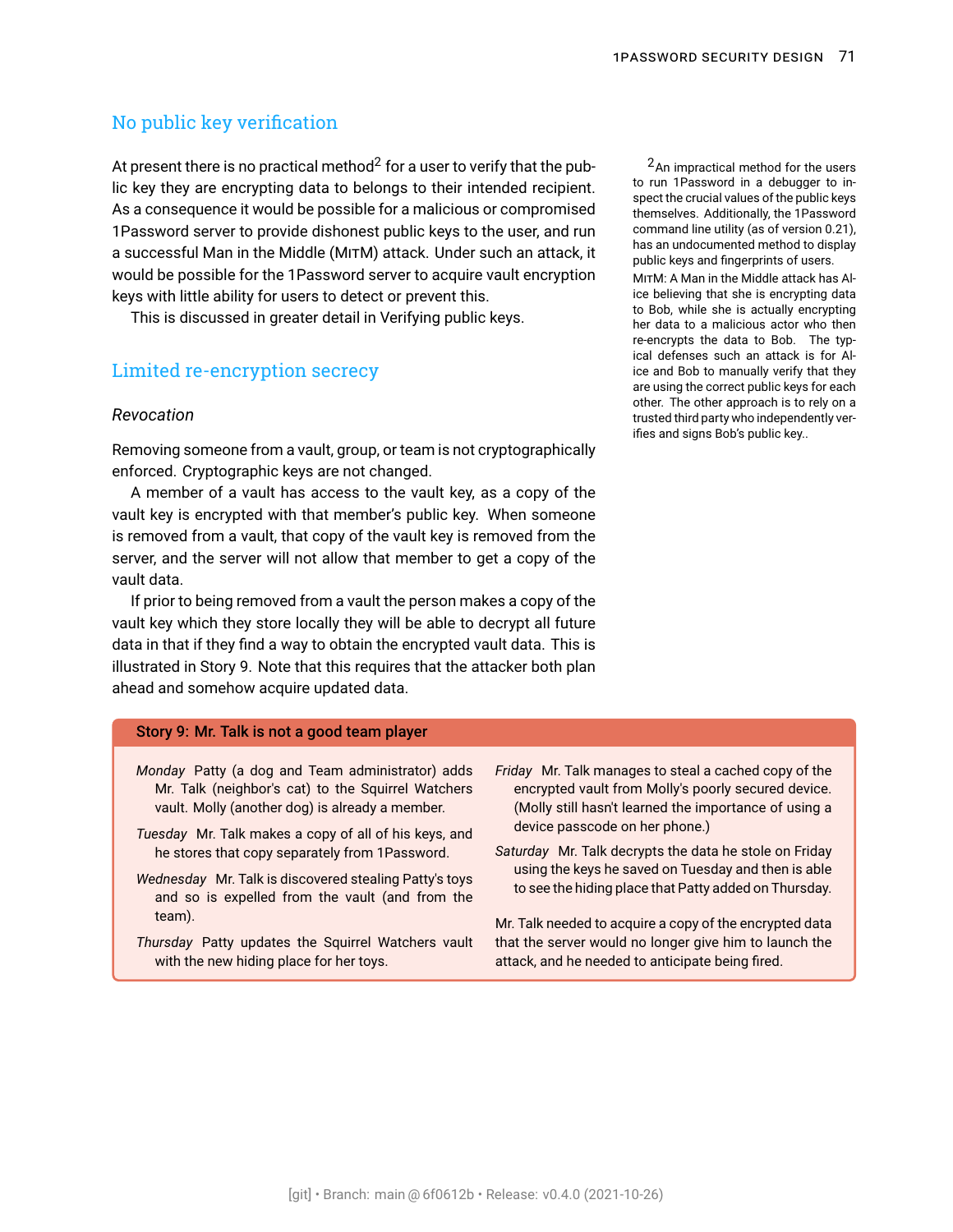#### *Your mitigations*

If you feel that someone removed from a vault may have a store of their vault keys and will somehow be able to acquire new encrypted vault data despite being denied access by server policy, then it is possible to create a new vault (which will have a new key), and move items from the old vault to the new one. Someone revoked from a vault will not be able to decrypt the data in the new vault no matter what encrypted data they gain access to.

#### Account password changes don't change keysets

A change of account password or Secret Key does not create a new personal keyset; it only changes the [Account Unlock Key \(AUK\)](#page-86-2) with which the personal keyset is encrypted. Thus an attacker who gains access to a victim's old personal keyset can decrypt it with an old account password and old Secret Key and use that to decrypt data that has been created by the victim after the change of the account password.

#### *Your mitigations*

A user's personal keyset may be replaced by voluntarily requesting that their account be recovered. This will create a new personal keyset which will be used to re-encrypt all of the vault keys and other items which were encrypted with the previous personal keyset.

# Local client account password has control of other account passwords

Most 1Password client applications can handle multiple 1Password user accounts. It is common – perhaps even typical – for an individual to have a 1Password membership as part of the business or organization they are a member of as well has being a member of their own 1Password family account.

Most 1Password clients are designed to unlock all accounts when unlocked. The account which will locally contain the encrypted secrets to unlock the others is called the [primary account.](#page-90-2) It is (for most clients) the first account which the client signed into. The precise details of how this is handled can vary from client to client, but in essence the secrets needed to unlock a secondary account (the AUK and [SRP-](#page-91-4) $x$ ) are encrypted with (keys encrypted by) the AUK of the primary account.

The security risk is that the account password policies that may be set and expected by an organization will not be followed in practice if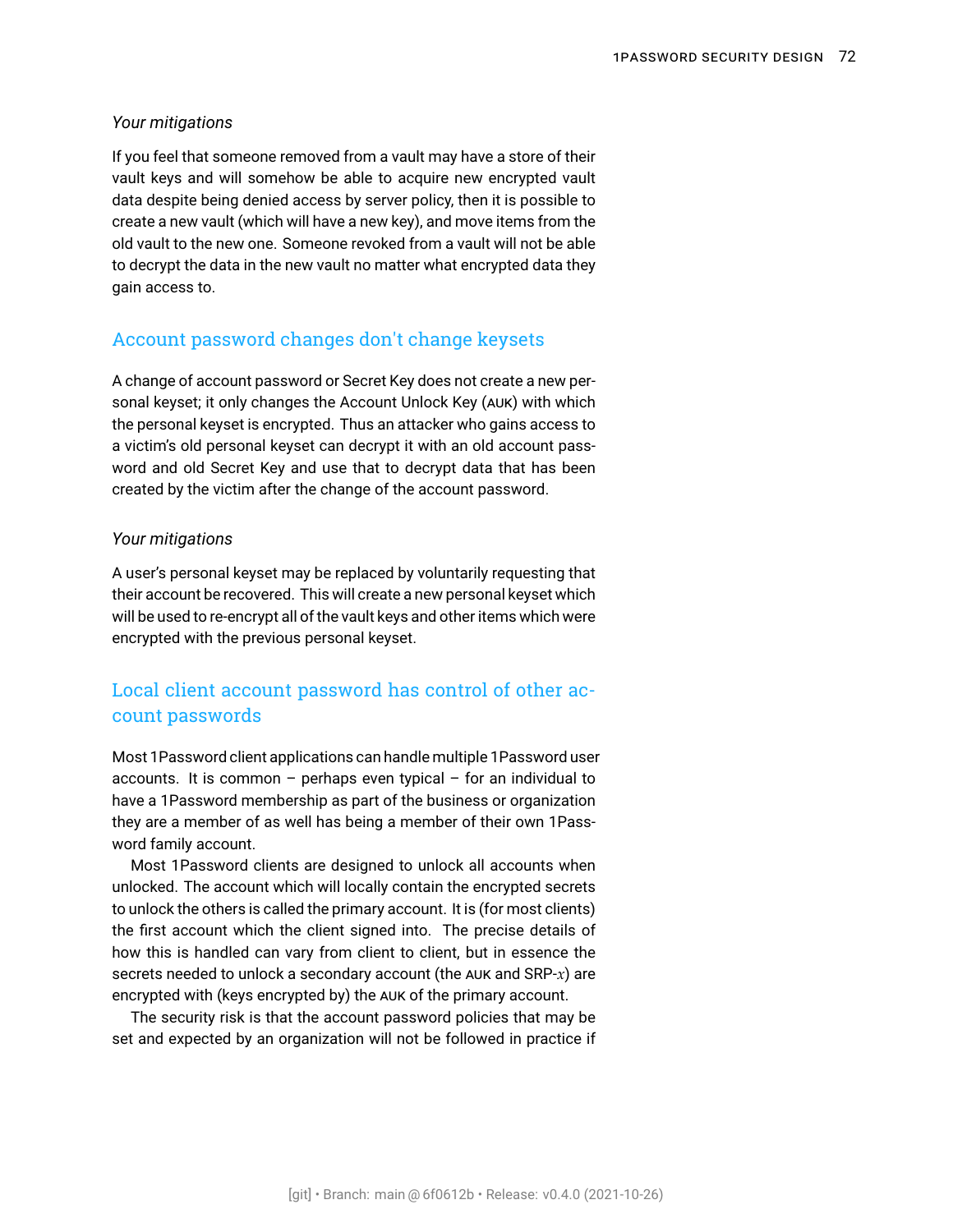<span id="page-72-0"></span>the account with such policies is a [secondary account](#page-91-0) for a particular client.

#### Story 10: A weak primary account password unlocks a stronger account

Molly (a dog) is a member of a business account for Rabbit Chasers Inc., and Patty, an administrator for Rabbit Chasers Inc., has used the features of a business account to set very strict account password requirements for all of its members. And so Molly's account password for that account does conform to that account's requirements. Patty is naturally under the impression that Molly must use the strong account password when unlocking her work account.

But Molly is also a member of a family account, and in her family account she has set her password to be squirrelrabbit, which is easily guessable by anyone familiar with Molly. Furthermore, Molly also set up

her family account first when she set up 1Password on her device. She added her work account later. When she first added her work account to that device, she did have to enter the strong account password for that account; but every time she unlocks 1Password there after, she unlocks both accounts with squirrelrabbit

One day the evil neighborhood cat, Mr. Talk, steals Molly's device. Mr. Talk can guess Molly's weak family account account password, and unlocking 1Password on Molly's computer can now unlock Molly's work account as well.

Patty is not amused.

An additional problem with this scheme is that users are more likely to forget that they have a separate account password for their secondary accounts, and so are more likely to forget those passwords.

#### *Mitigations*

For users of 1Password 7 and below there are no mitigations other than for users and administrators to be aware of the risk. We expect to have a solution to this in 1Password 8.

#### Policy enforcement mechanisms not always clear to user

Readers of this document will understand from [Access control enforce](#page-42-0)[ment](#page-42-0) that some controls (such as ability to decrypt and read the contents of a vault) are enforced through cryptography, while others are enforced only through the client user interface (such as the ability to print the contents of a vault that they do have use access to). The security properties of those differ enormously. In particular, it is very easy to evade policy that is only enforced by the client.

Many team administrators will not have read this document or other places where the distinction is documented. Therefore, there is a potential for them to get an incorrect impression of the security consequences of their decisions.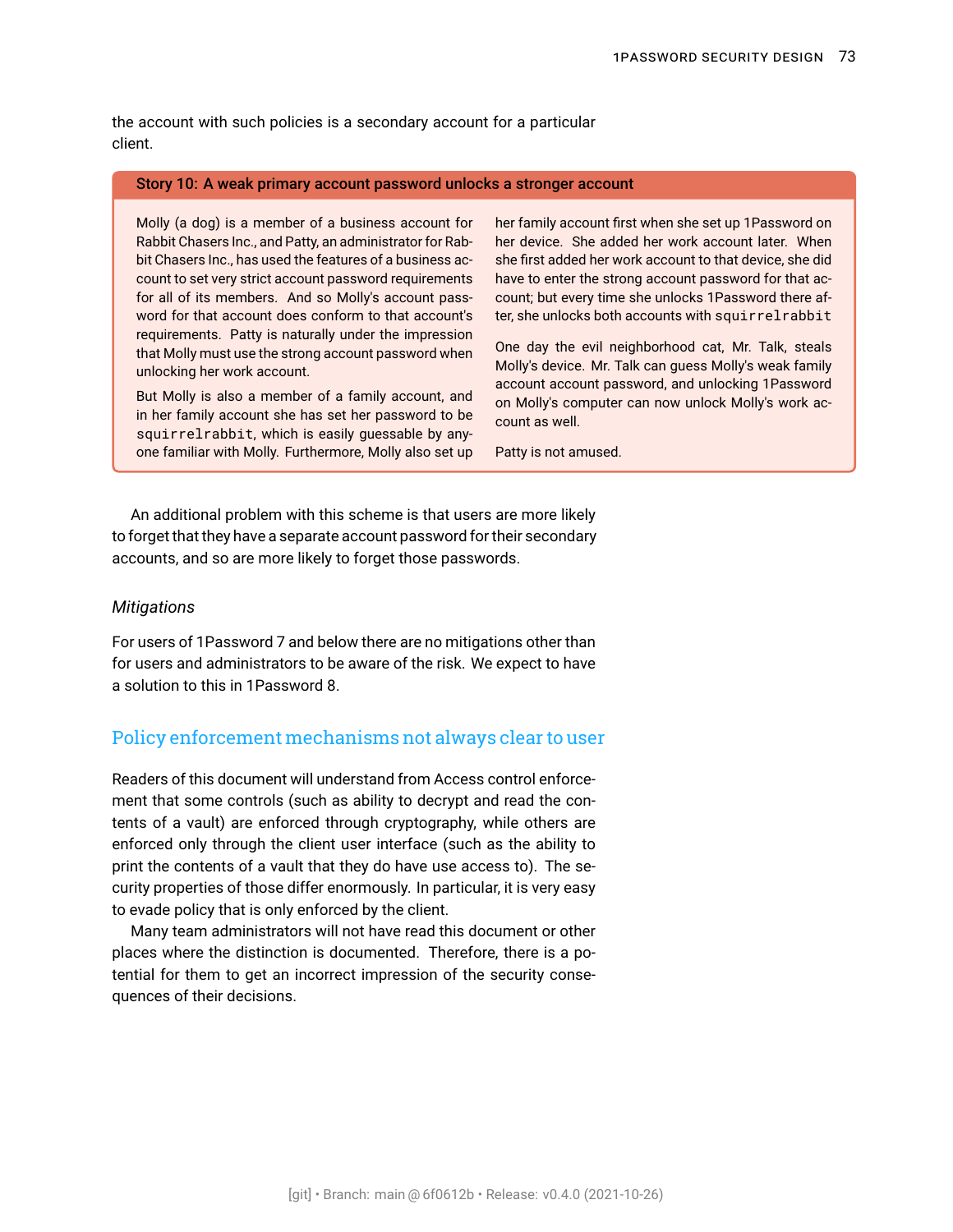## <span id="page-73-0"></span>Malicious client

There is no technical barrier to a malicious client, which might generate bad keys or send keys to some third party.

## Vulnerability of server data

It should be assumed that governments, whether through law enforcement demands or other means, may gain access to all of the data that we have or that our data hosting provider has. This may happen with or without our knowledge or consent. The same is true for non-governmental entities which may somehow obtain server data. Your protection is to have a good account password and to keep your Secret Key secure.

Although we may resist LE requests, we will obey the laws of the jurisdictions in which we are obliged to do so.

## Malicious processes on your devices

Malware that can inspect the memory of your computer or device when the 1Password client has unlocked your data will be able to extract secrets from the 1Password process. Malware that can install a malicious version of 1Password and have you execute it will also be able to extract your secrets. Once malware running on a system has sufficient power, there is no way in principle to protect other processes running on that system.

But we must also consider the threat posed by less powerful malware, and in particular with respect to the exposure of the Secret Key.

#### <span id="page-73-1"></span>*Locally exposed Secret Keys*

Once a client is enrolled, it will store a copy of the Secret Key on the local device. Because the Secret Key must be used to derive the user's AUK it cannot be encrypted by the same AUK or by any key that is directly or indirectly encrypted with the AUK. Depending on client and client platform the Secret Key may<sup>3</sup> be stored on the device using some of the protec-  $\frac{3}{2}$  We are deliberately vague about this, tions offered by the operating system and may be lightly obfuscated. However, it should be assumed that an attacker who gains read access to the user's disk will acquire the Secret Key.

Recall from the discussion of [two-secret key derivation \(2SKD\)](#page-91-1) in ["Mak](#page-16-0)[ing verifiers uncrackable with 2SKD](#page-16-0)" on page [17](#page-16-0) that the Secret Key is designed so that an attacker will not be in a position to launch an offline password guessing attack if they captures data from our server alone. That is, the Secret Key provides extremely strong protection for users if

as practice may change rapidly from version to version, including different behaviors on different operating system versions.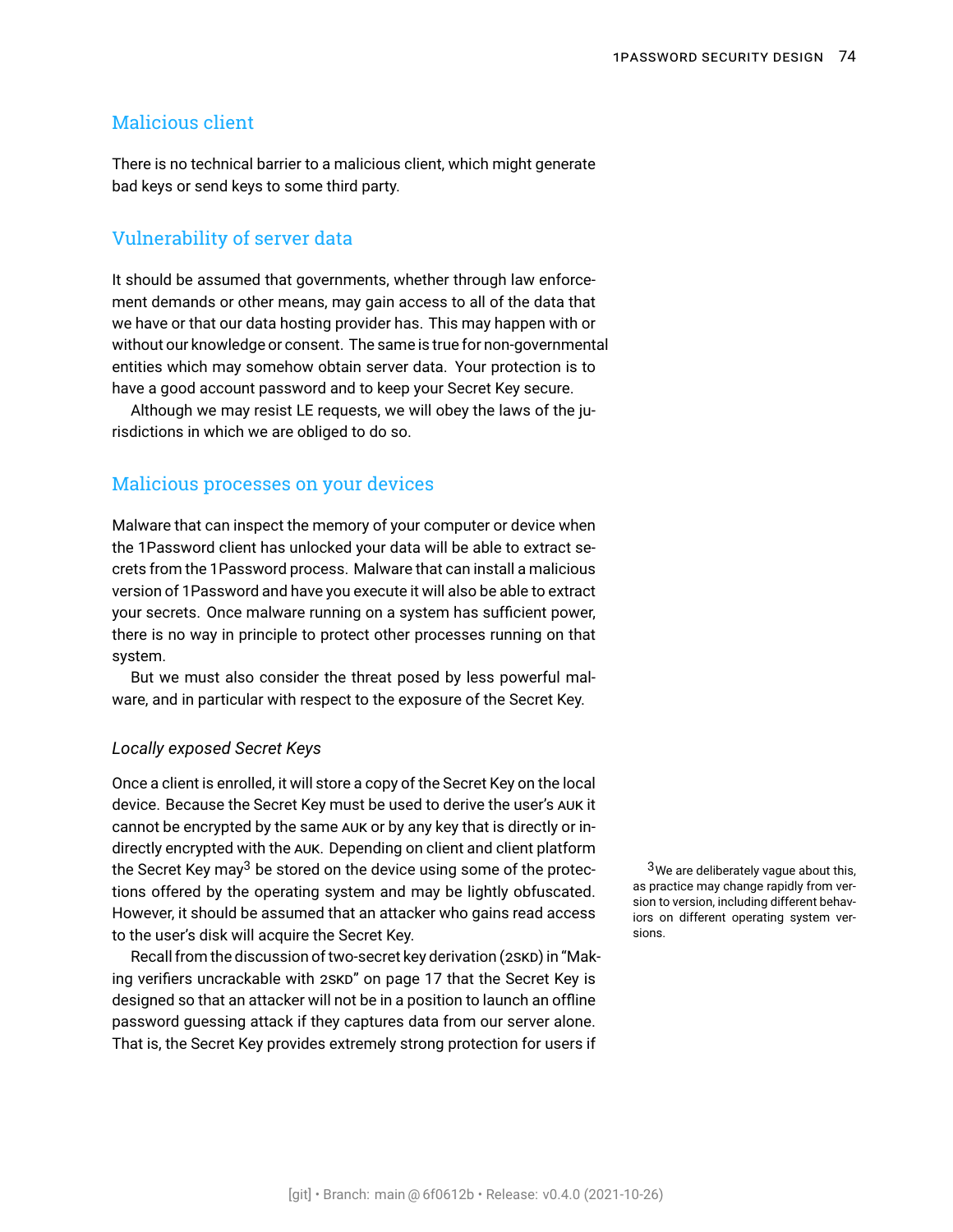<span id="page-74-0"></span>*our* servers were to be breached. The Secret Key plays no security role if the *user's* system is breached. In that latter event, the strength of the user's account password<sup>4</sup> is what determines whether an attacker will whather slow hashing (described on be able to decrypt data captured from the user's device.

## Revealing who is registered

If Oscar suspects that alice@company.example is a registered user in a particular Team or Family it is possible for him to submit requests to our server which would allow him to confirm that an email address is or isn't a member of a team. Note that this does *not* provide a mechanism for enumerating registered users; it is only a mechanism that confirms whether a particular user is or isn't registered. Oscar must first make his guess and test that guess.

We had attempted to prevent this leak of information and believed that we had. A difficult to fix design error means that we must withdraw from our claim of that protection.

## Use of email

Both invitations and recovery messages are sent by email. It is very important that when administrators or Recovery Group members take actions that result in sensitive email being sent that they check with the recipients through means other than email that the messages were received and acted upon.

page [36\)](#page-35-0) in our key derivation function goes some way to increase the work that an attacker must do to verify account password guesses from data captured from the user, but it cannot substitute for a strong account password.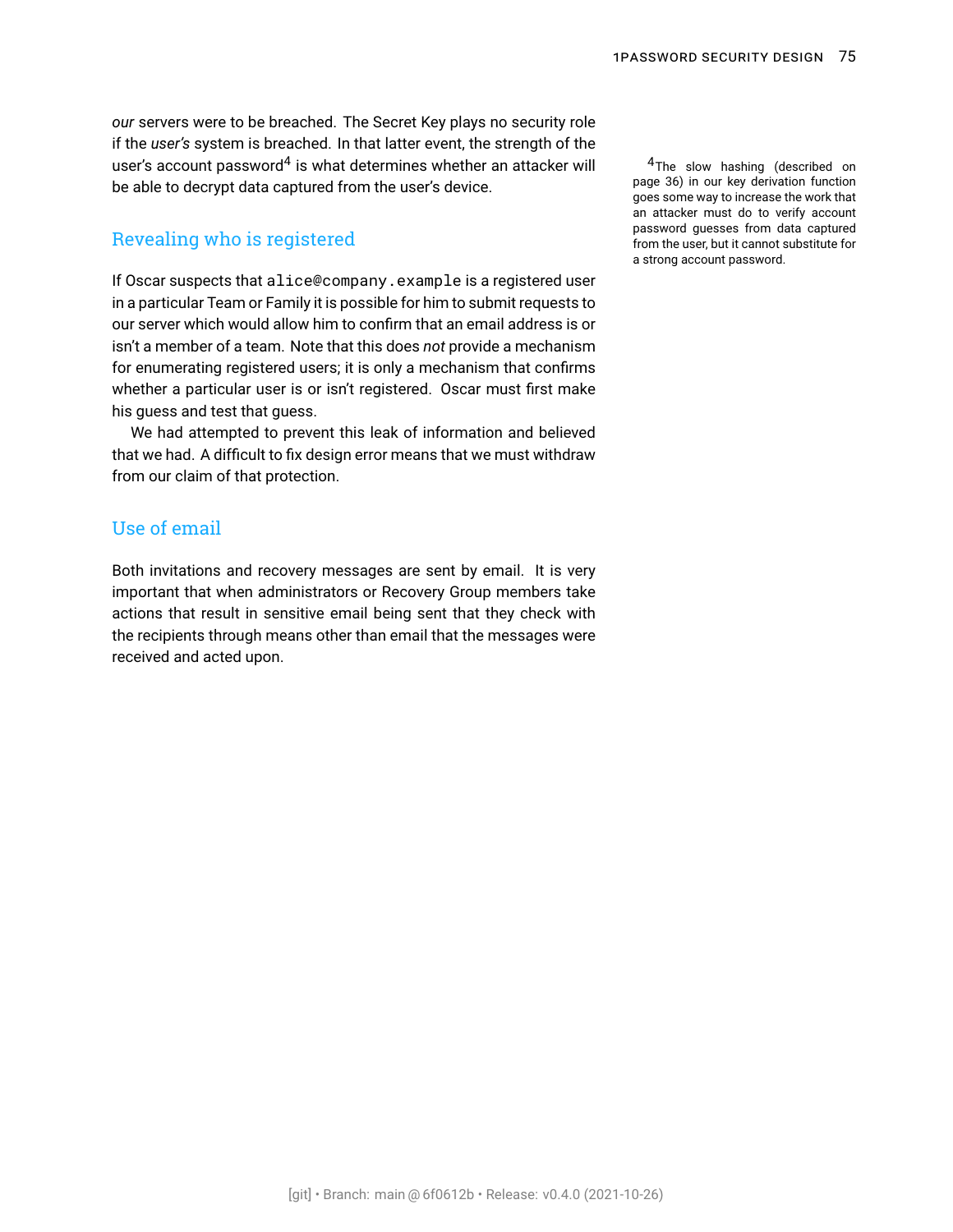# <span id="page-75-0"></span>*Appendix B* Secure Remote Password

In [A modern approach to authentication](#page-13-0) we spoke of mathematical magic

Using some mathematical magic the server and the client are able to send each other puzzles that can only be solved with knowledge of the appropriate secrets, but no secrets are transmitted during this exchange.

This appendix offers some insight into that magic.

We insist on this magic even though 1Password's principle source of security is through [end-to-end \(E2E\)](#page-88-0) encryption instead of authentication. We need to ensure that even if our authentication system is compromised it would never provide an attacker the means to learn anything about the secrets needed to decrypt someone's data.

We use [Secure Remote Password \(SRP\)](#page-91-2) as our [password-authenticated](#page-90-0) [key exchange \(PAKE\)](#page-90-0) to achieve the authentication goals set out in Figure [7](#page-14-0) on page [16](#page-14-0). With SRP, the client is able to compute from a password (and a few other things) a number that is imaginatively called  $x$ . This secret  $x$  is never transmitted.

#### *Registration*

The client computes  $x$  from the user's [account password](#page-86-0) and [Secret Key](#page-91-3) and from some non-secret information as described in [With a strong](#page-76-0) [KDF](#page-76-0).

During first registration, the client will compute from  $x$  a verifier,  $v$ , which will be sent to the server during initial registration.

During initial registration, the client sends  $v$  to the server, along with a non-secret [salt](#page-90-1). The client and the server also need to agree on some other non-secret parameters. The verifier is the only sensitive information ever transmitted, and it is sent only during initial registration.

The verifier  $v$  cannot be used directly to compute either  $x$  or the password<br>that was used to generate  $x$ . However, it is similar to a password bash in that was used to generate  $x$ . However, it is similar to a password hash in that it can be used in password cracking attempts. That is, an attacker who has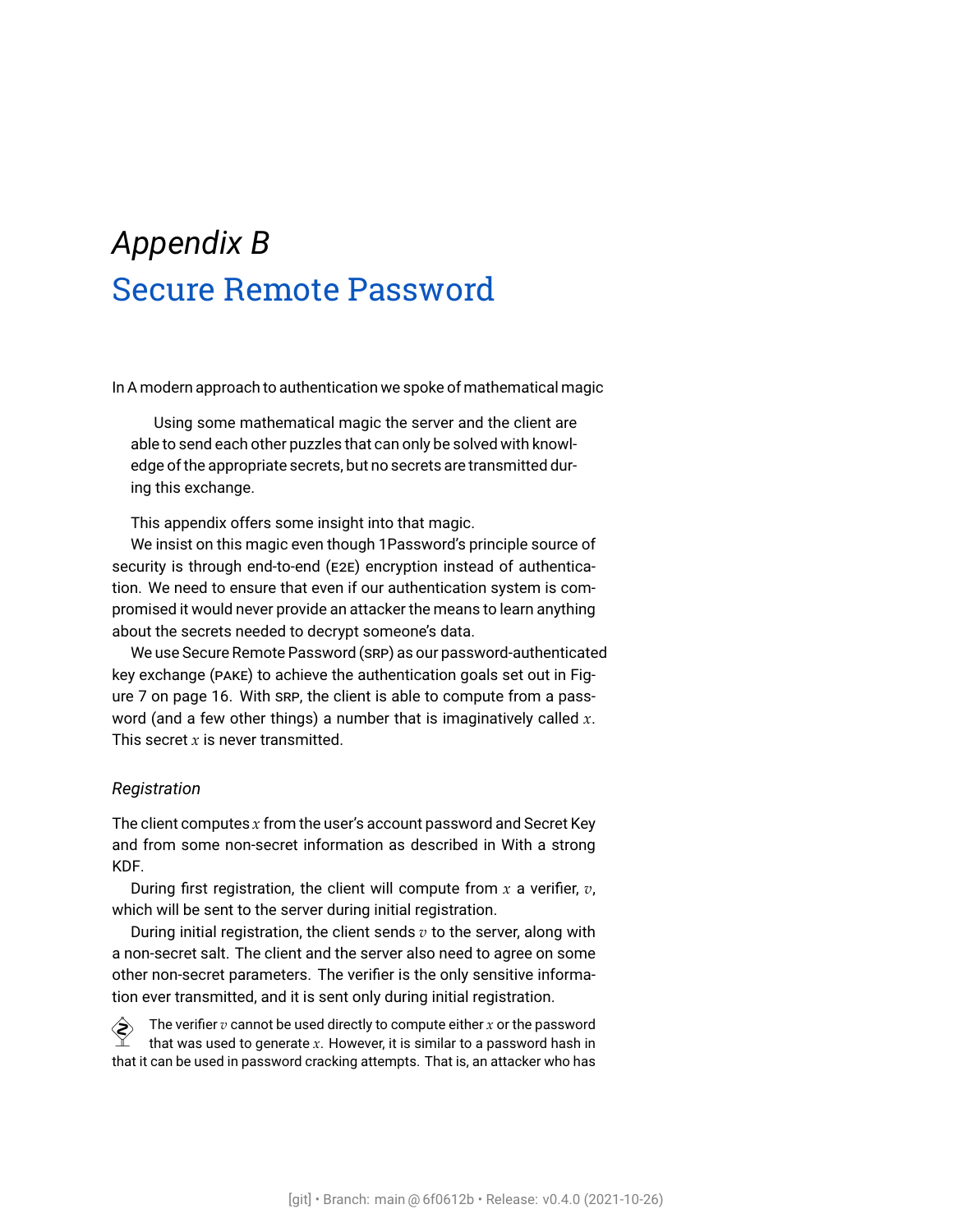<span id="page-76-2"></span>acquired  $v$  can make a password quess and see if processing that quess yields an  $x$  that produces the  $v$ . Our use of [two-secret key derivation \(2SKD\)](#page-91-1) makes it impossible to launch such a cracking attack without also having the user's Secret Key.

#### *Sign-in*

The client will be able to compute  $x$  from the account password, Secret Key, and salt as described in the section on [Key derivation.](#page-33-0)<sup>1</sup> The server has  $v$ . Because of the special relationship between  $x$  and  $v$ , the server and client can present each other mathematical challenges that achieve the following

- 1. Proves to the server that the client has the  $x$  associated with  $v$ .
- 2. Proves to the client that the server has the  $v$  associated with  $x$ ,
- 3. Lets the client and server agree on a key  $S$  which can be used for further encrypting the session.

During that exchange, no information about the user's password is revealed, nor is any information about  $x$  or  $v$  or  $S$  revealed to someone listening in. Furthermore, the mathematical challenge that the client and the server present to each other is different each time, so one session cannot be replayed.

#### <span id="page-76-0"></span>*With a strong KDF*

The standards documents describing SRP offer the generation of  $x$  from the password,  $P$ ; salt,  $s$ ; and username,  $I$ ; as in Figure [B.1](#page-76-1). The values of  $\chi$  and N are public parameters that will be further described in [The](#page-77-0) [math of SRP.](#page-77-0)

```
x \leftarrow SHA1(s||SHA1(I||" ∶ "||P))
v \leftarrow g^x \mod N
```
Although it is [infeasible](#page-88-1) to compute P from x or to compute x from  $v$ , Infeasible: Effectively impossible. It is it is possible to use knowledge of  $v$  (and the public parameters) to test a candidate password,  $P'$ . All an opponent needs to do is compute  $v'$ from  $P'$  and see if  $v'$  equals  $v.$  If  $v'=v$  then the guessed password  $P'$  is (almost certainly) the correct password.

As discussed elsewhere, we offer three defenses against such an attack if an attacker does obtain  $v$  (which is stored on our server and is transmitted during initial registrations).

<sup>1</sup> The client may locally store  $x$  in a way that is encrypted with keys that depend on the [Account Unlock Key \(AUK\)](#page-86-1) instead of recalculating it afresh each time.

Figure B.1: Deriving  $x$  and  $v$  as given in RFC5054.

not *technically* impossible for a single monkey placed in front a manual typewriter for six weeks to produce the complete works of Shakespeare. It is, however, infeasible, meaning that the probability of it happening is so outrageously low that can be treated as impossible.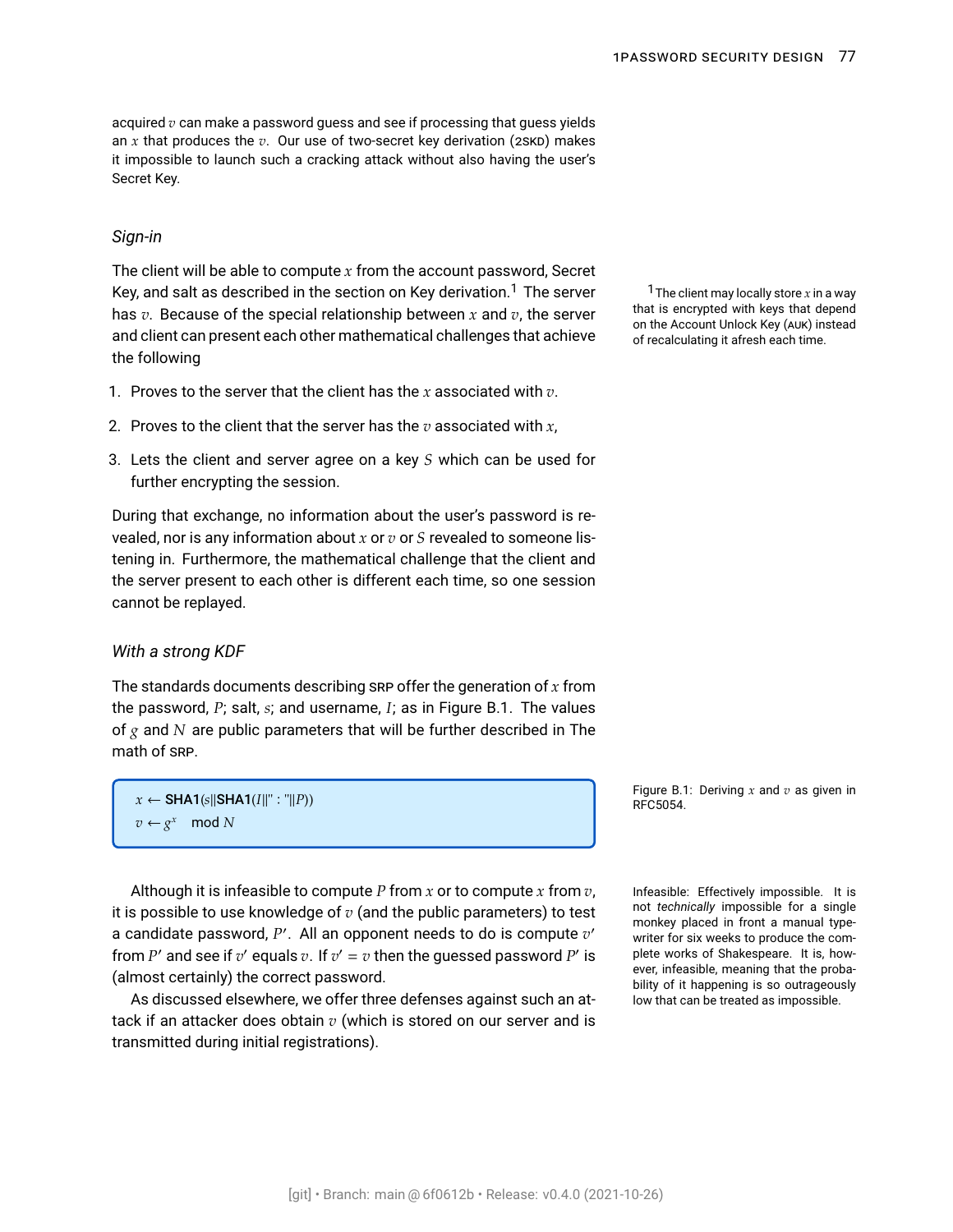- <span id="page-77-4"></span><span id="page-77-1"></span>1. We use 2SKD with the completely random Secret Key as one of the secrets in deriving  $x$ . Password cracking is not a remotely feasible approach for an attacker without the Secret Key.
- 2. We use a slower key derivation function for deriving  $x$  than the one shown in Figure [B.1](#page-76-1), so that even if an attacker obtains both  $v$  and the user's Secret Key, each guess is computationally expensive.
- 3. We encourage the use of strong account passwords. Thus an attacker who has both  $v$  and the Secret Key will need to make a very large number of guesses.

For a discussion of([1](#page-77-1)) see [Secret Key.](#page-10-0) The other two mechanisms come into play only if the Secret Key is acquired from the user's device.

It should be noted that although the password processing shown in Figure [B.1](#page-76-1) is presented in RFC 5054,<sup>2</sup> the standard does not insist on it. <sup>2</sup>Taylor et al., *[Using the Secure Remote](#page-94-0)* Indeed, RFC 5054 refers to RFC 2954<sup>3</sup> §3.1 which states

SRP can be used with hash functions other than [SHA1]. If the hash function produces an output of a different length than [SHA1] (20 bytes), it may change the length of some of the messages in the protocol, but the fundamental operation will be unaffected. […]

Any hash function used with SRP should produce an output of at least 16 bytes and have the property that small changes in the input cause significant nonlinear changes in the output. [SRP] covers these issues in more depth.

So in our usage, we compute x using the key derivation method described in detail in [Key derivation.](#page-33-0)

## <span id="page-77-0"></span>The math of SRP

#### *Math background*

The client will have its derived secret  $x$ , and the server will have its verifier,  $v$ . The mathematics that allows for the client and server to mutually authenticate and to arrive at a key without exposing either secret is an extension of [Diffie-Hellman key exchange \(DHE\)](#page-87-0). This key exchange protocol is, in turn, based on the [discrete logarithm problem \(DLP\).](#page-87-1)

Recall (or relearn) from high school math

<span id="page-77-2"></span>
$$
(b^n)^m = b^{nm} \tag{B.1}
$$

Equation [B.1](#page-77-2) holds true even if we restrict ourselves to integers and do all of this exponentiation modulo some number  $N$ .

<span id="page-77-3"></span>The crux of the DLP is that if we pick N and  $g$  appropriately in equation [B.2](#page-77-3)

$$
v = g^x \pmod{N} \tag{B.2}
$$

*[Password \(SRP\) Protocol for TLS Authen](#page-94-0)[tication](#page-94-0)*.

3T. Wu, *[The SRP Authentication and](#page-94-1) [Key Exchange System](#page-94-1)*.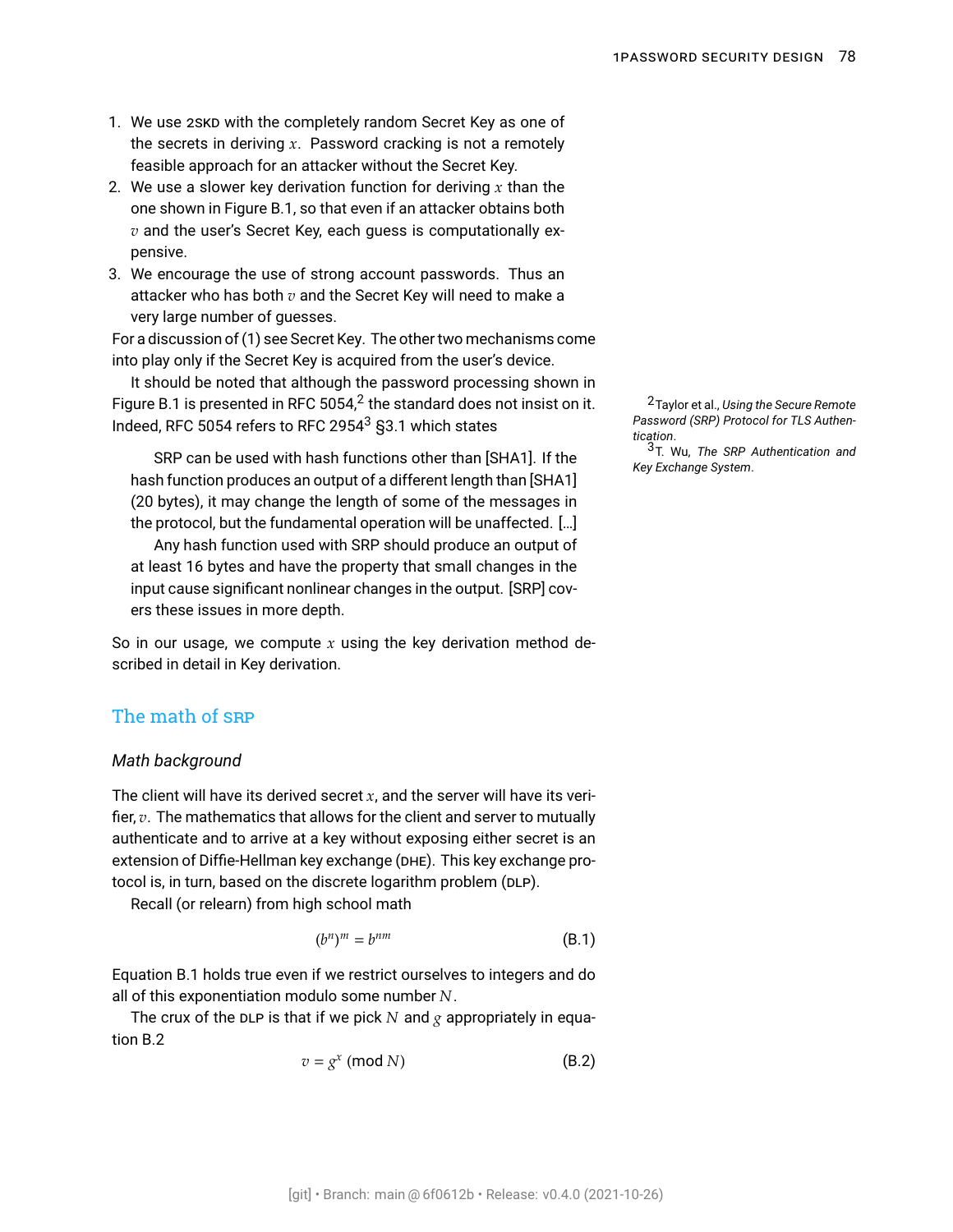<span id="page-78-4"></span>it is easy (for a computer) to calculate  $v$  when given  $x$ , but it is infeasible to compute  $x$  when given  $v$ .

Calculating x from  $v$  (given  $g$  and  $N$ ) is computing the discrete logarithm of  $v$ . To ensure that calculating the discrete logarithm is, indeed, infeasible,  $N$  must be chosen carefully. The particular values of  $N$  and  $g$  used in 1Password are drawn from the groups defined in RFC 3526.<sup>4</sup>  $4$ Kivinen and Kojo, *[More Modular Expo-](#page-94-2)*Given current and anticipated computing power,  $N$  should be at least 2048 bits.

#### <span id="page-78-3"></span>*Diffie-Hellman key exchange*

If Alice and Bob have agreed on some  $g$  and N, neither of which need to be secret, then Alice can pick a secret random number  $a$  and calculate  $A = g<sup>a</sup>$  (mod N). Bob can pick his own secret, b, and calculate  $B =$  $g^b$  (mod  $N$ ). Alice can send  $A$  to Bob, and Bob can send  $B$  to Alice.

Assuming an appropriate  $N$  and  $g$ , Alice will not be able to determine Bob's secret exponent  $b$ , and Bob will not be able to determine Alice's secret exponent a. No one listening in – even with full knowledge of  $g<sub>i</sub>$ ,  $N$ ,  $A$ , and  $B$  – will be able to determine  $a$  or  $b$ . $^{\bf 5}$ 

There is, however, something that both Alice and Bob can calculate that no one else can. In what follows it goes without saying (or writing) that all operations are performed modulo  $N$ .

Alice can compute

$$
S = B^a \tag{B.3}
$$

$$
= (gb)a \t\t because B = gb \t\t(B.4)
$$

$$
= g^{ba} \qquad \qquad \text{because of (B.1)} \qquad \qquad \text{(B.5)}
$$

Equation [B.3](#page-78-0) is what Alice actually computes because she knows her secret  $a$  and has been given Bob's public exponent. But note that the secret,  $S$ , that Alice computes is the same as what we see in  $(B.5)$ .

Bob can compute

$$
S = A^b \tag{B.6}
$$

$$
= (ga)b \t\t\t because A = ga \t\t\t (B.7)
$$

$$
= g^{ab} \qquad \qquad \text{because of (B.1)} \qquad \qquad \text{(B.8)}
$$

From equations [B.8](#page-78-2) and [B.5](#page-78-1) we see that both Alice and Bob are computing the same secret,  $S$ . They do so without revealing any secrets to each other or anyone listening in.

WE USE THE SESSION KEY,  $S$ , as an additional encryption and authentication layer on the client/server communication for that session. This is in addition to the encryption and authentication provided by TLS and the authenticated encryption of the user data.

*[nential \(MODP\) Diffie-Hellman groups for](#page-94-2) [Internet Key Exchange \(IKE\)](#page-94-2)*.



Figure B.2: Sophie Germain (1776–1831) proved that Fermat's Last Theorem holds for exponents  $n = 2q + 1$  where both q and  $n$  are prime. Primes like  $q$  are now called "Sophie Germain primes". Germain stole the identity of a male mathematics dropout to enter into correspondence with mathematicians in France and elsewhere in Europe. It is only after they had come to respect her work that she could reveal her true identity. Her fame at the time was mostly for her work in mathematical physics, but it is her work in number theory that plays a role in cryptography today.

<span id="page-78-2"></span><span id="page-78-1"></span><span id="page-78-0"></span>5There are numerous mathematical assumptions behind the claim that it is infeasible to determine  $a$  from  $A$ . Mathematicians are confident that some of the things involved are "hard" to compute but lack full mathematical proof. There are also some physical assumptions behind the security claims. We know that the relevant computations we would like to be hard are not hard using large quantum computers of a certain sort. We are assuming, with some justification, that constructing the appropriate sort of quantum computer is beyond anyone's reach for at least a decade. We do anticipate the development of post-quantum cryptographic algorithms over the next decade or so, but nothing is yet suitably mature to be of use to us now.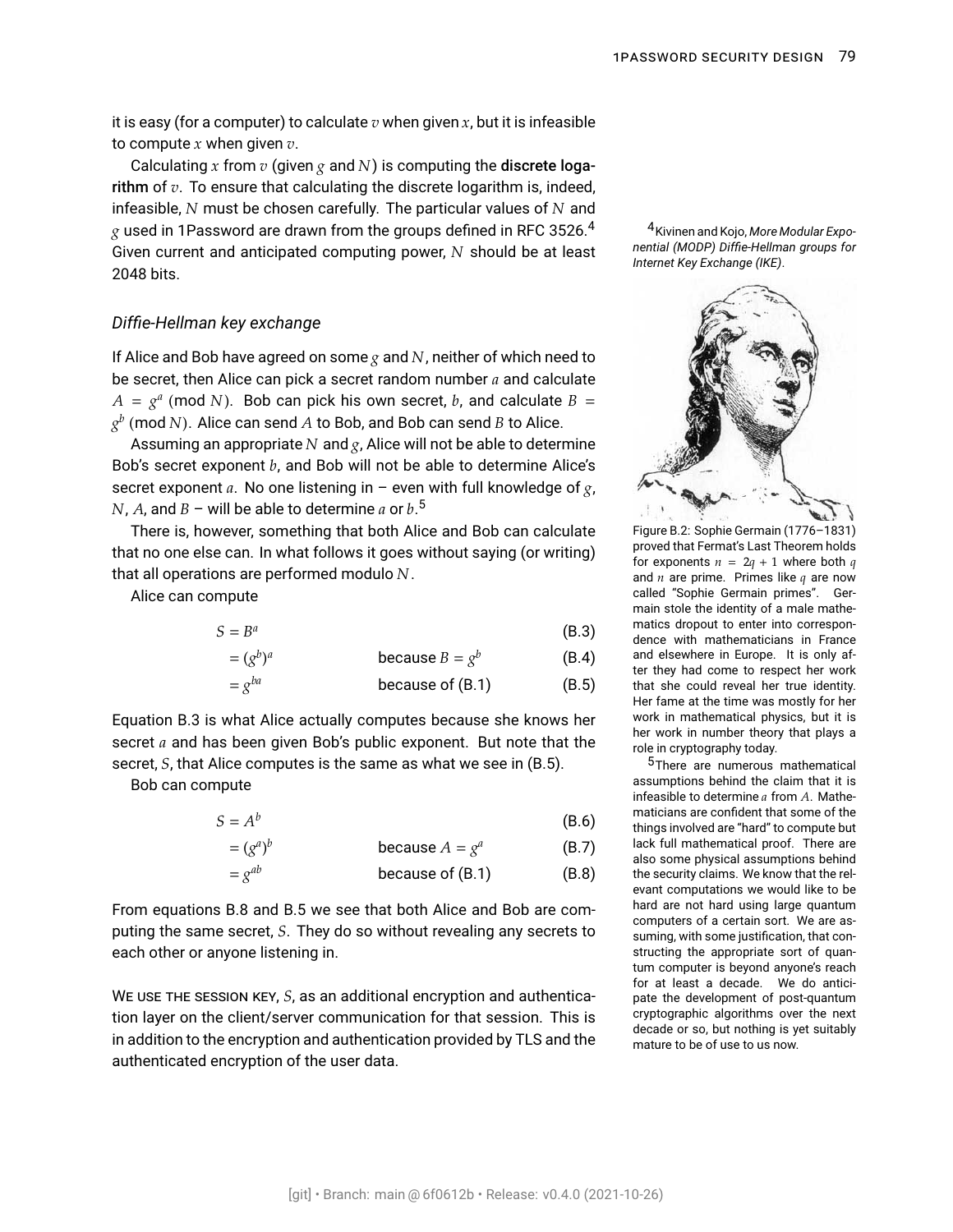<span id="page-79-0"></span>All of the secrets used and derived during DHE are ephemeral. They are created for the individual session alone. Alice will create a new  $a$  for each session; Bob will create a new  $b$  for each session; and the derived session key, S, will be unique to that session. One advantage of this is that a successful break of these secrets by some attacker will allow the attacker to decrypt the messages of that session only.

#### *Authenticated key exchange*

DHE, as described in the previous section, allows Alice and Bob to agree on an encryption key for their communication. It does not, however, include a mechanism by which either Alice or Bob can prove to the other that they are Alice and Bob. Our goal, however, is to have mutual [au](#page-86-2)[thentication](#page-86-2) between the 1Password client and server.

In order for Alice to prove to Bob that she is the same "Alice" he has corresponded with previously, she needs to hold (or regenerate) a long term secret. At the same time we do not want to transmit any secrets during authentication.

SRP builds upon DHE, but adds two long term secrets.  $x$  is held (or regenerated) by the client and  $v$ , the verifier, is stored by the server. The verifier is created by the client from  $x$  and transmitted only during initial enrollment, and that is the only time a secret is transmitted.

As described in detail in [Key derivation](#page-33-0),  $x$  is derived from a account password and Secret Key. The client computes  $v = g^x$  and sends v to the server during initial enrollment.

During a normal sign-in, the client picks a secret random number  $a$ and computes  $A = g<sup>a</sup>$  as described above in [Diffie-Hellman key ex](#page-78-3)[change](#page-78-3). It sends  $A$  to the server (along with its email address).

The server picks a random number,  $b$ , but unlike unauthenticated DHE, it computes *B* as  $B = kv + g<sup>b</sup>$  and sends that to the client.

Everyone (including a possible attacker) can now compute a nonsecret u from A and B by using a hash.<sup>6</sup> The server will calculate a <sup>6</sup>It doesn't matter too much how u is raw  $S$  as

$$
S = (Av^u)^b \tag{B.9}
$$

The client will calculate the same raw  $S$  as

$$
S = (B - k g^x)^{a + ux}
$$
 (B.10)

The client and server will calculate the the same raw  $S$  if  $v$  is constructed from  $x$  as in equation [B.2](#page-77-3) and  $A$  and  $B$  are constructed as described above. The proof is left as an exercise to the reader. (And the proof that this is the only feasible way for the values to be the same is left for advanced texts.)



Figure B.3: In Diffie-Hellman key exchange,  $N$  and  $g$  are already known to all parties and all exponentiation is done modN. The form given here is somewhat less general than it could be in order to avoid having to introduce more notation and abstractions.

created, but it must be standardized so that the server and client do it the same way. We use the SHA256 hash of  $A|B$ .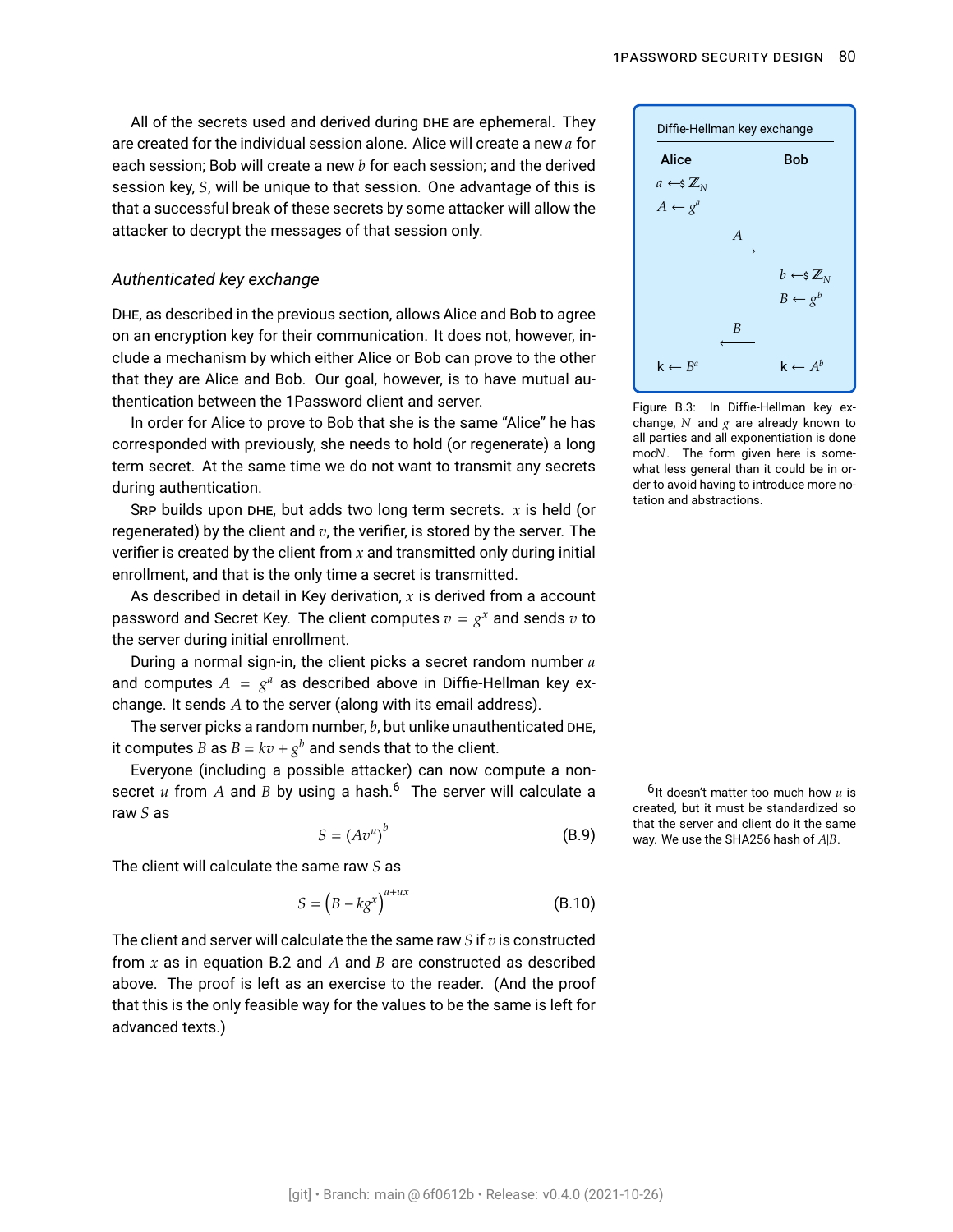# <span id="page-80-4"></span>*Appendix C* Strengthening User account passwords

Incomplete Content

We're sorry. This section of this document is not yet ready. Anything you see in this section is at most an outline of things to come.

We have four mechanisms that make it more difficult for an attacker to acquire a [account password.](#page-86-0)

- <span id="page-80-0"></span>1. Account passwords cannot be guessed at in the absence of the [Se](#page-91-3)[cret Key](#page-91-3).
- <span id="page-80-1"></span>2. Account passwords are never transmitted
- <span id="page-80-2"></span>3. Encourage use of strong account passwords.
- <span id="page-80-3"></span>4. Slow hashing of account passwords during key derivation.

Methods [1](#page-80-0) and [2](#page-80-1) are discussed in detail elsewhere, so this appendix will elaborate on [3](#page-80-2) and [4](#page-80-3).

## Some words about strong account passwords

Account passwords need to be both strong and usable. People will not do what is impossible of them, and any security design that expects the impossible of people is bound to fail.

## Slow hashing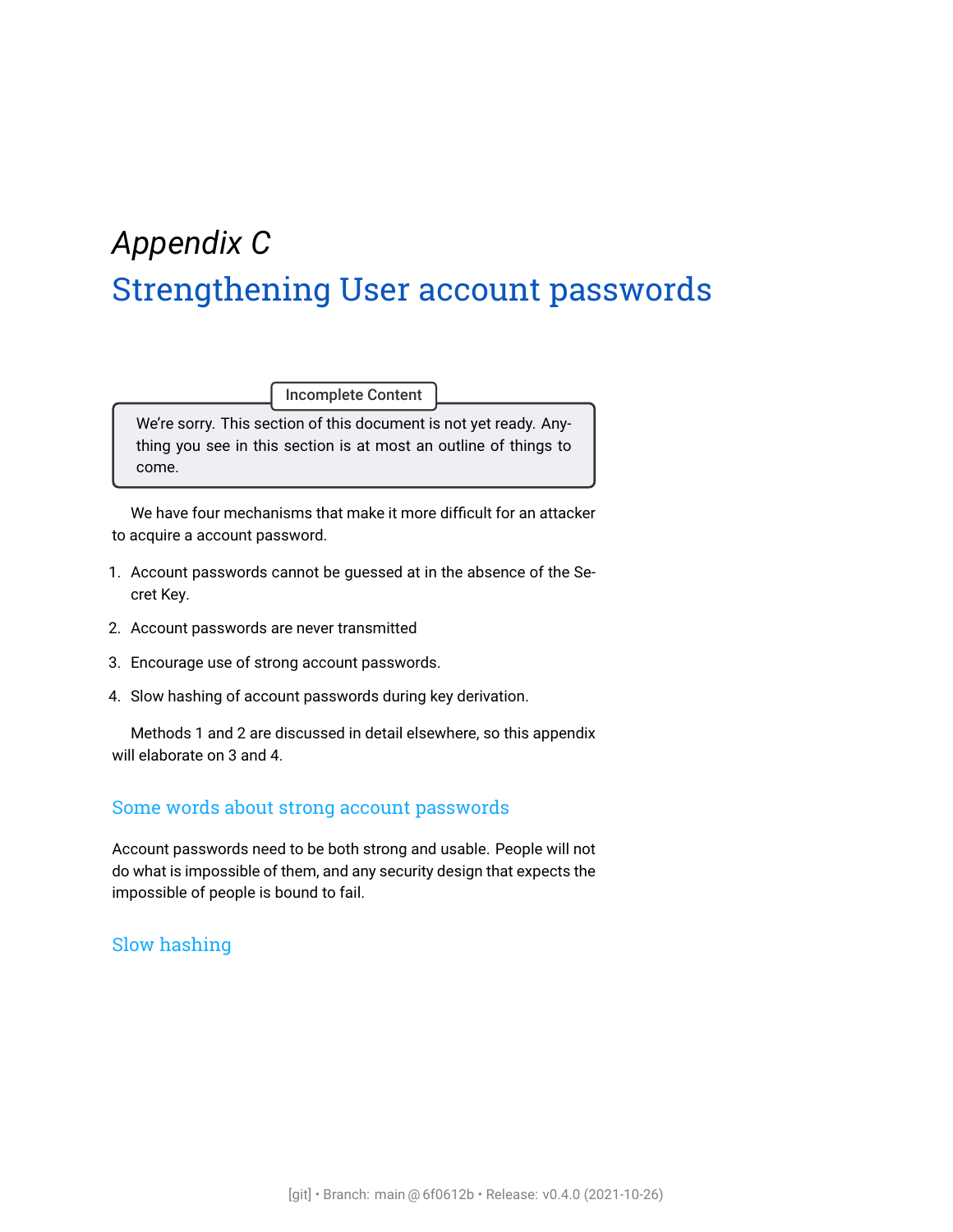# *Appendix D* Securing Documents

Incomplete Content

We're sorry. This section of this document is not yet ready. Anything you see in this section is at most an outline of things to come.

- Documents have their own keys which are encrypted with the vault key.
- Decrypted documents may live in cache files in the local file system.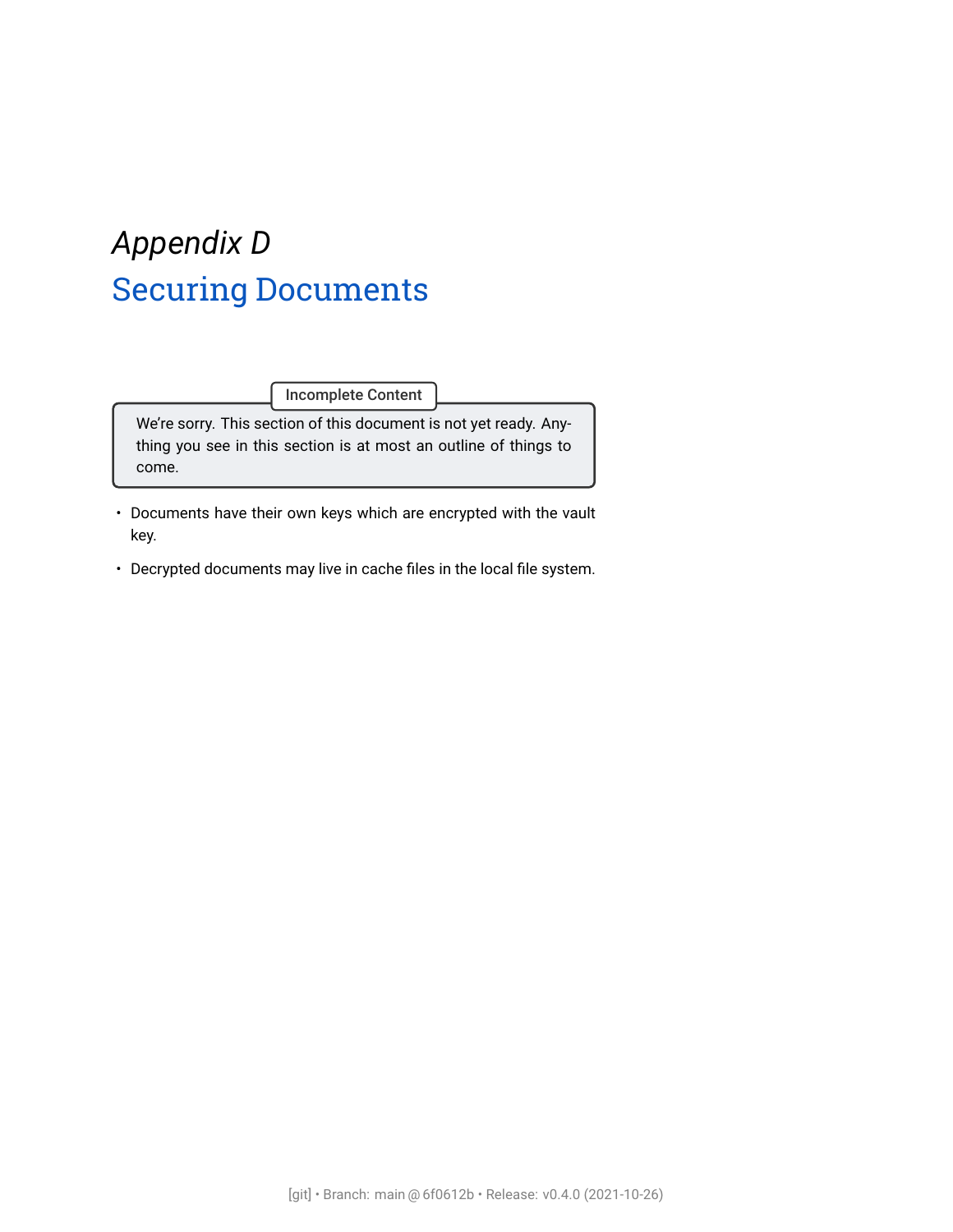# <span id="page-82-1"></span>*Appendix E* Verifying public keys

"Key verification is a weak point in public-key cryptography"<sup>1</sup> 1Free Software Foundation, [The GNU](#page-93-0)

At present there is no robust method for a user to verify that the public key they are encrypting data to belongs to their intended recipient.<sup>2</sup> As  $2\pi$ he role of public key encryption in a consequence, it would be possible for a malicious or compromised 1Password server to provide dishonest public keys to the user and run a successful [Man in the Middle \(MITM\)](#page-89-0) attack. Under such an attack, it would be possible for the 1Password server to acquire vault encryption keys with little ability for users to detect or prevent this.

Story [11](#page-82-0) illustrates what might happen in the case of such an attack during vault sharing.

#### <span id="page-82-0"></span>Story 11: Mr. Talk is the cat in the middle

Molly (a dog) joins a team, and as she does, she generates public key pair. Let's say that the public key exponent 17 and public modulus 4171:  $pk<sub>M</sub> = (17;4171)$ . (Of course in the actual system that modulus would be hundreds of digits long.) Only Molly has access to the corresponding private part,  $d_M = 593$ . When Patty (another dog) encrypts something using (17; 4171) only Molly, with her knowledge that  $d_M$  is 593 can decrypt it.

But now suppose that Mr. Talk (the neighbor's cat) has taken over control of the 1Password server and database. Mr. Talk creates another public key,  $pk_T =$ (17; 4183). Because Mr. Talk created that key, he knows that the corresponding private part of the key,  $d_{\scriptscriptstyle T}$ , is 1905.

Patty wants to share a vault with Molly. Suppose that vault key is 1729. (In real life that key would be a much bigger number.) So she asks the server for Molly's pub*[Privacy Handbook](#page-93-0)*.

1Password is described in [How Vaults](#page-21-0) [Are Securely Shared](#page-21-0) and in [Restoring a](#page-47-0) [User's Access to a Vault.](#page-47-0)

lic key. But Mr. Talk, now in control of the server, doesn't send her Molly's real public key; instead he sends the fake public key that he created. Patty will encrypt the vault key, 1792, using the fake public key that Mr. Talk created. Encrypting 1729 with (17; 4183) yields 2016. Patty sends that up to the server for delivery to Molly.

Mr. Talk uses his knowledge of  $d_T$  to decrypt the message. So he learns that the vault key is 1729. He then encrypts that with Molly's real public key, (17; 4147), and gets 2826. When Molly next signs in she gets that encrypted vault key and is able to decrypt it using her own secret,  $d_M$ . The message she receives is correctly encrypted with her public key, so she has no reason to suspect that anything went wrong.

Mr. Talk was able to learn the secrets that Patty sent to Molly, but he was not able to learn the secret parts of their public keys.

 The use of plain RSA (and small numbers) in Story [11](#page-82-0) was to simplify the presentation. The underlying math of the RSA algorithm must be wrapped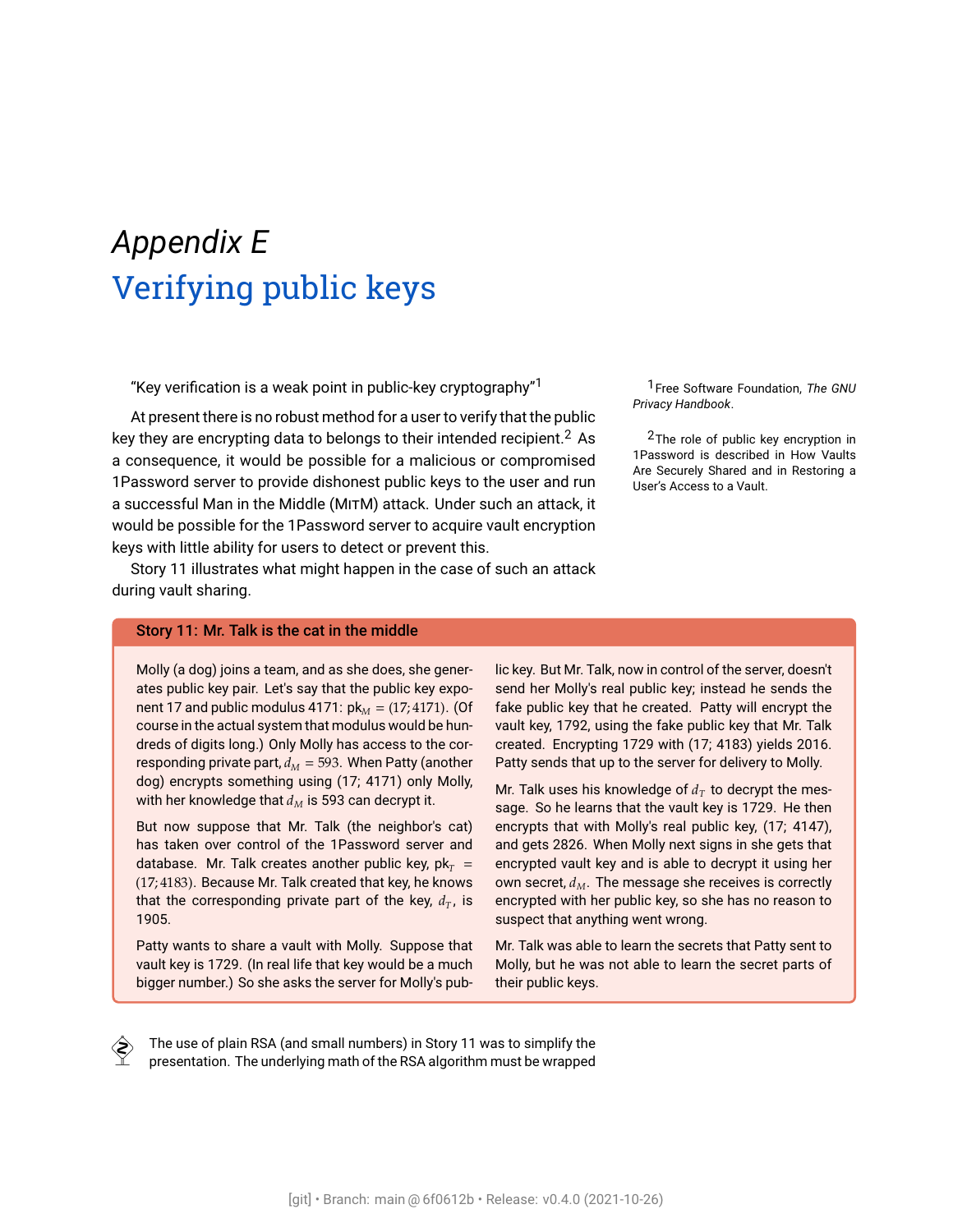<span id="page-83-0"></span>in a construction that addresses the numerous and large dangers of plain RSA.

For those who wish to check out the math of the story recall that  $d = e^{-1}$  mod  $\lambda(N)^3$  that for encrypting a message  $c = e^m$  mod  $N$ : and that  $e^{-1} \mod \lambda(N);^3$  that for encrypting a message  $c=e^m \mod N;$  and that  $3_e$  is the public exponent and  $\lambda(N)$  is decrypting a ciphertext  $m = c^d \mod N$ . In our example  $\lambda(4157) = \text{lcm}(43 1, 97 - 1$  = 672, and  $\lambda(4183)$  = lcm(47 – 1, 89 – 1) = 2024.

For simplicity, story [11](#page-82-0) only works through adding someone to a vault, but the potential attack applies to any situation in which secrets are encrypted to another's public key. Thus, this applies during the final stages of recovery or when a vault is added to any group as well as when a vault is shared with an individual. This threat is probably most significant with respect to the automatic addition of vaults to the recovery group as described in [Restoring a User's Access to a Vault](#page-47-0).

## Types of defenses

The kind of problem we describe here is notoriously difficult to address, and it is fair to say that there are no good solutions to it in general. There are, however, two categories of (poor) solution that go some way toward addressing it in other systems.

#### *Trust hierarchy*

The first defense requires everyone with a public key to prove that the key really is theirs to a trusted third party. That trusted third party would then sign or certify the public key as belonging to who it says it belongs to. The user of the public key would check the certification before encrypting anything with that key.

Creating or using a trust hierarchy isn't particularly feasible within 1Password, as each individual user would need to prove to a third party that their key is theirs. That third party cannot be AgileBits or the 1Password server – the goal is to defend against a MITM attack launched from within the 1Password server. Although the 1Password clients could assist in some of the procedure, it would place costly burden on each user to prove their ownership of a public key and to publish it.

#### *User-to-user verification*

The second sort of approach is to enable users to verify keys themselves. They need to perform that verification over a communication channel that is not controlled by 1Password. Patty needs to talk directly to Molly, asking Molly to describe p $\mathsf k_{M_a}$  in a manner that will allow Patty to distinguish it from a maliciously crafted pk $_{M_f}.$ 

In the case of RSA keys, the crucial values may include a number that would be hundreds of digits long if written out in decimal notation. Thus the Carmichael totient, which can be calculated from  $p$  and  $q$ , the factors of  $N$ , as  $lcm(p-1, q-1).$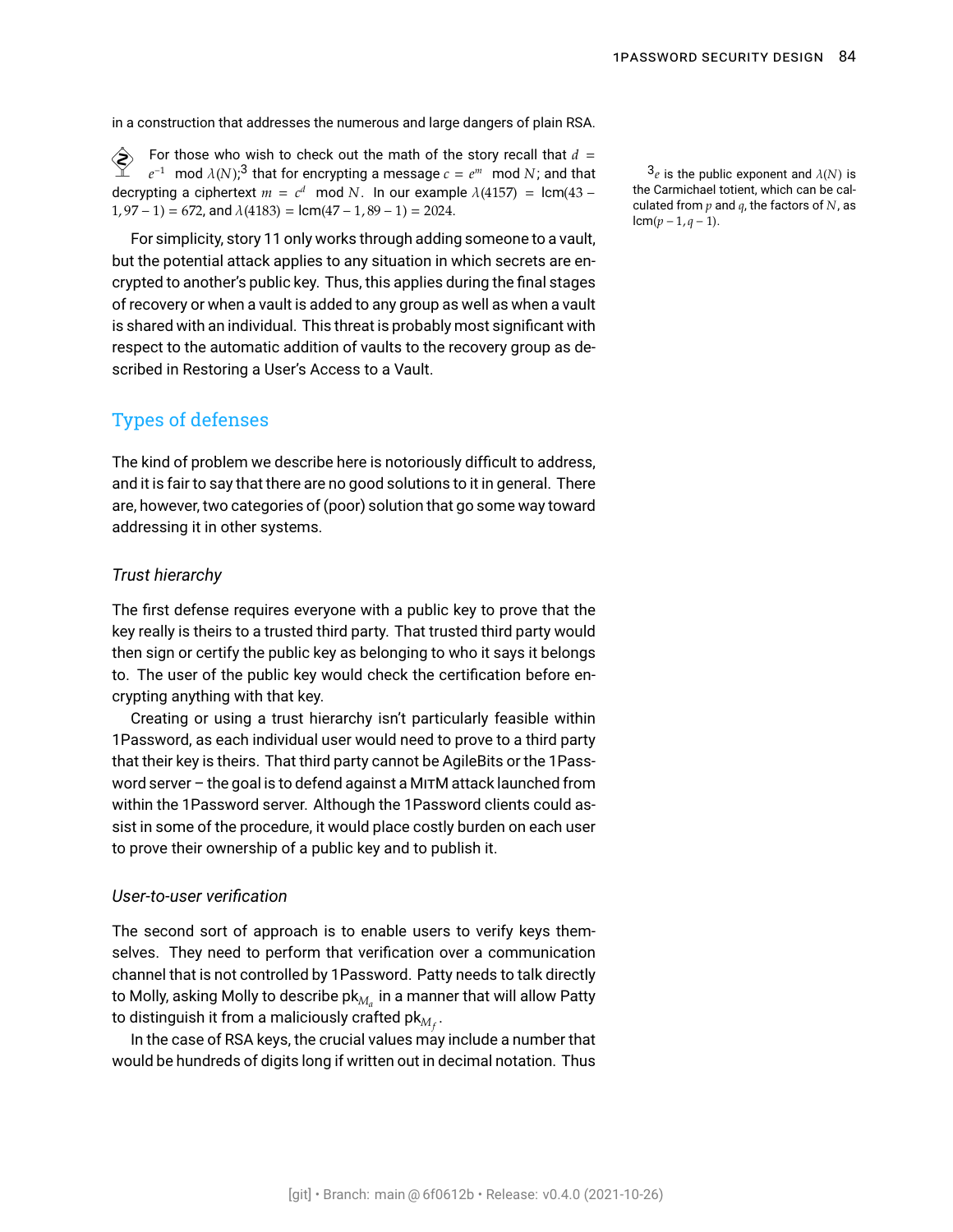<span id="page-84-0"></span>a cryptographic hash of the crucial numbers is used, which is then made available presented in some form or other. Personal keysets also contain an [Elliptic Curve Digital Signature Algorithm \(ECDSA\)](#page-87-2) key pair that is used for signing. These keys are far shorter than RSA keys, but may still be too large to be directly compared by humans. Recent research<sup>4</sup> <sup>4</sup>Dechand et al., ["An Empirical Study](#page-93-1) has confirmed that long suspected belief that the form of fingerprints  $\frac{1}{100}$  of Term makes comparisons difficult and subject to security sensitive errors. Such research does point to ways in which the form of fingerprints can be improved, and it is research that we are closely following.

The difficulty for users with verifying keys via fingerprints isn't just the technicalities of the fingerprint itself, but in understanding what they are for and how to make use of them. As Vaziripour, J. Wu, O'Neill, et al. point out, "The common conclusion of [prior research] is that users are vulnerable to attacks and cannot locate or perform the authentication ceremony without sufficient instruction. This is largely due to users' incomplete mental model of threats and usability problems within secure messaging applications."<sup>5</sup> 5Vaziripour, J. Wu, O'Neill, et al., ["Ac-](#page-94-3)

Users may need to understand that

- 1. Fingerprints are not secret
- 2. Fingerprints should be verified before using the key to which they are bound
- 3. Fingerprints must be verified over an authentic and tamper-proof channel
- 4. That communication channel must be different than the communication system the user is trying to establish.

The developers of Signal, a well-respected secure messaging system, summarized some difficulties with fingerprints:<sup>6</sup> 6Marlinspike, *[Safety number updates](#page-94-4)*.

- Publishing fingerprints requires users to have some rough conceptual knowledge of what a key is, its relationship to a fingerprint, and how that maps to the privacy of communication.
- The practice of publishing fingerprints is based in part on the original idea that users would be able to manage those keys over a long period of time. This has not proved true, and has become even less true with the rise of mobile devices.

Although their remediation within Signal has a great deal of merit, only a small portion of Signal users attempt the process of key verification. When they are instructed to do so (in a laboratory setting) they often do not complete the process successfully.<sup>7</sup> aziripour, J. Wu, O'Neill, et al., ["Is](#page-94-5)

[of Textual Key-Fingerprint Representa-](#page-93-1)

[tion Needed! Helping Users Find and](#page-94-3) [Complete the Authentication Ceremony](#page-94-3) [in Signal.](#page-94-3)"

[that you, Alice? A Usability Study of the](#page-94-5) [Authentication Ceremony of Secure Mes](#page-94-5)[saging Applications"](#page-94-5); Vaziripour, J. Wu, O'Neill, et al., ["Action Needed! Helping](#page-94-3) [Users Find and Complete the Authentica](#page-94-3)[tion Ceremony in Signal](#page-94-3)."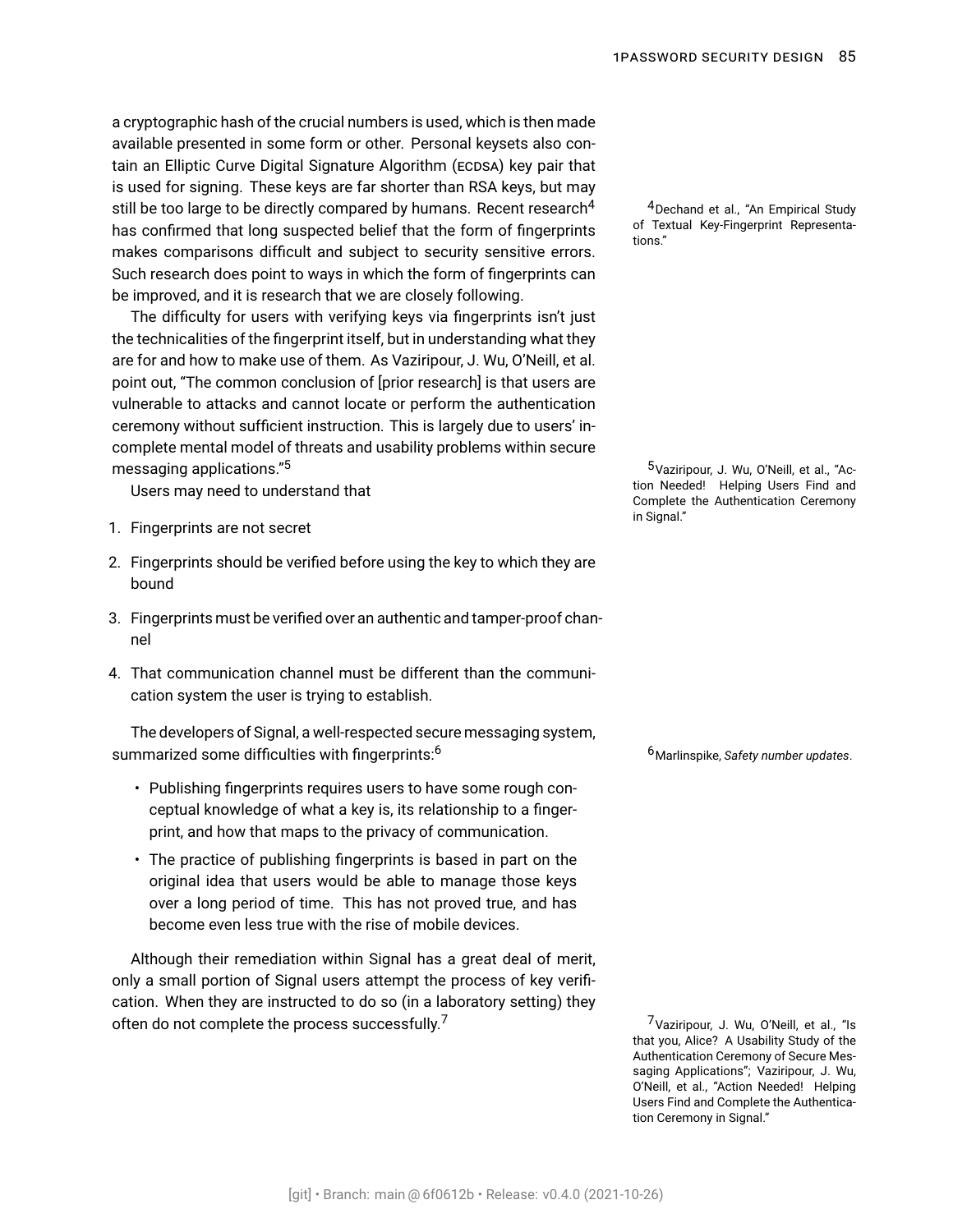## <span id="page-85-0"></span>The problem remains

We are aware of the threats posed by MITM, and users should be aware of those, too. We will continue to look for solutions, but we are unlikely to adopt an approach that places a significant additional burden on the user unless we can have some confidence in the efficacy of such a solution.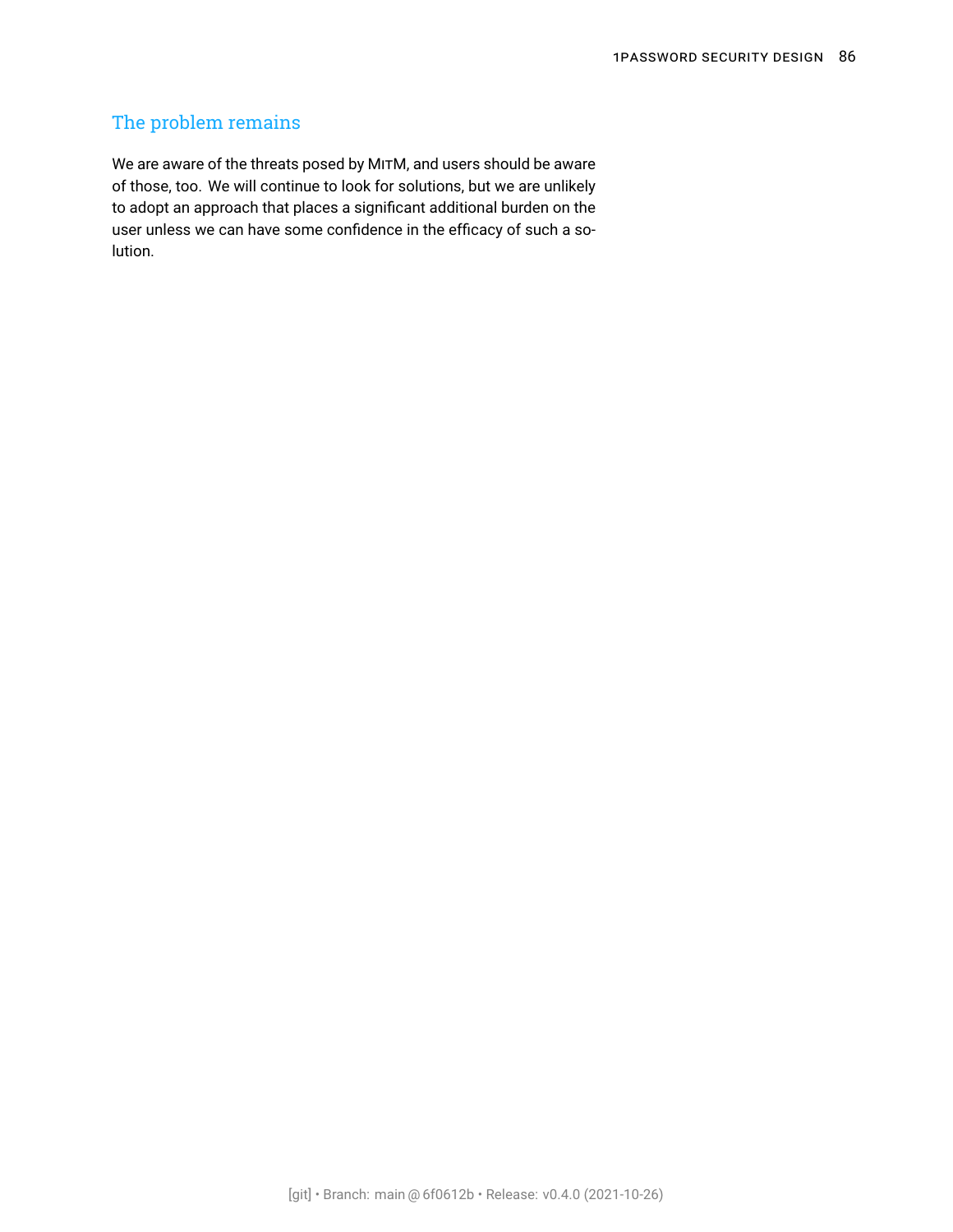## **Glossary**

#### Account Key

Previous name for the Secret Key. *see* [Secret Key](#page-91-3)

#### <span id="page-86-0"></span>account password

Your account password is something that you must remember and type when unlocking 1Password. It is never transmitted from your devices. Previously known as "Master Password". [7,](#page-6-0) [10–](#page-9-0)[15](#page-14-1), [17](#page-16-1)–[19,](#page-18-0) [34](#page-33-1)–[36,](#page-35-1) [38](#page-37-0), [39,](#page-38-0) [41](#page-40-0), [43,](#page-42-1) [47](#page-46-0)–[49](#page-48-0), [52,](#page-51-0) [53](#page-52-0), [55,](#page-54-0) [62](#page-61-0), [68,](#page-67-0) [69](#page-68-0), [72,](#page-71-0) [74](#page-73-0)–[78,](#page-77-4) [80](#page-79-0), [81,](#page-80-4) [92](#page-91-4)

#### <span id="page-86-1"></span>Account Unlock Key (AUK)

Key used to decrypt a user's personal key set. It is derived from the user's account password and Secret Key. Previously known as the "Master Unlock Key". [19,](#page-18-0) [34](#page-33-1)–[38,](#page-37-0) [40](#page-39-0), [41](#page-40-0), [49,](#page-48-0) [52](#page-51-0), [55,](#page-54-0) [56](#page-55-0), [72,](#page-71-0) [74,](#page-73-0) [77](#page-76-2)

#### Advanced Encryption Standard (AES)

Probably the best studied and most widely used symmetric block cipher. [18](#page-17-0), [56,](#page-55-0) [61](#page-60-0)

#### <span id="page-86-2"></span>authentication

Authentication is the process of one entity proving its identity to another. Typically the authenticating party does this by proving to the verifier that it knows a particular secret that only the authenticator should know. [63](#page-62-0), [80](#page-79-0)

#### authenticity

Data authenticity involves knowing who created or sent a message. The typical mechanisms used for this with respect to data are often the same as those used to protect data integrity; however, some authentication process may be necessary prior to sending the data. [61](#page-60-0)

#### BigNum

Some cryptographic algorithms involve arithmetic (particularly exponentiation) on numbers that are hundreds of digits long. These require the use of Big Number libraries in the software. [37](#page-36-0)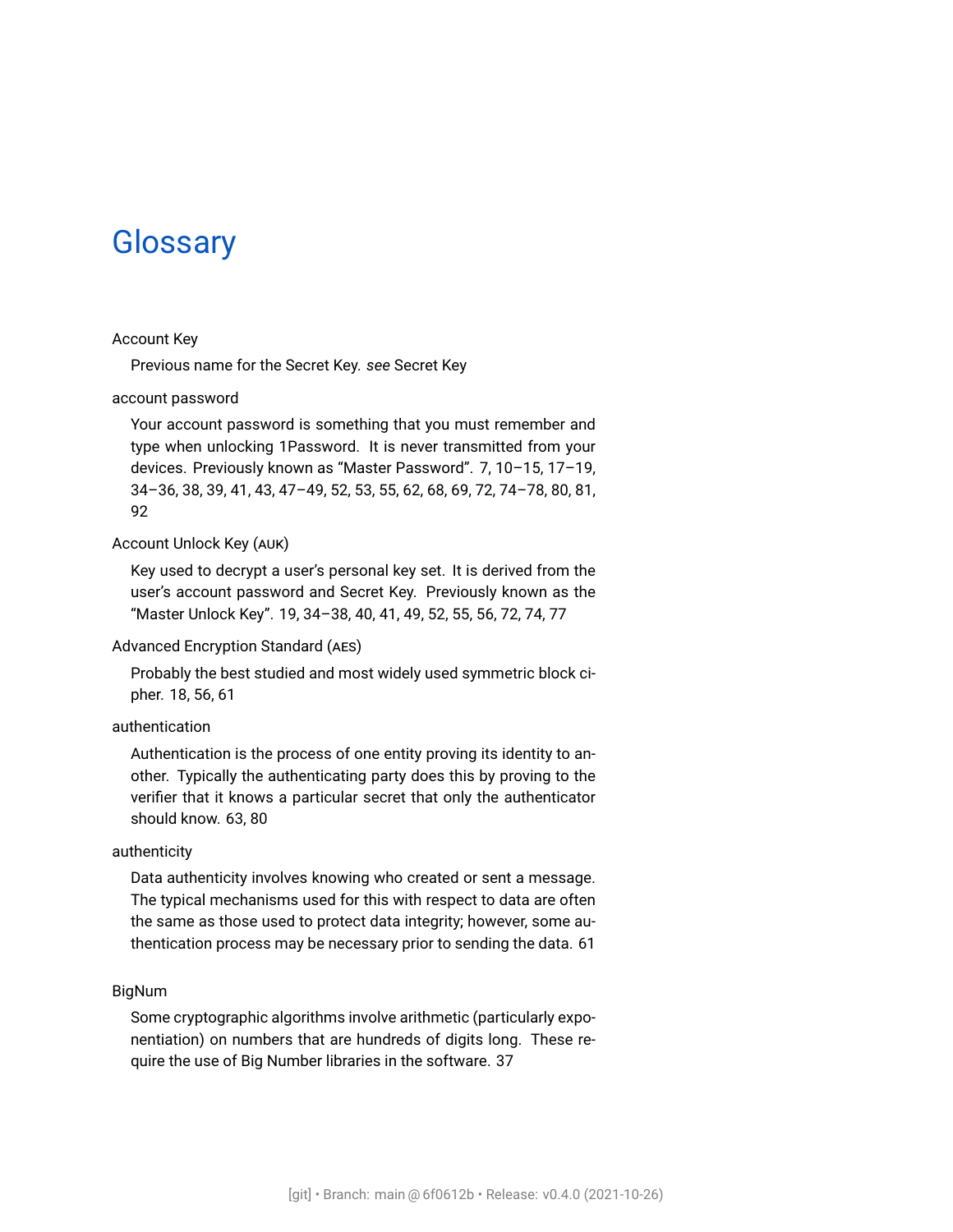#### Chosen Ciphertext Attack (CCA)

A class of attacks in which the attacker modifies encrypted traffic in specific ways and may learn plaintext by observing how the decryption fails. [18](#page-17-0)

#### confidentiality

Data confidentiality involves keeping the data secret. Typically this is achieved by encrypting the data. [61](#page-60-0)

Cryptographically Secure Pseudo-Random Number Generator (CSPRNG)

A random number generator whose output is indistinguishable from truly random. Do not worry about the "pseudo" in the name. A CSPRNG is fully appropriate for generating cryptographic keys. [33](#page-32-0)

#### <span id="page-87-0"></span>Diffie-Hellman key exchange (DHE)

Diffie-Hellman key exchange is an application of the discrete logarithm problem (DLP) to provide a way of for parties to decide upon a secret key without revealing any secrets during the communication. It is named after Whitfield Diffie and Martin Hellman who published it in 1976. [78,](#page-77-4) [80](#page-79-0)

#### <span id="page-87-1"></span>discrete logarithm problem (DLP)

If  $y \equiv g^x \mod p$  (for a carefully chosen p and some other conditions) it is possible to perform exponentiation to compute  $y$  from the other variables, but it is thought to be infeasible to compute  $x$  from  $y$ . Computing x from  $y$  (and the other parameters) is reversing the exponentiation and so is taking a logarithm. [78](#page-77-4)

#### ECDSA using P-256 and SHA-256 (ES256)

A digital signature algorithm using Elliptic Curve Digital Signature Algorithm (ECDSA) and P-256 as named is §3.1 of RFC 7518. [58](#page-57-0)

Ellipic Curve Cryptography (ECC)

A public key encryption system that is able to work with much smaller keys than are used for other public key systems. [20](#page-19-0)

#### <span id="page-87-2"></span>Elliptic Curve Digital Signature Algorithm (ECDSA)

The elliptic curve digital signature algorithm is digital signature algorithm based on elliptic curve cryptography described in FIPS PUB 186-4.<sup>8</sup>, 34, 58, 85

8National Institute of Standards and Technology, *[FIPS PUB 186-4: Digital Sig](#page-94-6)[nature Standard \(DSS\)](#page-94-6)*.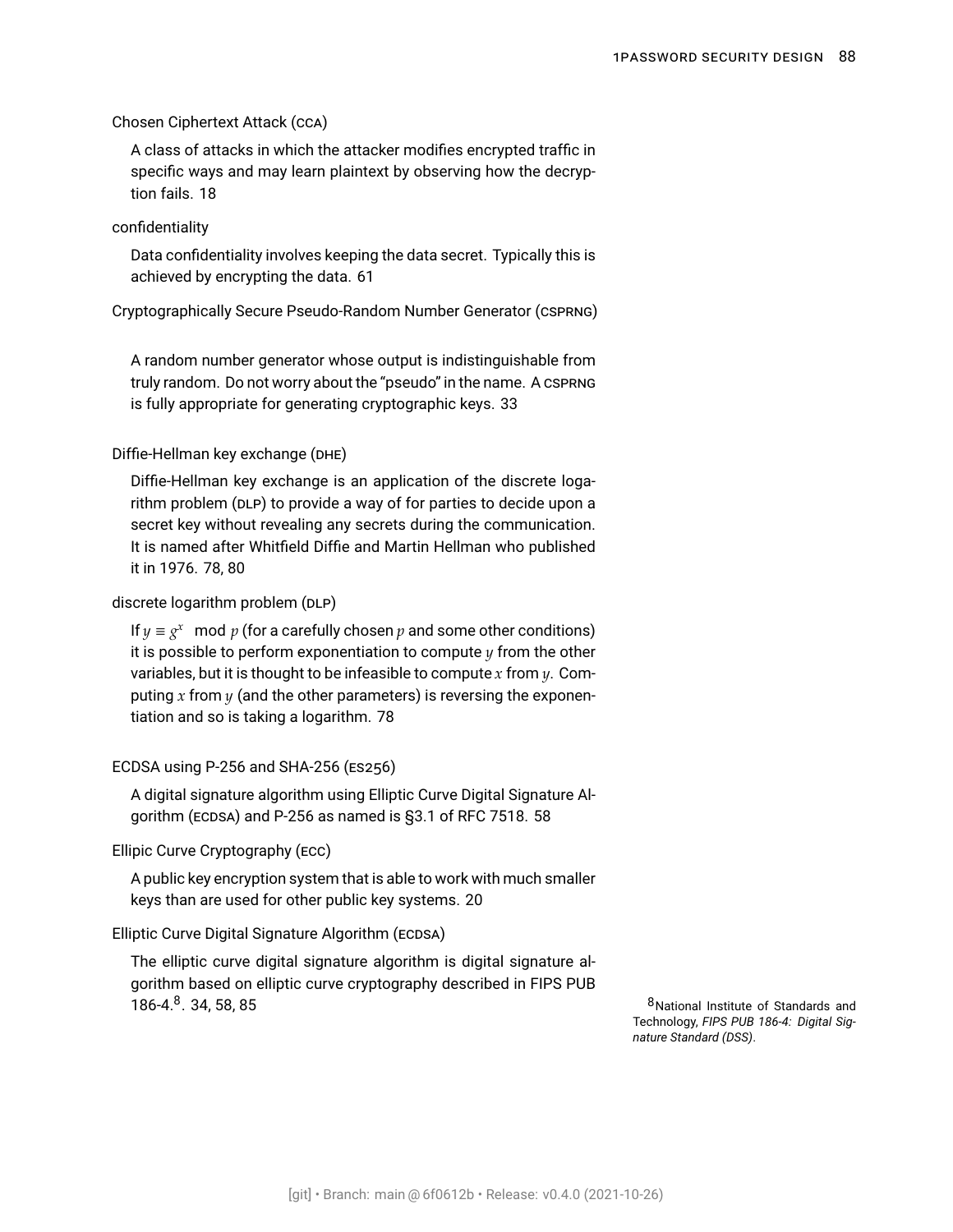#### Emergency Kit

A piece of paper that contains your Secret Key, account password, and details about your account. Your Emergency Kit should be stored in a secure place and used if you forget your account password or lose your Secret Key. [12,](#page-11-0) [13](#page-12-0)

#### <span id="page-88-0"></span>end-to-end (E2E)

Data is only encrypted or decrypted locally on the users' devices with keys that only the end users possess. This protects the data confidentiality and integrity from compromises during transport or remote storage. [14](#page-13-1), [16](#page-15-0), [17,](#page-16-1) [68](#page-67-0), [76](#page-75-0)

#### Galois Counter Mode (GCM)

An authenticated encryption mode for use with block ciphers. [18,](#page-17-0) [56,](#page-55-0) [61](#page-60-0)

#### Hash-based Key Derivation Function (HKDF)

A key derivation function that uses HMAC for key extraction and expansion.<sup>9</sup> Unlike PBKDF2, it is not designed for password strength-<br>
<sup>9</sup>Krawczyk, *[Cryptographic Extraction](#page-94-7)* ening. [19](#page-18-0), [27,](#page-26-0) [36](#page-35-1)

#### HTTP Strict Transport Security (HSTS)

Strict Transport Security has the server instruct the client that insecure HTTP is never to be used when talking to the server. [62](#page-61-0), [69](#page-68-0)

#### <span id="page-88-1"></span>infeasible

Effectively impossible. It is not *technically* impossible for a single monkey placed in front a manual typewriter for six weeks to produce the complete works of Shakespeare. It is, however, infeasible, meaning that the probability of it happening is so outrageously low that can be treated as impossible. [77](#page-76-2), [79](#page-78-4)

#### integrity

Data integrity involves preventing or detecting tampering with the data. Typically this is done through authenticated encryption or message authentication. [61](#page-60-0)

#### JSON Object Signing and Encryption (JOSE)

A suite of specifications for creating and using Javascript objections for data protection and authentication. It includes JSON Web Key (JWK) and JSON Web Token (JWT). [58](#page-57-0)

*[and Key Derivation: The HKDF Scheme](#page-94-7)*.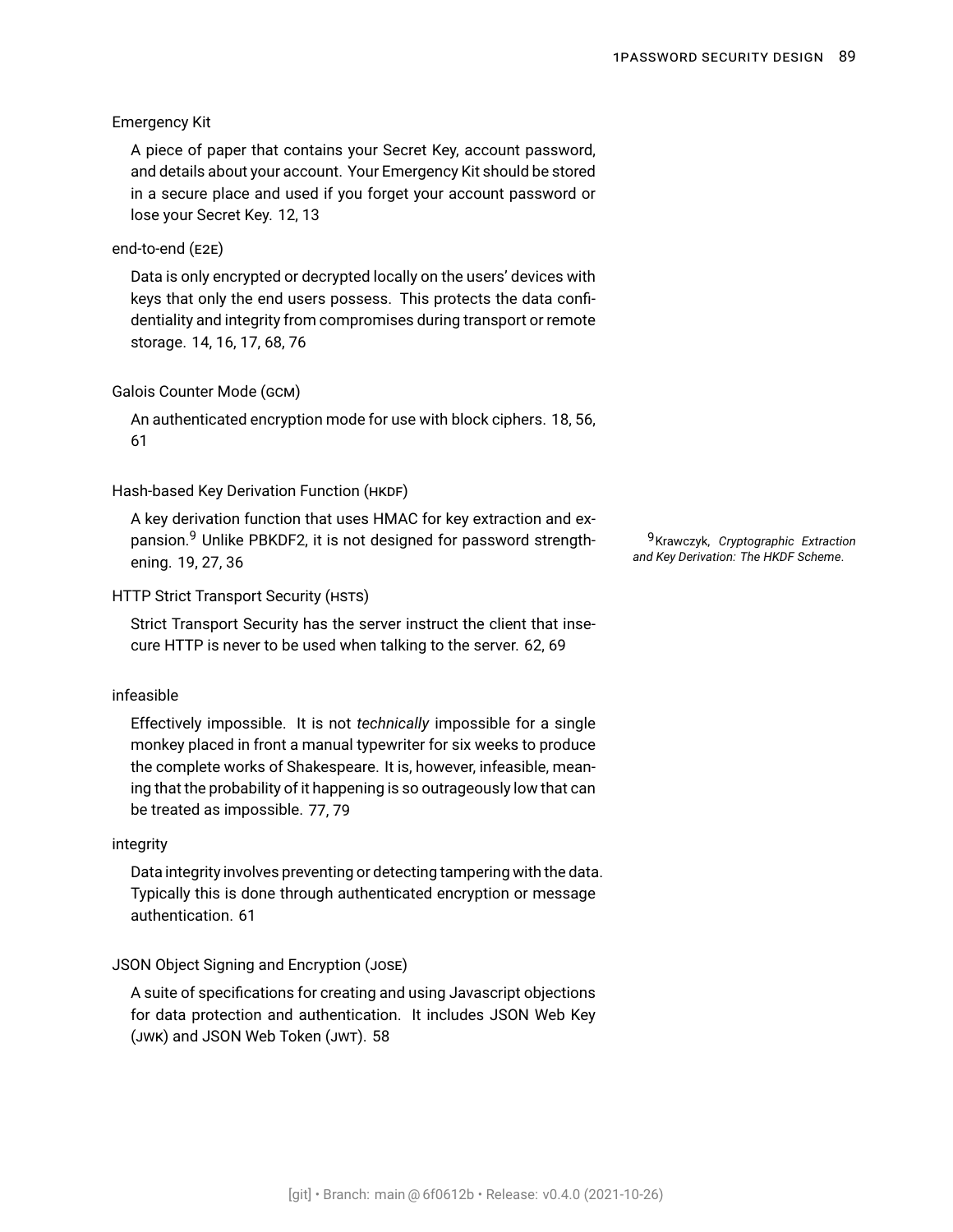#### <span id="page-89-2"></span>JSON Web Key (JWK)

A format for describing and storing cryptographic keys defined in RFC 7517<sup>10</sup>. 19, 36, 37, 40, 56

#### JSON Web Token (JWT)

A means of representing claims to be transferred between two parties and is defined in RFC 7517. These are typically signed cryptographically.. [57](#page-56-0)[–59](#page-58-0)

#### key encryption key (KEK)

An encryption key that is used for the sole purpose of encrypting another cryptographic key. [18](#page-17-0)

#### Key Set

How collections of keys and their metadata are organized within 1Password for Teams. [19–](#page-18-0)[21](#page-20-0)

#### <span id="page-89-0"></span>Man in the Middle (MITM)

A Man in the Middle attack has Alice believing that she is encrypting data to Bob, while she is actually encrypting her data to a malicious actor who then re-encrypts the data to Bob. The typical defenses such an attack is for Alice and Bob to manually verify that they are using the correct public keys for each other. The other approach is to rely on a trusted third party who independently verifies and signs Bob's public key.. [71,](#page-70-0) [83](#page-82-1), [84,](#page-83-0) [86](#page-85-0)

#### <span id="page-89-3"></span>multi-factor authentication (MFA)

Requiring a combination of secrets (broadly speaking) such as a password or a cryptographic key held on a device to grant access to a resource. [17,](#page-16-1) [98](#page-97-0)

#### <span id="page-89-1"></span>mutual authentication

[Mutual authentication](#page-89-1) is a process in which all parties prove their identity to each other. [63](#page-62-0), [90](#page-89-2)

#### nonce

A non-secret value used in conjunction with an encryption key to ensure that relationships between multiple plaintexts are not preserved in the encrypted data. Never encrypt different data with the same combination of key and nonce. Ideally, most software developers using encryption  $-$  as they should  $-$  would never have to interact with or , much less understand the difference between them. We do not live in such a world. [56](#page-55-0)

. [19,](#page-18-0) [36](#page-35-1), [37](#page-36-0), [40,](#page-39-0) [56](#page-55-0) 10Jones, *[JSON Web Key \(JWK\)](#page-93-2)*.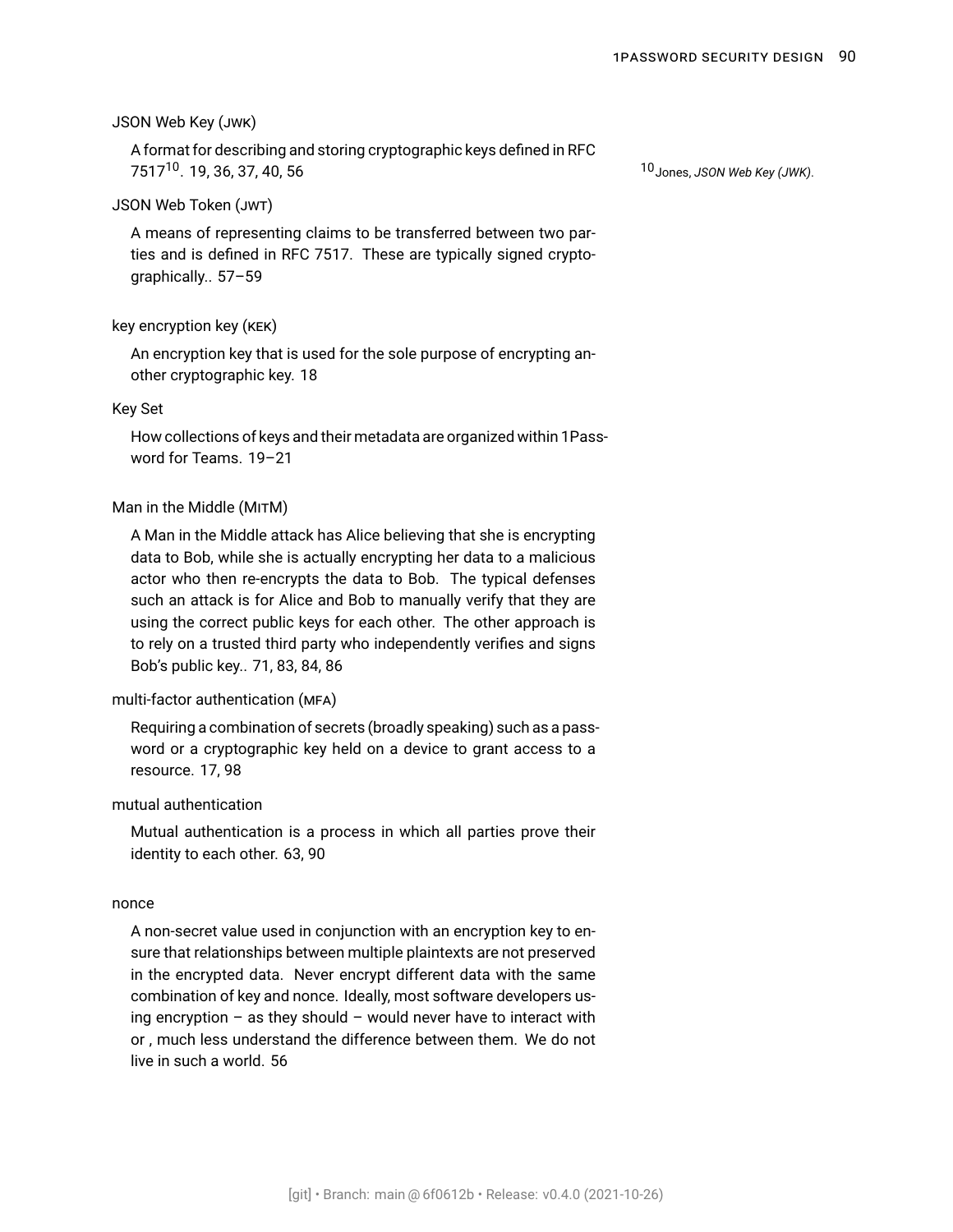#### <span id="page-90-2"></span>P-256

A popular standard<sup>11</sup> elliptic curve and public parameters for ellip-<br>
11<sub>Turner</sub> et al., *Elliptic Curve Cryptogra*tic curve public key cryptography, such as with Elliptic Curve Digital Signature Algorithm (ECDSA). When used appropriately, it provides 128-bit security.. [34](#page-33-1)

#### <span id="page-90-0"></span>password-authenticated key exchange (PAKE)

Password-based key exchange protocol allows for a client and a server to mutually authenticate each other and establish a key for their session. It relies on either a secret each have or related secrets that each have. [16,](#page-15-0) [17](#page-16-1), [76](#page-75-0)

#### <span id="page-90-5"></span>primary account

A local client may distinguish a single account that it knows about as the primary account. Unlocking this account may automatically unlock secondary accounts which the the client may handle. [72](#page-71-0), *see also* [secondary account](#page-91-0)

#### Psst

The Password Security Sharing Tool is mechanism for sharing copies of 1Password items outside of a family or team account.. [24](#page-23-0)

#### <span id="page-90-4"></span>Recovery Group

The 1Password for Teams Group that has a copy of the vault keys for vaults which may need to be recovered if account passwords or Secret Keys of vault members are lost. [20](#page-19-0), [48–](#page-47-1)[52](#page-51-0), [70,](#page-69-0) [75](#page-74-0)

#### <span id="page-90-3"></span>representational state transfer (REST)

A software design approach which, among other things, allows a service to interact with clients in a simple and predictable manner. [91](#page-90-2)

#### **RESTful**

The adjectival form of [representational state transfer \(REST\)](#page-90-3). [53](#page-52-0), *see* [rest](#page-90-3)

#### Recovery Group Member

A member of a Recovery Group. *see* [Recovery Group](#page-90-4)

#### <span id="page-90-1"></span>salt

A cryptographic salt is a non-secret value that is added to either an encryption process or hashing to ensure that the result of the encryption is unique. Salts are typically random and unique. [19](#page-18-0), [34](#page-33-1), [36](#page-35-1), [37,](#page-36-0) [76](#page-75-0), [77](#page-76-2)

*[phy Subject Public Key Information](#page-94-8)*.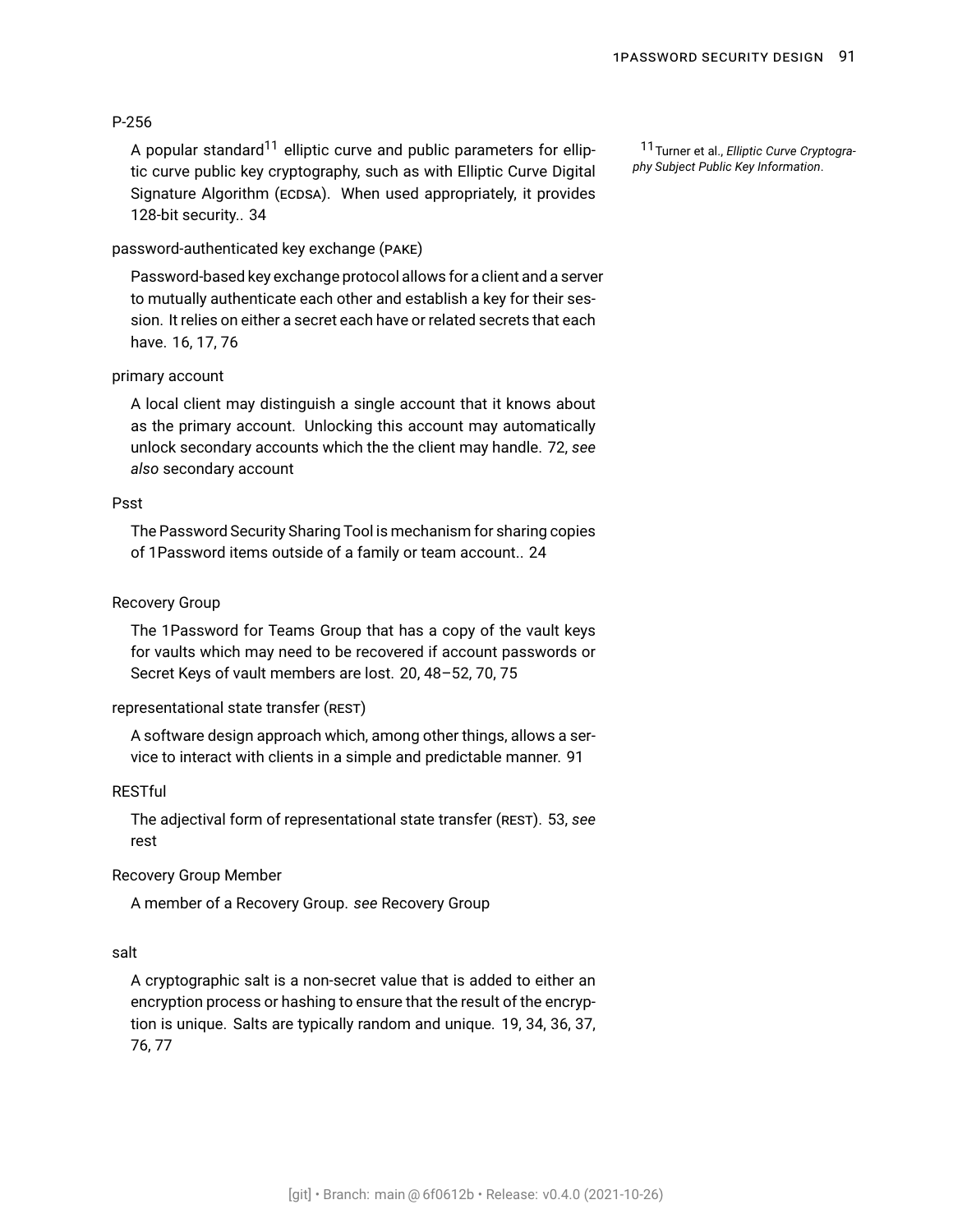#### <span id="page-91-4"></span><span id="page-91-0"></span>secondary account

An account which a client may unlocked automatically when the primary account is unlocked. [73](#page-72-0), *see also* [primary account](#page-90-5)

#### <span id="page-91-3"></span>Secret Key

A randomly generated user secret key that is created upon first signup. It is created and stored locally. Along with the user's [account pass](#page-86-0)[word](#page-86-0) it is required both for decrypting data and for authenticating to the server.

The Secret Key prevents an attacker who has acquired remotely stored data from attempting to guess a user's account password.

Previously known as the "Account Key". [10](#page-9-0)–[15,](#page-14-1) [17](#page-16-1)–[20](#page-19-0), [33–](#page-32-0)[39](#page-38-0), [41,](#page-40-0) [43](#page-42-1), [47–](#page-46-0)[49](#page-48-0), [52](#page-51-0), [53,](#page-52-0) [56](#page-55-0), [62,](#page-61-0) [68](#page-67-0), [70,](#page-69-0) [72,](#page-71-0) [74](#page-73-0)–[78,](#page-77-4) [80](#page-79-0), [81](#page-80-4)

#### <span id="page-91-2"></span>Secure Remote Password (SRP)

The Secure Remote Password protocol is a method for both a client and a server to authenticate each other without either revealing any secrets. In the process they also agree on an encryption key to be used for the current session. We are using Version 6<sup>12</sup> with a modi- 12Taylor et al., *[Using the Secure Remote](#page-94-0)* fied key derivation function. [7](#page-6-0), [14,](#page-13-1) [16](#page-15-0), [37,](#page-36-0) [38,](#page-37-0) [76](#page-75-0), [77,](#page-76-2) [80](#page-79-0)

#### slow hash

A cryptographic hash function that is designed to be computationally expensive. These are used for hashing passwords or other guessible inputs to make guessing more expensive to an attacker who hash the hash output. [36](#page-35-1)

#### $SRP-r$

The client secret,  $x$ , used by the Secure Remote Password (SRP) protocol. It is derived from the user's account password and Account Key. [34,](#page-33-1) [37](#page-36-0)–[39,](#page-38-0) [41](#page-40-0), [49](#page-48-0), [55,](#page-54-0) [56](#page-55-0), [72](#page-71-0)

#### Transport Layer Security (TLS)

TLS is the successor to SSL. It's what puts the "S" in "HTTPS". [2](#page-1-0), [15,](#page-14-1) [16](#page-15-0), [39,](#page-38-0) [61](#page-60-0)–[63](#page-62-0), [69](#page-68-0)

#### <span id="page-91-1"></span>two-secret key derivation (2SKD)

Two different secrets, each with their own security properties, are used in deriving encryption and authentication keys. In 1Password for Teams these are your account password (something you know) and your Secret Key (some high-entropy secret you have on your device). [7,](#page-6-0) [10](#page-9-0), [11,](#page-10-1) [14](#page-13-1), [17,](#page-16-1) [34,](#page-33-1) [48](#page-47-1), [74,](#page-73-0) [77](#page-76-2), [78,](#page-77-4) [98,](#page-97-0) [99](#page-98-0)

*[Password \(SRP\) Protocol for TLS Authen](#page-94-0)[tication](#page-94-0)*.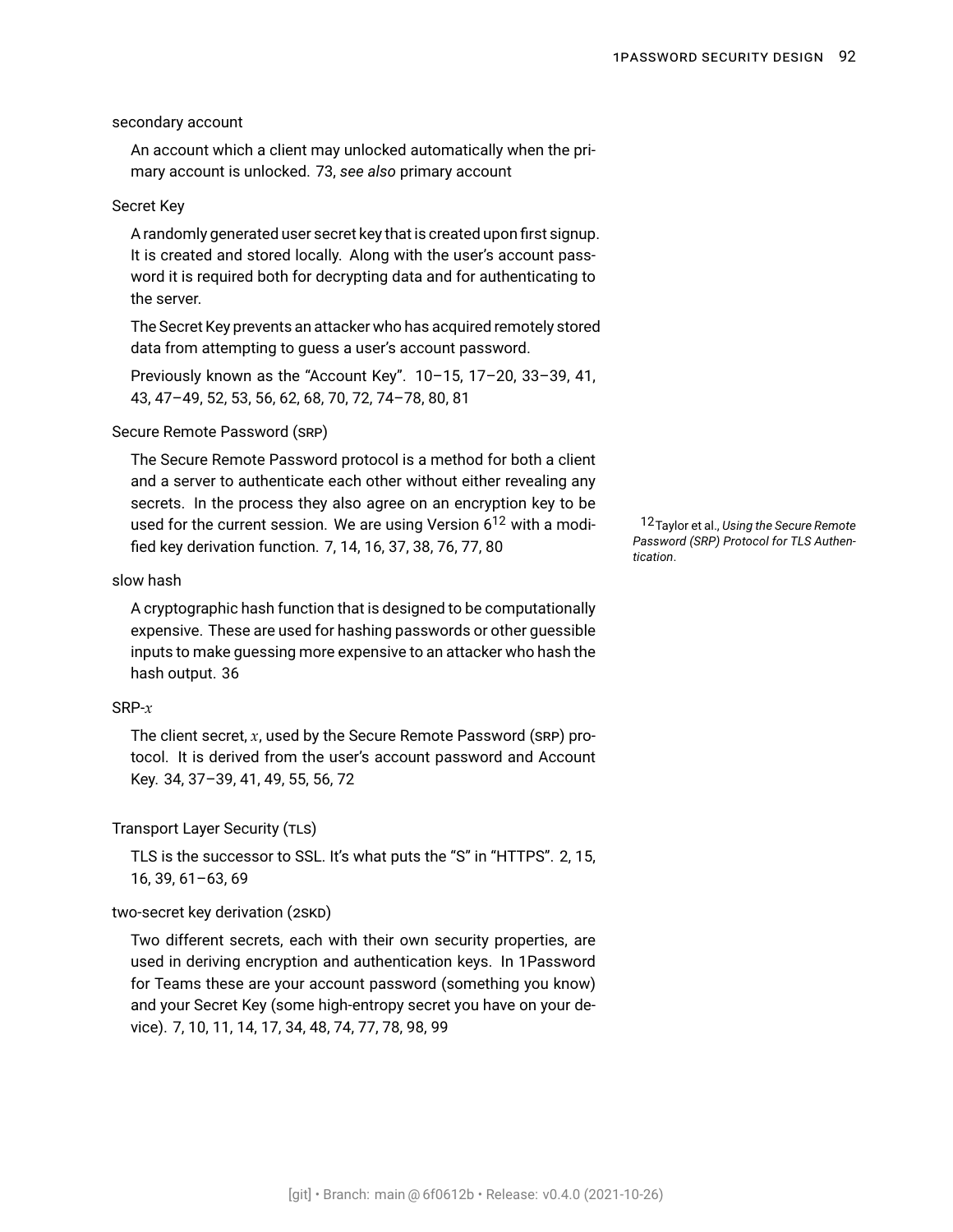Unicode Normalization Form Compatibility Decomposition (NFKD)

A consistent normal form for Unicode characters that could otherwise be different sequences of bytes. [35](#page-34-0)

Universally Unique Identifier (UUID)

A large arbitrary identifier for an entity. No two entities in the universe should have the same UUID. [26,](#page-25-0) [27](#page-26-0), [29,](#page-28-0) [30](#page-29-0), [37](#page-36-0)–[39,](#page-38-0) [56](#page-55-0), [58](#page-57-0)

zero knowledge protocol

A zero knowledge protocol is a way for parties to make use of secrets without revealing those secrets to each other. *see also* [srp](#page-91-2)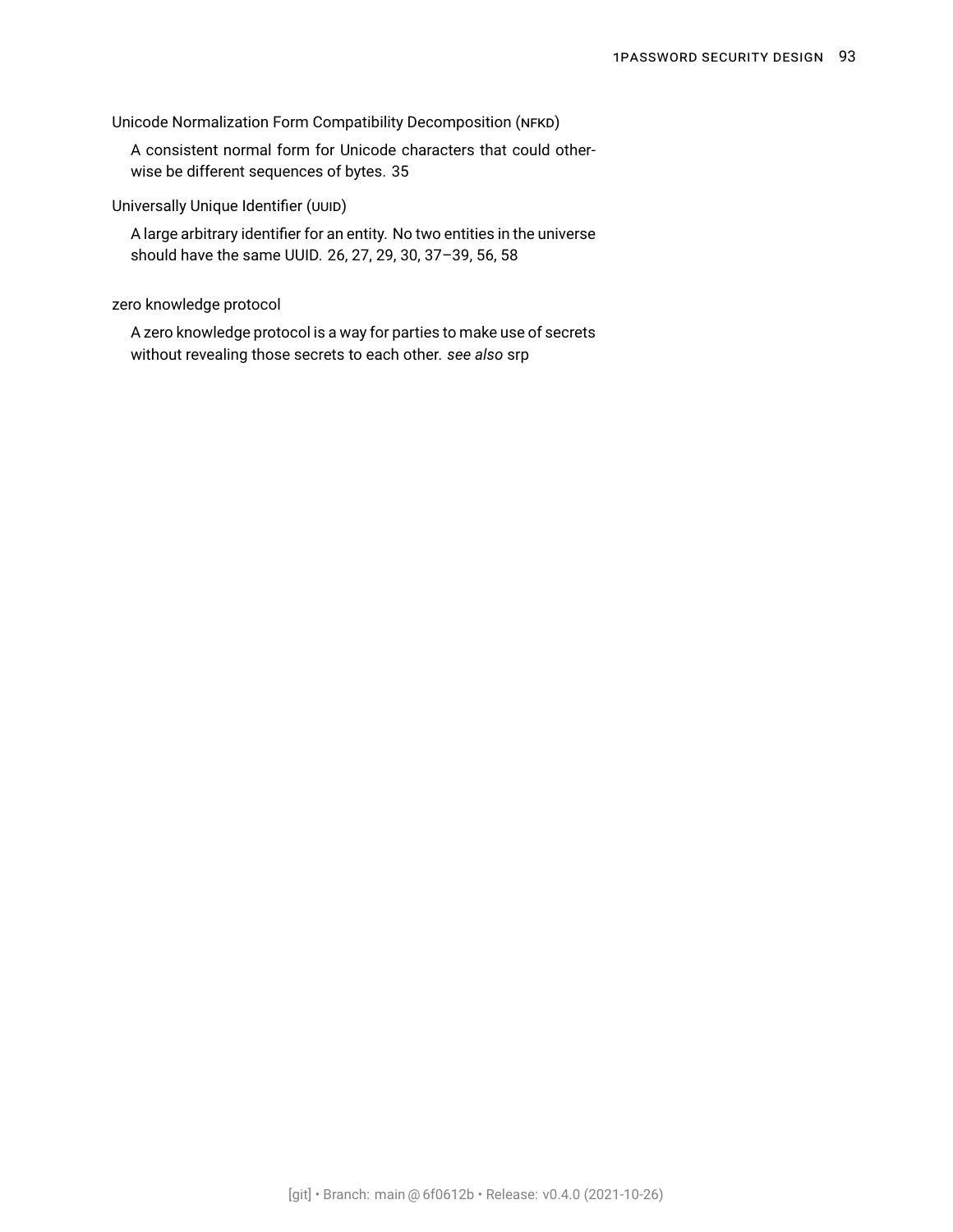## Bibliography

- Adams, Douglas. *The hitchhiker's guide to the galaxy*. 1st American ed. New York: Harmony Books, 1979.
- AgileBits. *OPVault Design*. Aug. 28, 2015. URL: [https : / / support .](https://support.1password.com/opvault-design/) [1password.com/opvault-design/](https://support.1password.com/opvault-design/) (visited on 11/16/2015).
- Arciszewski, Scott.*No Way, JOSE!* Mar. 14, 2017. URL: [https://paragonie.](https://paragonie.com/blog/2017/03/jwt-json-web-tokens-is-bad-standard-that-everyone-should-avoid) [com / blog / 2017 / 03 / jwt - json - web - tokens - is - bad](https://paragonie.com/blog/2017/03/jwt-json-web-tokens-is-bad-standard-that-everyone-should-avoid)  [standard-that-everyone-should-avoid](https://paragonie.com/blog/2017/03/jwt-json-web-tokens-is-bad-standard-that-everyone-should-avoid).
- <span id="page-93-1"></span>Dechand, Sergej et al. "An Empirical Study of Textual Key-Fingerprint Representations." In: *25th USENIX Security Symposium (USENIX Security 16)*. Austin, TX: USENIX Association, 2016, pp. 193–208. ISBN: 978-1-931971-32-4. URL: [https://www.usenix.org/conference/](https://www.usenix.org/conference/usenixsecurity16/technical-sessions/presentation/dechand) [usenixsecurity16/technical- sessions/presentation/](https://www.usenix.org/conference/usenixsecurity16/technical-sessions/presentation/dechand) [dechand](https://www.usenix.org/conference/usenixsecurity16/technical-sessions/presentation/dechand).
- <span id="page-93-0"></span>Free Software Foundation. *The GNU Privacy Handbook*. The Free Software Foundation. 1999. URL: [https://www.gnupg.org/gph/en/](https://www.gnupg.org/gph/en/manual.html) [manual.html](https://www.gnupg.org/gph/en/manual.html) (visited on 12/05/2017).
- Goldberg, Jeffrey. *You have secrets; we don't: Why our data format is public*. English. AgileBits. May 6, 2013. URL: [https://blog.1password.](https://blog.1password.com/you-have-secrets-we-dont-why-our-data-format-is-public/) [com/you-have-secrets-we-dont-why-our-data-format](https://blog.1password.com/you-have-secrets-we-dont-why-our-data-format-is-public/)[is-public/](https://blog.1password.com/you-have-secrets-we-dont-why-our-data-format-is-public/).
- Hunt, Troy. *Extended Validation Certificates are (Really, Really) Dead*. Aug. 13, 2019. URL: [https://www.troyhunt.com/extended-validation](https://www.troyhunt.com/extended-validation-certificates-are-really-really-dead/)[certificates-are-really-really-dead/](https://www.troyhunt.com/extended-validation-certificates-are-really-really-dead/).
- Jackson, Collin et al. "An Evaluation of Extended Validation and Picturein-Picture Phishing Attacks." In: *Financial Cryptography and Data Security*. Ed. by Sven Dietrich and Rachna Dhamija. Berlin, Heidelberg: Springer Berlin Heidelberg, 2007, pp. 281–293. ISBN: 978-3-540-77366- 5.
- Jones, M. *JSON Web Algorithms (JWA)*. RFC 7518 (Proposed Standard). Internet Engineering Task Force, May 2015. URL: [http : / / www .](http://www.ietf.org/rfc/rfc7518.txt) [ietf.org/rfc/rfc7518.txt](http://www.ietf.org/rfc/rfc7518.txt).
- <span id="page-93-2"></span>– *JSON Web Key (JWK)*. RFC 7517 (Proposed Standard). Internet Engineering Task Force, May 2015. URL: [http://www.ietf.org/rfc/](http://www.ietf.org/rfc/rfc7517.txt) [rfc7517.txt](http://www.ietf.org/rfc/rfc7517.txt).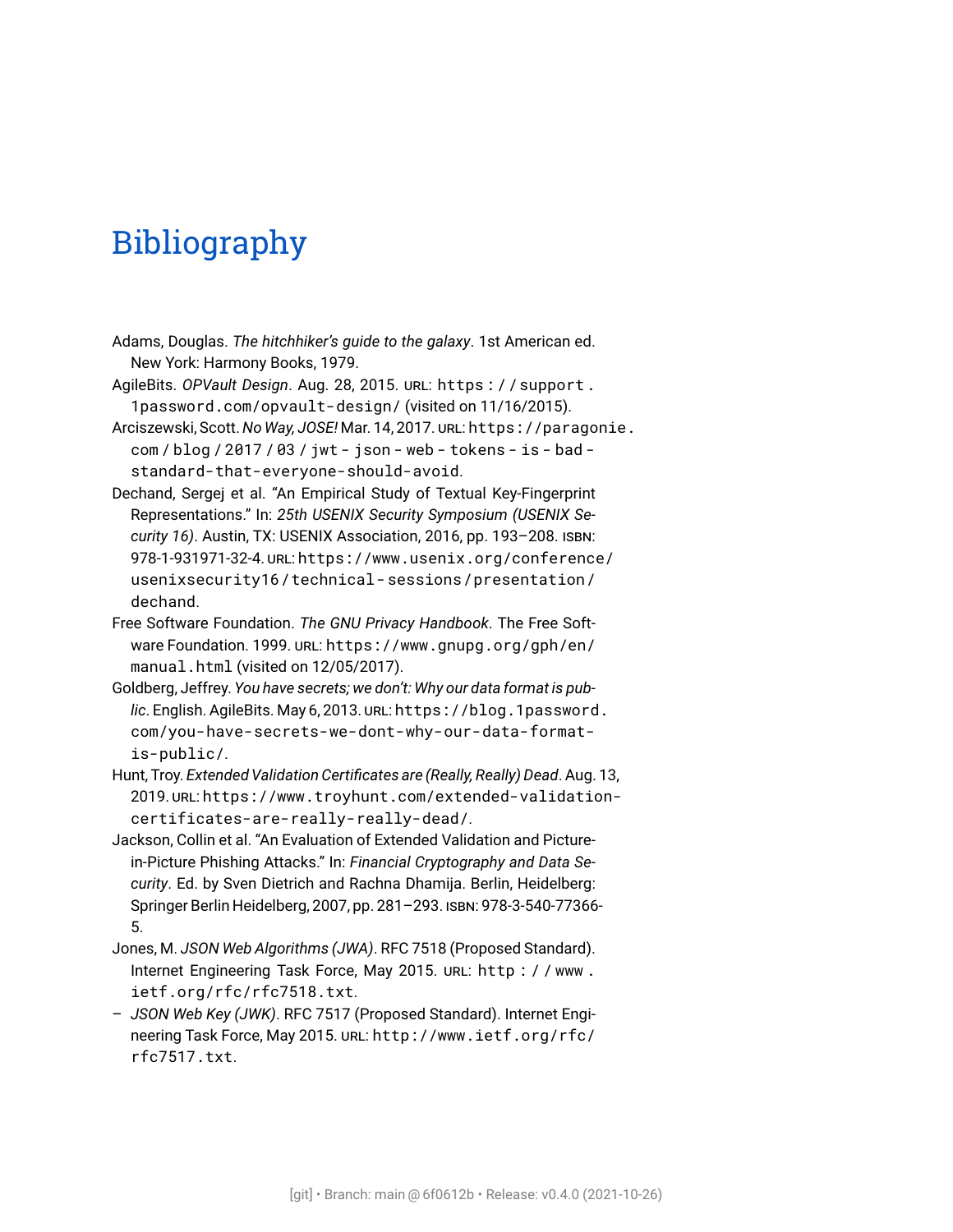- Jones, M., J. Bradley, and N. Sakimura. *JSON Web Token (JWT)*. RFC 7519 (Proposed Standard). Internet Engineering Task Force, May 2015. URL: <http://www.ietf.org/rfc/rfc7519.txt>.
- <span id="page-94-2"></span>Kivinen, T. and M. Kojo. *More Modular Exponential (MODP) Diffie-Hellman groups for Internet Key Exchange (IKE)*. RFC 3526 (Proposed Standard). Internet Engineering Task Force, May 2003. URL: [http : / /](http://www.ietf.org/rfc/rfc3526.txt) [www.ietf.org/rfc/rfc3526.txt](http://www.ietf.org/rfc/rfc3526.txt).
- Knuth, Donald Ervin. *The TEXbook*. Reading, Mass.: Addison-Wesley, 1984. ISBN: 0201134489 (soft).
- <span id="page-94-7"></span>Krawczyk, Hugo. *Cryptographic Extraction and Key Derivation: The HKDF Scheme*. Cryptology ePrint Archive, Report 2010/264. 2010.
- <span id="page-94-4"></span>Marlinspike, Moxie. *Safety number updates*. Open Whisper Systems. Nov. 17, 2016. URL: [https : / / signal . org / blog / safety - number](https://signal.org/blog/safety-number-updates/)  [updates/](https://signal.org/blog/safety-number-updates/) (visited on 10/05/2017).
- <span id="page-94-6"></span>National Institute of Standards and Technology. *FIPS PUB 186-4: Digital Signature Standard (DSS)*. Gaithersburg, MD, USA: National Institute for Standards and Technology, July 2013. URL: [https : / / csrc .](https://csrc.nist.gov/publications/detail/fips/186/4/final) [nist.gov/publications/detail/fips/186/4/final](https://csrc.nist.gov/publications/detail/fips/186/4/final).
- Pornin, Thomas. *The MAKWA Password Hashing Function*. 2015. URL: [http://www.bolet.org/makwa/makwa- spec- 20150422.](http://www.bolet.org/makwa/makwa-spec-20150422.pdf) [pdf](http://www.bolet.org/makwa/makwa-spec-20150422.pdf).
- <span id="page-94-0"></span>Taylor, D. et al. *Using the Secure Remote Password (SRP) Protocol for TLS Authentication*. RFC 5054 (Informational). Internet Engineering Task Force, Nov. 2007. URL: [http://www.ietf.org/rfc/rfc5054.](http://www.ietf.org/rfc/rfc5054.txt) [txt](http://www.ietf.org/rfc/rfc5054.txt).
- <span id="page-94-8"></span>Turner, S. et al. *Elliptic Curve Cryptography Subject Public Key Information*. RFC 5480 (Proposed Standard). Internet Engineering Task Force, Mar. 2009. URL: <http://www.ietf.org/rfc/rfc5480.txt>.
- <span id="page-94-5"></span>Vaziripour, Elham, Justin Wu, Mark O'Neill, et al. "Is that you, Alice? A Usability Study of the Authentication Ceremony of Secure Messaging Applications." In: *Symposium on Usable Privacy and Security (SOUPS)*. 2017.
- <span id="page-94-3"></span>Vaziripour, Elham, Justin Wu, Mark O'Neill, et al. "Action Needed! Helping Users Find and Complete the Authentication Ceremony in Signal." In: *Fourteenth Symposium on Usable Privacy and Security (SOUPS 2018)*. Baltimore, MD: USENIX Association, 2018, pp. 47-62. ISBN: 978-1-931971-45-4. URL: [https://www.usenix.org/conference/](https://www.usenix.org/conference/soups2018/presentation/vaziripour) [soups2018/presentation/vaziripour](https://www.usenix.org/conference/soups2018/presentation/vaziripour).
- <span id="page-94-1"></span>Wu, T. *The SRP Authentication and Key Exchange System*. RFC 2945 (Proposed Standard). Internet Engineering Task Force, Sept. 2000. URL: <http://www.ietf.org/rfc/rfc2945.txt>.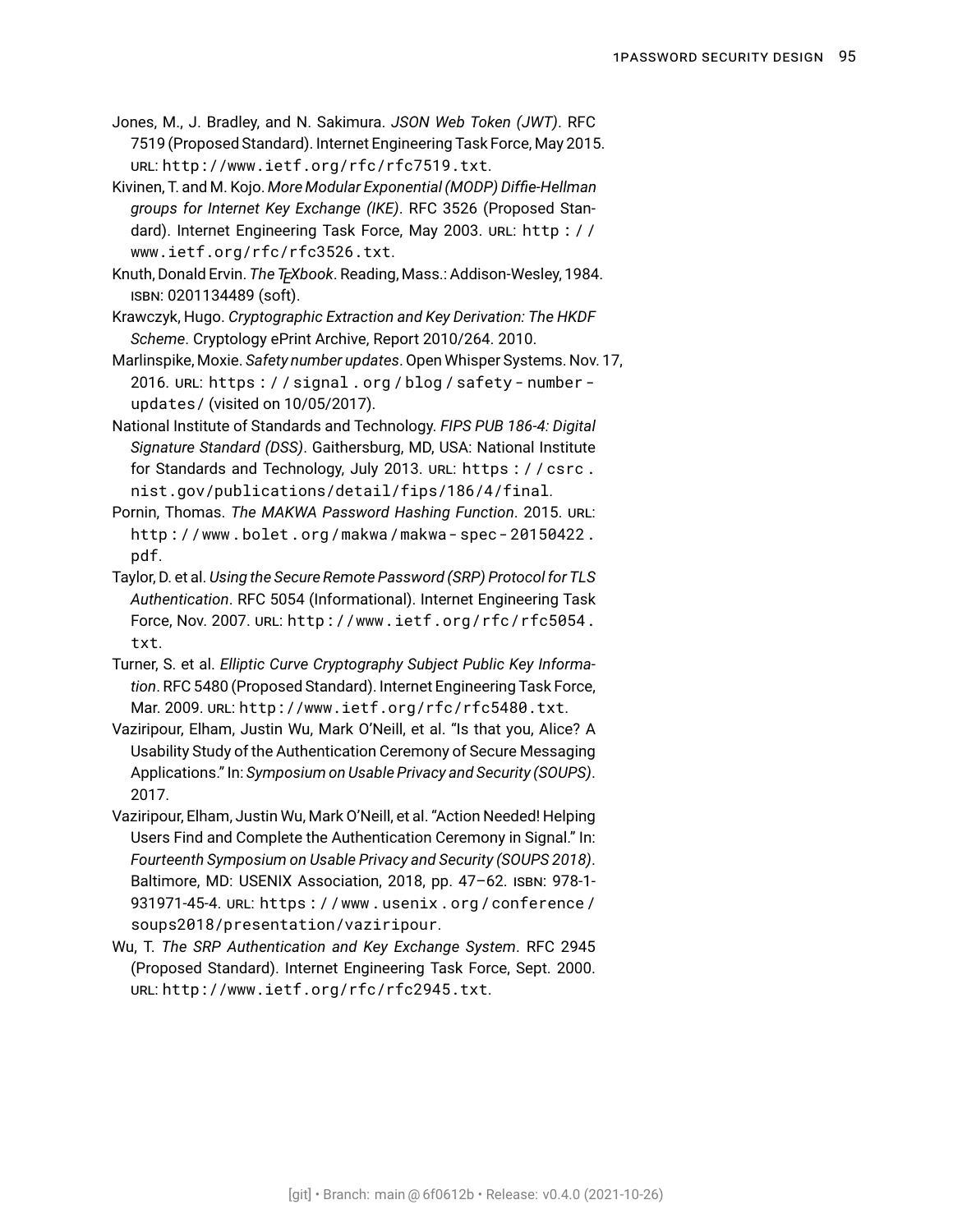## Changelog

This describes the changes made to the "1Password Security Design" document.

## v0.4.0 – 2020-10-26

#### *New*

• New chapter: [How items are shared with anyone](#page-23-1)

#### *Improved*

- s/Master Unlock Key/Account Unlock Key/
- Updated discussion of Secret Key storage in section [Locally exposed](#page-73-1) [Secret Keys.](#page-73-1)
- s/Master Password/account password/
- Hinted at OP8 resolution of unlocking one account with a different account password.
- A few fewer typos

#### *Corrected*

• Fixed the example calculation of  $d$  in and around Story [11](#page-82-0) on [83.](#page-82-0)

## $v0.3.1 - 2021 - 04 - 19$

#### *Improved*

- Expanded [1Password Connect.](#page-52-1)
- Fewer typos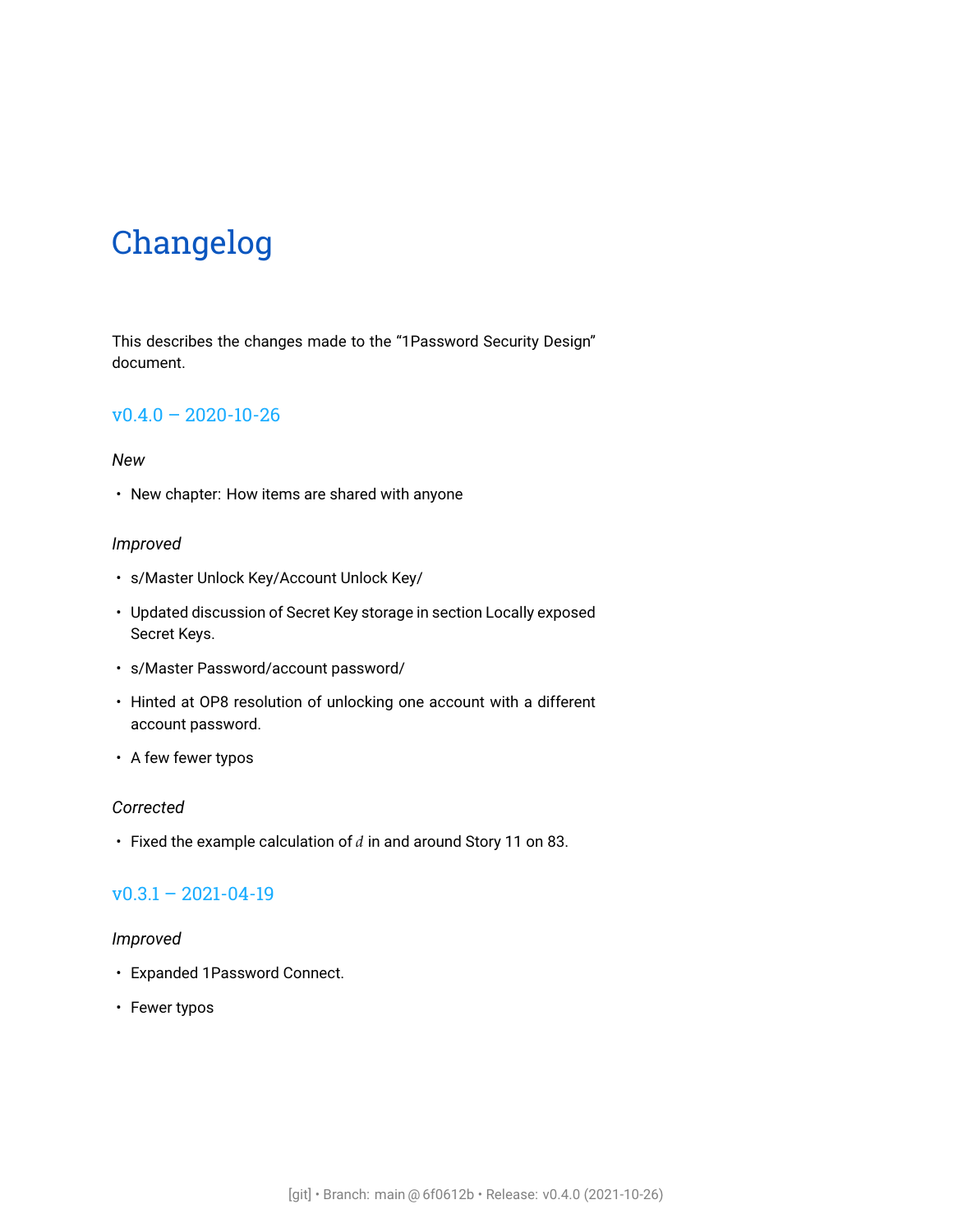## $v0.3.0 - 2021 - 04 - 13$

## *Improved*

- Cover page update
- Updated [Transport Security](#page-60-1), particularly with respect to pinning and EV certificates.
- Updated [Account password](#page-9-1) section in [Account password and Secret](#page-9-2) [Key](#page-9-2) to reflect current practice.
- Title page and fonts should no longer break certain versions of Acrobat.

#### *New*

- New section, [1Password Connect.](#page-52-1)
- New section, [Clients handling multiple accounts,](#page-71-1) on unlocking multiple accounts with one account password.

## $v0.2.10 - 2019 - 01 - 12$

## *Improved*

• No proprietary fonts (in preparation for opening source)

## $v0.2.9 - 2018 - 12 - 30$

## *Improved*

- Fixed text citation in MitM appendix
- Less verbose bibliographic data in margins

## $v0.2.8 - 2018 - 12 - 30$

#### *New*

- Appendix describing MitM threat
- Mention of MitM in "Beware of Leopard" appendix with pointer to new appendix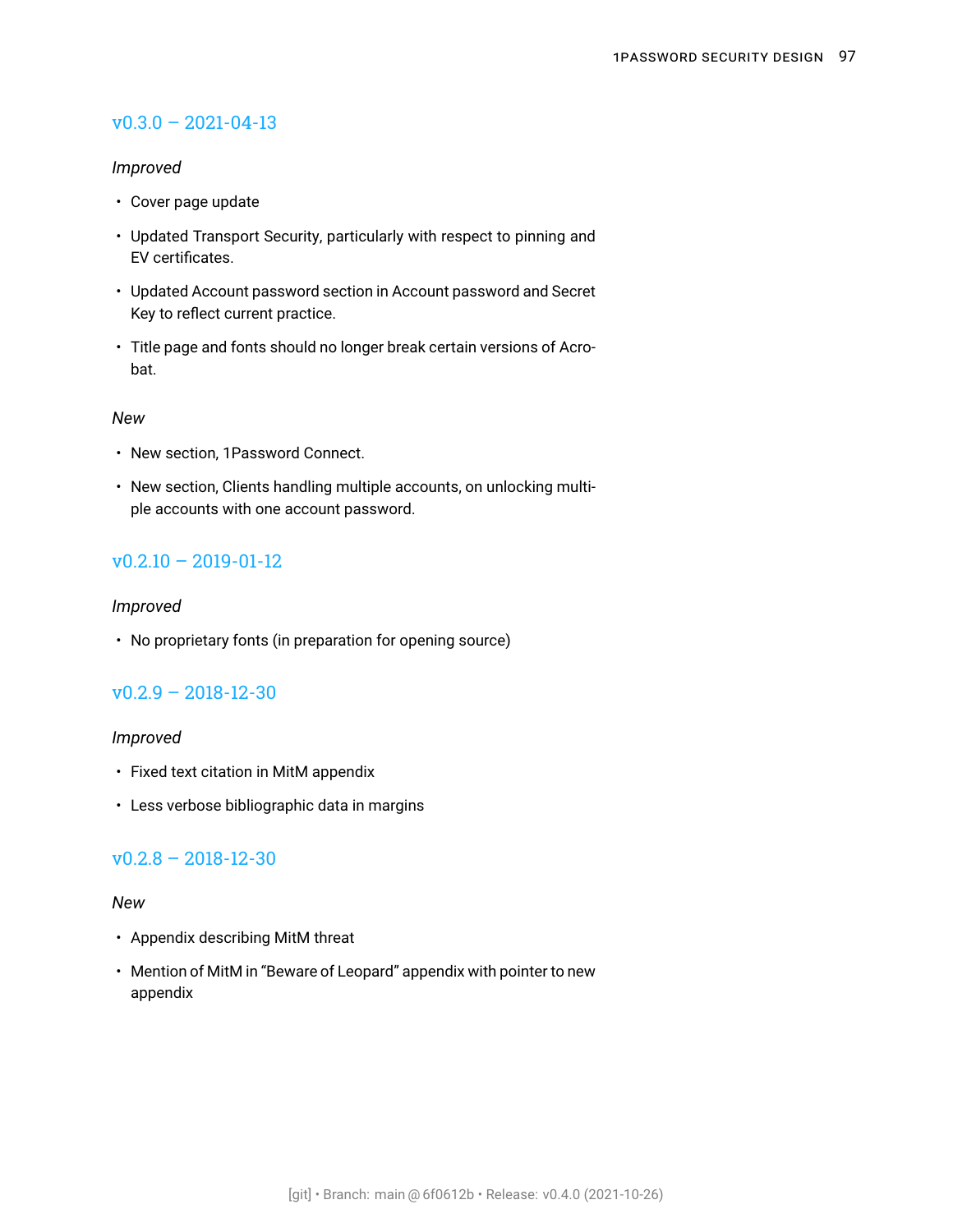#### <span id="page-97-0"></span>*Improved*

- Typos
- Margin citation format changes

## v0.2.7 – 2018-09-10

## *New*

- Mentioned ECDSA key creation
- Updated RNG table to include new clients, and switch from MSCAPI to CNG

## *Improved*

- Further clarified web-client risks.
- Corrected some errors and inconsistencies in SRP appendix
- Typos

## $v0.2.6 - 2017 - 04 - 11$

The Account Key has been renamed "Secret Key"

Substantially restructured presentation of authentication, including a new section that should better communicate why 1Password's authentication is designed as it is and providing a top level view before getting into the details of key derivation.

#### *New*

• New section on [A modern approach to authentication](#page-13-0)

## *Improved*

- Improved presentation of [two-secret key derivation \(2SKD\)](#page-91-1)
- Removed explicit comparison of 2SKD and [multi-factor authentica](#page-89-3)[tion \(MFA\)](#page-89-3)
- s/Account Key/Secret Key/g, but not all graphics have been updated to reflect the new name
- Typos fixed and minor wording improvements throughout.
- T<sub>F</sub>Xnical changes to improve line breaking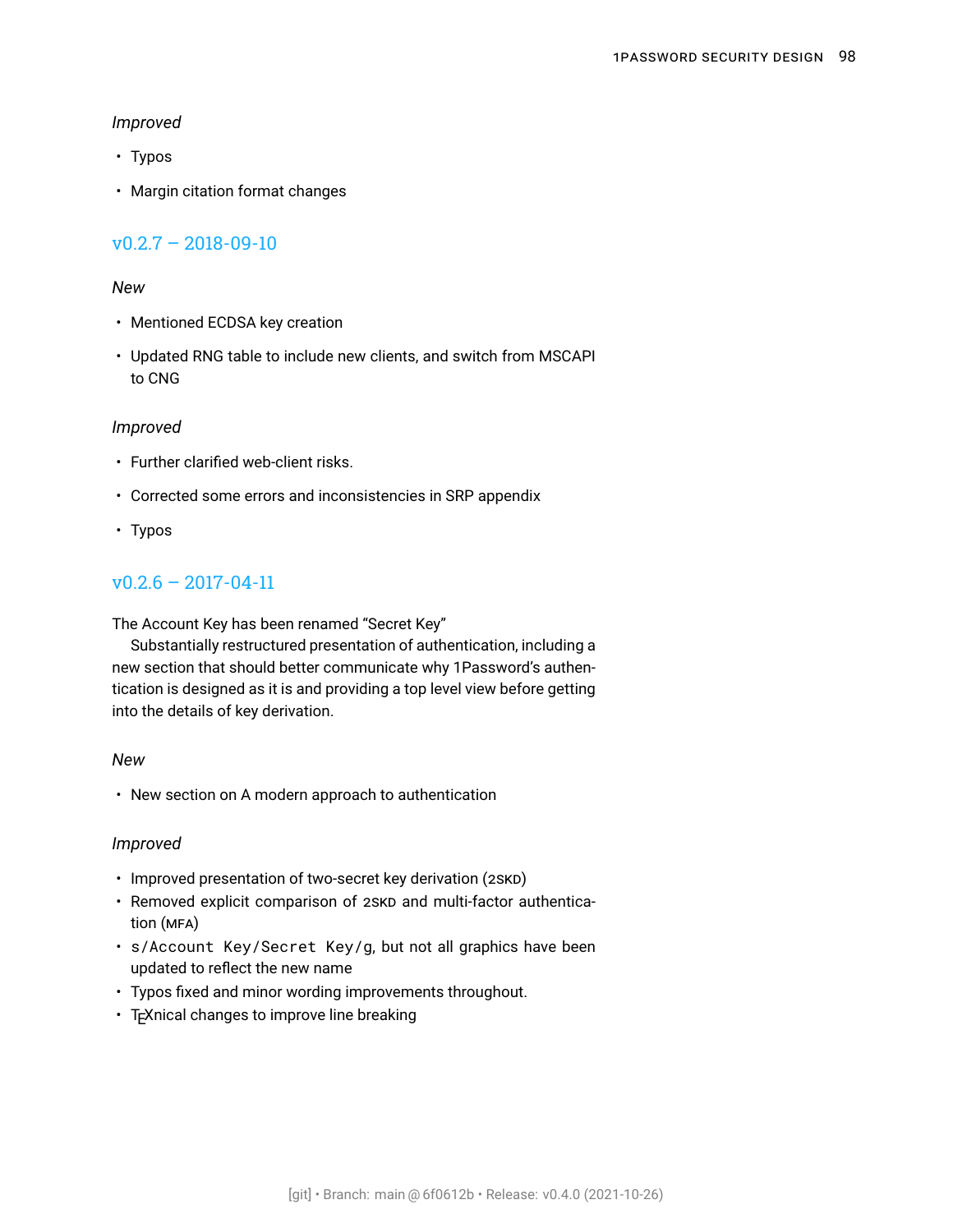## <span id="page-98-0"></span> $v0.2.5 - 2017 - 02 - 20$

Mostly typos, minor fixes. These are not the changes you are looking for.

#### *Improved*

- Even more typos fixed.
- Even more minor wording and clarification improvements
- Document title reflects Teams, Families and individual accounts
- Text refers to "1Password" instead of "1Password for Teams and Families"

## $v0.2.4 - 2016 - 09 - 28$

Details of account recovery have been added. Continue to fill in blanks, but not as many as hoped for over such a long period of time. New presentation of Two-Secret Key Derivation.

#### *New*

- Detailed section on [Restoring a User's Access to a Vault](#page-47-0)
- AK and MP rewritten in terms of 2SKD

#### *Improved*

- Typography
- More detail in "Beware of Leopard"
- More math in SRP
- Many small improvements and expansions throughout the text

#### *Fixed*

- Many many typos and phrasing awkwardnesses.
- Colors are no longer emetic

## $v0.2.3 - 2015 - 11 - 27$

Continue to expand the paper, completing sections which were not complete earlier.